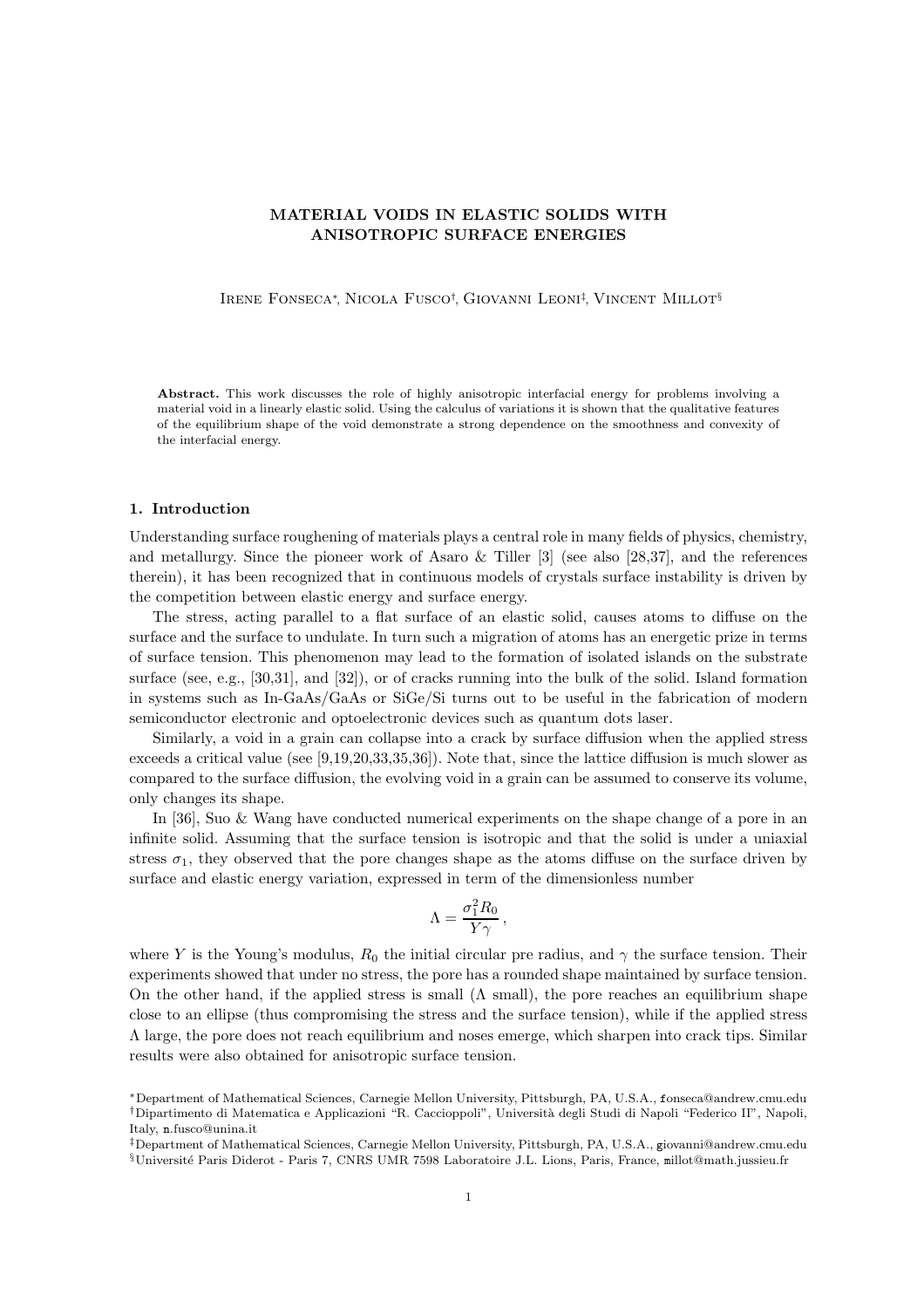The purpose of this paper is to formulate a simple variational model describing the competition between elastic energy and highly anisotropic surface energy for problems involving a material void in a linearly elastic solid. Following the fundamental work of Herring [23] (see also [34]), we take the surface free energy of a body to be an integral of the form

$$
\int \varphi(\nu) \, dS \tag{1.1}
$$

extended over the surface of the body, where the surface energy density  $\varphi$  is, for anisotropic bodies, a function of the orientation of the outer unit normal  $\nu$  at each surface point. The shape that minimizes (1.1) for fixed volume is known as the *Wulff shape* (see [14,17,21] and the references therein). Under no stress, Herring [23] argued that if a given macroscopic surface of a crystal does not coincide in orientation with some portion of the boundary of the Wulff shape, then there exists a hill-and-valley structure that has a lower free energy than a flat surface.

On the other hand, the minimum energy configuration of the bulk material occurs at the stress-free state for each solid. Thus, at the interface between the void and the elastic solid these two opposing mechanisms compete to determine the resulting structure.

We now describe the model considered in this paper. Our formulation follows Siegel, Miksis, and Voorhees [28]. Consider a *starshaped* void, which occupies a closed region  $F \subset \mathbb{R}^2$ , embedded in an elastic solid. The solid region is assumed to obey the usual laws of linear elasticity, so that the bulk energy takes the form  $\int_{B_0\backslash F} \mathcal{W}(\mathbf{E}(u)) dz$ , where  $B_0$  is a large ball,  $\mathcal{W}(\mathbf{E}) = \frac{1}{2} \mathbb{C}(\mathbf{E}) \cdot \mathbf{E}$  is the elastic energy density, with  $\mathbb C$  a constant positive definite fourth order tensor, and  $\mathbf E(u)$  is the symmetrized gradient, i.e.,

$$
\mathbf{E}(u) = \frac{1}{2} (\nabla u + (\nabla u)^T).
$$

We assume that far from the void  $u = u_0$  a.e. in  $\mathbb{R}^2 \setminus B_0^{\mathfrak{a}}$ . Thus, we are led to minimize the functional

$$
\mathcal{F}(F, u) := \int_{B_0 \setminus F} \mathcal{W}(\mathbf{E}(u)) \, dz + \int_{\partial F} \varphi(\nu_F^i) \, d\mathcal{H}^1 \tag{1.2}
$$

over all pairs  $(F, u)$  for which  $u = u_0$  a.e. in  $\mathbb{R}^2 \setminus B_0$  and for which the void F has a fixed area. Notice that, since the inner normal  $\nu_F^i$  is equal to the outer normal to the elastic body, the surface integral in  $(1.2)$  coincides with  $(1.1)$ .

The paper is divided into two parts. In the first part we prove an integral representation result for the *relaxed* or effective energy of (1.2) (see Theorem 3.2). This result is closely related to recent work of Braides, Chambolle, and Solci [4] (see also [6,8], and [15]), who proved a similar relaxation result in the N-dimensional case but with Hausdorff convergence of sets replaced by  $L^1$ -convergence of their characteristics functions.

In the second part of this work we study the regularity of minimizers  $(F, u)$  of the relaxed functional  $\overline{\mathcal{F}}$  (see (3.8)), under volume constraint. The strategy of the proof is similar to the one in [15], where the case of isotropic surface energy was considered. As in that paper we are able to show that volume constrained minimizers of the limiting energy  $\overline{\mathcal{F}}$  are also unconstrained minimizers if we add to  $\overline{\mathcal{F}}$  a suitable volume penalization. This allows us to consider a larger class of variations of F and to prove, adapting an argument contained in [7], an exterior Wulff shape condition. It is at this point that our analysis significantly departs from previous work [15] in the isotropic case (in which the Wulff shape was a ball), see also [18].

<sup>a</sup>Since our approach is variational, here we depart sligthly from the work of [28], where the solid is assumed to occupy the infinite region  $\mathbb{R}^2 \setminus F$  and far from the void a state of biaxial stress is imposed, precisely,

$$
\mathbf{T}(\mathbf{E}(u)) \rightarrow \begin{pmatrix} \sigma_1 & 0 \\ 0 & \sigma_2 \end{pmatrix}
$$

as  $\sqrt{x^2 + y^2} \to \infty$ . Note that this condition would force the energy  $\int_{\mathbb{R}^2 \setminus F} \mathcal{W}(\mathbf{E}(u)) dz$  to be infinite.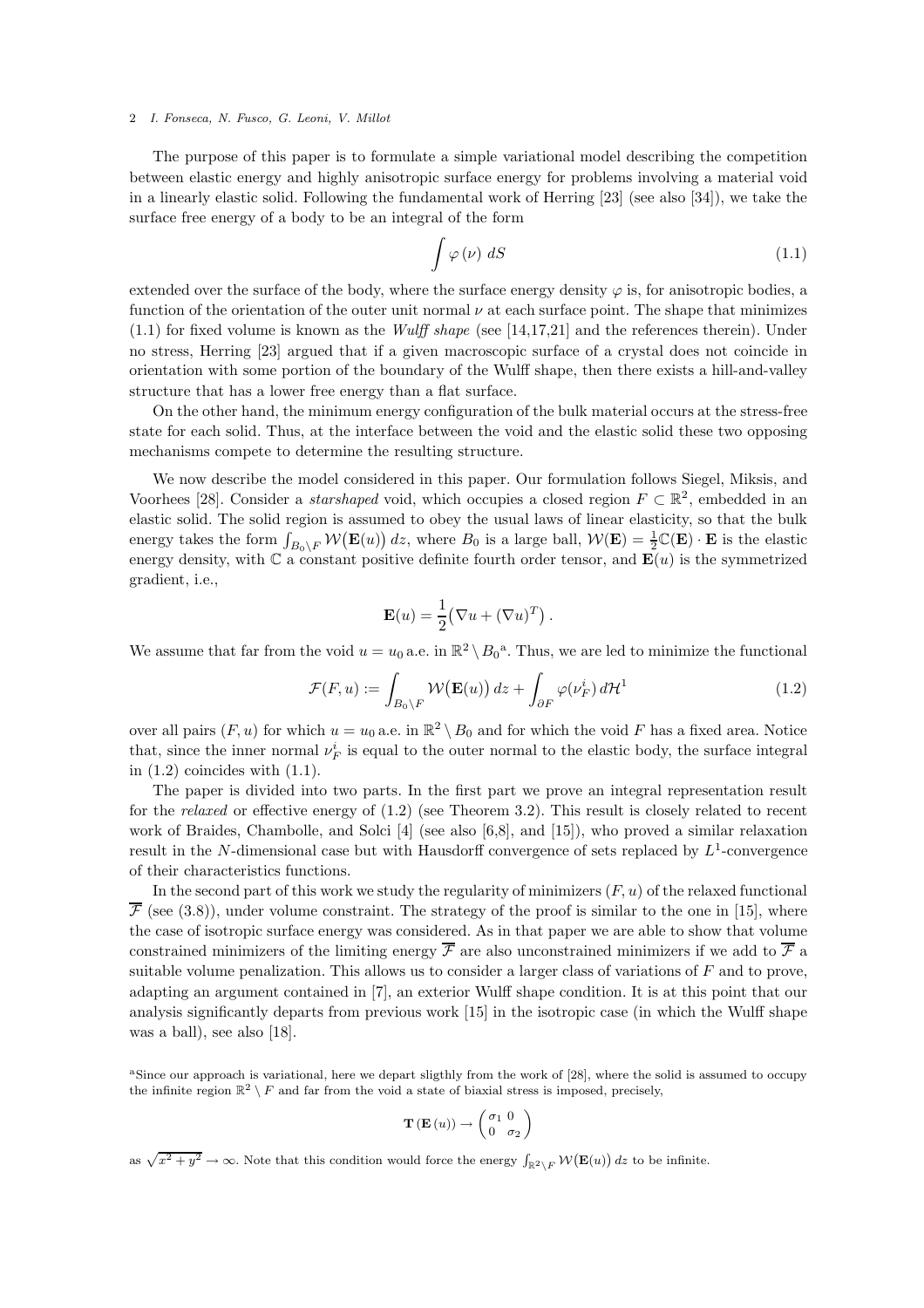We study first the case in which the Wulff shape is a polygon. Under the assumption that the internal angles of the Wulff shape are strictly greater than  $\frac{\pi}{2}$ , we can prove that if  $(F, u)$  is a minimizer for the penalized functional  $\mathcal{F}_{\ell_0}$ , then  $\partial F$  is the union of finitely many Lipschitz graphs. To the best of our knowledge these are the first regularity results in this context. In the absence of the elastic energy but without the restriction that  $F$  is starshaped, we refer to the recent work of Ambrosio, Novaga, and Paolini [2], and of Novaga and Paolini [27] as well as to the references contained therein.

We then study the case in which the anisotropy is weak, that is, the surface energy density  $\varphi$  in  $(1.2)$  is strictly convex. In this case the Wulff shape is of class  $C<sup>1</sup>$  and thus many of the arguments obtained in [15] can be adapted, although the proof are significantly more involved.

# 2. Preliminaries

#### *2.1. Sets of finite perimeter, functions of finite pointwise variation, and polar coordinates.*

First, we recall some basic properties of sets of finite perimeter. If  $E \subset \mathbb{R}^N$  is a measurable set, then  $E^0$  and  $E^1$  denote the *set of points of density* 0 with respect to E and the *set of points of density* 1, respectively. Recall that the density of  $z \in \mathbb{R}^N$  with respect to E is defined as

$$
\lim_{r \to 0^+} \frac{|E \cap B_r(z)|}{|B_r|}
$$

whenever this limit exists, where  $B_r(z)$  denotes the ball of center z and radius r.

A set  $E \subset \mathbb{R}^N$  is said to be of *finite perimeter* if the distributional derivative of the characteristic function  $\chi_E$  is a Radon measure with finite total variation. Then, the *reduced boundary*  $\partial^* E$  is defined as the set of points  $z \in \text{spt}|D\chi_E|$  such that the limit

$$
\nu_E(z) := - \lim_{r \to 0^+} \frac{D\chi_E(B_r(z))}{|D\chi_E|(B_r(z))}
$$

exists and satisfies  $|\nu_E(z)| = 1$ . It may be verified that  $\partial^* E$  is a Borel set and that  $\nu_E : \partial^* E \to \mathbb{S}^1$  is a Borel map (see e.g. [1]). We call  $\nu_E$  the (generalized) *outer normal*, and

$$
\nu_E^i := -\nu_E
$$

is the (generalized) *inner normal*.

We shall need the following lemma which is a consequence of Proposition 3.38, Example 3.68, and Example 3.97 in [1], and [13, Lemma 2.2].

**Lemma 2.1.** *Let* A and B *be sets of finite perimeter in*  $\mathbb{R}^N$ *. Then*  $A \cap B$ *,*  $A \setminus B$  *and*  $A \cup B$  *are sets of finite perimeter. Moreover,*

$$
\partial^*(A \cap B) = (\partial^* A \cap B^1) \cup (\partial^* B \cap A^1) \cup (\partial^* A \cap \partial^* B \cap \{\nu_A = \nu_B\}) \quad (mod. \ \mathcal{H}^{N-1}), \tag{2.1}
$$

*and for*  $\mathcal{H}^{N-1}$ -*a.e.*  $z \in \partial^*(A \cap B)$ ,

$$
\nu_{A\cap B}(z) = \begin{cases} \nu_A(z) & \text{if } z \in \partial^* A \cap B^1, \\ \nu_B(z) & \text{if } z \in \partial^* B \cap A^1, \\ \nu_A(z) & \text{if } z \in \partial^* A \cap \partial^* B \cap \{\nu_A = \nu_B\}. \end{cases}
$$

*In addition, if*  $|A \cap B| = 0$ *, then* 

$$
\partial^*(A \cup B) = (\partial^* A \setminus \partial^* B) \cup (\partial^* B \setminus \partial^* A) \quad (mod. \ \mathcal{H}^{N-1}), \tag{2.2}
$$

*and for*  $\mathcal{H}^{N-1}$ -*a.e.*  $z \in \partial^*(A \cup B)$ ,

$$
\nu_{A\cup B}(z) = \begin{cases} \nu_A(z) & \text{if } z \in \partial^* A \setminus \partial^* B, \\ \nu_B(z) & \text{if } z \in \partial^* B \setminus \partial^* A. \end{cases} \tag{2.3}
$$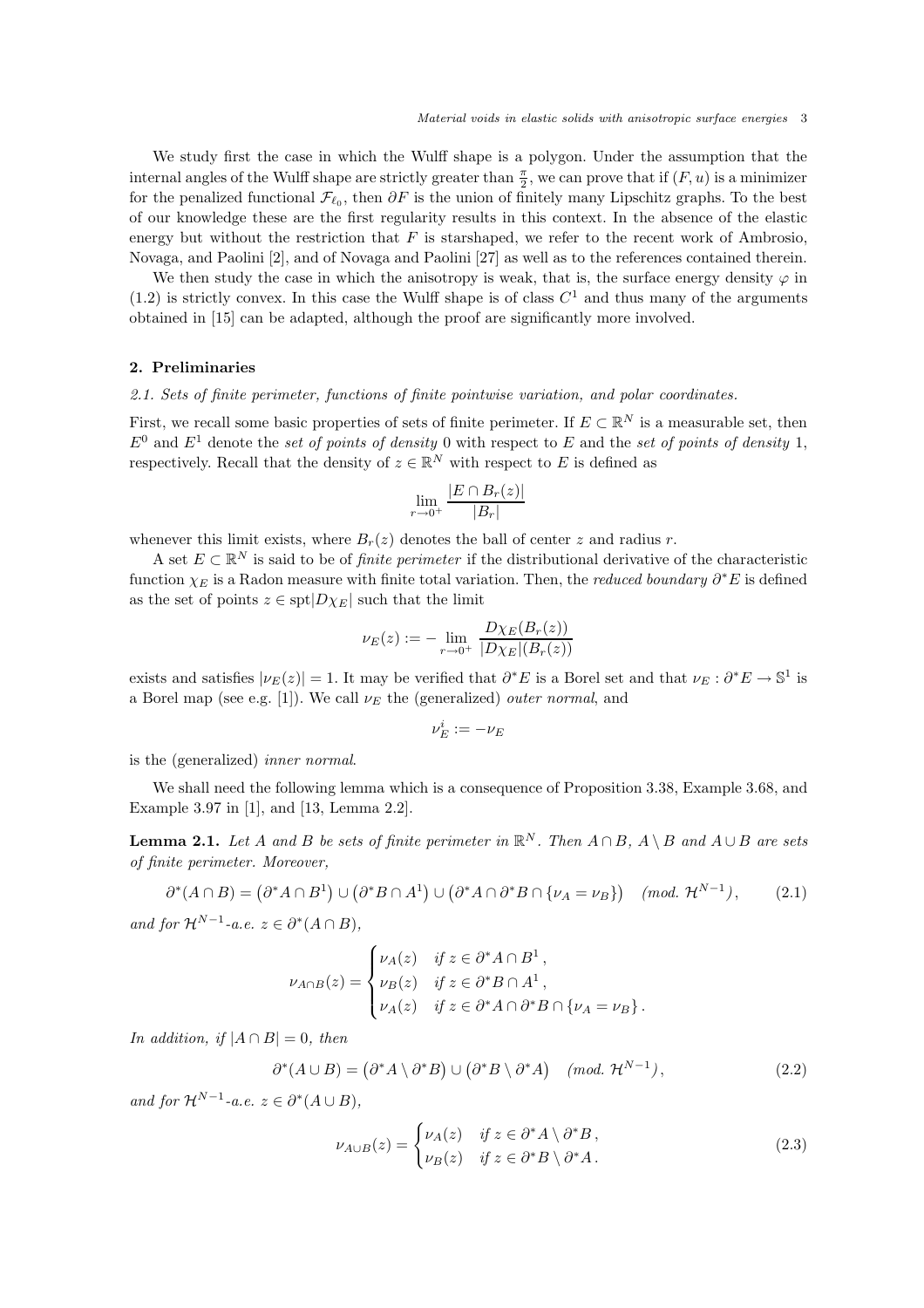In this paper  $\mathbb{S}^1$  denotes the unit circle in  $\mathbb{R}^2$  centered at the origin and oriented counterclockwise. If  $\sigma = (\sigma^1, \sigma^2) \in \mathbb{S}^1$ , then  $\sigma^{\perp}$  is obtained rotating  $\sigma$  counterclockwise by  $\pi/2$ , i.e.,

$$
\sigma^\perp:=\left(-\sigma^2,\sigma^1\right)
$$

.

Given  $\sigma_1, \sigma_2 \in \mathbb{S}^1$ , we set

$$
(\sigma_1, \sigma_2) := \{ \sigma \in \mathbb{S}^1 : \sigma_1 < \sigma < \sigma_2 \}, \qquad [\sigma_1, \sigma_2] := \{ \sigma \in \mathbb{S}^1 : \sigma_1 \leq \sigma \leq \sigma_2 \},
$$

and

$$
A(\sigma_1, \sigma_2) := \{ r\sigma : \sigma \in (\sigma_1, \sigma_2), r > 0 \}, \qquad A[\sigma_1, \sigma_2] := \{ r\sigma : \sigma \in [\sigma_1, \sigma_2], r \ge 0 \},
$$

where the order relation  $\leq$  between unit vectors is inherited from the orientation.

Similarly, the notions of *left* and *right limits* of sequences and functions defined on  $\mathbb{S}^1$  are to be understood according to orientation, precisely, *right convergence* means clockwise convergence, and *left convergence* means counterclockwise.

If  $\rho : \mathbb{S}^1 \to [0, \infty)$  is a given function, then for  $\sigma \in \mathbb{S}^1$  we define

$$
\rho^+(\sigma) := \sup \left\{ \limsup_{n \to \infty} \rho(\sigma_n) : \sigma_n \to \sigma, \ \sigma_n \neq \sigma \right\}, \ \ \rho^-(\sigma) := \inf \left\{ \liminf_{n \to \infty} \rho(\sigma_n) : \sigma_n \to \sigma, \ \sigma_n \neq \sigma \right\}.
$$

Note that  $\rho^+$  and  $\rho^-$  are upper and lower semicontinuous, respectively.

The *pointwise total variation* of ρ is defined by

$$
pV(\rho, \mathbb{S}^1) := \sup \left\{ \sum_{i=0}^{n-1} |\rho(\sigma_{i+1}) - \rho(\sigma_i)| : \sigma_0 < \sigma_1 < \cdots < \sigma_{n-1} < \sigma_n = \sigma_0, \ \sigma_i \in \mathbb{S}^1 \ \text{for} \ i = 1, \ldots, n \right\},\
$$

and we say that the function  $\rho$  has *finite pointwise variation* if  $pV(\rho, \mathbb{S}^1)$  is finite.

If  $\rho$  has finite pointwise variation, then  $\rho$  has left and right limits at every  $\sigma \in \mathbb{S}^1$ , that we write  $\rho(\sigma-)$  and  $\rho(\sigma+)$  respectively, and  $\rho^+(\sigma) = \max{\{\rho(\sigma-), \rho(\sigma+)\}, \rho^-(\sigma) = \min{\{\rho(\sigma-), \rho(\sigma+)\}}.$  In addition, the  $2\pi$ -periodic function

$$
\rho^*(\theta) := \rho(\sigma(\theta)) \tag{2.4}
$$

then belongs to  $BV_{loc}(\mathbb{R})$ , where

$$
\sigma(\theta) := (\cos \theta, \sin \theta) \tag{2.5}
$$

and the functions  $\rho^{\pm}(\sigma(\cdot)) : \mathbb{R} \to \mathbb{R}$  coincide with the the approximate upper and lower limits of  $\rho^*$ in the sense of Federer that we denote by  $(\rho^*)^{\pm}$ , respectively.

In the sequel it will be useful to consider *polar coordinates*, and to this purpose we introduce the map  $\Psi : \mathbb{R} \times [0, \infty) \to \mathbb{R}^2$  given by

$$
\Psi(\theta, r) := r\sigma(\theta) = r(\cos\theta, \sin\theta) .
$$

If  $S \subset \mathbb{R} \times [0, \infty)$  is a countably  $\mathcal{H}^1$ -rectifiable set, since  $\Psi$  is locally Lipschitz, then  $\Psi(S)$  is also a countably  $\mathcal{H}^1$ -rectifiable set. Moreover, if  $\Psi_{|S}$  is one-to-one and  $f : \mathbb{R}^2 \to [0, \infty]$  is a Borel function, we have

$$
\int_{\Psi(S)} f(z) d\mathcal{H}^{1}(z) = \int_{S} f(\Psi(\theta, r)) \left| \nabla_{\tau} \Psi(\theta, r) \right| d\mathcal{H}^{1}(\theta, r)
$$
\n
$$
= \int_{S} f(\Psi(\theta, r)) \sqrt{r^{2} \tau_{1}^{2}(\theta, r) + \tau_{2}^{2}(\theta, r)} d\mathcal{H}^{1}(\theta, r), \qquad (2.6)
$$

where  $\tau = (\tau_1(\theta, r), \tau_2(\theta, r))$  is the approximate tangent unit vector to S for  $\mathcal{H}^1$ -a.e.  $(\theta, r) \in S$ . Indeed, the first equality follows from the area formula proved in [1, Theorem 2.91], and then we observe that the Jacobian of  $\Psi_{|S}$  is given by  $|\nabla_{\tau}\Psi|$  where  $\nabla_{\tau}\Psi$  denotes the tangential gradient of  $\Psi$ along  $S$ , i.e.,

$$
\nabla_{\tau} \Psi(\theta, r) = \tau \cdot \nabla \Psi(\theta, r) = (-r\tau_1 \sin \theta + \tau_2 \cos \theta, r\tau_1 \cos \theta + \tau_2 \sin \theta) = \tau_2 \sigma(\theta) + r\tau_1 (\sigma(\theta))^\perp. (2.7)
$$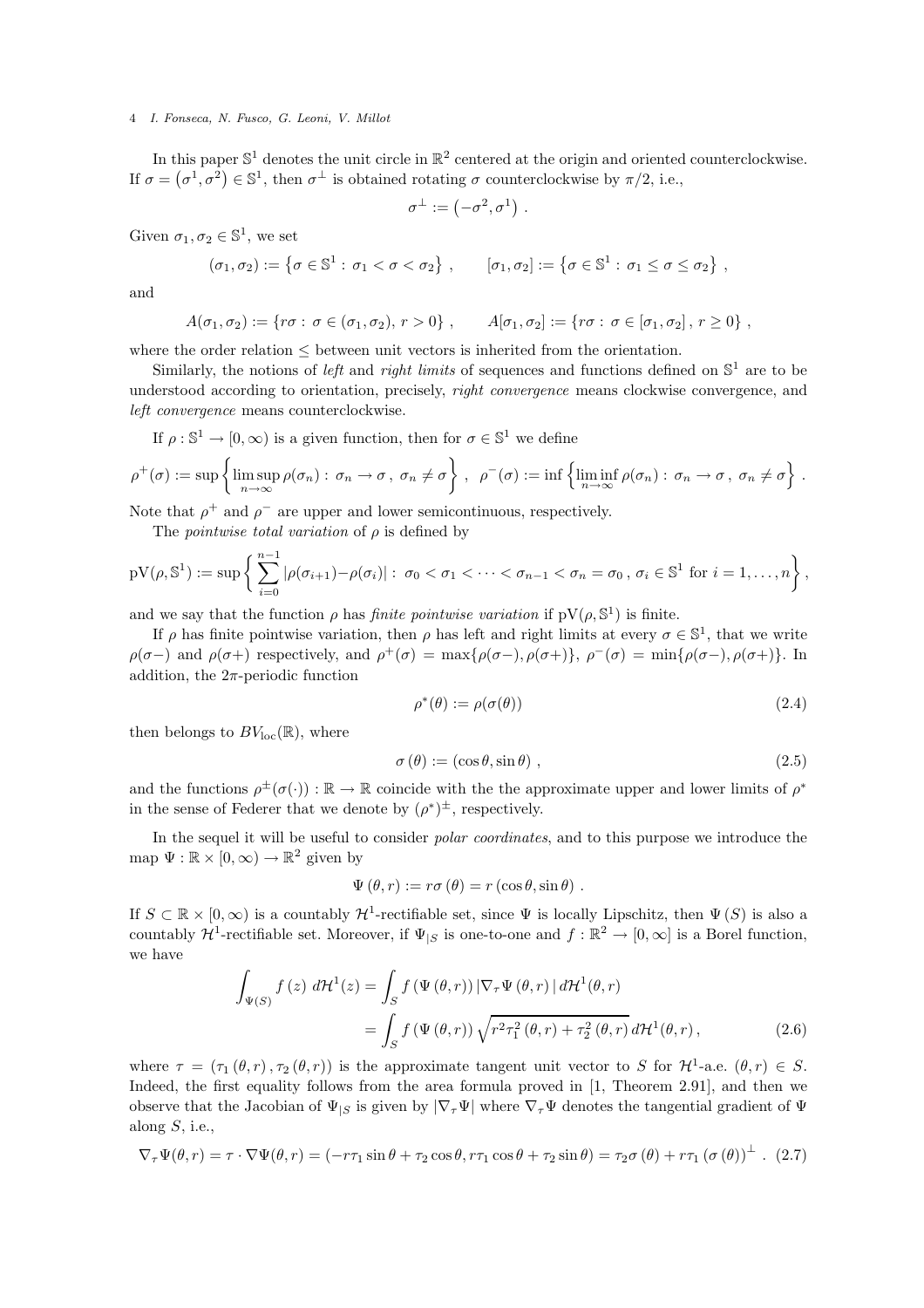# *2.2. Starshaped sets and radial functions.*

Throughout the paper we consider  $R_0 > 0$  fixed, and we set  $B_0 := B_{R_0}(0) \subset \mathbb{R}^2$ . We are interested in closed sets  $F \subset \overline{B}_0$  starshaped with respect to the origin. For such a set, we can write

$$
F = \{ r\sigma \in \mathbb{R}^2 : \sigma \in \mathbb{S}^1, 0 \le r \le \rho_F(\sigma) \},
$$

where  $\rho_F : \mathbb{S}^1 \to [0, R_0]$  is the *radial function* of F, that is,

$$
\rho_F(\sigma) := \sup \{ r \ge 0 : \ r\sigma \in F \}
$$

It may be shown that  $\rho_F$  is upper semicontinuous, and that the supremum in the definition of  $\rho_F$  is attained. Moreover, since  $\rho_F^+$  is upper semicontinuous, the set

$$
F^{+} := \left\{ r\sigma \in \mathbb{R}^{2} : \sigma \in \mathbb{S}^{1}, 0 \le r \le \rho_{F}^{+}(\sigma) \right\}
$$
 (2.8)

.

is closed and starshaped with respect to the origin. In addition,  $\rho_{F^+} = \rho_F^+$ .

Given a closed set  $F \subset \overline{B}_0$  starshaped with respect to the origin, in place of  $\rho_F$  we will often use the  $2\pi$ -periodic function

$$
\rho_F^* \left( \theta \right) := \rho_F \left( \sigma \left( \theta \right) \right) , \tag{2.9}
$$

where  $\sigma(\theta)$  is defined in (2.5).

**Lemma 2.2.** *Let*  $F \subset \overline{B_0}$  *be a closed set starshaped with respect to the origin. Set* 

$$
\Gamma := \{ r\sigma : \, \sigma \in \mathbb{S}^1 \, , \, \rho_F^-(\sigma) \le r \le \rho_F(\sigma) \} \, .
$$

*Then*  $\partial F = \Gamma$  *is a connected set. In particular,*  $\partial F$  *is pathwise connected whenever*  $\mathcal{H}^1(\partial F) < \infty$ *.* 

**Proof.** We first prove that  $\partial F \subset \Gamma$ . Let  $z \in \partial F$ . If  $z = 0$ , then we claim that there exists  $\sigma$  such that  $\rho_F^-(\sigma) = 0$ , which implies that  $0 \in \Gamma$ . To prove the claim, assume by contradiction that  $\rho_F^-(\sigma) > 0$  for all  $\sigma \in \mathbb{S}^1$ . Since  $\rho_F^-$  is lower semicontinuous, we have that  $r_0 := \inf_{\sigma \in \mathbb{S}^1} \rho_F^- > 0$ , and thus  $B_{r_0}(0) \subset F$ , which is a contradiction. If  $z \neq 0$ , we may write  $z = r\sigma$  with  $r > 0$  and  $\sigma \in \mathbb{S}^1$ . Let  $r_n \sigma_n \notin F$  be such that  $r_n \to r$  and  $\sigma_n \to \sigma$ , with  $\sigma_n \neq \sigma$ . We have

$$
\rho_F^-(\sigma) \leq \liminf_{n \to \infty} \rho_F(\sigma_n) \leq \lim_{n \to \infty} r_n = r \leq \rho_F(\sigma) .
$$

Hence,  $z \in \Gamma$ , and we conclude that  $\partial F \subset \Gamma$ .

Since  $\Gamma \subset F$ , to show that  $\Gamma \subset \partial F$ , it is enough to prove that for every  $r\sigma \in \Gamma$  there exists a sequence  $r_n \sigma_n \notin F$  converging to  $r\sigma$ . Let  $\sigma_n \to \sigma$ ,  $\sigma_n \neq \sigma$ , such that  $\rho_F(\sigma_n) \to \rho_F^-(\sigma)$ . Then the points  $\sigma_n$   $\left[ \rho_F(\sigma_n) + \left( r - \rho_F^-(\sigma) \right) + \frac{1}{n} \right]$  do not belong to F and converge to  $r\sigma$ . Thus,  $\Gamma = \partial F$ .

To prove that  $\Gamma$  is connected, assume that U and V are two disjoint open sets such that  $\Gamma \subset U \cup V$ and  $\Gamma \cap U \neq \emptyset$ . Without loss of generality, we may assume that  $\rho_F(\sigma_0) \sigma_0 \in \Gamma \cap U$ , where  $\sigma_0 = (1, 0)$ . Set

$$
\bar{\theta} := \sup \{ \theta \in [0, 2\pi) : \Gamma \cap A[\sigma_0, \sigma(\theta)] \subset U \} .
$$

We claim that  $\bar{\theta} = 2\pi$ . Indeed, if  $\bar{\theta} < 2\pi$ , consider the segment

$$
S_{\bar{\theta}} := \{ r \sigma(\bar{\theta}) : \rho_F^-\left(\sigma(\bar{\theta})\right) \le r \le \rho_F\left(\sigma(\bar{\theta})\right) \} .
$$

Since  $S_{\bar{\theta}}$  is connected and contained in Γ, we have that either  $S_{\bar{\theta}} \subset U$  or  $S_{\bar{\theta}} \subset V$ . Assume first that  $S_{\bar{\theta}} \subset U$  and let  $\sigma_n = \sigma(\theta_n)$  be such that  $\theta_n \to \bar{\theta}^+$  and  $r_n \geq 0$ , with  $r_n \sigma_n \in \Gamma \cap V$ . Since  $\Gamma = \partial F$  is closed, up to a subsequence, we may assume that  $r_n \sigma_n \to r \sigma(\bar{\theta}) \in S_{\bar{\theta}} \subset U$ . Therefore for n sufficiently large we would get that  $r_n \sigma_n \in U \cap V$ , which is a contradiction. Taking into account the fact that  $S_0 \subset U$ , a similar argument ensures that  $\bar{\theta} > 0$ .

Finally, if  $S_{\bar{\theta}} \subset V$ , since  $\bar{\theta} > 0$ , there exist  $\sigma_n = \sigma(\theta_n)$  such that  $\theta_n \to \bar{\theta}^-$  and  $r_n \geq 0$ , with  $r_n\sigma_n \in \Gamma \cap U$ . As before,  $r_n\sigma_n \to r\sigma(\bar{\theta}) \in S_{\bar{\theta}} \subset V$ , and so  $r_n\sigma_n \in V$  for all n large, which is again a contradiction. This shows that  $\bar{\theta} = 2\pi$ , so that  $\Gamma \cap V = \emptyset$ , thus proving that  $\Gamma$  is connected.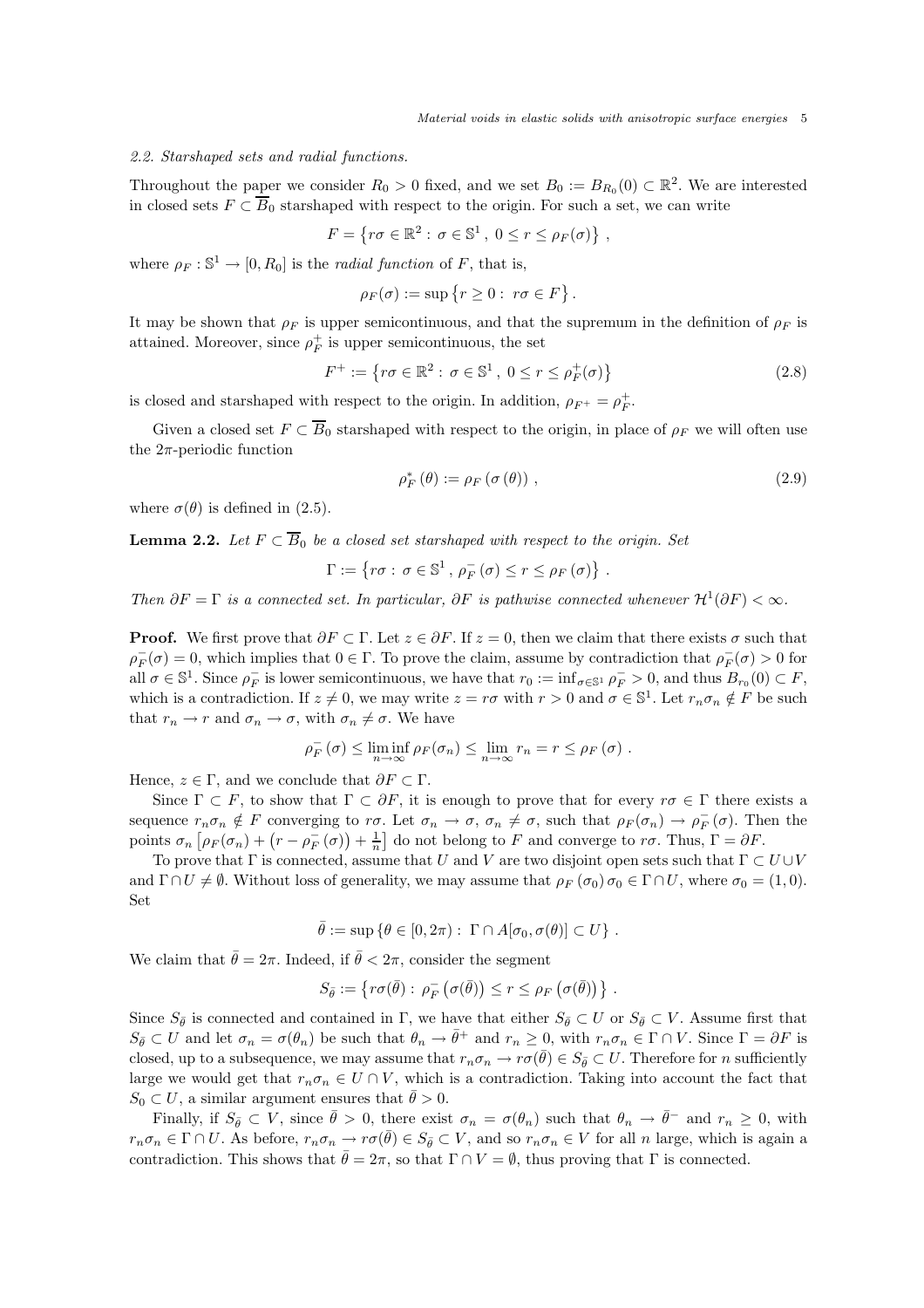If  $\mathcal{H}^1(\partial F) < \infty$ , then the connectedness of  $\partial F$  implies that  $\partial F$  is pathwise connected by Theorem 4.46 in [24].

**Remark 2.3.** Arguing as in the proof above, if  $\mathcal{H}^1(\partial F) < \infty$ , we also obtain that  $\partial F \cap A[\sigma_1, \sigma_2]$  is pathwise connected for every  $\sigma_1, \sigma_2 \in \mathbb{S}^1$ .

Let us now define the class

 $\mathcal{A} := \{ F \subset \overline{B}_0 \text{ closed, starshaped with respect to the origin, and } \mathcal{H}^1(\partial F) < \infty \}.$ 

We endow  $A$  with the topology induced by the Hausdorff distance  $d_{\mathcal{H}}$ . We recall that given two sets  $A, B \subset \mathbb{R}^2$ , the *Hausdorff distance* between A and B is defined by

$$
d_{\mathcal{H}}(A, B) := \inf \{ \varepsilon > 0 : A \subset \mathcal{N}_{\varepsilon}(B) \text{ and } B \subset \mathcal{N}_{\varepsilon}(A) \},
$$

where  $\mathcal{N}_{\varepsilon}(C)$  denotes the  $\varepsilon$ -neighborhood of a set  $C \subset \mathbb{R}^2$ , i.e.,

$$
\mathcal{N}_{\varepsilon}(C) := \left\{ z \in \mathbb{R}^2 : \; \mathrm{dist}(z, C) < \varepsilon \right\} \, .
$$

In the sequel, we also consider the subfamily

$$
\mathcal{A}_{\text{Lip}} := \left\{ F \in \mathcal{A} : \ \rho_F \in \text{Lip}(\mathbb{S}^1) \right\}. \tag{2.10}
$$

Consider now a closed set  $F \subset \overline{B}_0$  starshaped with respect to the origin. In Lemma 2.4 below we will prove that  $\rho_F$  has finite pointwise variation if and only if  $\mathcal{H}^1(\partial F) < \infty$  (i.e.,  $F \in \mathcal{A}$ ). In this case,  $\rho_F$  has a left and right limit at every point  $\sigma \in \mathbb{S}^1$  and, as mentioned in Subsection 2.1, the  $2\pi$ periodic function  $\rho_F^*(\theta)$  defined in (2.9) belongs to  $BV_{\text{loc}}(\mathbb{R})$ . Therefore, its distributional derivative  $D\rho_{F}^{*}$  can be decomposed into three mutually singular measures,

$$
D\rho_F^* = D^a \rho_F^* + D^c \rho_F^* + D^j \rho_F^*,
$$

where  $D^a \rho_F^* =: (\rho_F^*)' d\theta$  stands for the absolutely continuous part of  $D \rho_F^*$  with respect to the 1dimensional Lebesgue measure on  $\mathbb{R}$ ,  $D^j \rho_F^*$  is the *jump part* or purely atomic part of  $D \rho_F^*$ , and  $D^c \rho_F^*$ is the remaining part or *Cantor part* of  $D\rho_F^*$ . We denote by  $D^s \rho_F^*$  the singular part of  $D\rho_F^*$ , i.e.,  $D^j \rho_F^* + D^c \rho_F^*$ . In addition, it is well known that there is a  $\mathcal{L}^1$ -negligible (Borel) set  $\Sigma_F^* \subset \mathbb{R}$  such that  $D^s \rho_F^* = D \rho_F^* \lfloor \Sigma_F^*$ .

Since  $\rho_F$  is upper semicontinuous, if  $\sigma$  is a point of discontinuity of  $\rho_F$ , then  $\sigma \in J_F \cup S_F$ , where

$$
J_F := \left\{ \sigma \in \mathbb{S}^1 : \ \rho_F^-(\sigma) < \rho_F^+(\sigma) \right\} \quad \text{and} \quad S_F := \left\{ \sigma \in \mathbb{S}^1 : \rho_F^+(\sigma) < \rho_F(\sigma) \right\}. \tag{2.11}
$$

Note that the sets  $J_F$  and  $S_F$  may not be disjoint and, in view of Lemma 2.2,  $\partial F$  can be decomposed as

$$
\partial F = \Gamma_{\text{cut}} \cup \Gamma_{\text{jump}} \cup \Gamma_{\text{reg}}\,,\tag{2.12}
$$

with

$$
\Gamma_{\text{cut}} := \{ r\sigma : \sigma \in S_F, \ \rho_F^+(\sigma) < r \le \rho_F(\sigma) \},
$$
\n
$$
\Gamma_{\text{jump}} := \{ r\sigma : \ \sigma \in J_F, \ \rho_F^-(\sigma) < r < \rho_F^+(\sigma) \},
$$
\n
$$
\Gamma_{\text{reg}} := \partial F \setminus (\Gamma_{\text{jump}} \cup \Gamma_{\text{cut}}).
$$

In view of (2.9), if  $\rho_F$  has finite pointwise variation, then the sets  $J_F$ ,  $S_F$  are countable. Also

$$
J_F = \left\{ \sigma \left( \theta \right) : \, |D\rho_F^*|(\{\theta\}) > 0 \right\},\,
$$

and we define

$$
M_F:=\left\{\sigma\left(\theta\right):\,\theta\in\Sigma^*_F\right\}\setminus J_F\,.
$$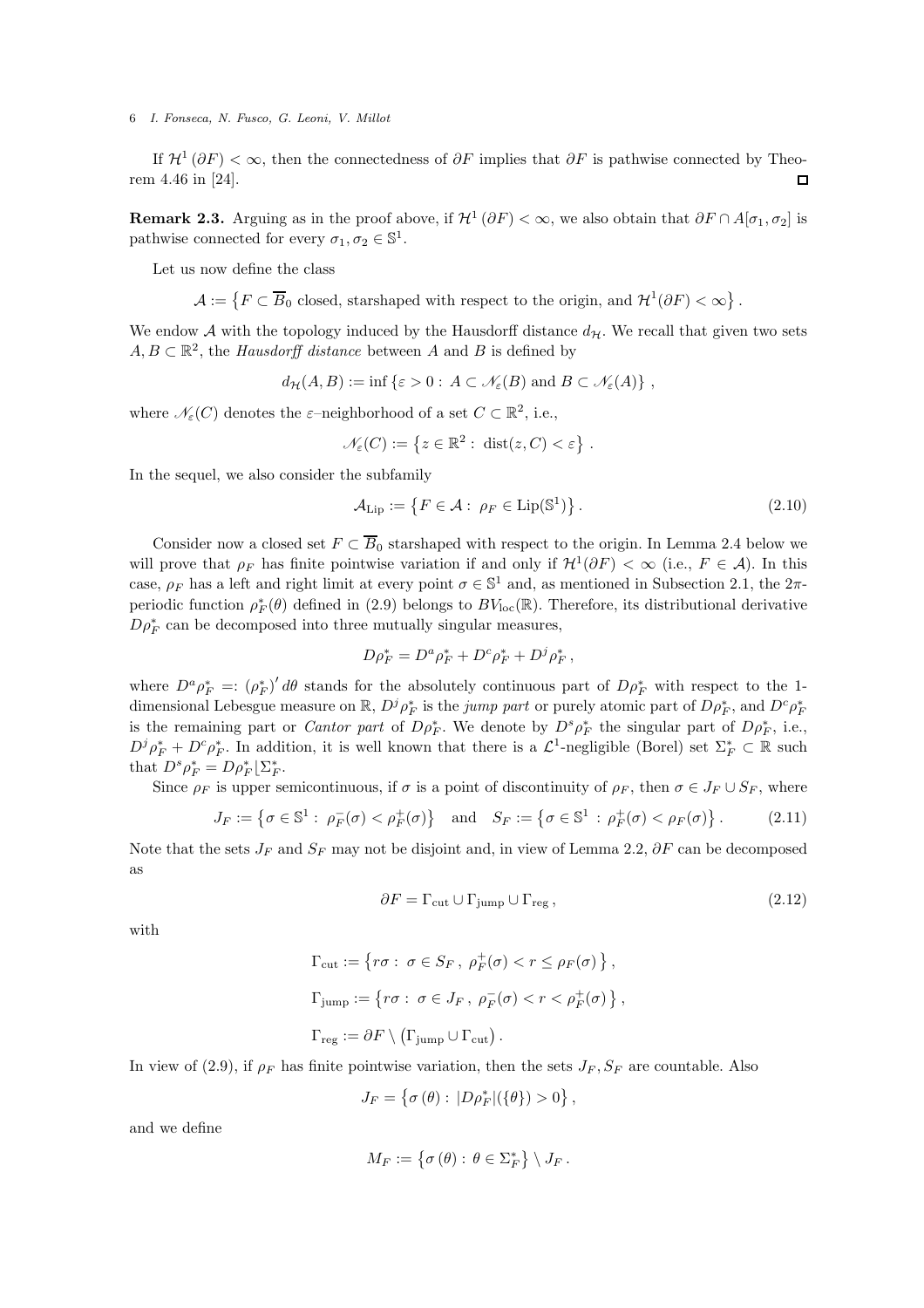Finally, we denote by  $G_F^-$  the *subgraph* of  $\rho_F^*$ , i.e.,

$$
G_F^- := \{(\theta, r) \in \mathbb{R}^2 : r \le \rho_F^*(\theta)\}.
$$

Recall that  $\rho_F^* \in BV_{loc}(\mathbb{R})$  if and only if  $G_F^-$  has locally finite perimeter in  $\mathbb{R}^2$ . The *extended graph* of  $\rho^*_F$  will be the set

$$
G_F := \{ (\theta, r) \in \mathbb{R}^2 : (\rho_F^*)^-(\theta) \le r \le (\rho_F^*)^+(\theta) \}.
$$
 (2.13)

**Lemma 2.4.** Let  $F \subset \overline{B}_0$  be a closed set starshaped with respect to the origin. Then  $\mathcal{H}^1(\partial F) < \infty$  if and only if  $\rho_F$  has finite pointwise variation. Moreover, in this case,

$$
\partial^* F = \partial^* F^+ \quad \text{and} \quad \mathcal{H}^1(\partial F^+ \Delta \partial^* F^+) = 0. \tag{2.14}
$$

**Proof.** We start by proving that  $\mathcal{H}^1(\partial F) < \infty$  implies that  $\rho_F$  has finite pointwise variation. To this purpose, it suffices to prove that for any distinct points  $\sigma_1, \sigma_2 \in \mathbb{S}^1$ , we have

$$
|\rho_F(\sigma_1) - \rho_F(\sigma_2)| \le \mathcal{H}^1(\partial F \cap A)
$$
\n(2.15)

where  $A := A[\sigma_1, \sigma_2]$ . The estimate above then yields

 $pV(\rho_F, \mathbb{S}^1) \leq 2\mathcal{H}^1(\partial F).$ 

To prove (2.15), denote by  $P : \mathbb{R}^2 \to \mathbb{R}_+$  the function  $P(z) = |z|$ . Since P is Lipschitz continuous with Lipschitz constant equal to 1, we have

$$
\mathcal{H}^1(P(\partial F \cap A)) \leq \mathcal{H}^1(\partial F \cap A).
$$

Hence it suffices to prove that the interval  $[\rho_F(\sigma_1), \rho_F(\sigma_2)] \subset P(\partial F \cap A)$ , assuming, without loss of generality, that  $\rho_F(\sigma_1) < \rho_F(\sigma_2)$ . Indeed, given  $\rho_F(\sigma_1) < r < \rho_F(\sigma_2)$ , let  $z := r\sigma_3$ , where

$$
\sigma_3 := \sup \{ \sigma : \sigma_1 \leq \sigma \leq \sigma_2 , r \sigma \notin F \}.
$$

Then z lies on  $\partial F \cap A$ .

Conversely, assume that  $\rho_F$  has finite pointwise variation. Then  $\rho_F^* \in BV_{\text{loc}}(\mathbb{R})$  and the extended graph  $G_F$  of  $\rho_F^*$  defined in (2.13) has locally finite  $\mathcal{H}^1$ -measure (see [11]). On the other hand, it can be checked that  $\mathcal{H}^1(\Gamma_{\text{cut}}) \leq pV(\rho_F, \mathbb{S}^1)$ . Observe that Lemma 2.2 yields

$$
\partial F^+ = \left\{ r\sigma \in \mathbb{R}^2 : \sigma \in \mathbb{S}^1, \, \rho_F^-(\sigma) \le r \le \rho_F^+(\sigma) \right\} = \Psi(G_F). \tag{2.16}
$$

In view of (2.12), we have

$$
\partial F = \Gamma_{\rm cut} \cup \Psi(G_F).
$$

Since  $G_F \subset \mathbb{R} \times [0, R_0]$  and  $\Psi$  is globally Lipschitz in  $\mathbb{R} \times [0, R_0]$ , we conclude that  $\mathcal{H}^1(\partial F) < \infty$ .

Finally, we prove (2.14) assuming that  $\mathcal{H}^1(\partial F) < \infty$ . Since  $F\Delta F^+ = \Gamma_{\text{cut}} \subset \partial F$  we have  $\mathcal{H}^1(\Gamma_{\text{cut}}) < \infty$ , and then  $|F\Delta F^+| = 0$ . Hence  $\partial^* F = \partial^* F^+$ . Next, denote by  $\partial^M F$  the measure*theoretic boundary* of F, i.e.,  $\partial^M F := \mathbb{R}^2 \setminus (F^0 \cup F^1)$ , and notice that  $\partial^M F = \partial^M F^+$ . By Theorem 3.61 in [1],  $\partial^* F \subset \partial^M F$  and  $\mathcal{H}^1(\partial^M F \setminus \partial^* F) = 0$ . Therefore, to prove the assertion, it is enough to show

$$
\mathcal{H}^1(\partial F^+ \Delta \partial^M F) = 0. \tag{2.17}
$$

We claim that

$$
\partial^M F \setminus \{0\} = \Psi \left( \partial^M G_F^- \cap (\mathbb{R} \times (0, \infty)) \right) . \tag{2.18}
$$

Let us assume that the claim holds, and complete the proof of (2.17). Since  $\partial^M G_F^- \subset \mathbb{R} \times [0, R_0]$ ,  $\Psi$  is Lipschitz in  $\mathbb{R} \times [0, R_0]$ , and  $\Psi(\mathbb{R} \times \{0\}) = \{0\}$ , we infer from (2.16),

$$
\mathcal{H}^1(\partial F^+ \Delta \partial^M F) = \mathcal{H}^1(\Psi(G_F) \Delta \Psi(\partial^M G_F^-)) \leq C \mathcal{H}^1(G_F \Delta \partial^M G_F^-) = C \mathcal{H}^1(G_F \Delta \partial^* G_F^-),
$$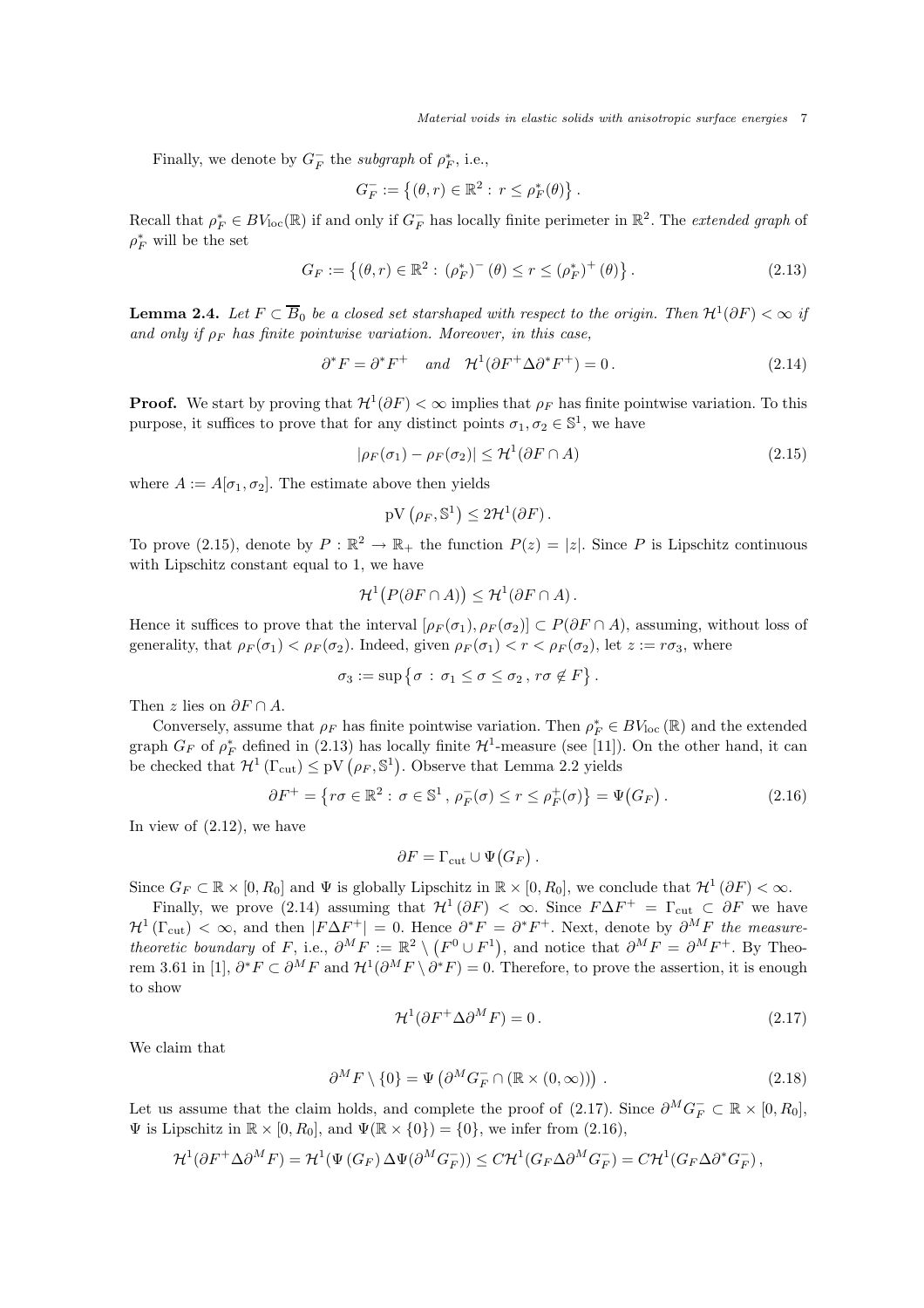where the last equality follows from the fact that  $\mathcal{H}^1(\partial^MG_F^- \setminus \partial^*G_F^-) = 0$  (see [1]). On the other hand, it follows from in [12, Theorem 4.5.9 (5)] that

$$
\mathcal{H}^1\left(G_F\Delta\partial^*G_F^-\right) = 0\,,\tag{2.19}
$$

which would give (2.17).

It remains to prove the claim. Fix a point  $r_0 (\cos \theta_0, \sin \theta_0) = r_0 \sigma_0 \in F^0 \setminus \{0\}$ . Since the map  $\Psi$ is a local diffeomorphism in  $\mathbb{R} \times (0, \infty)$ , and  $G_F^-$  is the subgraph of  $\rho_F^*$ , the area formula yields

$$
\lim_{\varepsilon\to0^+}\frac{\left|G_F^-\cap B_{\varepsilon}\left(\left(\theta_0,r_0\right)\right)\right|}{\varepsilon^2}=\lim_{\varepsilon\to0^+}\frac{1}{\varepsilon^2}\int_{F^+\cap\Psi\left(B_{\varepsilon}\left(\left(\theta_0,r_0\right)\right)\right)}\left|J\Psi^{-1}\left(z\right)\right|\,dz=0\,,
$$

where the last equality follows from the assumption  $r_0\sigma_0 \in F^0 \setminus \{0\}$  (note that there exists  $c > 0$ such that for all  $\varepsilon > 0$  small enough,  $\Psi(B_{\varepsilon}((\theta_0, r_0))) \subset B_{c\varepsilon}(r_0\sigma_0))$ . This proves the inclusion  $\Psi^{-1}(F^0\setminus\{0\})\subset (G_F^{-})^0\cap (\mathbb{R}\times (0,\infty)).$  The opposite one is proved in a similar way. The same argument yields  $\Psi^{-1}(F^1 \setminus \{0\}) = (G_F)^1 \cap (\mathbb{R} \times (0, \infty))$ , and  $(2.18)$  is proved.  $\Box$ 

In the next two lemmas we relate the inner normal to  $\partial^* F$  and the length of  $\partial^* F$  to the derivative of  $\rho_F^\ast$ , extending well known formulas in the case of a smooth radial function.

**Lemma 2.5.** *Let*  $F \in \mathcal{A}$ *. Then for*  $\mathcal{H}^1$ -*a.e.*  $z = r\sigma(\theta) \in \partial^*F$ *, we have* 

$$
\nu_F^i(z) = \begin{cases}\n\frac{1}{\sqrt{(\rho_F^*)^2(\theta) + ((\rho_F^*)')^2(\theta)}} \left( (\rho_F^*)'(\theta) (\sigma(\theta))^{\perp} - \rho_F^*(\theta) \sigma(\theta) \right) & \text{if } \sigma(\theta) \in \mathbb{S}^1 \setminus (J_F \cup M_F), \\
\frac{dD^s \rho_F^*}{d|D^s \rho_F^*|}(\theta) (\sigma(\theta))^{\perp} & \text{if } \sigma(\theta) \in J_F \cup M_F.\n\end{cases}
$$

**Proof.** Since  $G_F^-$  is the subgraph of the  $BV_{\text{loc}}$  function  $\rho_F^*$ , using Theorems 3 and 4 in Section 1.5 of Chapter 4 in [22], we have that for  $\mathcal{L}^1$ -a.e.  $\theta \in \mathbb{R} \setminus \Sigma^*$ ,

$$
\nu_{G_F^-}^i(\theta, \rho_F^*(\theta)) = \frac{1}{\sqrt{\left((\rho_F^*)'\right)^2(\theta) + 1}} \left((\rho_F^*)'(\theta), -1\right),\tag{2.20}
$$

while for  $|D^c \rho_F^*|$ -a.e.  $\theta \in \mathbb{R}$  with  $\sigma(\theta) \notin J_F$ ,

$$
\nu_{G_F^-}^i(\theta, \rho_F^*(\theta)) = \left(\frac{dD^s \rho_F^*}{d|D^s \rho_F^*|}(\theta), 0\right). \tag{2.21}
$$

Finally for every  $\theta \in \mathbb{R}$  such that  $|D^j \rho_F^*|(\{\theta\}) > 0$ , and every  $r \in ](\rho_F^*)^-(\theta), (\rho_F^*)^+(\theta)]$ , we have

$$
\nu_{G_F^-}^i(\theta, r) = \left(\frac{dD^s \rho_F^*}{d|D^s \rho_F^*|}(\theta), 0\right). \tag{2.22}
$$

Since  $\partial^* G_F^- \subset \partial^M G_F^- \subset \mathbb{R} \times [0, R_0], \mathcal{H}^1(\partial^M F \setminus \partial^* F) = 0$ , and  $\mathcal{H}^1(\partial^M G_F^- \setminus \partial^* G_F^-) = 0$ , we infer from (2.18) and the Lipschitz continuity of  $\Psi$  in  $\mathbb{R} \times [0, R_0]$  that

$$
\partial^* F \Delta \Psi \left( \partial^* G_F^- \cap (\mathbb{R} \times (0, \infty)) = E \,,\right) \tag{2.23}
$$

with  $\mathcal{H}^1(E) = 0$ .

From the proof of Theorem 2.90 in [1] it follows that for  $\mathcal{H}^1$ -a.e.  $z = r\sigma(\theta) \in \partial^*F$ , a counterclockwise oriented tangent vector to  $\partial^* F$  at z is given by  $\nabla_{\tau} \Psi(\theta, r)$ , where  $\tau = (\tau_1, \tau_2)$  is the unit tangent vector to  $\partial^* G_F^-$  at  $(\theta, r)$  given by  $\left(\nu_{\mathcal{C}}^i\right)$  $\int_{G_F}^{i} (\theta, r) \, \bigg)^{\perp} =: (-\nu_2, \nu_1).$  By (2.7),

$$
\nabla_{\tau} \Psi(\theta, r) = \tau_2 \sigma (\theta) + \tau_1 r (\sigma (\theta))^{\perp} ,
$$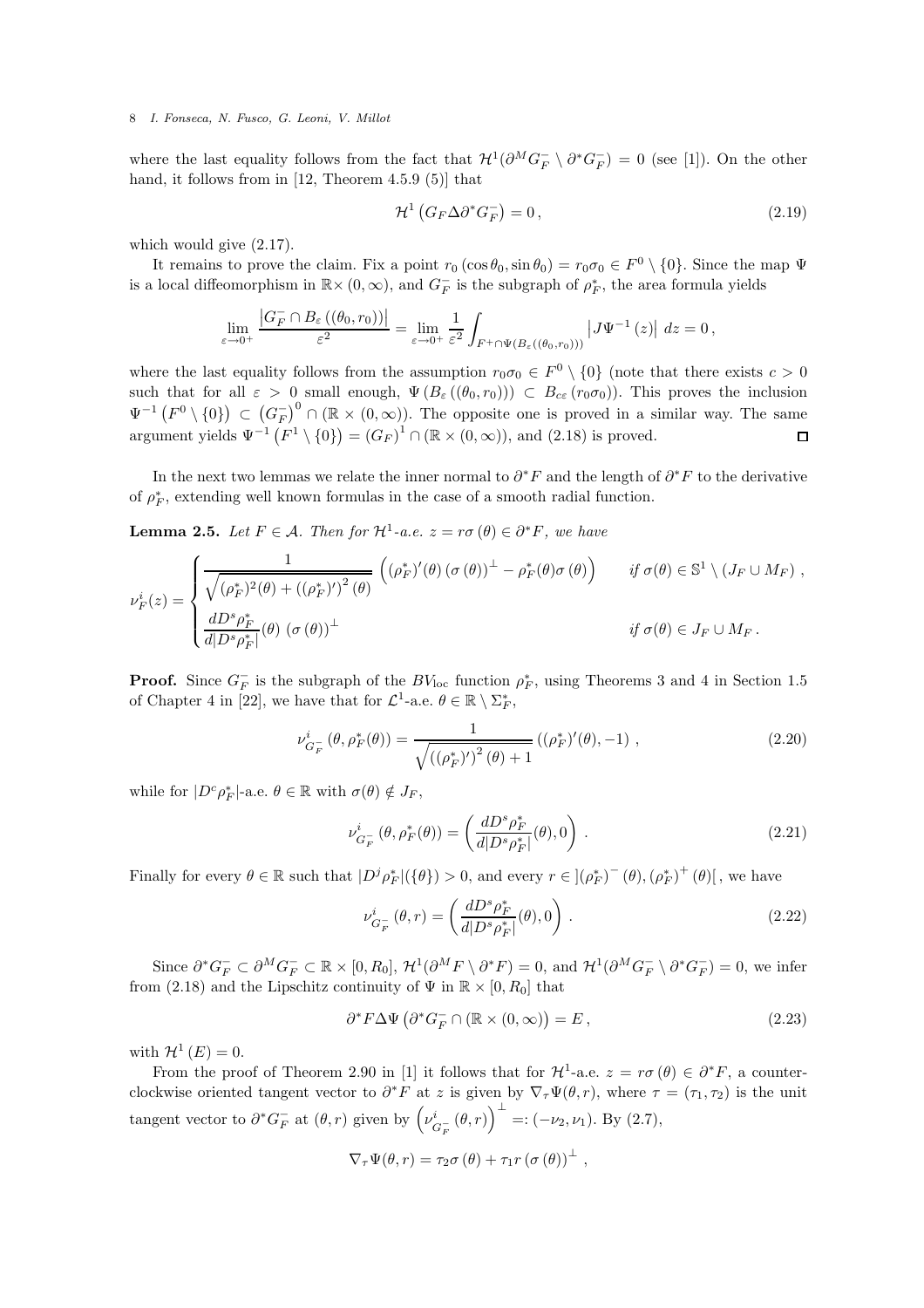Material voids in elastic solids with anisotropic surface energies 9

and so

$$
\nu_F^i(z) = \frac{\left(\nabla_\tau \Psi(\theta, r)\right)^\perp}{\left|\nabla_\tau \Psi(\theta, r)\right|} = \frac{\tau_2 \left(\sigma\left(\theta\right)\right)^\perp - \tau_1 r \sigma\left(\theta\right)}{\sqrt{\tau_2^2 + \left(\tau_1 r\right)^2}} = \frac{\nu_1 \left(\sigma\left(\theta\right)\right)^\perp + \nu_2 r \sigma\left(\theta\right)}{\sqrt{\nu_1^2 + \left(\nu_2 r\right)^2}}.
$$
\n(2.24)

Set  $\Pi: (\theta, r) \in \mathbb{R}^2 \mapsto \theta$  to be the projection on the  $\theta$ -axis. Since the periodic function  $\rho_F^*$  belongs to  $BV_{loc}(\mathbb{R})$ , we have (see e.g. [22], Chapter 4, Section 1.5, Theorem 1)

$$
\Pi_{\sharp} \left( \mathcal{H}^1 \lfloor \partial^* G_F^- \right) = \sqrt{1 + \left( (\rho_F^*)' \right)^2} \, d\theta + |D^s \rho_F^*| =: \mu \,, \tag{2.25}
$$

i.e.,  $\mu(A) = \mathcal{H}^1 \lfloor \partial^* G_F^-(A \times \mathbb{R})$  for any Borel set  $A \subset \mathbb{R}$ . It follows that if  $E \subset \mathbb{R}$  is such that  $\mathcal{L}^1(E) = 0$ and  $|D^s \rho_F^*|(E) = 0$ , then

$$
\mathcal{H}^1\left(\{(\theta,\rho_F^*(\theta)) : \theta \in E\}\right) = 0.
$$
\n(2.26)

Therefore the result follows from  $(2.20)-(2.22)$ ,  $(2.24)$ , and  $(2.26)$ .

**Remark 2.6.** Note that in view of (2.7), for  $\mathcal{L}^1$ -a.e.  $\theta \in \mathbb{R} \setminus \Sigma_F^*$ ,

$$
\nabla_{\tau} \Psi(\theta, \rho_F^* (\theta)) = \frac{1}{\sqrt{\left( (\rho_F^*)' \right)^2 (\theta) + 1}} \left( (\rho_F^*)'(\theta) \sigma (\theta) + \rho_F^* (\theta) (\sigma (\theta))^{\perp} \right), \tag{2.27}
$$

while for  $|D^c \rho_F^*|$ -a.e.  $\theta \in \mathbb{R}$  with  $\sigma(\theta) \notin J_F$ , then

$$
\nabla_{\tau} \Psi(\theta, \rho_F^* (\theta)) = \frac{dD^s \rho_F^*}{d|D^s \rho_F^*|} (\theta) \sigma (\theta).
$$
 (2.28)

Finally for any  $\theta \in \mathbb{R}$  such that  $|D\rho_F^*|(\{\theta\}) > 0$  and any  $r \in (\rho_F^*)^-(\theta), (\rho_F^*)^+(\theta)$ ,

$$
\nabla_{\tau} \Psi(\theta, r) = \frac{dD^s \rho_F^*}{d|D^s \rho_F^*|}(\theta) \sigma(\theta) . \qquad (2.29)
$$

**Lemma 2.7.** *For every*  $F \in \mathcal{A}$ *, we have* 

$$
\mathcal{H}^{1}(\partial^{*} F) = \int_{0}^{2\pi} \sqrt{(\rho_{F}^{*})^{2}(\theta) + ((\rho_{F}^{*})')^{2}(\theta)} d\theta + |D^{s} \rho_{F}^{*}|([0, 2\pi)).
$$
\n(2.30)

Proof. Set

$$
S^a := \partial^* G_F^- \cap \left( ([0, 2\pi) \setminus \Sigma_F^*) \times \mathbb{R} \right),
$$
  
\n
$$
S^s := \partial^* G_F^- \cap \left( ([0, 2\pi) \cap \Sigma_F^*) \times \mathbb{R} \right).
$$
\n(2.31)

In view of  $(2.23)$  the area formula  $(2.6)$  yields

$$
\mathcal{H}^{1}(\partial^{*} F) = \int_{\partial^{*} G_{F}^{-} \cap \{r>0\}} \left| \nabla_{\tau} \Psi(\theta, r) \right| d\mathcal{H}^{1}(\theta, r)
$$
\n
$$
= \int_{S^{a} \cap \{r>0\}} \frac{\sqrt{(\rho_{F}^{*})^{2}(\theta) + ((\rho_{F}^{*})')^{2}(\theta)}}{\sqrt{((\rho_{F}^{*})')^{2}(\theta) + 1}} d\mathcal{H}^{1}(\theta, r) + \mathcal{H}^{1}\left(S^{s} \cap \{r>0\}\right),
$$

where we have used (2.27), (2.28), (2.29) in the last equality. Since  $\mathcal{H}^1(S^s \cap \{r=0\}) = 0$ ,  $(\rho_F^*)' = 0$  $\mathcal{L}^1$ -a.e. in  $\{\rho_F^* = 0\}$ , and  $\rho_F^*$  is nonnegative, we infer that

$$
\mathcal{H}^{1}(\partial^* F) = \int_{S^a} \frac{\sqrt{(\rho_F^*)^2(\theta) + ((\rho_F^*)')^2(\theta)}}{\sqrt{((\rho_F^*)')^2(\theta) + 1}} d\mathcal{H}^1(\theta, r) + \mathcal{H}^1(S^s),
$$

which combined with (2.25) yields (2.30).

 $\Box$ 

 $\Box$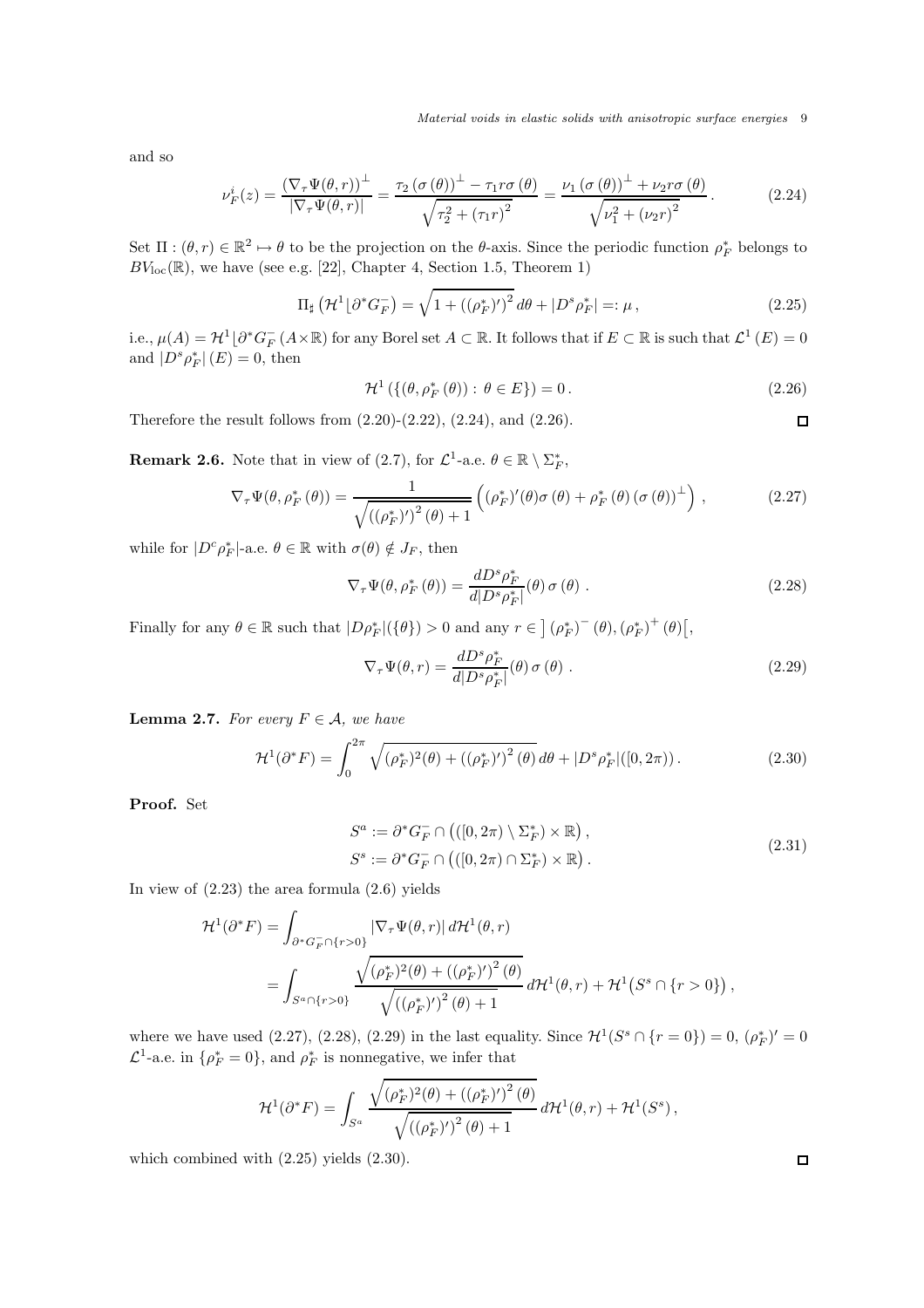We conclude this section with a compactness result for sequences of sets in  $A$  (note that any sequence  ${F_n} \subset A$  is relatively compact for the Hausdorff distance between compact sets by Blaschke's theorem, see Theorem 6.1 in [1]).

**Lemma 2.8.** Let  ${F_n}_{n \in \mathbb{N}} \subset A$  be such that  $F_n \to F$  as  $n \to \infty$  in the Hausdorff metric for some  $F \subset \overline{B}_0$ . Then F is closed and starshaped with respect to the origin. Moreover, if  $\sup_n \mathcal{H}^1(\partial F_n) < \infty$ , *then*  $\mathcal{H}^1(\partial F) < \infty$  *and* 

(i) 
$$
\rho_F(\sigma) = \sup \{ \limsup_{n \to \infty} \rho_{F_n}(\sigma_n) : \sigma_n \to \sigma \},
$$
  
\n(ii)  $\rho_{F_n}^* \to \rho_F^*$  in  $L^1((0, 2\pi))$ ,  $|F_n \Delta F| \to 0$  and  $D\chi_{F_n} \stackrel{*}{\rightharpoonup} D\chi_F$  weakly<sup>\*</sup> in the sense of measures.

**Proof.** *Step 1*. The closedness of F is a consequence of Blaschke's theorem. To prove that F is starshaped with respect to the origin, we assume by contradiction that there exists  $\sigma_0 \in \mathbb{S}^1$  and  $r_0 \in (0, \rho_F(\sigma_0))$  such that  $r_0\sigma_0$  does not belong to F. Since F is closed, there exists  $B_\varepsilon(r_0\sigma_0) \subset \mathbb{R}^2 \setminus F$ , and so, by Hausdorff convergence,  $B_{\varepsilon}(r_0\sigma_0) \subset \mathbb{R}^2 \setminus F_n$  for all n sufficiently large.

Consider the smallest infinite cone C with vertex at the origin containing  $B_{\varepsilon}(r_0\sigma_0)$ . Note that the axis of the cone is the half-line  $\{t\sigma_0 : t \geq 0\}$ . By the definition of  $\rho_F(\sigma_0)$  there exists  $r > r_0 + \varepsilon$ such that  $r\sigma_0 \in F$ . Let  $\delta > 0$  be such that  $B_\delta(r\sigma_0) \subset C$ . Let  $z_n \in F_n$  be such that  $z_n \to r\sigma_0$ , and consider n so large that  $z_n \in B_\delta(r\sigma_0)$ . Since  $F_n$  is starshaped with respect to the origin, the segment joining  $z_n$  to the origin must be contained in  $F_n$ . However, this segment must intersect  $B_\varepsilon(r_0\sigma_0)$  in a segment of positive length and this contradicts the fact that  $B_{\varepsilon}$  ( $r_0\sigma_0$ )  $\subset \mathbb{R}^2 \setminus F_n$ .

*Step 2.* We prove *(i)*. Let  $\sigma_n \to \sigma$ . Since  $\rho_{F_n}(\sigma_n)\sigma_n \in F_n$  and  $F_n \to F$  in the Hausdorff metric, we have that  $(\limsup_{n\to\infty}\rho_{F_n}(\sigma_n))\,\sigma\in F$ . This proves that

$$
\rho_F(\sigma) \ge \sup \left\{ \limsup_{n \to \infty} \rho_{F_n}(\sigma_n) : \sigma_n \to \sigma \right\}.
$$

To show the opposite inequality, it is enough to consider the case in which  $\rho_F(\sigma) > 0$ . In this case, there exist  $r_n \sigma_n \in F_n$  such that  $r_n \to \rho_F(\sigma)$  and  $\sigma_n \to \sigma$ . Thus  $\rho_F(\sigma) = \lim_{n \to \infty} r_n \leq \limsup_{n \to \infty} \rho_{F_n}(\sigma_n)$ . *Step 3.* Since  $F_n \in \mathcal{A}$ , we infer from (2.30) that

$$
\left| D\rho_{F_n}^* \right|(0,2\pi) \leq \int_0^{2\pi} \sqrt{(\rho_{F_n}^*)^2 + \left( (\rho_{F_n}^*)' \right)^2} \, d\theta + |D^s\rho_{F_n}^*|(0,2\pi) \leq \mathcal{H}^1(\partial F_n) \,,
$$

so that the sequence  $\{\rho_{F_n}^*\}$  is bounded in  $BV((0, 2\pi))$ . Therefore, up to a subsequence (not relabeled), we may assume that  $\rho_{F_n}^* \to \rho^*$  in  $L^1((0, 2\pi))$  and  $\mathcal{L}^1$ -a.e. in  $(0, 2\pi)$ .

We claim that  $\rho^* = \rho_F^* \mathcal{L}^1$ -a.e. in  $(0, 2\pi)$ . Let  $N_0 \subset (0, 2\pi)$  be such that  $\mathcal{L}^1(N_0) = 0$  and  $\rho_{F_n}^* (\theta) \to \rho^* (\theta)$  for all  $\theta \in (0, 2\pi) \setminus N_0$ . From *(i)* it follows that  $\rho^* (\theta) \leq \rho_F^* (\theta)$  for all  $\theta \in (0, 2\pi) \setminus N_0$ . Next we prove the opposite inequality. Up to a subsequence (not relabeled), there exists a compact set K such that  $\partial F_n \to K$  in the Hausdorff metric. Since  $\partial F_n$  is connected, by Golab's theorem it follows that  $K$  is connected and

$$
\mathcal{H}^1(K) \le \liminf_{n \to \infty} \mathcal{H}^1(\partial F_n) < \infty. \tag{2.32}
$$

We claim that  $\partial F \subset K$ . Indeed, assume that there exists  $z \in \partial F \setminus K$ . Then, for n large enough  $B_{\varepsilon}(z) \cap \partial F_n = \emptyset$  for some  $\varepsilon > 0$  independent of n. In other words,  $B_{\varepsilon}(z) \subset \text{int } F_n$  or  $B_{\varepsilon}(z) \subset \mathbb{R}^2 \setminus F_n$ for *n* large. Since  $F_n \to F$  in the Hausdorff metric, we deduce that  $B_{\varepsilon}(z) \subset F$  or  $B_{\varepsilon}(z) \subset \mathbb{R}^2 \setminus F$ , which is impossible. Therefore (2.32) yields  $\mathcal{H}^1(\partial F) < \infty$ .

Fix  $\sigma \in \mathbb{S}^1$  and set  $K_{\sigma} := K \cap \{r\sigma : r > 0\}$ . We claim that  $K_{\sigma}$  is connected. Indeed, if  $r_1\sigma$ ,  $r_2\sigma \in K_{\sigma}$ , with  $0 < r_1 < r_2$ , and  $r \in (r_1, r_2)$ , then there exist two sequences  $r_{i,n}\sigma_{i,n} \in \partial F_n$ ,  $i = 1, 2$ , such that  $r_{i,n}\sigma_{i,n} \to r_i\sigma$  as  $n \to \infty$ . Up to a subsequence, we may assume that  $\mathcal{H}^1((\sigma_{1,n}, \sigma_{2,n})) \to 0$ (the opposite case  $\mathcal{H}^1((\sigma_{2,n}, \sigma_{1,n})) \to 0$  is analogous) and  $r_{1,n} < r < r_{2,n}$  for all n. By Remark 2.3  $\partial F_n \cap A$  [ $\sigma_{1,n}, \sigma_{2,n}$ ] is pathwise connected, and thus for every n there exists  $\sigma_n \in [\sigma_{1,n}, \sigma_{2,n}]$  such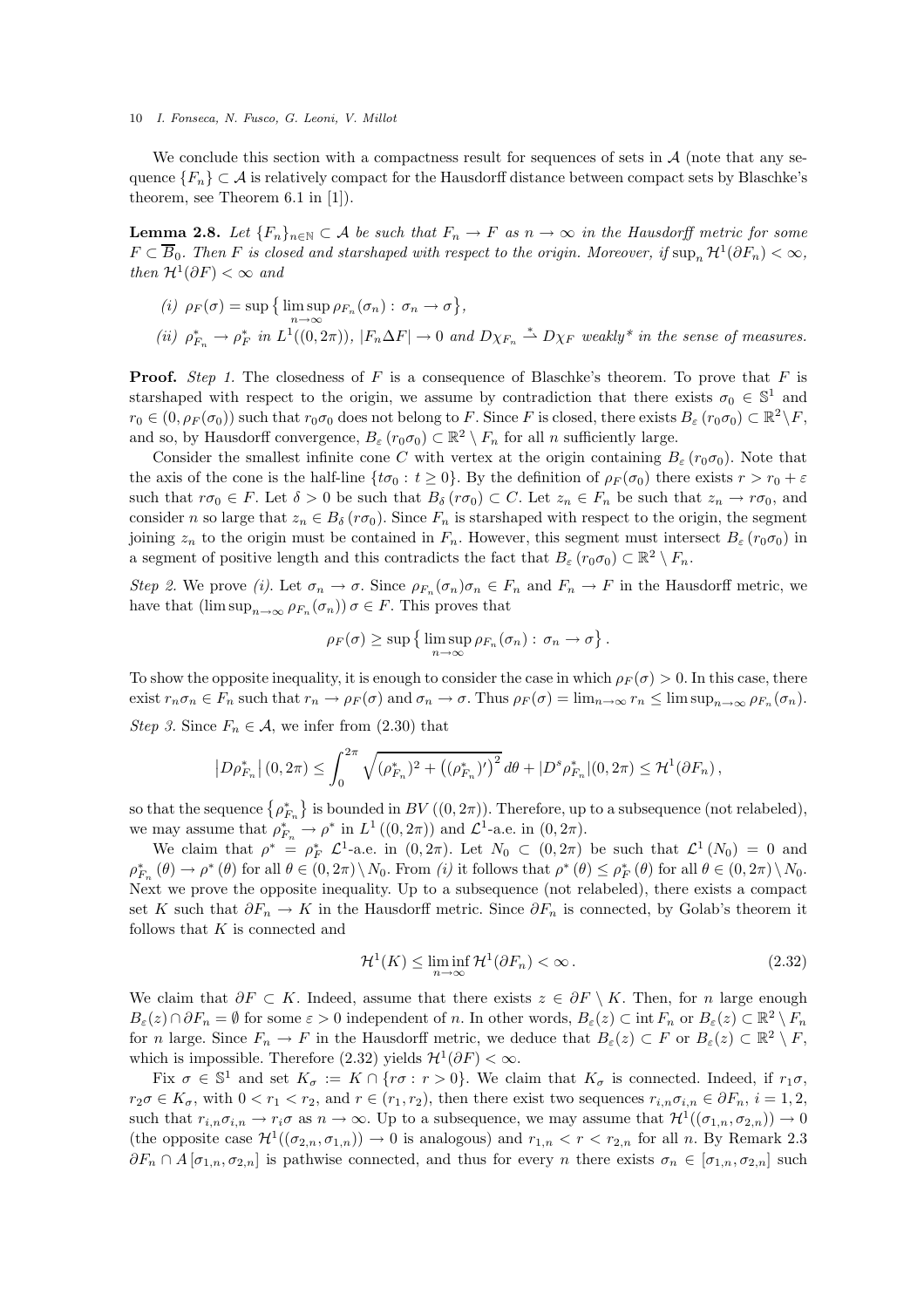that  $r\sigma_n \in \partial F_n$ . Using the fact that  $r\sigma_n \to r\sigma$ , we deduce that  $r\sigma \in K$ , thus proving that  $K_{\sigma}$  is connected.

Denote by  $\tilde{N}_1$  the set of points  $\sigma \in \mathbb{S}^1$  such that  $\mathcal{H}^1(K_{\sigma}) > 0$ . Then  $N_1$  is at most countable since  $\mathcal{H}^1(K) < \infty$ . Moreover, since  $K_{\sigma}$  is connected and  $\rho_F(\sigma)\sigma \in \partial F \subset K$  for every  $\sigma$ , we infer that  $K_{\sigma} = \{\rho_F(\sigma) \sigma\}$  for all  $\sigma \in \mathbb{S}^1 \setminus \tilde{N}_1$  such that  $\rho_F(\sigma) > 0$ . Consider  $N_1 := \{\theta \in (0, 2\pi) : \sigma(\theta) \in \tilde{N}_1\}.$ Then the set  $N_1$  is at most countable.

Take  $\theta \in (0, 2\pi) \setminus (N_0 \cup N_1)$ . We claim that  $\rho^*(\theta) \ge \rho_F^*(\theta)$ . Indeed, assume that  $\rho^*(\theta) < \rho_F^*(\theta)$ . By *(i)* there exists  $\theta_{n_k} \to \theta$  such that  $\rho_{F_{n_k}}^*(\theta_{n_k}) \to \rho_F^*(\theta)$ . Fix  $r \in (\rho^*(\theta), \rho_F^*(\theta))$ . Since  $\theta \notin N_0$ ,  $\rho_{F_n}^*$  ( $\theta$ )  $\rightarrow \rho^*$  ( $\theta$ ). Hence, for all k large enough,  $\rho_{F_{n_k}}^*$  ( $\theta$ )  $\lt r \lt \rho_{F_{n_k}}^*$  ( $\theta_{n_k}$ ). Note that  $r\sigma(\theta_{n_k}) \in \partial F_{n_k}$ for finitely many k's. Indeed, if the opposite case were true we would conclude that  $r\sigma(\theta) \in K$ , which contradicts our assumption since  $K_{\sigma(\theta)} = \{\rho_F^*(\theta) \sigma(\theta)\}\$ . Thus we may assume that for all k large enough,  $r\sigma(\theta_{n_k}) \notin \partial F_{n_k}$ . Since  $r < \rho^*_{F_{n_k}}(\theta_{n_k})$ , we deduce that  $r\sigma(\theta_{n_k}) \in \text{int } F_{n_k}$ . On the other hand, since  $r > \rho_{F_{n_k}}^*(\theta)$ , we have  $r\sigma(\theta) \notin \tilde{F}_{n_k}$ . Using the fact that  $\partial F_{n_k}$  is connected, we conclude that there exist  $\theta'_{n_k} \to \theta$  such that  $r\sigma(\theta'_{n_k}) \in \partial F_{n_k}$ , but this would imply that  $r\sigma(\theta) \in K$ , which again contradicts the fact that  $K_{\sigma(\theta)} = {\rho_F^*(\theta) \sigma(\theta)}$ . Hence we have shown that  $\rho^*(\theta) = \rho_F^*(\theta)$  for all  $\theta \in (0, 2\pi) \setminus (N_0 \cup N_1).$ 

To prove that  $|F_n \Delta F| \to 0$ , it suffices to observe that

$$
|F_n \Delta F| = |F_n \setminus F| + |F \setminus F_n| \le R_0 \int_0^{2\pi} \left| \rho_{F_n}^* \left( \theta \right) - \rho_F^* \left( \theta \right) \right| d\theta \to 0.
$$

Consequently,  $\chi_{F_n} \to \chi_F$  in  $L^1(\mathbb{R}^2)$ . Since  $\sup_n \mathcal{H}^1(\partial F_n) < \infty$ , it follows from (2.14) that  $\chi_{F_n}$  is bounded in  $BV(\mathbb{R}^2)$ , and thus  $D\chi_{F_n} \stackrel{*}{\rightharpoonup} D\chi_F$  weakly\* in the sense of measures.  $\Box$ 

# 3. The minimization problem

Let us fix a Lipschitz map  $u_0 : \mathbb{R}^2 \to \mathbb{R}^2$ . For every  $F \in \mathcal{A}$ , we set

$$
\mathcal{C}(F) := \left\{ u \in H^1_{\text{loc}}(\mathbb{R}^2 \setminus F; \mathbb{R}^2) : u = u_0 \text{ a.e. in } \mathbb{R}^2 \setminus B_0 \right\}.
$$

We define a class of admissible pairs *set-function* as

$$
X:=\big\{(F,u):\; F\in\mathcal{A}\,,\; u\in\mathcal{C}(F)\,\big\}
$$

and its subspace (see (2.10))

$$
X_{\text{Lip}} := \left\{ (F, u) \in X : F \in \mathcal{A}_{\text{Lip}} \right\}.
$$
\n(3.1)

On the class X we shall consider the following notion of convergence motivated by Lemma 2.8.

**Definition 3.1.** *A sequence of pairs*  $\{(F_n, u_n)\}_{n \in \mathbb{N}} \subset X$  *is said to converge to*  $(F, u) \in X$  *as*  $n \to \infty$ *,* and we write  $(F_n, u_n) \xrightarrow{X} (F, u)$ , if the following conditions hold:

- $(i) \ \sup_n \mathcal{H}^1(\partial F_n) < \infty;$
- *(ii)*  $F_n \to F$  *for the Hausdorff metric;*
- (*iii*)  $u_n \rightharpoonup u$  *weakly in*  $H^1(\omega; \mathbb{R}^2)$  *for any bounded open set*  $\omega$  *compactly contained in*  $\mathbb{R}^2 \setminus F$ *.*

Let us now consider a functional  $\mathcal{F}: X_{\text{Lip}} \to [0, \infty)$  defined by

$$
\mathcal{F}(F, u) := \int_{B_0 \setminus F} \mathcal{W}(\mathbf{E}(u)) \, dz + \int_{\partial F} \varphi(\nu_F^i) \, d\mathcal{H}^1 \,, \tag{3.2}
$$

where  $\mathbf{E}(u)$  is the symmetrized gradient, i.e.,

$$
\mathbf{E}(u) = \frac{1}{2} (\nabla u + (\nabla u)^T).
$$

Throughout the paper, we assume that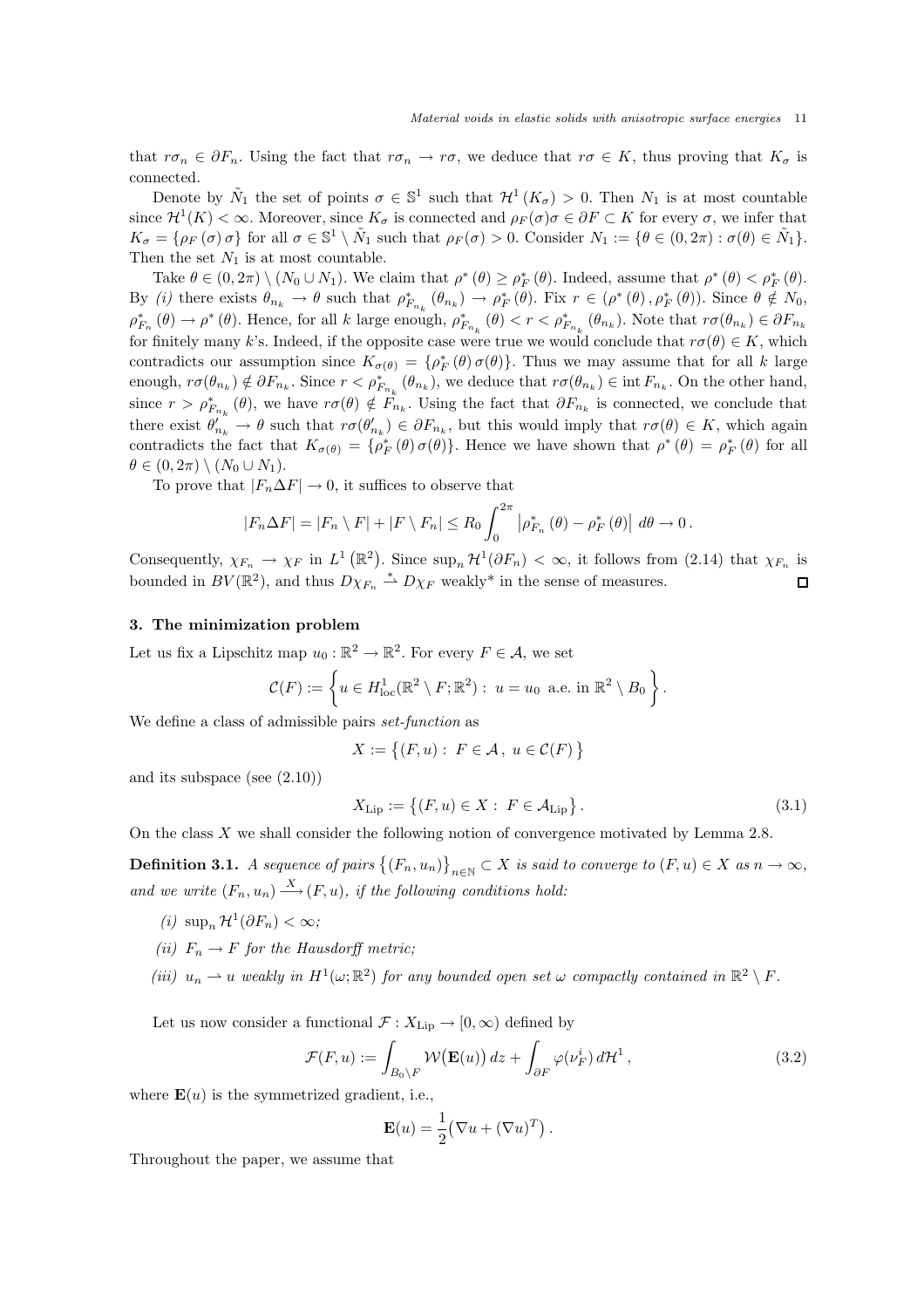(H1)  $W(\mathbf{E}) = \mathbb{C}(\mathbf{E}) \cdot \mathbf{E}$  for some constant positive definite fourth order tensor  $\mathbb{C}$ ;

(H2)  $\varphi:\mathbb{R}^2\to (0,\infty)$  is Lipschitz continuous and positively 1-homogeneous.

Note that, by homogeneity,  $\varphi$  satisfies

$$
m|z| \le \varphi(z) \le M|z| \tag{3.3}
$$

for all  $z \in \mathbb{R}^2$  and some positive constants m and M.

We are interested in minimizing the functional  $\mathcal F$  over the class  $X_{\text{Lip}}$  under a volume constraint on the admissible sets. But we note that such minimization problem might be ill-posed since an arbitrary sequence in  $X_{\text{Lip}}$  with uniformly bounded energy is not precompact in  $X_{\text{Lip}}$ . However such sequences always admit a converging subsequence in  $X$  in the sense of Definition 3.1, thanks to Lemma 2.8 (see the proof of Theorem 3.3). To effectively address the minimization problem, we introduce the relaxed energy  $\overline{\mathcal{F}}: X \to [0, \infty]$  defined by

$$
\overline{\mathcal{F}}(F, u) := \inf \left\{ \liminf_{n \to \infty} \mathcal{F}(F_n, u_n) : (F_n, u_n) \in X_{\text{Lip}} , (F_n, u_n) \xrightarrow{X} (F, u) \right\}.
$$

The first main result of this paper is an integral representation of  $\overline{\mathcal{F}}$  (see Theorem 3.2 below). Define the function  $\Phi : \mathbb{S}^1 \times \mathbb{R} \times \mathbb{R} \to (0, \infty)$  by

$$
\Phi(\sigma, p, q) := \varphi(q\sigma^{\perp} - p\sigma). \tag{3.4}
$$

Note that if  $\nu \in \mathbb{S}^1$  then

$$
\varphi(\nu) = \Phi(\sigma, -\nu \cdot \sigma, \nu \cdot \sigma^{\perp})
$$

for all  $\sigma \in \mathbb{S}^1$ . We denote by  $\overline{\Phi}$  the convexification of  $\Phi$  with respect to the q-variable, i.e.,

$$
\overline{\Phi}(\sigma, p, q) = \inf \left\{ \sum_{i=1}^{2} \eta_i \Phi(\sigma, p, q_i) : \eta_1, \eta_2 \in \mathbb{R}_+, \eta_1 + \eta_2 = 1, q_1, q_2 \in \mathbb{R}, \eta_1 q_1 + \eta_2 q_2 = q \right\}, \quad (3.5)
$$

and if  $(z, \nu) \in (\mathbb{R}^2 \setminus \{0\}) \times \mathbb{S}^1$ , then we set

$$
\mathcal{K}(z,\nu) := \overline{\Phi}\left(\frac{z}{|z|}, -\nu \cdot \frac{z}{|z|}, \nu \cdot \frac{z^{\perp}}{|z|}\right). \tag{3.6}
$$

Observe that

$$
\mathcal{K}(z,\nu) \le \Phi\left(\frac{z}{|z|}, -\nu \cdot \frac{z}{|z|}, \nu \cdot \frac{z^{\perp}}{|z|}\right) = \varphi(\nu)
$$
\n(3.7)

for all  $(z, \nu) \in (\mathbb{R}^2 \setminus \{0\}) \times \mathbb{S}^1$ . By (3.3),

$$
0 \le \overline{\Phi}(\sigma, p, q) \le M \left(1 + |q|\right)
$$

for all  $\sigma \in \mathbb{S}^1$ ,  $p \in [-1, 1]$ , and every  $q \in \mathbb{R}$ . Hence, by Proposition 4.64 in [16],

$$
\left|\overline{\Phi}(\sigma,p,q_1)-\overline{\Phi}(\sigma,p,q_2)\right|\leq M\left|q_1-q_2\right|
$$

for all  $\sigma \in \mathbb{S}^1$ ,  $p \in [-1,1]$ , and every  $q_1, q_2 \in \mathbb{R}$ . This, together with  $(9.1)$  and Lemma 9.1 in the Appendix, implies that K is continuous in  $(\mathbb{R}^2 \setminus \{0\}) \times \mathbb{S}^1$ .

The next two sections will be devoted to the proof of the following theorem.

Theorem 3.2. *Assume (H1)-(H2). Then*

$$
\overline{\mathcal{F}}(F, u) = \int_{B_0 \setminus F} \mathcal{W}(\mathbf{E}(u)) dz + \int_{\partial^* F} \mathcal{K}(z, \nu_F^i) d\mathcal{H}^1 + \int_{\Gamma_{\text{cut}}} \tilde{\mathcal{K}}(z, \nu_F^i) d\mathcal{H}^1 \tag{3.8}
$$

 $for\ every\ (F, u) \in X$ , where  $\nu_F^i$  denotes a normal unit vector on  $\Gamma_{\rm cut}$ , and

$$
\tilde{\mathcal{K}}(z,\nu_F^i) := \mathcal{K}(z,\nu_F^i) + \mathcal{K}(z,-\nu_F^i). \tag{3.9}
$$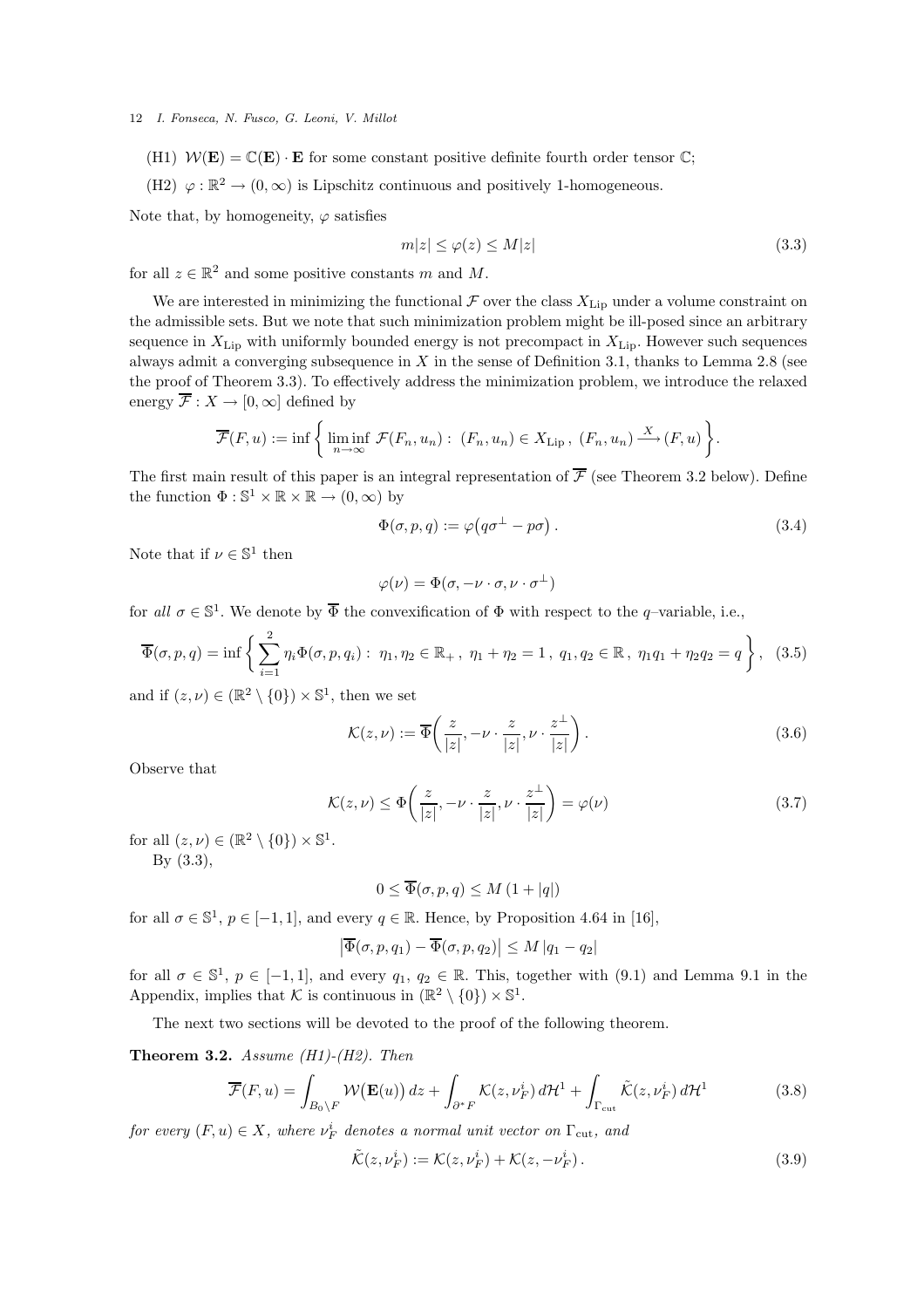A straightforward argument based on Theorem 3.2 and Lemma 2.8 yields the following existence result.

**Theorem 3.3.** Assume (H1)-(H2). Then  $\overline{\mathcal{F}}$  is lower semicontinuous with respect to the convergence *introduced in Definition 3.1 and, given*  $0 < d < \pi R_0^2$ , the constrained minimization problem

$$
\min\left\{\overline{\mathcal{F}}(F, u): (F, u) \in X, |F| = d\right\}
$$
\n(3.10)

*admits at least one solution.*

**Proof.** Let  $\{(F_n, u_n)\}\subset X$  be such that  $(F_n, u_n) \xrightarrow{X} (F, u)$ . Without loss of generality, we may assume that

$$
C := \liminf_{n \to \infty} \overline{\mathcal{F}}(F_n, u_n) = \lim_{n \to \infty} \overline{\mathcal{F}}(F_n, u_n) < \infty. \tag{3.11}
$$

For every  $n \in \mathbb{N}$  find  $(F_m^{(n)}, u_m^{(n)}) \in X_{\text{Lip}}$  such that  $(F_m^{(n)}, u_m^{(n)}) \xrightarrow{X} (F_n, u_n)$  as  $m \to \infty$ , and

$$
\sup_{m} \mathcal{F}(F_m^{(n)}, u_m^{(n)}) \leq \overline{\mathcal{F}}(F_n, u_n) + \frac{1}{n},\tag{3.12}
$$

By (H2), (3.11), and (3.12), we have that

$$
\sup_{n,m} \mathcal{H}^1(\partial F_m^{(n)}) < \infty \,, \qquad \sup_n \int_{B_0 \backslash F_m^{(n)}} |\mathbf{E}(u_{n,m})|^2 \, dz < \infty \,. \tag{3.13}
$$

Let  $\{\omega_i\}$  be an increasing sequence of open sets compactly contained in  $\mathbb{R}^2 \setminus F$  and such that

$$
\mathbb{R}^2 \setminus F = \bigcup_{i=1}^{\infty} \omega_i.
$$
 (3.14)

Since

$$
\lim_{n \to \infty} \lim_{m \to \infty} d_{\mathcal{H}}(F_m^{(n)}, F) = 0,
$$

for every fixed  $i \in \mathbb{N}$ , we have that  $\omega_i$  is compactly contained in  $\mathbb{R}^2 \setminus F^{(n)}$  for all  $n \geq \bar{n}_i$  and in turn for every  $n \geq \bar{n}_i$ ,  $\omega_i$  is compactly contained in  $\mathbb{R}^2 \setminus F_m^{(n)}$  for all  $m \geq \bar{m}_{i,n}$ . Hence, we have that

$$
\lim_{\substack{n \to \infty \\ n \ge \bar{n}_i}} \lim_{\substack{m \to \infty \\ m \ge \bar{m}_{i,n}}} \left\| u_m^{(n)} - u \right\|_{L^2(\omega_i; \mathbb{R}^2)} = 0.
$$

Recursively, we construct two increasing sequences  $\{n_i\}_i$  and  $\{m_i\}_i$  with  $n_i \geq \bar{n}_i$  and  $m_i \geq \bar{m}_{i,n_i}$ such that

$$
d_{\mathcal{H}}(F_{m_i}^{(n_i)}, F) + \left\| u_{m_i}^{(n_i)} - u \right\|_{L^2(\omega_i; \mathbb{R}^2)} \le \frac{1}{i} \,. \tag{3.15}
$$

Set  $v_i := u_{m_i}^{(n_i)}$  and  $G_i := F_{m_i}^{(n_i)}$ . We claim that  $(G_i, v_i) \rightarrow (F, u)$ . Indeed, properties (i) and (ii) in Definition 3.1 follow from (3.13) and (3.15). In order to establish (iii), let  $\omega$  be a open set compactly contained in  $\mathbb{R}^2 \setminus F$ . Let  $\omega \subset \tilde{\omega} \subset \mathbb{R}^2 \setminus F$ , with  $\tilde{\omega}$  an open set with Lipschitz boundary and choose  $i_1$  so large that  $\widetilde{\omega} \subset \omega_i \cap (\mathbb{R}^2 \setminus G_i)$  for all  $i \geq i_1$ . Hence, for all  $i \geq i_1$ ,

$$
||v_i - u||_{L^2(\widetilde{\omega}; \mathbb{R}^2)} \le ||v_i - u||_{L^2(\omega_i; \mathbb{R}^2)} \le \frac{1}{i}
$$

and by Korn's inequality and (3.13),

$$
\sup_{i\geq i_1} \|v_i\|_{H^1(\widetilde{\omega};\mathbb{R}^2)} \leq C(\widetilde{\omega},u_0) \sup_i \left(1 + \int_{B_0\setminus G_i} |\mathbf{E}(v_i)|^2 \, dz\right) < \infty.
$$

This proves the claim. Therefore,

$$
\overline{\mathcal{F}}(F, u) \leq \liminf_{i \to \infty} \overline{\mathcal{F}}(G_i, v_i) \leq \lim_{i \to \infty} \overline{\mathcal{F}}(F_{n_i}, u_{n_i}) = C,
$$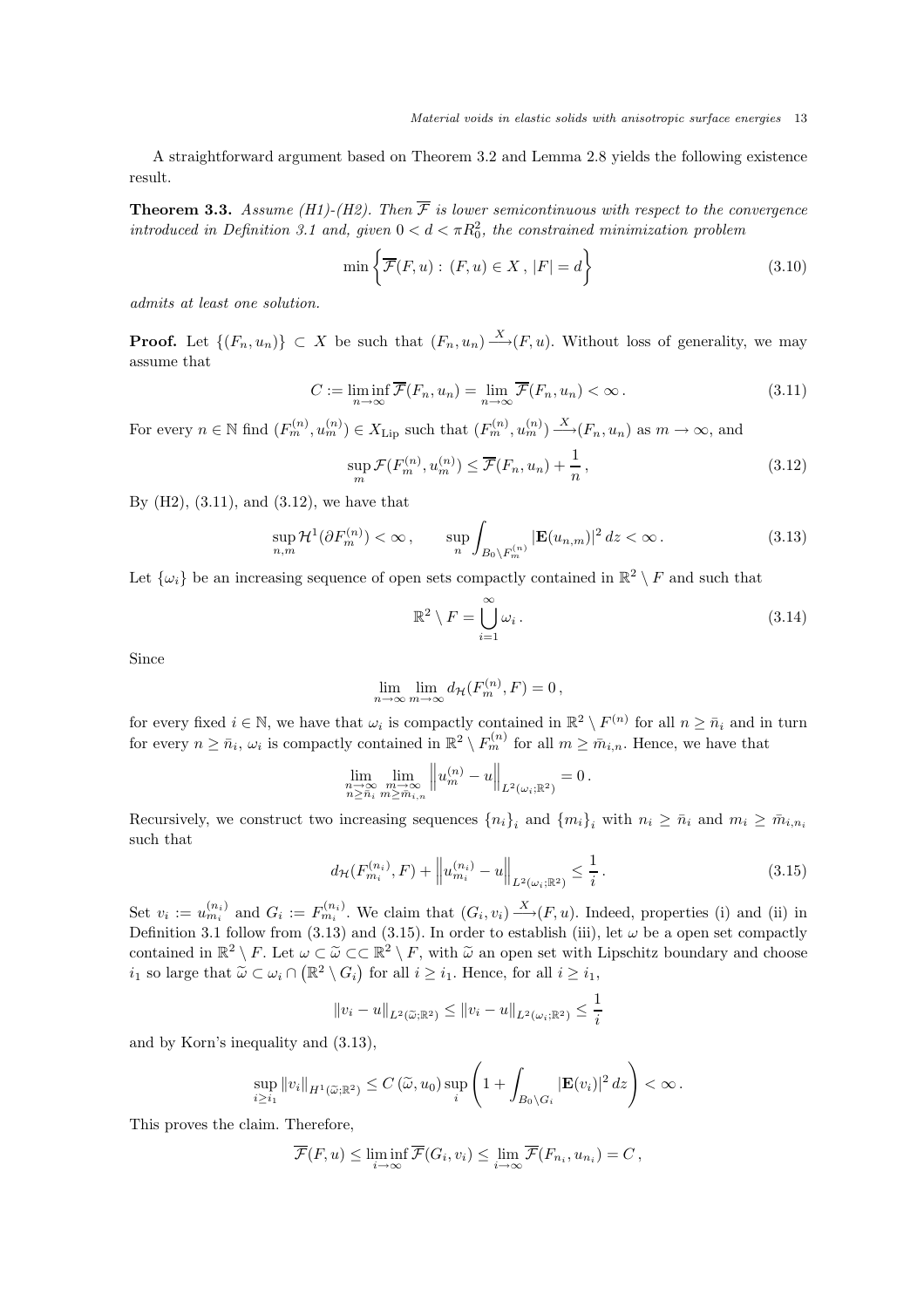where we have used  $(3.11)$  and  $(3.12)$ .

To prove the second part of the statement, let  $\{(F_n, u_n)\}\subset X$  be a minimizing sequence. Since  $F_n \subset \overline{B}_0$ , by Blaschke's Theorem (see Theorem 6.1 in [1]), up to a subsequence, not relabeled,  $F_n \to F$ in the Hausdorff metric for some set  $F$ . By Lemma 2.8,  $F$  is closed and starshaped with respect to the origin. Since  $\sup_n \mathcal{H}^1(\partial F_n) < \infty$  by (H2), Lemma 2.8 yields  $F \in \mathcal{A}$  and  $|F| = d$ .

Let  $\{\omega_i\}$  be as in (3.14), with  $\omega_i$  Lipschitz. Since

$$
\lim_{n\to\infty} d_{\mathcal{H}}(F_n,F)=0\,,
$$

for every fixed  $i \in \mathbb{N}$ , we have that  $\omega_i$  is compactly contained in  $\mathbb{R}^2 \setminus F_n$  for all  $n \geq n_i$ , where  $\{n_i\}_i$ is increasing. Recalling that  $u_n = u_0$  in  $\mathbb{R}^2 \setminus B_0$ , since by (H1),

$$
\sup_{n\geq n_i}\int_{B_0\cap\omega_i}|\mathbf{E}(u_n)|^2\,dz<\infty\,,
$$

an application of Korn's inequality implies that  $\{u_n\}_{n\geq n_i}$  is bounded in  $H^1(\omega_i;\mathbb{R}^2)$ . Hence, there exists a subsequence converging to some function  $v_i \in H^1(\omega_i; \mathbb{R}^2)$ . A standard diagonalization argument and the fact that  $\{\omega_i\}$  is increasing yield the existence of a subsequence, not relabeled, of  $\{u_n\}$  and of a function  $u \in H^1_{loc}(\mathbb{R}^2 \setminus F;\mathbb{R}^2)$  such that  $u = v_i$  a.e. in  $\omega_i$  for every i, and  $u_n \to u$  weakly in  $H^1(\omega;\mathbb{R}^2)$  for every bounded open set  $\omega$  compactly included in  $\mathbb{R}^2 \setminus F$ . The conclusion follows the first part of the theorem.

**Remark 3.4.** Note that the formula (3.2) defining  $\mathcal F$  actually makes sense for starshaped sets F with smooth (Lipschitz) boundary and for which  $\rho_F$  is not necessarily Lipschitz continuous. In other words, we could have defined (in a more natural way)

$$
\overline{\mathcal{G}}(F, u) := \inf \left\{ \liminf_{n \to \infty} \mathcal{F}(F_n, u_n) : (F_n, u_n) \in X, \ \partial F_n \text{ Lipschitz, } (F_n, u_n) \xrightarrow{X} (F, u) \right\},\
$$

for  $(F, u) \in X$ , in place of  $\overline{\mathcal{F}}$ . It turns out that

$$
\overline{\mathcal{F}}=\overline{\mathcal{G}}.
$$

Indeed, it follows from the definitions of  $\overline{\mathcal{F}}$  and  $\overline{\mathcal{G}}$  that  $\overline{\mathcal{G}}(F, u) \leq \overline{\mathcal{F}}(F, u)$  for every  $(F, u) \in X$ . To prove the opposite inequality, let  $(F_n, u_n) \in X$  be such that  $\partial F_n$  is Lipschitz and  $(F_n, u_n) \stackrel{X}{\longrightarrow} (F, u)$ . Since  $\mathcal{K}(z,\nu) \leq \varphi(\nu)$ , we have that  $\overline{\mathcal{F}}(F_n,u_n) \leq \mathcal{F}(F_n,u_n)$ , and using the lower semicontinuity of  $\overline{\mathcal{F}}$ (see Theorem 3.3), we infer that

$$
\overline{\mathcal{F}}(F,u) \leq \liminf_{n \to \infty} \overline{\mathcal{F}}(F_n,u_n) \leq \liminf_{n \to \infty} \mathcal{F}(F_n,u_n).
$$

Given the arbitrariness of  $\{(F_n, u_n)\}\)$ , we conclude that  $\overline{\mathcal{F}}(F, u) \leq \overline{\mathcal{G}}(F, u)$ .

### 4. Lower bound of the relaxed energy

The purpose of this section is to prove the lower bound in Theorem 3.2, precisely,

Theorem 4.1. *Assume (H1)-(H2). Then*

$$
\overline{\mathcal{F}}(F, u) \ge \int_{B_0 \setminus F} \mathcal{W}(\mathbf{E}(u)) dz + \int_{\partial^* F} \mathcal{K}(z, \nu_F^i) d\mathcal{H}^1 + \int_{\Gamma_{\rm cut}} \tilde{\mathcal{K}}(z, \nu_F^i) d\mathcal{H}^1
$$

*for every*  $(F, u) \in X$ *, where the functions* K and  $\tilde{\mathcal{K}}$  *are given in* (3.6) and (3.9).

To prove Theorem 4.1, we begin by studying the lower semicontinuous envelope of the surface energy with respect to the Hausdorff convergence of sets. More precisely, for  $F \in \mathcal{A}$ , we consider

$$
\mathcal{J}(F) := \inf \left\{ \liminf_{n \to \infty} \int_{\partial F_n} \varphi(\nu_{F_n}^i) d\mathcal{H}^1 : F_n \in \mathcal{A}_{\text{Lip}}, d\mathcal{H}(F_n, F) \underset{n \to \infty}{\longrightarrow} 0 \right\}.
$$
 (4.1)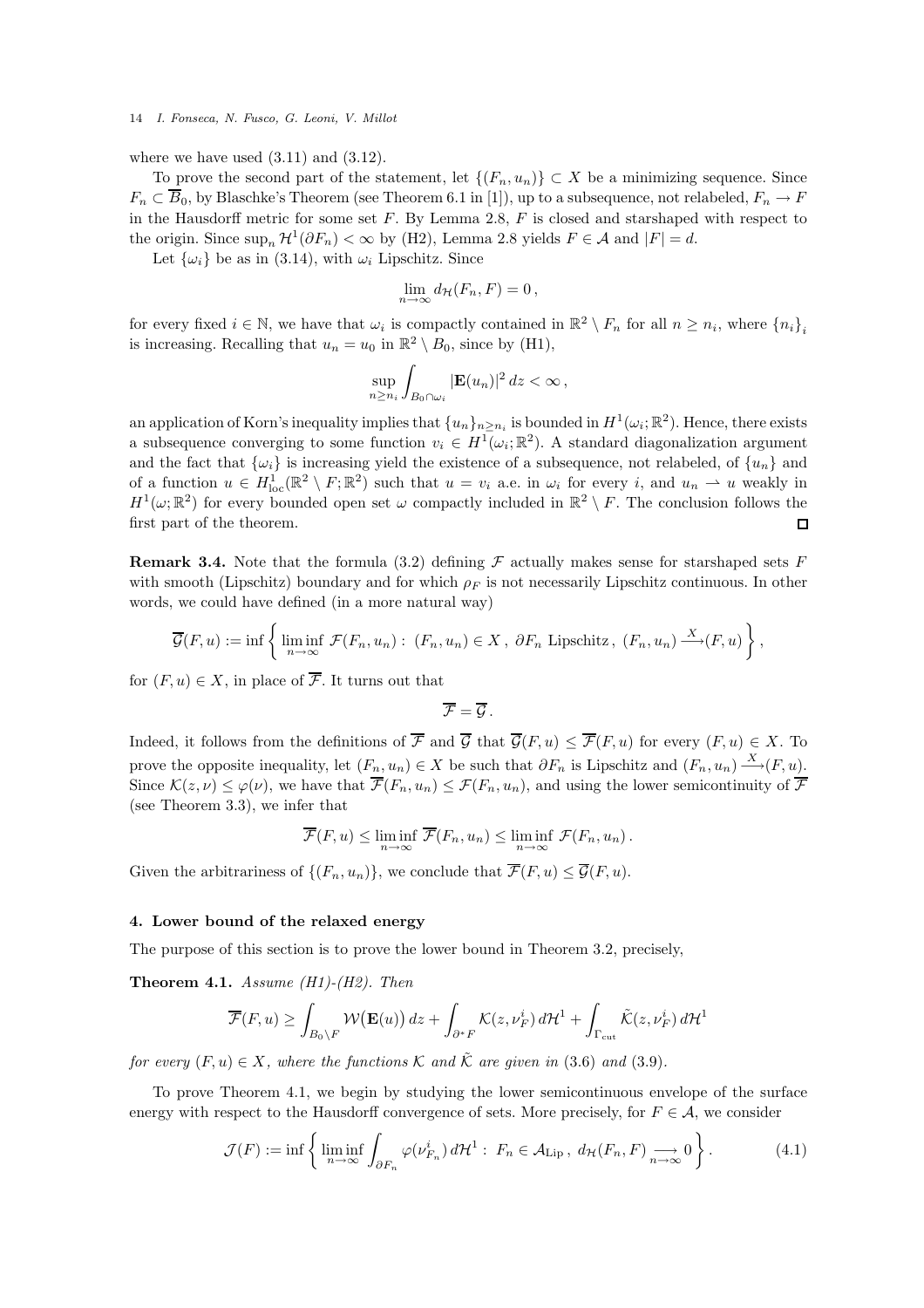The key point for proving Theorem 4.1 is the following lower inequality on  $\mathcal{J}(F)$ .

**Proposition 4.2.** *Assume (H2). Then for every*  $F \in \mathcal{A}$ ,

$$
\mathcal{J}(F) \ge \int_{\partial^* F} \mathcal{K}(z, \nu_F^i) d\mathcal{H}^1 + \int_{\Gamma_{\text{cut}}} \tilde{\mathcal{K}}(z, \nu_F^i) d\mathcal{H}^1. \tag{4.2}
$$

We start with some preliminary results.

**Lemma 4.3.** *Assume (H2). Then for every*  $F \in \mathcal{A}$ *,* 

$$
\int_{\partial^* F} \mathcal{K}(z, \nu_F^i) d\mathcal{H}^1 = \int_0^{2\pi} \overline{\Phi}(\sigma(\theta), \rho_F^*, (\rho_F^*)') d\theta + \int_{[0,2\pi)} \overline{\Phi}(\sigma(\theta), 0, \frac{dD^s \rho_F^*}{d|D^s \rho_F^*|}) d|D^s \rho_F^*|.
$$

**Proof.** Consider the sets  $S^a$  and  $S^s$  given by (2.31). Arguing as in the proof of Lemma 2.7, the area formula yields

$$
\int_{\partial^* F} \mathcal{K}(z, \nu_F^i(z)) d\mathcal{H}^1(z) = \int_{(S^a \cup S^s) \cap \{r > 0\}} \mathcal{K}\left(\Psi\left(\theta, r\right), \nu_F^i\left(\Psi\left(\theta, r\right)\right) \left|\nabla_\tau \Psi\left(\theta, r\right)\right| \, d\mathcal{H}^1\left(\theta, r\right). \tag{4.3}
$$

We split the integral on the right-hand side in two parts. Arguing again as in the proof of Lemma 2.7 and using Lemma 2.5,  $(2.27)$  and  $(2.25)$ , we get

$$
\int_{S^{a}\cap\{r>0\}} K(\Psi(\theta,r),\nu_{F}^{i}(\Psi(\theta,r))) |\nabla_{\tau}\Psi(\theta,r)| d\mathcal{H}^{1}(\theta,r)
$$
\n
$$
= \int_{S^{a}\cap\{r>0\}} \overline{\Phi}(\sigma(\theta),-\sigma(\theta)\cdot\nu_{F}^{i}(\Psi(\theta,r)),\sigma^{\perp}(\theta)\cdot\nu_{F}^{i}(\Psi(\theta,r))) \frac{\sqrt{(\rho_{F}^{*})^{2}(\theta)+((\rho_{F}^{*})')^{2}(\theta)}}{\sqrt{1+(\rho_{F}^{*})')^{2}(\theta)}} d\mathcal{H}^{1}(\theta,r)
$$
\n
$$
= \int_{S^{a}\cap\{r>0\}} \overline{\Phi}(\sigma(\theta),\frac{\rho_{F}^{*}}{\sqrt{(\rho_{F}^{*})^{2}+(\rho_{F}^{*})')^{2}}},\frac{(\rho_{F}^{*})'}{\sqrt{(\rho_{F}^{*})^{2}+(\rho_{F}^{*})')^{2}}} \frac{\sqrt{(\rho_{F}^{*})^{2}+(\rho_{F}^{*})')^{2}}}{\sqrt{1+(\rho_{F}^{*})')^{2}}} d\mathcal{H}^{1}(\theta,r)
$$
\n
$$
= \int_{0}^{2\pi} \overline{\Phi}(\sigma(\theta),\rho_{F}^{*},(\rho_{F}^{*})') d\theta,
$$

where we have used the fact that  $\overline{\Phi}(\sigma, \cdot, \cdot)$  is positively homogeneous of degree one.

Similarly, we infer from  $(2.28)$ ,  $(2.29)$  and  $(2.25)$  that

$$
\int_{S^s \cap \{r>0\}} K(\Psi(\theta, r), \nu_F^i(\Psi(\theta, r))) |\nabla_\tau \Psi(\theta, r)| d\mathcal{H}^1(\theta, r) = \int_{S^s} \overline{\Phi}\left(\sigma(\theta), 0, \frac{dD^s \rho_F^*}{d|D^s \rho_F^*|}(\theta)\right) d\mathcal{H}^1(\theta, r)
$$
\n
$$
= \int_{[0,2\pi)} \overline{\Phi}\left(\sigma(\theta), 0, \frac{dD^s \rho_F^*}{d|D^s \rho_F^*|}\right) d|D^s \rho_F^*|,
$$
\nand the proof is complete.

and the proof is complete.

We shall also need the following (local) lower semicontinuity result for the surface energy.

**Proposition 4.4.** *Assume (H2).* Let  ${F_n}_{n \in \mathbb{N}} \subset A$  and  $F \in A$  be such that  $\rho_{F_n}^* \to \rho_F^*$  in  $L^1((0, 2\pi))$  $as\ n \to \infty\ and\ \sup_n \mathcal{H}^1(\partial F_n) < \infty\$ . Then for every  $\zeta \in C_c(\mathbb{R}^2)\ with\ \zeta \geq 0$ ,

$$
\liminf_{n\to\infty}\int_{\partial^*F_n}\zeta(z)\mathcal{K}(z,\nu_{F_n}^i(z))\,d\mathcal{H}^1(z)\geq\int_{\partial^*F}\zeta(z)\mathcal{K}(z,\nu_{F}^i(z))\,d\mathcal{H}^1(z)\,.
$$

*In particular,*

$$
\liminf_{n\to\infty}\int_{\partial^*F_n}\mathcal{K}(z,\nu_{F_n}^i(z))\,d\mathcal{H}^1(z)\geq \int_{\partial^*F}\mathcal{K}(z,\nu_{F}^i(z))\,d\mathcal{H}^1(z)\,.
$$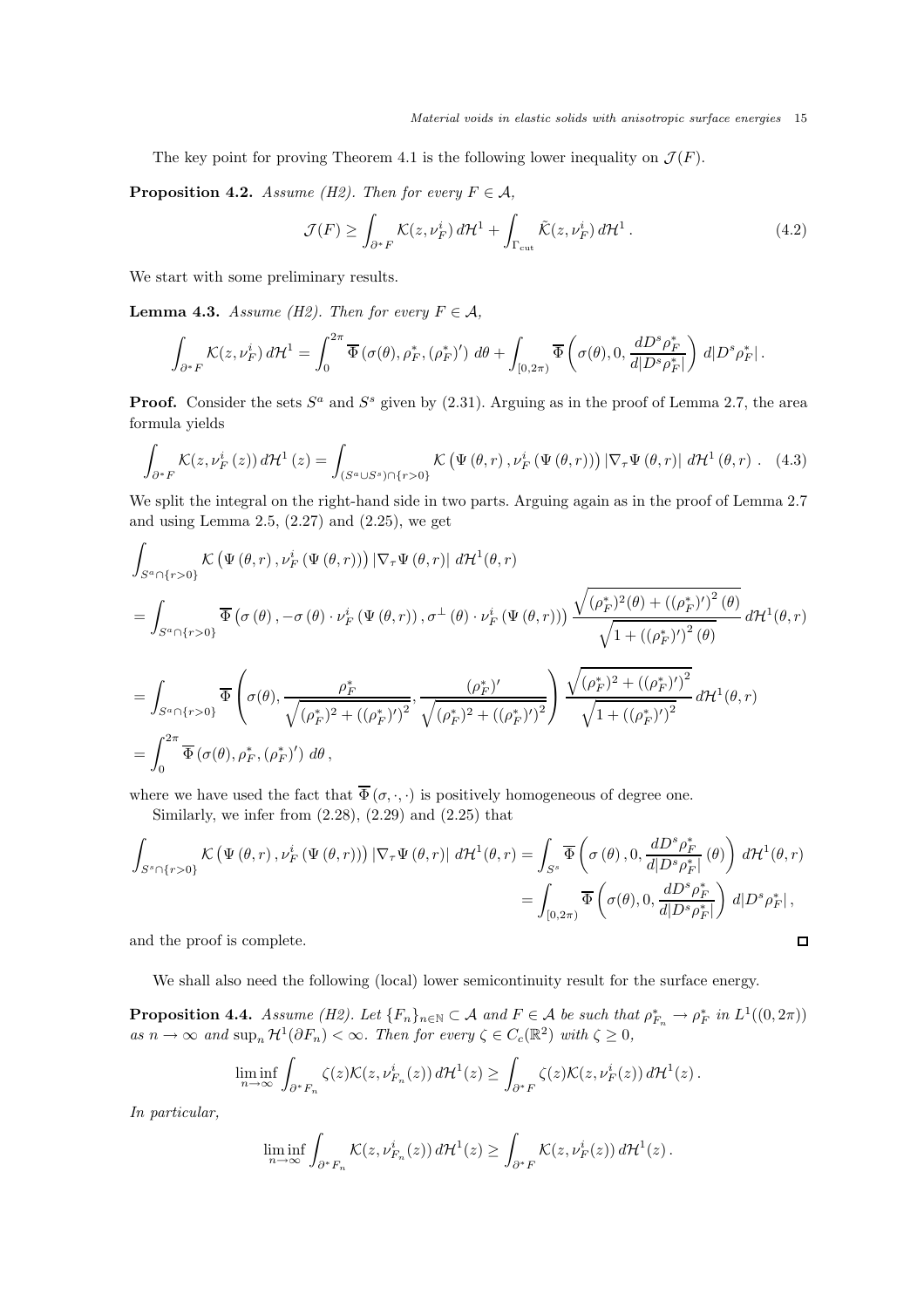**Proof.** Step 1. Fix  $\delta > 0$  and  $\zeta \in C_c(\mathbb{R}^2)$  with  $\zeta \geq 0$ . Given  $\rho \in BV_{loc}(\mathbb{R})$  and a bounded interval  $I \subset \mathbb{R}$ , we define

$$
\mathcal{G}(\rho, I) := \int_{I} g(\theta, \rho, \rho') d\theta + \int_{I} g^{\infty} \left(\theta, \rho, \frac{dD^{c}\rho}{d|D^{c}\rho|}\right) d|D^{c}\rho| + \int_{I} \left(\int_{\rho^{-}(\theta)}^{\rho^{+}(\theta)} g^{\infty} \left(\theta, r, \frac{dD^{j}\rho}{d|D^{j}\rho|}\right) dr\right) d|D^{j}\rho|,
$$
  
where (see (3.5))

$$
g(\theta,p,q):=\bigl(\zeta(p\sigma(\theta))+\delta\bigr)\overline{\Phi}(\sigma(\theta),p,q)\,,
$$

and

$$
g^{\infty}(\sigma(\theta), p, q) := \lim_{t \to +\infty} \frac{g(\theta, p, tq)}{t}
$$
  
= 
$$
\lim_{t \to +\infty} (\zeta(p\sigma(\theta)) + \delta) \overline{\Phi}(\sigma(\theta), p/t, q) = (\zeta(p\sigma(\theta)) + \delta) \overline{\Phi}(\sigma(\theta), 0, q),
$$
 (4.4)

since  $\overline{\Phi}(\sigma(\theta), \cdot, \cdot)$  is positively homogeneous of degree one.

We claim that for every  $F \in \mathcal{A}$ ,

$$
\int_{\partial^* F} (\zeta(z) + \delta) \mathcal{K}(z, \nu_F^i(z)) d\mathcal{H}^1(z) = \mathcal{G}(\rho_F^*, [0, 2\pi)). \tag{4.5}
$$

Indeed, consider the sets  $S^a$  and  $S^s$  given by (2.31), and write  $S^s = S^c \cup S^j$  with

$$
S^c := S^s \cap \left( \{ \theta \in [0, 2\pi) : \sigma(\theta) \notin J_F \} \times \mathbb{R} \right), \quad S^j := S^s \cap \left( \{ \theta \in [0, 2\pi) : \sigma(\theta) \in J_F \} \times \mathbb{R} \right).
$$

As in  $(4.3)$ , we have

$$
\int_{\partial^* F} (\zeta(z) + \delta) \mathcal{K}(z, \nu_F^i(z)) d\mathcal{H}^1(z)
$$
\n
$$
= \int_{S \cap \{r > 0\}} (\zeta(\Psi(\theta, r)) + \delta) \mathcal{K} (\Psi(\theta, r), \nu_F^i(\Psi(\theta, r))) |\nabla_\tau \Psi(\theta, r)| d\mathcal{H}^1(\theta, r),
$$

where  $S = S^a \cup S^s$ , and we split the integral in the right hand-side in two parts. Arguing exactly as in the proof of Lemma 4.3 and using (4.4), we first obtain

$$
\begin{split} \int_{(S^a \cup S^c) \cap \{r > 0\}} \left( \zeta(\Psi(\theta,r))+\delta \right) & \mathcal{K} \left( \Psi\left(\theta,r\right),\nu_F^i\left(\Psi\left(\theta,r\right)\right) \right) \left| \nabla_\tau \Psi\left(\theta,r\right) \right| \, d\mathcal{H}^1(\theta,r) \\ = & \int_0^{2\pi} g(\theta,\rho_F^*,(\rho_F^*)') \, d\theta + \int_{[0,2\pi)} g^\infty \left( \theta,\rho_F^*,\frac{dD^c\rho_F^*}{d|D^c\rho_F^*|} \right) \, d|D^c\rho_F^*| \, . \end{split}
$$

On the other hand, we have by (2.19),

$$
\int_{S^{j}\cap\{r>0\}} (\zeta(\Psi(\theta,r))+\delta) \mathcal{K} (\Psi(\theta,r),\nu_{F}^{i} (\Psi(\theta,r))) |\nabla_{\tau} \Psi(\theta,r)| d\mathcal{H}^{1}(\theta,r)
$$
\n
$$
= \int_{S^{j}\cap\{r>0\}} (\zeta(r\sigma(\theta))+\delta) \overline{\Phi} \left(\sigma(\theta),0,\frac{dD^{j}\rho_{F}^{*}}{d|D^{j}\rho_{F}^{*}|}(\theta)\right) d\mathcal{H}^{1}(\theta,r)
$$
\n
$$
= \sum_{\{\theta \in [0,2\pi): \sigma(\theta) \in J_{F}\}} \int_{G_{F}\cap(\{\theta\}\times\mathbb{R})} (\zeta(r\sigma(\theta))+\delta) \overline{\Phi} \left(\sigma(\theta),0,\frac{dD^{j}\rho_{F}^{*}}{d|D^{j}\rho_{F}^{*}|}(\theta)\right) d\mathcal{H}^{1}(\theta,r)
$$
\n
$$
= \sum_{\{\theta \in [0,2\pi): \sigma(\theta) \in J_{F}\}} \int_{(\rho_{F}^{*})^{-}(\theta)}^{\rho_{F}^{*}(\theta)} g^{\infty} \left(\theta,r,\frac{dD^{j}\rho_{F}^{*}}{d|D^{j}\rho_{F}^{*}|}\right) dr
$$
\n
$$
= \int_{[0,2\pi)} \left(\int_{(\rho_{F}^{*})^{-}(\theta)}^{\rho_{F}^{*}(\theta)} g^{\infty} \left(\theta,r,\frac{dD^{j}\rho_{F}^{*}}{d|D^{j}\rho_{F}^{*}|}\right) dr\right) d|D^{j}\rho_{F}^{*}|,
$$

and (4.5) follows.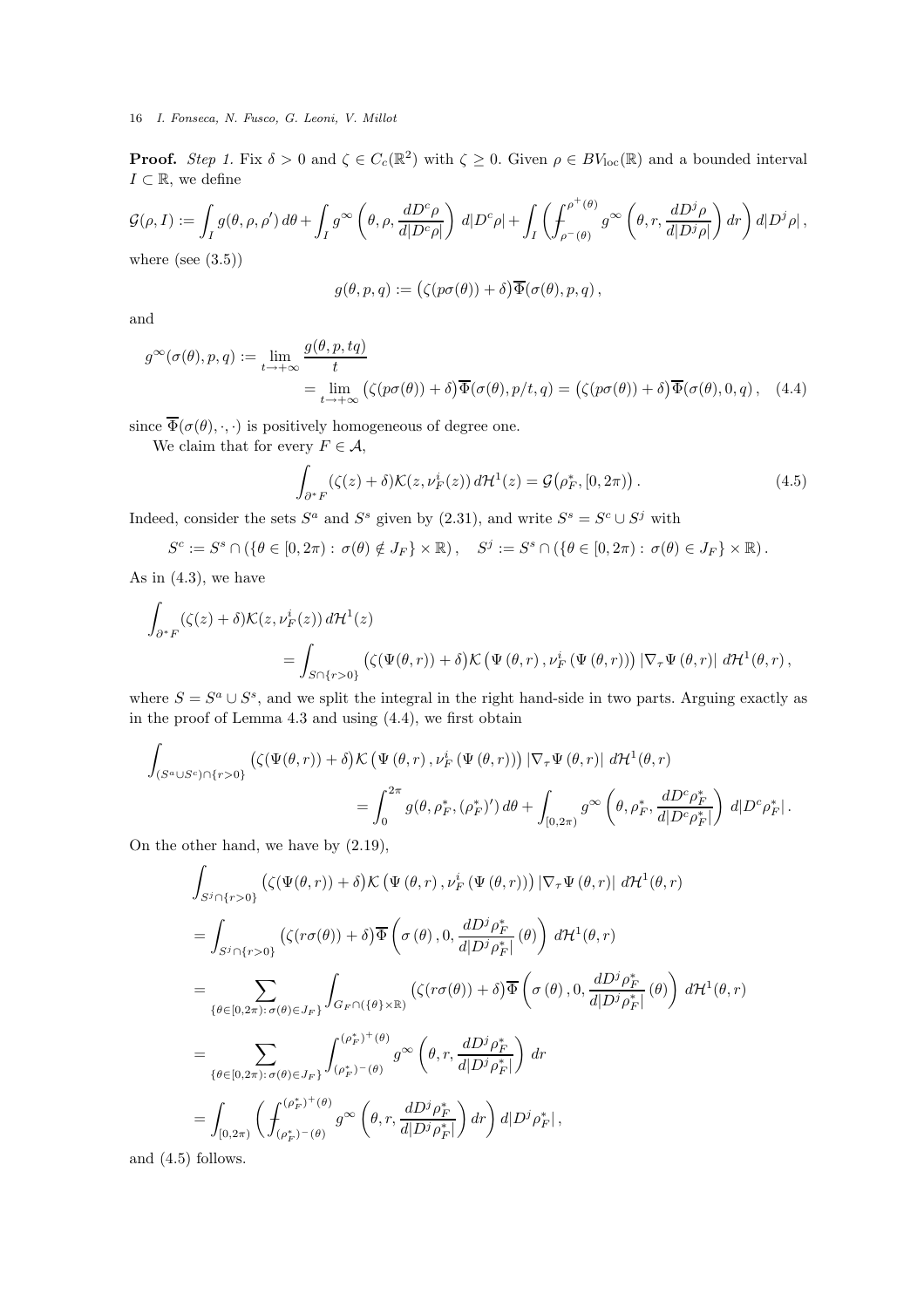*Step 2*. Without loss of generality, we may assume that  $\mathcal{H}^1(\partial^* F \cap \{(x,0): x \ge 0\}) = 0$ . By (4.5) we have that

$$
\int_{\partial^*F} (\zeta(z)+\delta) \mathcal{K}(z,\nu_F^i(z))\,d\mathcal{H}^1(z)=\mathcal{G}\big(\rho_F^*,(0,2\pi)\big)\,,
$$

and for all  $n$ ,

$$
\int_{\partial^* F_n} (\zeta(z)+\delta) \mathcal{K}(z,\nu^i_{F_n}) d\mathcal{H}^1(z) \geq \mathcal{G}\big(\rho^*_{F_n}, (0,2\pi)\big) \, .
$$

In view of Lemma 9.1 in the Appendix, and the fact that  $g(\theta, p, q) \geq \delta m |q|$ , it follows that g satisfies the hypotheses of Theorem 3.1 in [10], and thus  $\mathcal{G}(\cdot,(0,2\pi))$  is lower semicontinuous with respect to convergence in  $L^1((0, 2\pi))$ . Therefore,

$$
\liminf_{n \to \infty} \int_{\partial^* F_n} (\zeta(z) + \delta) \mathcal{K}(z, \nu_{F_n}^i(z)) d\mathcal{H}^1(z) \ge \int_{\partial^* F} \zeta(z) \mathcal{K}(z, \nu_F^i(z)) d\mathcal{H}^1(z).
$$
 (4.6)

Since  $\sup_n \mathcal{H}^1(\partial F_n) < \infty$ , we have

$$
\sup_n \int_{\partial^* F_n} \mathcal{K}(z, \nu_{F_n}^i(z)) d\mathcal{H}^1(z) \leq C < \infty.
$$

Hence (4.6) yields

$$
\int_{\partial^* F} \zeta(z) \mathcal{K}(z, \nu_F^i(z)) d\mathcal{H}^1(z) \le \liminf_{n \to \infty} \int_{\partial^* F_n} \zeta(z) \mathcal{K}(z, \nu_{F_n}^i(z)) d\mathcal{H}^1(z) + C\delta,
$$

and the conclusion follows from the arbitrariness of  $\delta$ .

**Proof of Proposition 4.2.** *Step 1.* Let  ${F_n}_{n \in \mathbb{N}} \subset A_{\text{Lip}}$  be such that  $F_n \to F$  as  $n \to \infty$  in the Hausdorff metric. Without loss of generality, we may assume that

$$
\liminf_{n \to \infty} \int_{\partial F_n} \varphi(\nu_n^i) d\mathcal{H}^1 = \lim_{n \to \infty} \int_{\partial F_n} \varphi(\nu_n^i) d\mathcal{H}^1 < \infty,
$$

where  $\nu_n^i := \nu_{F_n}^i$  for all n. Since  $\mathcal{K}(z,\nu) \leq \varphi(\nu)$  by (3.7) and  $\mathcal{K}(z,\nu) \geq m > 0$  for every  $(z,\nu) \in$  $\mathbb{R}^2 \setminus \{0\} \times \mathbb{S}^1$ , we have

$$
\sup_{n\in\mathbb{N}}\int_{\partial F_n}\mathcal{K}(z,\nu_n^i)\,d\mathcal{H}^1<\infty\quad\text{and}\quad\sup_{n\in\mathbb{N}}\mathcal{H}^1(\partial F_n)<\infty\,.
$$

Extracting a subsequence (not relabeled), we find a nonnegative Radon measure  $\mu$  such that

 $\mu_n := \mathcal{K}(z, \nu_n^i(z)) \mathcal{H}^1 \lfloor \partial F_n \stackrel{*}{\rightharpoonup} \mu \quad \text{as } n \to \infty,$ 

weakly<sup>\*</sup> in the sense of measures. Since  $\partial F^+ \cap \Gamma_{\text{cut}} = \emptyset$  by (2.8), by Lemma 2.4 we have that  $\partial^* F \cap \Gamma_{\text{cut}} = \emptyset$ . Hence, the measures  $\mathcal{H}^1[\Gamma_{\text{cut}}]$  and  $\mathcal{H}^1[\partial^* F]$  are mutually singular and to prove (4.2), it suffices to show that

$$
\frac{d\mu}{d\mathcal{H}^1[\Gamma_{\text{cut}}}(z_0) \ge \tilde{\mathcal{K}}(z_0, \nu_F^i(z_0)) \quad \text{for } \mathcal{H}^1\text{-a.e. } z_0 \in \Gamma_{\text{cut}},\tag{4.7}
$$

and

$$
\frac{d\mu}{d\mathcal{H}^1\lfloor \partial^* F}(z_0) \ge \mathcal{K}(z_0, \nu_F^i(z_0)) \quad \text{for } \mathcal{H}^1\text{-a.e. } z_0 \in \partial^* F. \tag{4.8}
$$

*Step 2.* By the Besicovitch derivation theorem (see, e.g. Theorem 1.153 in [16]), we have

$$
\frac{d\mu}{d\mathcal{H}^1|\Gamma_{\text{cut}}} (z_0) = \lim_{\varepsilon \to 0^+} \frac{\mu(Q_{\nu_0}(z_0, \varepsilon))}{2\varepsilon} \quad \text{for } \mathcal{H}^1\text{-a.e. } z_0 \in \Gamma_{\text{cut}},\tag{4.9}
$$

where  $\nu_0 := (z_0/|z_0|)^{\perp}$  and  $Q_{\nu_0}(z_0, \varepsilon)$  is the square of side length  $2\varepsilon$ , centered at  $z_0$  with two sides parallel to  $\nu_0$ . Observe that (2.12) implies

$$
\rho_F^+(\sigma_0) < |z_0| < \rho_F(\sigma_0) \quad \text{for } \mathcal{H}^1\text{-a.e. } z_0 \in \Gamma_{\text{cut}},\tag{4.10}
$$

 $\Box$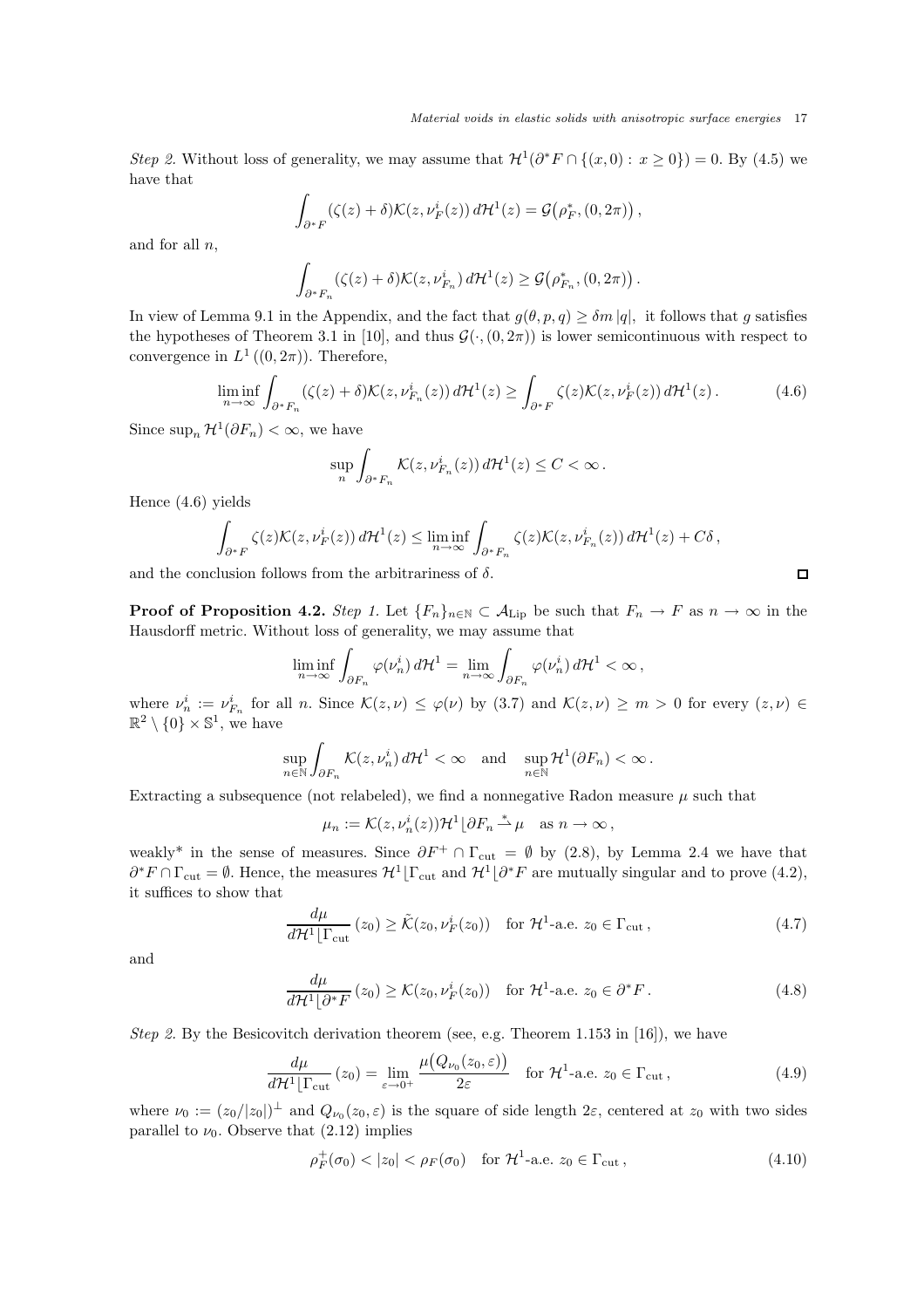

Fig. 1. The construction described in the proof of Proposition 4.2.

where  $\sigma_0 := z_0/|z_0|$ , because  $S_F$  is at most countable (see (2.11)). Now fix  $z_0 \in \Gamma_{\rm cut}$  such that (4.9) and (4.10) hold. We may assume without loss of generality that  $\sigma_0 = (0, 1)$  and  $\nu_0 = (-1, 0)$ . Then we write  $z_0 = r_0 \sigma_0$  and  $Q_{\nu_0}(z_0, \varepsilon) = Q(z_0, \varepsilon)$ . We claim that that there exists  $\varepsilon_0 > 0$  such that

$$
F \cap Q(z_0, \varepsilon) = \{0\} \times (r_0 - \varepsilon, r_0 + \varepsilon) \quad \text{for every } 0 < \varepsilon \leq \varepsilon_0. \tag{4.11}
$$

Indeed, consider the function  $\tilde{\rho}_F : \mathbb{S}^1 \to \mathbb{R}_+$  defined by  $\tilde{\rho}_F(\sigma) = \rho_F(\sigma)$  if  $\sigma \neq \sigma_0$  and  $\tilde{\rho}_F(\sigma_0) = \rho_F^+(\sigma_0)$ . Then  $\tilde{\rho}_F$  is upper semicontinuous. Hence, the set  $\tilde{F} = \{r\sigma : \sigma \in \mathbb{S}^1, 0 \le r \le \tilde{\rho}_F(\sigma)\}\$ is closed in  $\mathbb{R}^2$ . Since  $z_0 \notin \tilde{F}$  by (4.10), there exists  $\varepsilon_0 > 0$  such that  $\tilde{F} \cap Q(z_0, \varepsilon_0) = \emptyset$ , and so (4.11) follows because  $F = \tilde{F} \cup (\{0\} \times (\rho_F^+(\sigma_0), \rho_F(\sigma_0))).$ 

Next we choose a sequence  $\{\varepsilon_k\}$  such that  $\varepsilon_k \to 0^+, \, \varepsilon_k \ll \varepsilon_0$ , and  $\mu(\partial Q(z_0, \varepsilon_k)) = 0$  for every  $k \in \mathbb{N}$ . Then

$$
\frac{d\mu}{d\mathcal{H}^1[\Gamma_{\rm cut}}(z_0) = \lim_{k \to \infty} \frac{\mu(Q(z_0, \varepsilon_k))}{2\varepsilon_k} = \lim_{k \to \infty} \lim_{n \to \infty} \frac{1}{2\varepsilon_k} \int_{\partial F_n \cap \overline{Q}(z_0, \varepsilon_k)} \mathcal{K}(z, \nu_n^i) d\mathcal{H}^1. \tag{4.12}
$$

Since  $F_n \to F$  in the Hausdorff sense, there exists  $n_k \in \mathbb{N}$  such that  $F_n \subset \mathcal{N}_{\varepsilon_k/2}(F)$  for every  $n \geq n_k$ . By  $(4.11)$  we have

$$
\mathcal{N}_{\varepsilon_k/2}(F) \cap Q(z_0, \varepsilon_k) = \mathcal{N}_{\varepsilon_k/2}(F \cap Q(z_0, \varepsilon_0)) \cap Q(z_0, \varepsilon_k)
$$
  
= 
$$
(-\varepsilon_k/2, \varepsilon_k/2) \times (r_0 - \varepsilon_k, r_0 + \varepsilon_k)
$$

for  $\varepsilon_k$  small enough (see Figure 1). Therefore

$$
F_n \cap Q(z_0, \varepsilon_k) \subset (-\varepsilon_k/2, \varepsilon_k/2) \times (r_0 - \varepsilon_k, r_0 + \varepsilon_k)
$$
\n(4.13)

for  $\varepsilon_k$  small enough and  $n \geq n_k$ . Set

$$
p_k := (\varepsilon_k/2, r_0 - \varepsilon_k), \quad q_k := (-\varepsilon_k/2, r_0 - \varepsilon_k), \quad \sigma_k^- := \frac{p_k}{|p_k|}, \quad \sigma_k^+ := \frac{q_k}{|q_k|},
$$

and note that, in view of (4.13),  $\rho_n(\sigma_k^-) \leq |p_k|$  and  $\rho_n(\sigma_k^+) \leq |q_k|$  with  $\rho_n := \rho_{F_n}$ . Denoting by  $\Pi_2$ the projection  $z = (x, y) \mapsto y$ , we deduce that

$$
\Pi_2(\rho_n(\sigma_k^-)\sigma_k^-) \le r_0 - \varepsilon_k \quad \text{and} \quad \Pi_2(\rho_n(\sigma_k^+) \sigma_k^+) \le r_0 - \varepsilon_k. \tag{4.14}
$$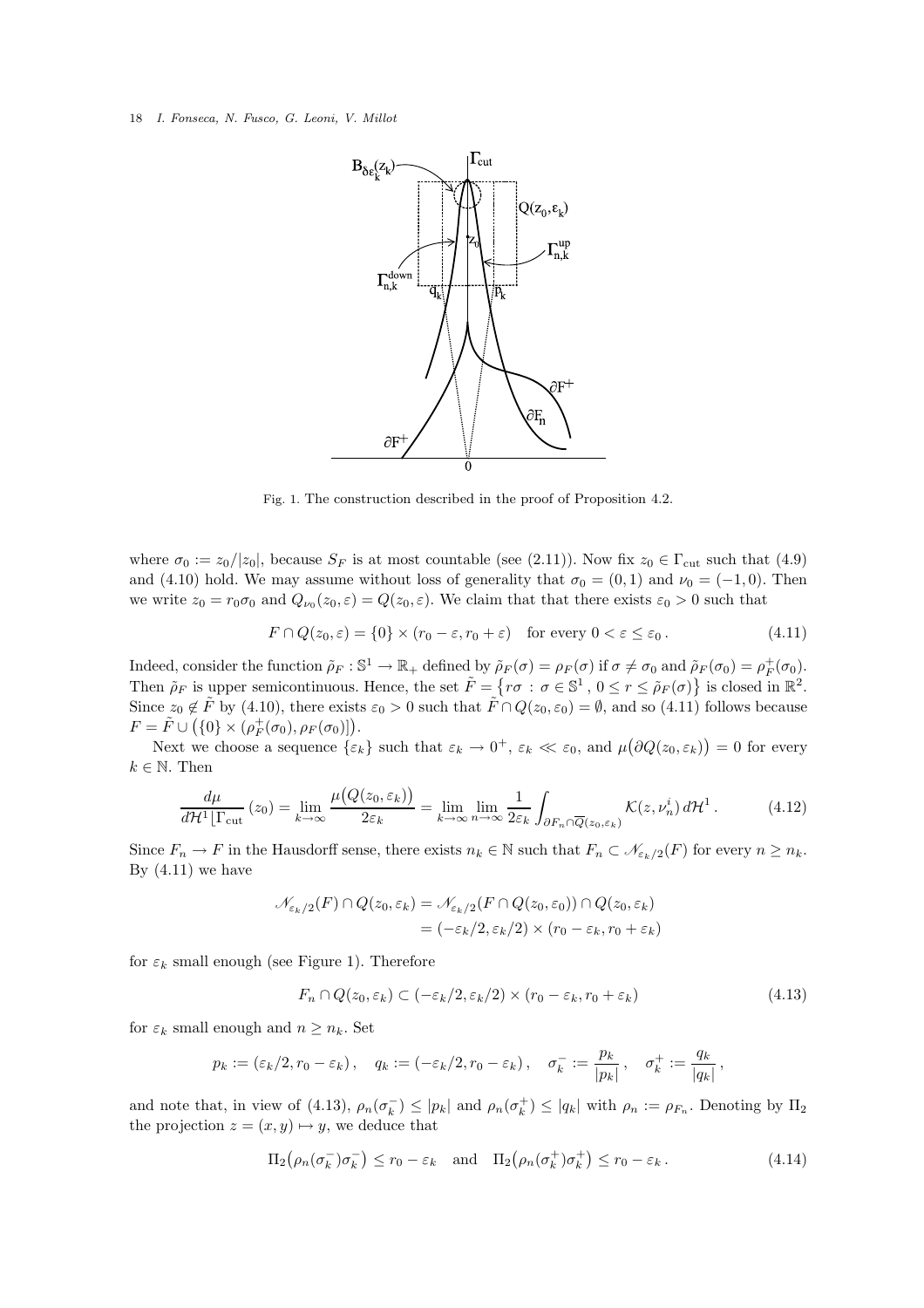Now we fix some  $0 < \delta \ll 1/2$  and we consider  $z_k = (0, r_0 + (1 - \delta)\varepsilon_k) \in \Gamma_{\text{cut}} \cap Q(z_0, \varepsilon_k)$ . Since  $F_n \to F$ , for *n* large enough, we may find  $z_{n,k} \in F_n \cap B_{\delta \varepsilon_k}(z_k)$ . Setting  $\sigma_{n,k} := z_{n,k}/|z_{n,k}|$ , we have

$$
\sigma_k^- < \sigma_{n,k} < \sigma_k^+ \quad \text{and} \quad \Pi_2(\rho_n(\sigma_{n,k})\sigma_{n,k}) \ge r_0 + (1 - 2\delta)\varepsilon_k. \tag{4.15}
$$

Consider the Lipschitz continuous scalar function  $H_n$  defined on  $\mathbb{S}^1$  by  $H_n(\sigma) := \Pi_2(\rho_n(\sigma)\sigma)$ . By (4.14) and (4.15), we have that  $[r_0 - \varepsilon_k, r_0 + (1 - 2\delta)\varepsilon_k] \subset H_n([\sigma_k^-, \sigma_{n,k}]).$ 

Therefore, there exists at least one arc  $[\sigma_{n,k}^1, \sigma_{n,k}^2] \subset [\sigma_k^-, \sigma_{n,k}]$  with  $\sigma_{n,k}^1 < \sigma_{n,k}^2$  such that  $H_n([\sigma_{n,k}^1, \sigma_{n,k}^2]) = [r_0 - \varepsilon_k, r_0 + (1 - 2\delta)\varepsilon_k], H_n(\sigma_{n,k}^1) = r_0 - \varepsilon_k$ , and  $H_n(\sigma_{n,k}^2) = r_0 + (1 - 2\delta)\varepsilon_k$ . By construction, it follows that

$$
\Gamma_{n,k}^{\text{up}} := \left\{ \rho_n(\sigma) \sigma : \ \sigma_{n,k}^1 \leq \sigma \leq \sigma_{n,k}^2 \right\} \subset \partial F_n \cap \overline{Q}(z_0, \varepsilon_k).
$$

Arguing in the same way, we find an arc  $[\sigma_{n,k}^3, \sigma_{n,k}^4] \subset [\sigma_{n,k}, \sigma_k^+]$  with  $\sigma_{n,k}^3 < \sigma_{n,k}^4$  such that  $H_n(\sigma_{n,k}^3)$  =  $r_0 + (1 - 2\delta)\varepsilon_k$ ,  $H_n(\sigma_{n,k}^4) = r_0 - \varepsilon_k$ , and

$$
\Gamma_{n,k}^{\text{down}} := \left\{ \rho_n(\sigma) \sigma : \sigma_{n,k}^3 \leq \sigma \leq \sigma_{n,k}^4 \right\} \subset \partial F_n \cap \overline{Q}(z_0, \varepsilon_k).
$$

From the construction of  $\Gamma_{n,k}^{\text{up}}$  and  $\Gamma_{n,k}^{\text{down}}$ , we infer that

$$
\int_{\partial F_n \cap \overline{Q}(z_0,\varepsilon_k)} \mathcal{K}(z,\nu_n^i) d\mathcal{H}^1 \geq \int_{\Gamma_{n,k}^{\text{up}}} \mathcal{K}(z,\nu_n^i) d\mathcal{H}^1 + \int_{\Gamma_{n,k}^{\text{down}}} \mathcal{K}(z,\nu_n^i) d\mathcal{H}^1,
$$

and consequently,

$$
\lim_{n \to \infty} \int_{\partial F_n \cap \overline{Q}(x_0, \varepsilon_k)} \mathcal{K}(z, \nu_n^i) d\mathcal{H}^1 \ge \liminf_{n \to \infty} \int_{\Gamma_{n,k}^{\text{up}}} \mathcal{K}(z, \nu_n^i) d\mathcal{H}^1 + \liminf_{n \to \infty} \int_{\Gamma_{n,k}^{\text{down}}} \mathcal{K}(z, \nu_n^i) d\mathcal{H}^1. \tag{4.16}
$$

Now we claim that

$$
\liminf_{n \to \infty} \int_{\Gamma_{n,k}^{\text{up}}} \mathcal{K}(z, \nu_n^i) d\mathcal{H}^1 \ge \int_{\Gamma_{\star,k}} \mathcal{K}(z, \nu_0) d\mathcal{H}^1,
$$
\n(4.17)

and

$$
\liminf_{n \to \infty} \int_{\Gamma_{n,k}^{\text{down}}} \mathcal{K}(z, \nu_n^i) d\mathcal{H}^1 \ge \int_{\Gamma_{\star,k}} \mathcal{K}(z, -\nu_0) d\mathcal{H}^1,
$$
\n(4.18)

where  $\Gamma_{\star,k} := \{r\sigma_0 \in \mathbb{R}^2, r_0 - \varepsilon_k \leq r \leq r_0 + (1 - 2\delta)\varepsilon_k\}$ . Before proving (4.17) and (4.18), we complete the proof of  $(4.7)$ . Since K is 0-homogeneous with respect to the z-variable, we have

$$
\int_{\Gamma_{\star,k}} \mathcal{K}(z,\nu_0) d\mathcal{H}^1 = \mathcal{K}(z_0,\nu_0) \mathcal{H}^1(\Gamma_{\star,k}) = 2\varepsilon_k (1-\delta) \mathcal{K}(z_0,\nu_0),
$$

and

$$
\int_{\Gamma_{\star,k}} \mathcal{K}(z,-\nu_0) d\mathcal{H}^1 = \mathcal{K}(z_0,-\nu_0) \mathcal{H}^1(\Gamma_{\star,k}) = 2\varepsilon_k (1-\delta) \mathcal{K}(z_0,-\nu_0),
$$

so that (4.12) , (4.16) , (4.17), and (4.18) lead to

$$
\frac{d\mu}{d\mathcal{H}^1\lfloor \Gamma_{\rm cut}}(z_0) \ge (1-\delta)\tilde{\mathcal{K}}(z_0,\nu_0).
$$

Then the conclusion follows from the arbitrariness of  $\delta$ .

*Proof of*  $(4.17)$ - $(4.18)$ *.* We only present the proof of  $(4.17)$  since the proof of  $(4.18)$  is similar. Observe first that, by construction and by the convergence of  $F_n$  to F in the Hausdorff metric, we have

$$
\Gamma_{n,k}^{\text{up}} \to \Gamma_{\star,k} \quad \text{in the Hausdorff metric as $n \to \infty$} \, ,
$$

and

$$
\sigma_{n,k}^i \to \sigma_0 \text{ for } i = 1,2 \,, \ \rho_n(\sigma_{n,k}^1) \to r_0 - \varepsilon_k \text{ and } \rho_n(\sigma_{n,k}^2) \to r_0 + (1 - 2\delta)\varepsilon_k \text{ as } n \to \infty \,.
$$
 (4.19)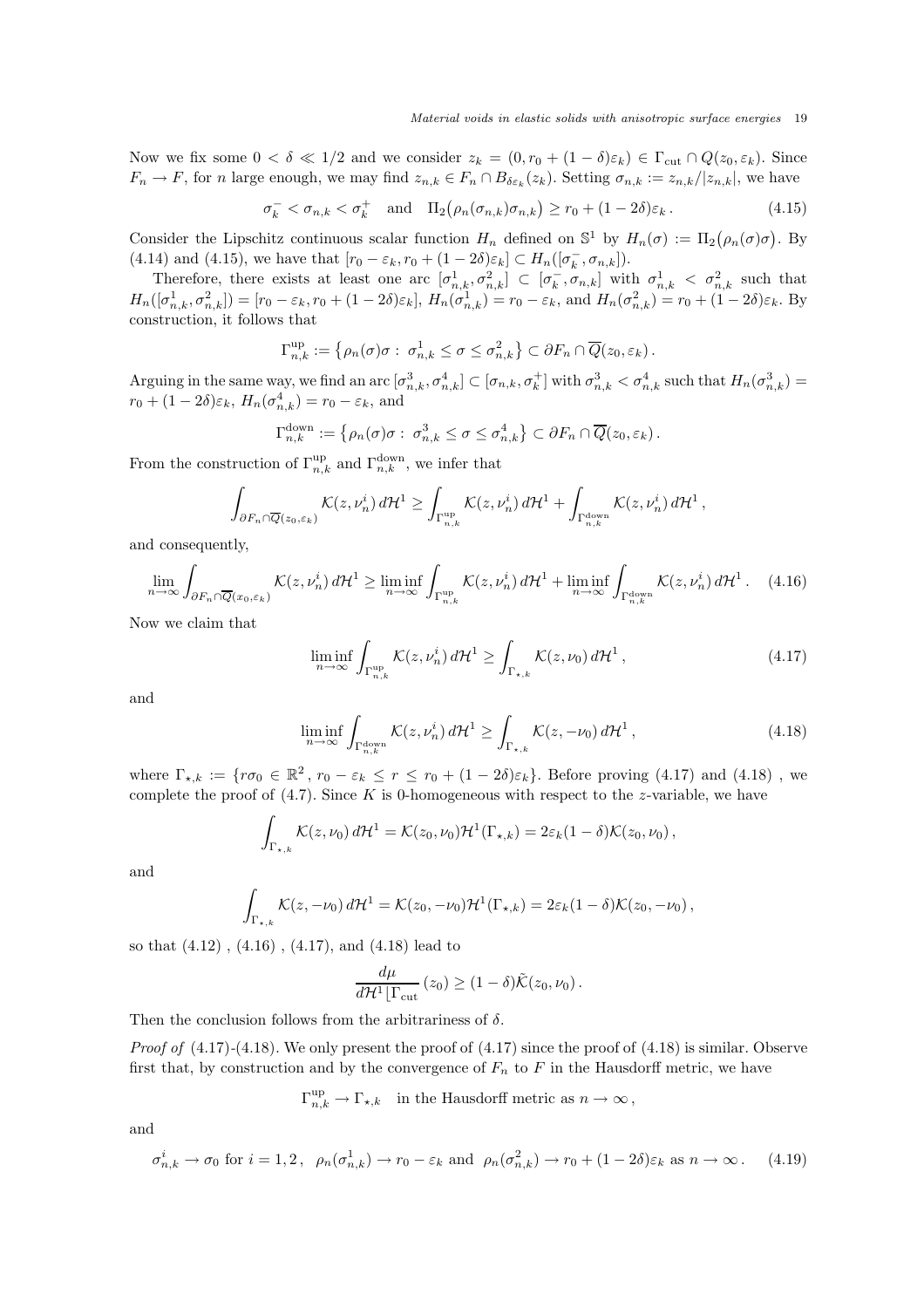Next we construct a test function  $\hat{\rho}_n \in \text{Lip}(\mathbb{S}^1)$  in the following way. Write  $\sigma_{n,k}^i = \sigma(\theta_{n,k}^i)$  for  $i = 1, 2$ with  $\theta_{n,k}^1 \in (0, \pi)$  and  $\theta_{n,k}^2 \in (\theta_{n,k}^1, 2\pi)$ . Note that in view of (4.19),

$$
\theta_{n,k}^1 \to \pi/2 \quad \text{and} \quad \theta_{n,k}^2 \to \pi/2 \quad \text{as } n \to \infty \,. \tag{4.20}
$$

Set (see (2.4))

$$
\hat{\rho}_n^*(\theta) := \begin{cases} \rho_n^*(\theta_{n,k}^1) \frac{\theta}{\theta_{n,k}^1} + \frac{R_0}{2} \frac{\theta_{n,k}^1 - \theta}{\theta_{n,k}^1} & \text{if } \theta \in [0, \theta_{n,k}^1), \\ \rho_n^*(\theta) & \text{if } \theta \in [\theta_{n,k}^1, \theta_{n,k}^2], \\ \rho_n^*(\theta_{n,k}^2) \frac{2\pi - \theta}{2\pi - \theta_{n,k}^2} + \frac{R_0}{2} \frac{\theta - \theta_{n,k}^2}{2\pi - \theta_{n,k}^2} & \text{if } \theta \in (\theta_{n,k}^2, 2\pi]. \end{cases}
$$

By (4.19) and (4.20), we have that  $\hat{\rho}_n^* \to \hat{\rho}^*$  in  $L^1((0, 2\pi))$ , where

$$
\hat{\rho}^*(\theta) := \begin{cases}\n(r_0 - \varepsilon_k) \frac{2\theta}{\pi} + \frac{R_0}{2} \frac{\pi - 2\theta}{\pi} & \text{if } \theta \in [0, \pi/2), \\
(r_0 + (1 - 2\delta)\varepsilon_k) \frac{4\pi - 2\theta}{3\pi} + \frac{R_0}{2} \frac{2\theta - \pi}{3\pi} & \text{if } \theta \in [\pi/2, 2\pi].\n\end{cases}
$$

Setting  $\hat{F}_n \in A_{\text{Lip}}$  and  $\hat{F} \in \mathcal{A}$  to be the closed set generated by  $\hat{\rho}_n$  and  $\hat{\rho}$ , respectively, (note that  $\hat{F}$ has a Lipschitz boundary), we deduce from Proposition 4.4 that

$$
\liminf_{n \to \infty} \int_{\partial \hat{F}_n} \mathcal{K}(z, \nu_{\hat{F}_n}^i) d\mathcal{H}^1 \ge \int_{\partial \hat{F}} \mathcal{K}(z, \nu_{\hat{F}}^i) d\mathcal{H}^1. \tag{4.21}
$$

Then we observe that we can split  $\partial \hat{F}_n$  and  $\partial \hat{F}$  as

$$
\partial \hat{F}_n = \Gamma_{n,k}^{\text{up}} \cup \hat{\Gamma}_n, \quad \partial \hat{F} = \Gamma_{\star,k} \cup \hat{\Gamma}
$$
\n(4.22)

with disjoint unions,  $\hat{\Gamma}_n$  and  $\hat{\Gamma}$  are smooth and  $\nu_0$  is the inner normal to  $\hat{F}$  along  $\Gamma_{\star,k}$ . Now straightforward computations using polar coordinates yield

$$
\int_{\hat{\Gamma}_n} \mathcal{K}(z, \nu_{\hat{F}_n}^i) d\mathcal{H}^1 = \int_0^{\theta_{n,k}^1} \overline{\Phi}\bigg(\sigma(\theta), \hat{\rho}_n^*(\theta), \frac{\rho_n^*(\theta_{n,k}^1) - R_0/2}{\theta_{n,k}^1}\bigg) d\theta + \int_{\theta_{n,k}^2}^{2\pi} \overline{\Phi}\bigg(\sigma(\theta), \hat{\rho}_n^*(\theta), \frac{-\rho_n^*(\theta_{n,k}^2) + R_0/2}{2\pi - \theta_{n,k}^2}\bigg) d\theta, \quad (4.23)
$$

and

$$
\int_{\hat{\Gamma}} \mathcal{K}(z, \nu_{\hat{F}}^{i}) d\mathcal{H}^{1} = \int_{0}^{\frac{\pi}{2}} \overline{\Phi}\left(\sigma(\theta), \hat{\rho}^{*}(\theta), (r_{0} - \varepsilon_{k}) \frac{2}{\pi} - \frac{R_{0}}{\pi}\right) d\theta
$$
\n
$$
+ \int_{\frac{\pi}{2}}^{2\pi} \overline{\Phi}\left(\sigma(\theta), \hat{\rho}^{*}(\theta), -(r_{0} + (1 - 2\delta)\varepsilon_{k}) \frac{2}{3\pi} + \frac{R_{0}}{3\pi}\right) d\theta. \quad (4.24)
$$

Using (4.23) and (4.24), by Lebesgue's dominated convergence theorem, we derive that

$$
\int_{\hat{\Gamma}_n} \mathcal{K}(z, \nu_{\hat{F}_n}^i) d\mathcal{H}^1 \underset{n \to \infty}{\longrightarrow} \int_{\hat{\Gamma}} \mathcal{K}(z, \nu_{\hat{F}}^i) d\mathcal{H}^1.
$$
\n(4.25)

Then (4.17) follows from (4.21) , (4.22) and (4.25).

*Step 3: Proof of* (4.8)*.* Proving (4.8) is equivalent to show that

$$
\mu \ge \mathcal{K}(\cdot, \nu_F^i) d\mathcal{H}^1 \lfloor \partial^* F \,. \tag{4.26}
$$

Fix  $\zeta \in C_c(\mathbb{R}^2;\mathbb{R})$  such that  $\zeta \geq 0$ . From the weak\* convergence of  $\mathcal{K}(\cdot,\nu_n^i) d\mathcal{H}^1[\partial F_n$  to  $\mu$  together with Proposition 4.4 and Lemma 2.8 we obtain that

$$
\int_{\mathbb{R}^2} \zeta \, d\mu = \lim_{n \to \infty} \int_{\partial F_n} \zeta(z) \mathcal{K}(z, \nu_n^i) \, d\mathcal{H}^1 \ge \int_{\partial^* F} \zeta(z) \mathcal{K}(z, \nu_F^i) \, d\mathcal{H}^1,
$$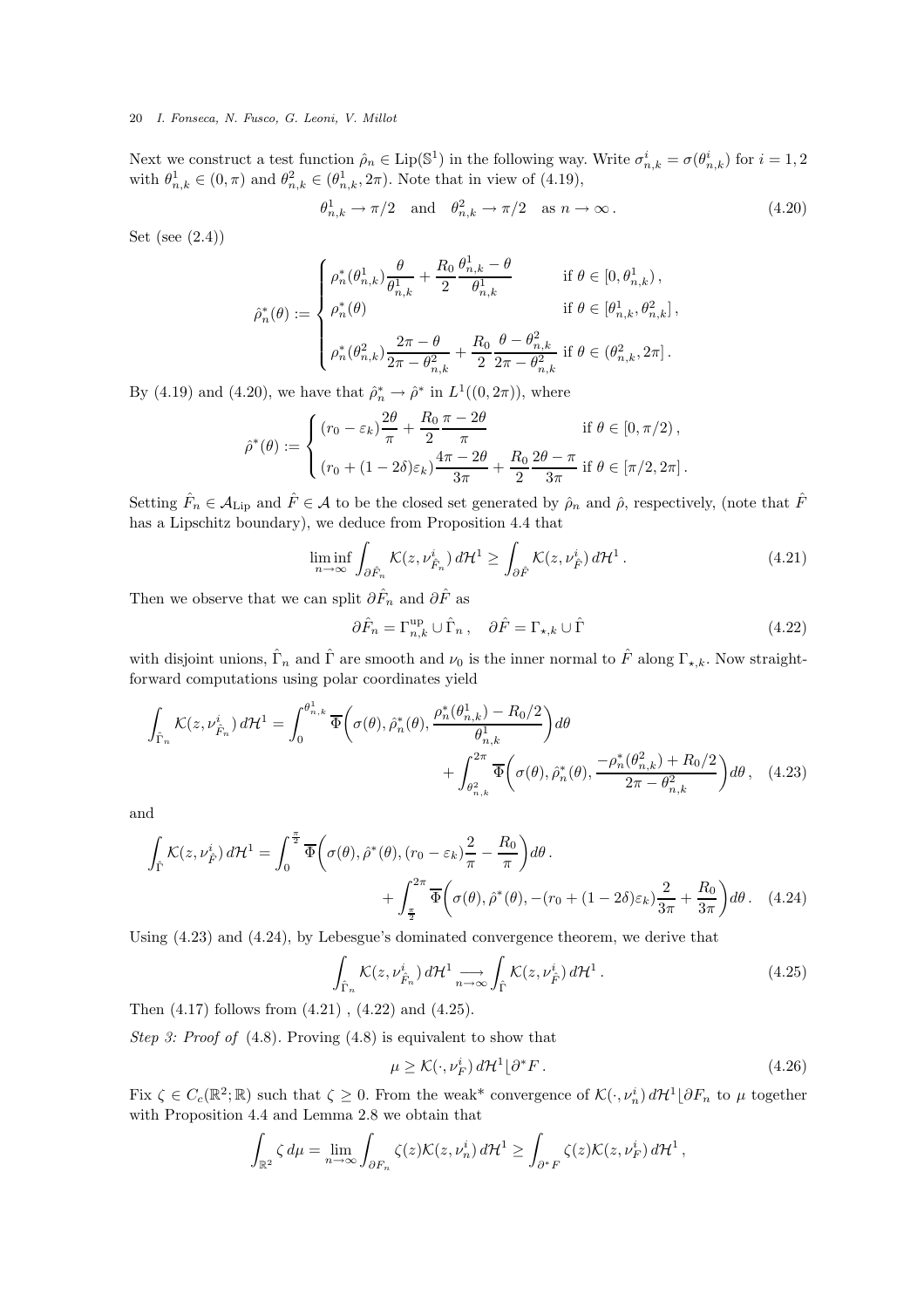which yields (4.26) since  $\zeta$  is arbitrary.

We are now ready to prove Theorem 4.1.

**Proof of Theorem 4.1.** Fix  $(F, u) \in X$  and let  $(F_n, u_n) \in X$ <sub>Lip</sub> be such that  $(F_n, u_n) \xrightarrow{X} (F, u)$ . Let  $\{\omega_i\}$  be an increasing sequence of open sets compactly contained in  $B_0 \setminus F$  and such that

$$
B_0 \setminus F = \bigcup_{i=1}^{\infty} \omega_i.
$$

Since  $\lim_{n\to\infty} d_{\mathcal{H}}(F_n, F) = 0$ , for every fixed  $i \in \mathbb{N}$ , we have that  $\omega_i$  is compactly contained in  $\mathbb{R}^2 \setminus F_n$ for all  $n \geq n_i$  for some  $n_i \in \mathbb{N}$ . Since  $\mathbf{E}(u_n) \to \mathbf{E}(u)$  in  $L^2(\omega_i; \mathbb{R}^{2 \times 2})$  and W is convex and nonnegative by (H1),

$$
\liminf_{n \to \infty} \int_{B_0 \setminus F_n} \mathcal{W}(\mathbf{E}(u_n)) dz \ge \liminf_{n \to \infty} \int_{\omega_i} \mathcal{W}(\mathbf{E}(u_n)) dz
$$
  

$$
\ge \int_{\omega_i} \mathcal{W}(\mathbf{E}(u)) dz.
$$

Using Lebesgue's monotone convergence theorem, we conclude that

$$
\liminf_{n\to\infty}\int_{B_0\setminus F_n} \mathcal{W}(\mathbf{E}(u_n))\,dz \geq \int_{B_0\setminus F} \mathcal{W}(\mathbf{E}(u))\,dz\,.
$$

In turn, by Proposition 4.2,

$$
\liminf_{n\to\infty}\int_{\partial F_n}\varphi(\nu_{F_n}^i)\,d\mathcal{H}^1\geq \int_{\partial^* F}\mathcal{K}(z,\nu_F^i)\,d\mathcal{H}^1+\int_{\Gamma_{\rm cut}}\tilde{\mathcal{K}}(z,\nu_F^i)\,d\mathcal{H}^1.
$$

Therefore

$$
\liminf_{n\to\infty} \mathcal{F}(F_n, u_n) \geq \int_{B_0\setminus F} \mathcal{W}(\mathbf{E}(u)) dz + \int_{\partial^* F} \mathcal{K}(z, \nu_F^i) d\mathcal{H}^1 + \int_{\Gamma_{\rm cut}} \tilde{\mathcal{K}}(z, \nu_F^i) d\mathcal{H}^1,
$$

and the proof is complete.

### 5. Upper bound of the relaxed energy

In this section we establish the upper bound in Theorem 3.2, precisely,

Theorem 5.1. *Assume (H1)-(H2). Then*

$$
\overline{\mathcal{F}}(F, u) \le \int_{B_0 \setminus F} \mathcal{W}(\mathbf{E}(u)) dz + \int_{\partial^* F} \mathcal{K}(z, \nu_F^i) d\mathcal{H}^1 + \int_{\Gamma_{\rm cut}} \tilde{\mathcal{K}}(z, \nu_F^i) d\mathcal{H}^1 \tag{5.1}
$$

*for every*  $(F, u) \in X$ *, where the functions*  $K$  *and*  $\tilde{K}$  *are given in* (3.6) *and* (3.9)*.* 

The proof relies on the following proposition.

**Proposition 5.2.** Let  $F \in \mathcal{A}$  be such that  $F \subset B_0$ . Then there exists a sequence  $\{F_n\}_{n \in \mathbb{N}} \subset A_{\text{Lip}}$ *such that*  $F \subset F_n$  *for every*  $n, F_n \to F$  *as*  $n \to \infty$  *in the Hausdorff metric and* 

$$
\limsup_{n \to \infty} \int_{\partial F_n} \varphi(\nu_{F_n}^i) d\mathcal{H}^1 \le \int_{\partial^* F} \mathcal{K}(z, \nu_F^i) d\mathcal{H}^1 + \int_{\Gamma_{\text{cut}}} \tilde{\mathcal{K}}(z, \nu_F^i) d\mathcal{H}^1. \tag{5.2}
$$

*In particular,*

$$
\mathcal{J}(F) = \int_{\partial^* F} \mathcal{K}(z, \nu_F^i) d\mathcal{H}^1 + \int_{\Gamma_{\rm cut}} \tilde{\mathcal{K}}(z, \nu_F^i) d\mathcal{H}^1,
$$

*where*  $J$  *is defined in* (4.1).

To prove Proposition 5.2, we begin with two auxiliary lemmas.

 $\Box$ 

 $\Box$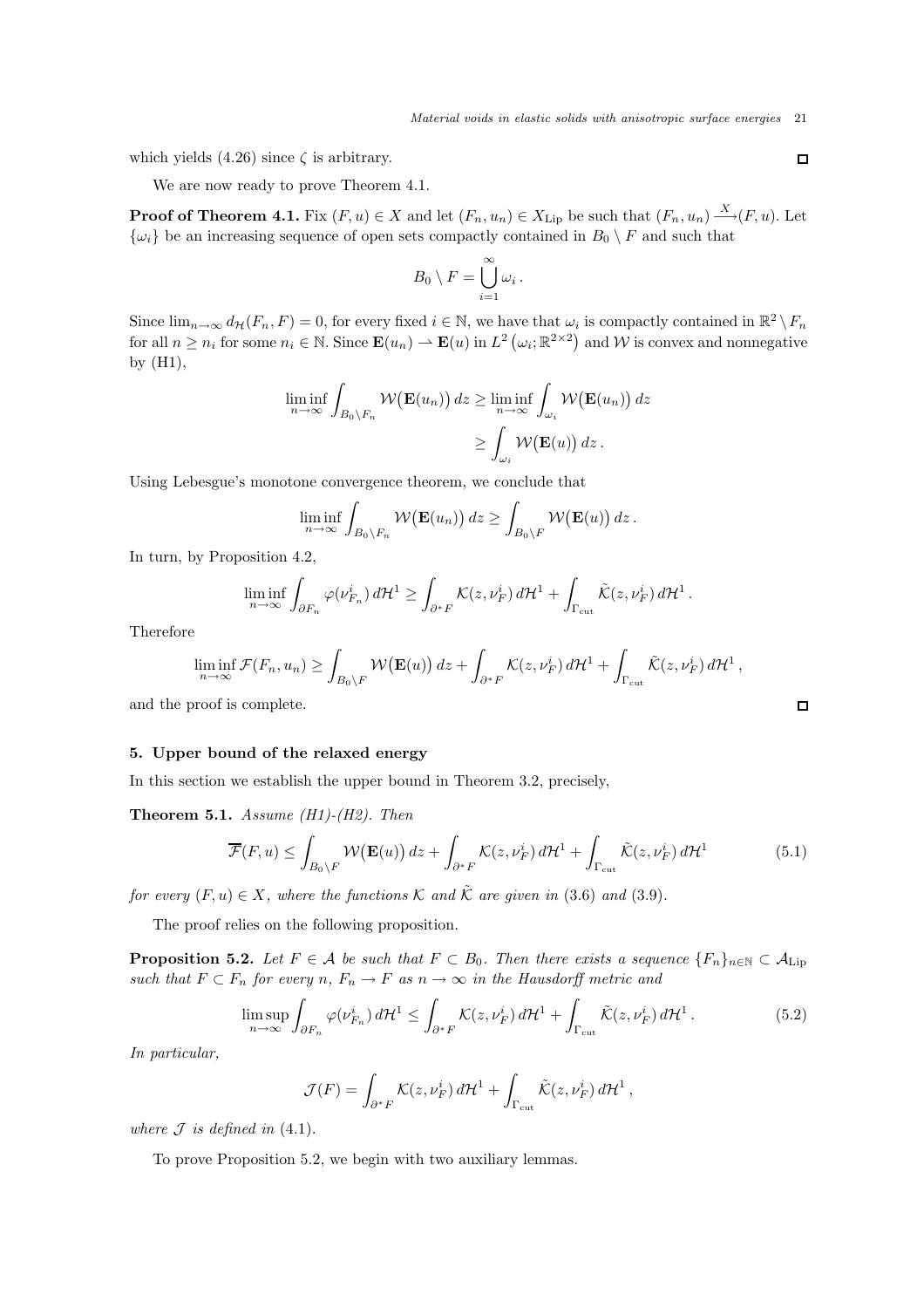**Lemma 5.3.** For every  $F \in \mathcal{A}$  such that  $\rho_F = \rho_F^+ < R_0$ , there exists a sequence  $\{F_n\}_{n \in \mathbb{N}} \subset \mathcal{A}_{\text{Lip}}$ *such that*  $F \subset F_n \subset B_0$  *for every*  $n, F_n \to F$  *in the Hausdorff metric, and*  $\mathcal{H}^1(\partial F_n) \to \mathcal{H}^1(\partial F)$  *as*  $n \to \infty$ .

**Proof.** Without loss of generality, we can assume that  $\mathcal{H}^1(G_F \cap (\{0\} \times [0, R_0))) = 0$ . Then, from the proof of Lemma 1 in  $[6]$  (given in Subsections 5.1 and 5.2 of  $[6]$ ) it follows that there exists a sequence of  $2\pi$ -periodic Lipschitz functions  $\rho_n^* : \mathbb{R} \to [0, \infty)$ ,  $\rho_n^* \geq \rho_F^*$ , converging in  $L^1_{loc}(\mathbb{R})$  to  $\rho_F^*$ and such that

$$
d_{\mathcal{H}}(G_{F_n}^-, G_F^-) \to 0 \quad \text{and} \quad \mathcal{H}^1(G_{F_n} \cap ((0, 2\pi) \times \mathbb{R})) \to \mathcal{H}^1(G_F \cap ((0, 2\pi) \times \mathbb{R})), \tag{5.3}
$$

where  $F_n := \{ r \sigma(\theta) : 0 \le r \le \rho_n^*(\theta) \}.$  In particular from the Hausdorff convergence of  $G_{F_n}^-$  to  $G_F^-$  it follows that  $F_n \to F$  in the Hausdorff metric and that  $F_n \subset B_0$  for all n sufficiently large.

Moreover, since  $\rho_n^* \to \rho_F^*$  in  $L^1((0, 2\pi))$ , from (5.3) and (2.19), we deduce that  $D\chi_{G_{F_n}^-} \stackrel{*}{\to} D\chi_{G_F^-}$ in the sense of measures in  $(0, 2\pi) \times (-\infty, R_0)$ , and that

$$
\mathcal{H}^1(G_{F_n} \cap ((0,2\pi) \times \mathbb{R})) = |D\chi_{G_{F_n}^-}|((0,2\pi) \times (-\infty,R_0))
$$
  

$$
\rightarrow |D\chi_{G_F^-}|((0,2\pi) \times (-\infty,R_0)) = \mathcal{H}^1(G_F \cap ((0,2\pi) \times \mathbb{R})).
$$

Consider the function  $g : (0, 2\pi) \times (-\infty, R_0) \times \mathbb{S}^1 \to \mathbb{R}$  defined by

$$
g(\theta, r, \nu)) := \begin{cases} |\nabla \Psi(\theta, r) \nu^{\perp}| & \text{if } 0 < r < R_0 \\ |\nu_1| & \text{if } r \le 0. \end{cases}
$$

Since  $q$  is a continuous bounded function, by Reshetnyak continuity theorem (see Theorem 2.39 in [1] or [29]) we have

$$
\int_{G_{F_n} \cap ((0,2\pi) \times (-\infty,R_0))} g(\theta,r,\nu_{G_{F_n}^-}) d\mathcal{H}^1(\theta,r) \to \int_{G_F \cap ((0,2\pi) \times (-\infty,R_0))} g(\theta,r,\nu_{G_F^-}) d\mathcal{H}^1(\theta,r) \tag{5.4}
$$

as  $n \to \infty$ . Arguing as in the proof Lemma 2.7, and using the fact that  $\mathcal{H}^1(G_F \cap (\{0\} \times (-\infty, R_0)))$  = 0, we obtain

$$
\mathcal{H}^{1}(\partial^{*} F) = \int_{G_{F} \cap ((0,2\pi) \times (-\infty,R_{0}))} |\nabla_{\tau} \Psi(\theta,r)| d\mathcal{H}^{1}(\theta,r) = \int_{G_{F} \cap ((0,2\pi) \times (-\infty,R_{0}))} g(\theta,r,\nu_{G_{F}^{-}}) d\mathcal{H}^{1}(\theta,r),
$$

and similarly for  $F_n$ . In view of  $(5.4)$  we deduce that

$$
\mathcal{H}^1(\partial F_n) \to \mathcal{H}^1(\partial^* F) = \mathcal{H}^1(\partial F) ,
$$

and the proof is complete.

**Lemma 5.4.** *For every*  $F \in A$ <sub>Lip</sub> *such that*  $F \subset B_0$ *, there exists a sequence*  ${F_n}_{n \in \mathbb{N}} \subset A$ <sub>Lip</sub> *such that*  $F \subset F_n$  *for every n,*  $F_n \to F$  *in the Hausdorff metric, and* 

$$
\int_{\partial F_n} \varphi(\nu_{F_n}^i) d\mathcal{H}^1 \to \int_{\partial F} \mathcal{K}(z, \nu_F^i) d\mathcal{H}^1 \tag{5.5}
$$

 $\Box$ 

 $as\ n \to \infty$ .

**Proof.** By Lemma 4.3, (9.1) and (9.4), there exists a sequence of closed sets  $F_n$  starshaped with respect to the origin such that  $\rho_{F_n} \stackrel{*}{\rightharpoonup} \rho_F$  in  $W^{1,\infty}(\mathbb{S}^1)$  and such that (5.5) holds. Since  $\rho_{F_n} \to \rho_F$ uniformly, and  $\rho_F < R_0$ , we may replace  $\rho_{F_n}$  by  $\rho_{F_n} + ||\rho_{F_n} - \rho_F||_{\infty}$  and since  $\rho_{F_n} < R_0$  for n sufficiently large, the conclusion follows.

We now turn to the proof of Proposition 5.2.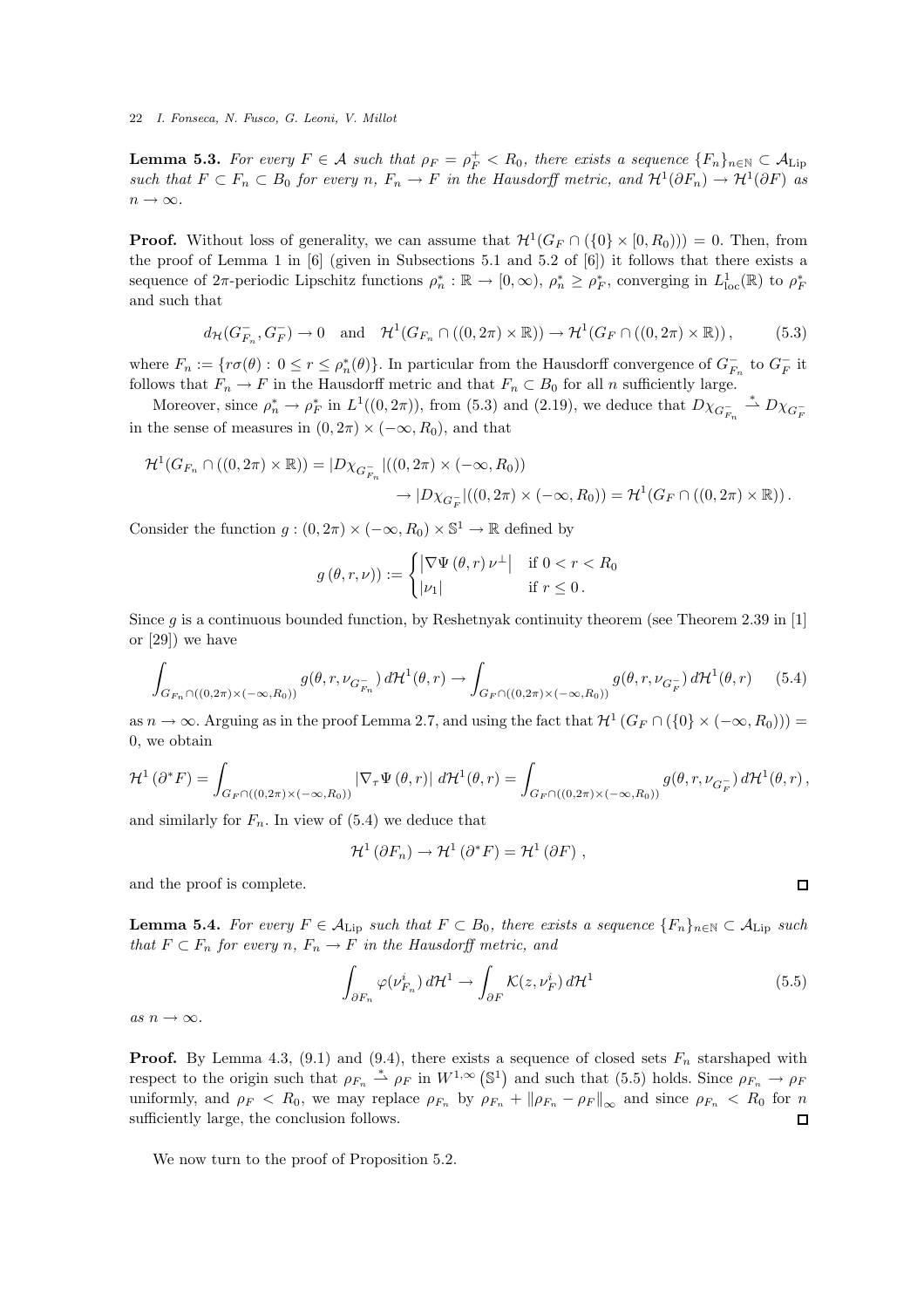**Proof of Proposition 5.2.** *Step 1*. First, we prove (5.2) for  $F \in \mathcal{A}$  such that  $\rho_F = \rho_F^+ < R_0$ . We consider the sequence  $\{F_n\}_{n\in\mathbb{N}}\subset\mathcal{A}_{\mathrm{Lip}}$  given by Lemma 5.3 and the associated  $\rho_n$ 's, so that

$$
\lim_{n\to\infty}|D\chi_{F_n}|(\mathbb{R}^2)=\lim_{n\to\infty}\mathcal{H}^1(\partial F_n)=\mathcal{H}^1(\partial F).
$$

On the other hand, since  $\rho_F = \rho_F^+ = \rho_{F^+}$ , we have

$$
\mathcal{H}^1\big[\,\partial F = \mathcal{H}^1\big[\,\partial F^+ = \mathcal{H}^1\big[\,\partial^*F\big]
$$

where we used Lemma 2.4 in the second equality. Hence,

$$
\lim_{n \to \infty} |D\chi_{F_n}|(\mathbb{R}^2) = \mathcal{H}^1(\partial^* F) = |D\chi_F|(\mathbb{R}^2).
$$
\n(5.6)

Since

 $|D\chi_{F_n}|\left(\mathbb{R}^2 \setminus \{0\}\right) = \mathcal{H}^1(\partial F_n \setminus \{0\}) = \mathcal{H}^1(\partial F_n)$  and  $|D\chi_F|\left(\mathbb{R}^2 \setminus \{0\}\right) = \mathcal{H}^1(\partial^* F \setminus \{0\}) = \mathcal{H}^1(\partial^* F)$ , by (5.6), we have that

$$
\lim_{n\to\infty} |D\chi_{F_n}|(\mathbb{R}^2 \setminus \{0\}) = |D\chi_F|(\mathbb{R}^2 \setminus \{0\}) .
$$

Moreover, by Lemma 2.8,  $D\chi_{F_n} \stackrel{*}{\rightharpoonup} D\chi_F$  weakly\* in the sense of measures. Thus, by applying Reshetnyak continuity theorem to the measures  $|D\chi_{F_n}|$  and  $|D\chi_F|$  in  $\mathbb{R}^2 \setminus \{0\}$  (see Theorem 2.39 in [1] or [29]), and recalling that K is continuous on  $\mathbb{R}^2 \setminus \{0\} \times \mathbb{S}^1$ , we derive

$$
\lim_{n \to \infty} \int_{\partial F_n} \mathcal{K}(z, \nu_n^i) d\mathcal{H}^1 = \int_{\partial^* F} \mathcal{K}(z, \nu_F^i) d\mathcal{H}^1,
$$

where we have set  $\nu_n^i = \nu_{F_n}^i$ .

Since  $F_n \subset B_0$  for all n sufficiently large, we may use Lemma 5.4 to construct sequences  ${F_{n,k}}_{k\in\mathbb{N}}\subset\mathcal{A}_{\text{Lip}}$  such that  $F\subset F_n\subset F_{n,k}$ , with

$$
\lim_{n \to \infty} \lim_{k \to \infty} d_{\mathcal{H}}(F, F_{n,k}) = \lim_{n \to \infty} d_{\mathcal{H}}(F, F_n) = 0
$$

and

$$
\lim_{n \to \infty} \lim_{k \to \infty} \int_{\partial F_{n,k}} \varphi(\nu_{n,k}^i) d\mathcal{H}^1 = \lim_{n \to \infty} \int_{\partial F_n} \mathcal{K}(z, \nu_n^i) d\mathcal{H}^1 = \int_{\partial^* F} \mathcal{K}(z, \nu_F^i) d\mathcal{H}^1,
$$

where  $\nu_{n,k}^i = \nu_{F_{n,k}}^i$ . By diagonalizing, we obtain (5.2).

*Step 2.* Next we consider  $F \in \mathcal{A}$ ,  $F \subset B_0$ , such that the set  $S_F$  is finite (see 2.11), i.e.,  $S_F =$  $\{\sigma_1,\ldots,\sigma_N\}$  with

 $\sigma_1 < \sigma_2 < \cdots < \sigma_N$ .

We claim that there exists a sequence  $\{F_n\}_{n\in\mathbb{N}}\subset\mathcal{A}$  such that  $\rho_{F_n}^+=\rho_{F_n}, F_n\supset F, F_n\to F$  as  $n \to \infty$  in the Hausdorff metric, and

$$
\lim_{n \to \infty} \int_{\partial^* F_n} \mathcal{K}(z, \nu_n^i) d\mathcal{H}^1 = \int_{\partial^* F} \mathcal{K}(z, \nu_F^i) d\mathcal{H}^1 + \int_{\Gamma_{\text{cut}}} \tilde{\mathcal{K}}(z, \nu_F^i) d\mathcal{H}^1. \tag{5.7}
$$

Let  $\varepsilon_0 := 1/2 \min \big\{ d_{\mathbb{S}^1}(\sigma_i, \sigma_j) : i, j = 1, \ldots N, i \neq j \big\}$  where  $d_{\mathbb{S}^1}$  denotes the geodesic distance on  $\mathbb{S}^1$ , and select a decreasing sequence  $\varepsilon_n \to 0^+$  as  $n \to \infty$ ,  $\varepsilon_n \leq \varepsilon_0$ , such that the points  $\sigma_{n,i}^-$  and  $\sigma_{n,i}^+$ defined by  $[\sigma_{n,i}^-, \sigma_{n,i}^+] = \overline{B}_{\mathbb{S}^1}(\sigma_i, \varepsilon_n)$ , belong to  $\mathbb{S}^1 \setminus (J_F \cup S_F)$ . Note that here we are using the fact that  $J_F$  is countable. Define

$$
c_{n,i} := \max_{\sigma \in [\sigma_{n,i}^-, \sigma_{n,i}^+]}\rho_F(\sigma)
$$

and

$$
\rho_n(\sigma) := \begin{cases} c_{n,i} & \text{if } \sigma \in [\sigma_{n,i}^-, \sigma_{n,i}^+] \text{ for some } i \in \{1, \ldots, N\}, \\ \rho_F(\sigma) & \text{otherwise}, \end{cases}
$$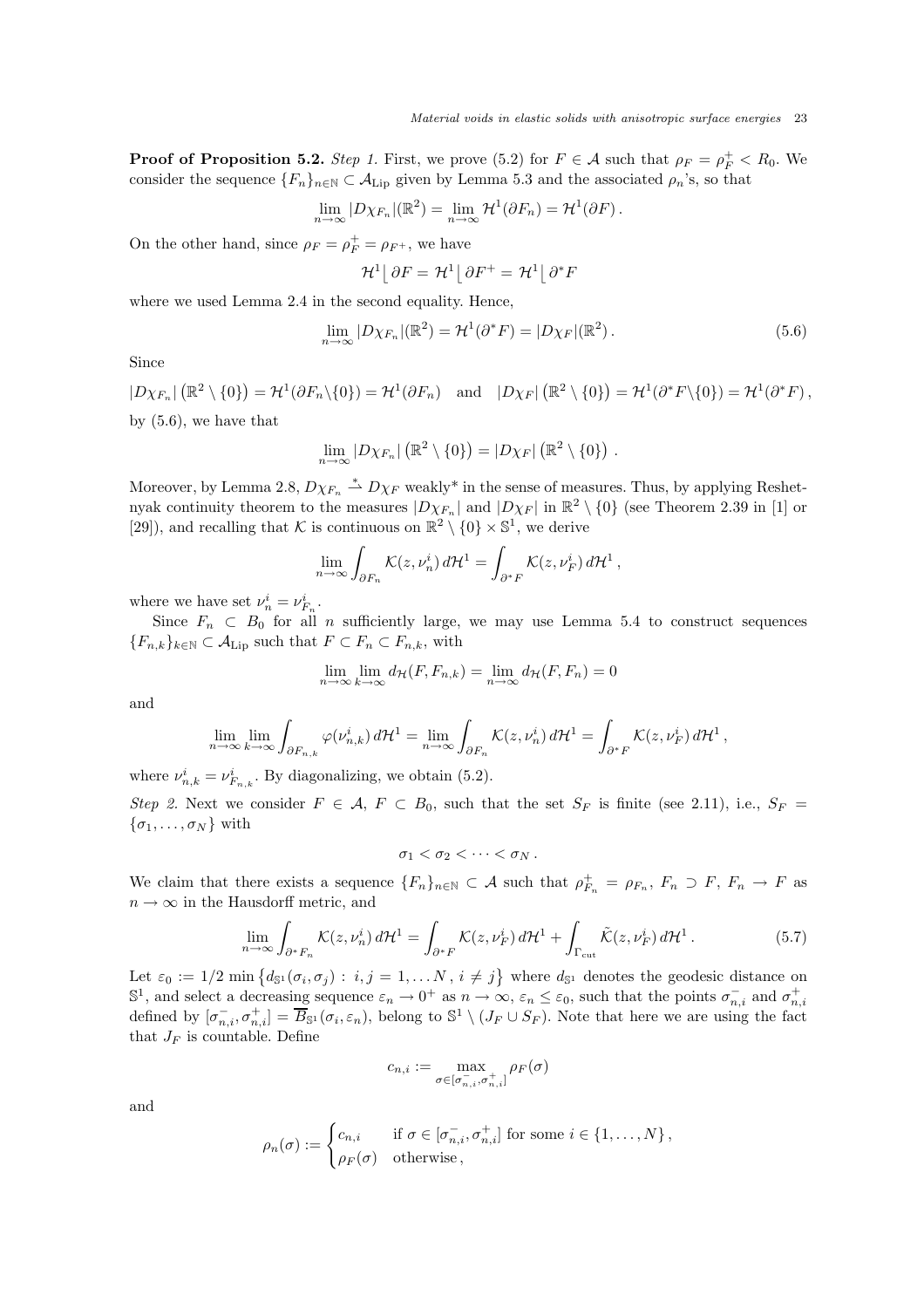and  $F_n := \{ r \sigma : \sigma \in \mathbb{S}^1, 0 \le r \le \rho_n(\sigma) \}.$  Since  $\rho_F$  is upper semicontinuous,  $\rho_n$  is upper semicontinuous,  $\rho_n$  converges pointwise to  $\rho_F$ , and  $R_0 > \rho_n \geq \rho_F$  for all n. Hence,  $F_n \in \mathcal{A}$  and  $B_0 \supset F_n \supset F$ . Moreover, from the construction of  $\rho_n$  it follows that  $F_n \to F$  in the Hausdorff metric. Setting  $\Xi_n := \{ r \sigma \in \mathbb{R}^2 : r \in \mathbb{R}_+ , \sigma \in \mathbb{S}^1 \setminus \cup_{i=1}^N [\sigma_{n,i}^-, \sigma_{n,i}^+] \},$  a straightforward computation using the 0-homogeneity of  $K$  with respect to the z variable, yields

$$
\int_{\partial^* F_n} \mathcal{K}(z, \nu_n^i) d\mathcal{H}^1 = \int_{\partial^* F \cap \Xi_n} \mathcal{K}(z, \nu_F^i) d\mathcal{H}^1 + \sum_{i=1}^N (c_{n,i} - \rho_F(\sigma_{n,i}^-)) \mathcal{K}(\sigma_{n,i}^-, (\sigma_{n,i}^-)^\perp) \n+ \sum_{i=1}^N (c_{n,i} - \rho_F(\sigma_{n,i}^+)) \mathcal{K}(\sigma_{n,i}^+, -(\sigma_{n,i}^+)^\perp) + \sum_{i=1}^N c_{n,i} \int_{[\sigma_{n,i}^-, \sigma_{n,i}^+]} \mathcal{K}(\sigma, -\sigma) d\mathcal{H}^1.
$$

Observe that  $\Xi_n \nearrow \Xi_\star := \{ r\sigma \in \mathbb{R}^2 : r \in \mathbb{R}_+ , \sigma \in \mathbb{S}^1 \setminus S_F \}$  as  $n \to \infty$  so that, by the Lebesgue monotone convergence theorem,

$$
\lim_{n \to \infty} \int_{\partial^* F \cap \Xi_n} \mathcal{K}(z, \nu_F^i) d\mathcal{H}^1 = \int_{\partial^* F \cap \Xi_\star} \mathcal{K}(z, \nu_F^i) d\mathcal{H}^1
$$

.

Since  $\rho_F(\sigma_{n,i}^-) \to \rho_F(\sigma_i^-)$ ,  $\rho_F(\sigma_{n,i}^+) \to \rho_F(\sigma_i^+)$ , and  $c_{n,i} \to \rho_F(\sigma_i)$  as  $n \to \infty$ , we derive that for every  $i = 1, \ldots, N$ ,

$$
(c_{n,i} - \rho_F(\sigma_{n,i}^-))\mathcal{K}(\sigma_{n,i}^-, (\sigma_{n,i}^-)^{\perp}) + (c_{n,i} - \rho_F(\sigma_{n,i}^+))\mathcal{K}(\sigma_{n,i}^+, -(\sigma_{n,i}^+)^{\perp})
$$
  
\n
$$
\longrightarrow (\rho_F(\sigma_i) - \rho_F(\sigma_i^-))\mathcal{K}(\sigma_i, \sigma_i^{\perp}) + (\rho_F(\sigma_i) - \rho_F(\sigma_i+))\mathcal{K}(\sigma_i, -\sigma_i^{\perp})
$$
  
\n
$$
= (\rho_F(\sigma_i) - \rho_F^+(\sigma_i))\tilde{\mathcal{K}}(\sigma_i, \sigma_i^{\perp}) + (\rho_F^+(\sigma_i) - \rho_F(\sigma_i-))\mathcal{K}(\sigma_i, \sigma_i^{\perp}) + (\rho_F^+(\sigma_i) - \rho_F(\sigma_i+))\mathcal{K}(\sigma_i, -\sigma_i^{\perp}).
$$

In addition, we have

$$
\sum_{i=1}^N c_{n,i} \int_{[\sigma_{n,i}^-, \sigma_{n,i}^+]} \mathcal{K}(\sigma, -\sigma) d\mathcal{H}^1 \leq CNR_0 \varepsilon_n,
$$

and consequently

$$
\lim_{n \to \infty} \int_{\partial^* F_n} \mathcal{K}(z, \nu_n^i) d\mathcal{H}^1 = \int_{\partial^* F \cap \Xi_\star} \mathcal{K}(z, \nu_F^i) d\mathcal{H}^1 + \sum_{i=1}^N \left( \rho_F(\sigma_i) - \rho_F^+(\sigma_i) \right) \tilde{\mathcal{K}}(\sigma_i, \sigma_i^\perp) + \sum_{i=1}^N \left( \rho_F^+(\sigma_i) - \rho_F(\sigma_i -) \right) \mathcal{K}(\sigma_i, \sigma_i^\perp) + \sum_{i=1}^N \left( \rho_F^+(\sigma_i) - \rho_F(\sigma_i -) \right) \mathcal{K}(\sigma_i, \sigma_i^\perp) + \sum_{i=1}^N \left( \rho_F^+(\sigma_i) - \rho_F(\sigma_i -) \right) \mathcal{K}(\sigma_i, \sigma_i^\perp).
$$
\n(5.8)

Note that  $\Gamma_{\text{cut}} = \bigcup_{i=1}^{N} \{ r \sigma_i : \rho_F^+(\sigma_i) < r \leq \rho_F(\sigma_i) \}$  and this union is disjoint. Hence, using the 0-homogeneity of  $K$  with respect to the z variable, we derive

$$
\int_{\Gamma_{\rm cut}} \tilde{\mathcal{K}}(z, \nu_F^i) d\mathcal{H}^1 = \sum_{i=1}^N \int_{\rho_F^+(\sigma_i)}^{\rho_F(\sigma_i)} \tilde{\mathcal{K}}(r\sigma_i, \sigma_i^\perp) dr = \sum_{i=1}^N \left(\rho_F(\sigma_i) - \rho_F^+(\sigma_i)\right) \tilde{\mathcal{K}}(\sigma_i, \sigma_i^\perp).
$$
(5.9)

Hence, in view of (5.8) and (5.9), (5.7) follows, provided we show that

$$
\int_{\partial^* F \backslash \Xi_*} \mathcal{K}(z, \nu_F^i) d\mathcal{H}^1 = \sum_{i=1}^N (\rho_F^+(\sigma_i) - \rho_F(\sigma_i-)) \mathcal{K}(\sigma_i, \sigma_i^{\perp}) + \sum_{i=1}^N (\rho_F^+(\sigma_i) - \rho_F(\sigma_i+)) \mathcal{K}(\sigma_i, -\sigma_i^{\perp}).
$$

To see this, observe that by Lemma 2.4,  $\partial^* F = \partial F^+$  except for a set of null  $\mathcal{H}^1$ -measure so that  $\partial^* F \setminus \Xi_{\star} = \partial F^+ \setminus \Xi_{\star}$  except for a set of null  $\mathcal{H}^1$ -measure. In view of Lemma 2.4,

$$
\partial F^+ \setminus \Xi_{\star} = \left\{ r\sigma \in \mathbb{R}^2 : \ \sigma \in S_F, \ \rho_F^-(\sigma) \le r \le \rho_F^+(\sigma) \right\} = \bigcup_{i=1}^N \left\{ r\sigma_i \in \mathbb{R}^2 : \ \rho_F^-(\sigma_i) \le r \le \rho_F^+(\sigma_i) \right\},
$$

where the sets in the union are disjoint except possibly at the origin. By Lemma 2.5 on each segment  $\Gamma_i := \{ r \sigma_i \in \mathbb{R}^2 : \ \rho_F^-(\sigma_i) \le r \le \rho_F^+(\sigma_i) \}, i = 1, \dots, N$ , we have  $\nu_F^i = \sigma_i^{\perp}$  if  $\rho_F^+(\sigma_i) = \rho_F(\sigma_i)$  and  $\nu_F^i = -\sigma_i^{\perp}$  otherwise. This concludes the proof of this step.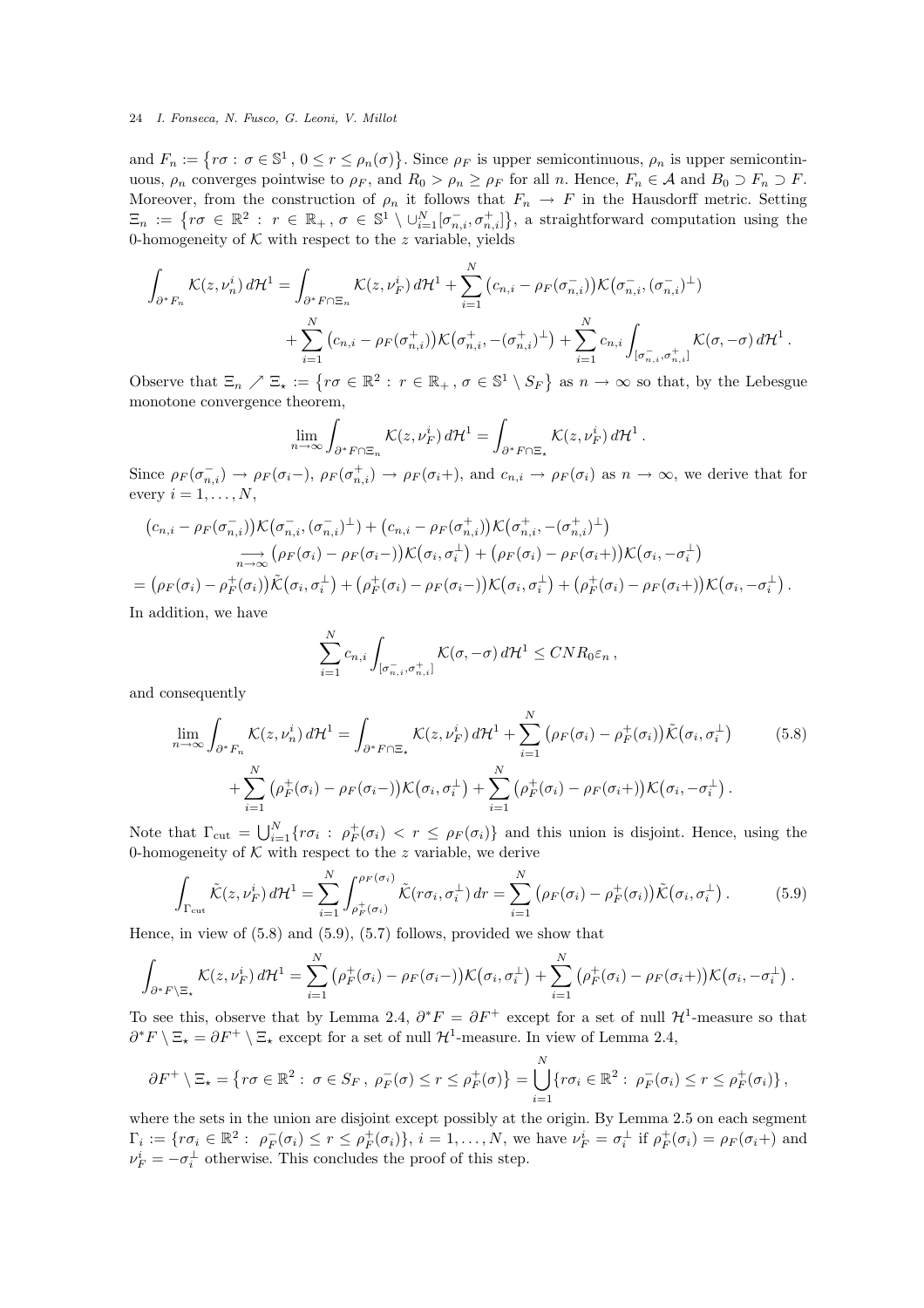*Step 3.* Finally, if the set  $S_F$  is countable, then we claim that there exists a decreasing sequence  ${F_n}_{n \in \mathbb{N}} \subset \mathcal{A}$  such that for every  $n \in \mathbb{N}$ ,  $S_{F_n}$  is finite,  $F \subset F_n \subset B_0$ ,  $F_n \to F$  in the Hausdorff metric, and

$$
\limsup_{n\to\infty}\left(\int_{\partial^*F_n}\mathcal{K}(z,\nu_n^i)\,d\mathcal{H}^1+\int_{\Gamma_{\rm cut,n}}\tilde{\mathcal{K}}(z,\nu_n^i)\,d\mathcal{H}^1\right)\leq\int_{\partial^*F}\mathcal{K}(z,\nu_F^i)\,d\mathcal{H}^1+\int_{\Gamma_{\rm cut}}\tilde{\mathcal{K}}(z,\nu_F^i)\,d\mathcal{H}^1\,.
$$

Since  $\rho_F$  is upper semicontinuous and less than  $R_0$ , for all n sufficiently large, we have that

$$
\rho_n(\sigma) := \max \left\{ \rho_F^+(\sigma) + 1/n, \, \rho_F(\sigma) \right\} < R_0
$$

for all  $\sigma \in \mathbb{S}^1$ . Note that  $\rho_n$  is upper semicontinuous and has finite pointwise variation, so that the closed set  $F_n$  generated by  $\rho_n$  belongs to A. From the construction we have that  $F_n \to F$  in the Hausdorff metric. We also observe that  $\rho_n^+ = \rho_F^+ + 1/n$  so that

$$
S_{F_n} = \left\{ \sigma \in \mathbb{S}^1 : \ \rho_F(\sigma) > \rho_F^+(\sigma) + 1/n \right\} \subset S_F \tag{5.10}
$$

,

and  $S_{F_n}$  is finite because  $\rho_F$  has finite pointwise variation. Moreover,  $\chi_{F_n} \to \chi_F$  in  $L^1(\mathbb{R}^2)$  and  $\mathcal{H}^1(\partial F_n^+) \to \mathcal{H}^1(\partial F^+)$ . Hence, arguing as in Step 1, we obtain

$$
\lim_{n \to \infty} \int_{\partial F_n} \mathcal{K}(z, \nu_n^i) d\mathcal{H}^1 = \int_{\partial^* F} \mathcal{K}(z, \nu_F^i) d\mathcal{H}^1.
$$

Moreover, from (5.10), it follows that  $\Gamma_{\text{cut},n} \subset \Gamma_{\text{cut}}$  and  $\tilde{\mathcal{K}}(z,\nu_n^i) = \mathcal{K}(z,\nu_F^i)$  on  $\Gamma_{\text{cut},n}$ . Hence,

$$
\limsup_{n\to\infty}\int_{\Gamma_{\rm cut,}n}\tilde{\mathcal K}(z,\nu_n^i)\,d{\mathcal H}^1\leq\int_{\Gamma_{\rm cut}}\tilde{\mathcal K}(z,\nu_F^i)\,d{\mathcal H}^1
$$

and this completes the proof of the claim.

*End of the proof.* Combining Step 1, Step 2, and Step 3 and applying a standard diagonalization argument, we obtain the required sequence.  $\Box$ 

Finally, we prove Theorem 5.1.

**Proof of Theorem 5.1.** To prove (5.1), given  $(F, u) \in X$ , we have to construct a sequence  $\{(F_n, u_n)\}_{n \in \mathbb{N}} \subset X_{\text{Lip}}$  such that  $(F_n, u_n) \xrightarrow{X} (F, u)$  and

$$
\limsup_{n \to \infty} \mathcal{F}(F_n, u_n) \le \int_{B_0 \setminus F} \mathcal{W}(\mathbf{E}(u)) dz + \int_{\partial^* F} \mathcal{K}(z, \nu_F^i) d\mathcal{H}^1 + \int_{\Gamma_{\text{cut}}} \tilde{\mathcal{K}}(z, \nu_F^i) d\mathcal{H}^1. \tag{5.11}
$$

Assume first that  $F \subset B_0$  and let  $\{F_n\}_{n\in\mathbb{N}}$  be a sequence as in Proposition 5.2. By (H3),

$$
\mathcal{H}^1(\partial F_n) \leq \frac{1}{m} \int_{\partial F_n} \varphi(\nu_{F_n}^i) d\mathcal{H}^1,
$$

therefore  $\{\mathcal{H}^1(\partial F_n)\}\$  is bounded in view of (5.2). Then, since  $F \subset F_n$ , we have  $(F_n, u) \in X_{\text{Lip}}$  (see (3.1)) and consequently  $(F_n, u) \xrightarrow{X} (F, u)$ . By Lebesgue's dominated convergence theorem,

$$
\int_{B_0\setminus F_n} \mathcal{W}(\mathbf{E}(u))dz \longrightarrow_{n\to\infty} \int_{B_0\setminus F} \mathcal{W}(\mathbf{E}(u))dz,
$$

and so (5.11) holds for the sequence  $\{(F_n, u)\}.$ 

Suppose now that  $\partial F \cap \partial B_0 \neq \emptyset$  and let  $\alpha_k > 0$  be such that  $\alpha_k \nearrow 1$ . Set  $F_k := \alpha_k F \subset B_0$  and define

$$
u_k(z) := \begin{cases} u\left(\frac{z}{\alpha_k}\right) & \text{if } z \in \alpha_k B_0 \setminus F_k, \\ u_0\left(\frac{zR_0}{|z|}\right) & \text{if } z \in B_0 \setminus \alpha_k B_0. \end{cases}
$$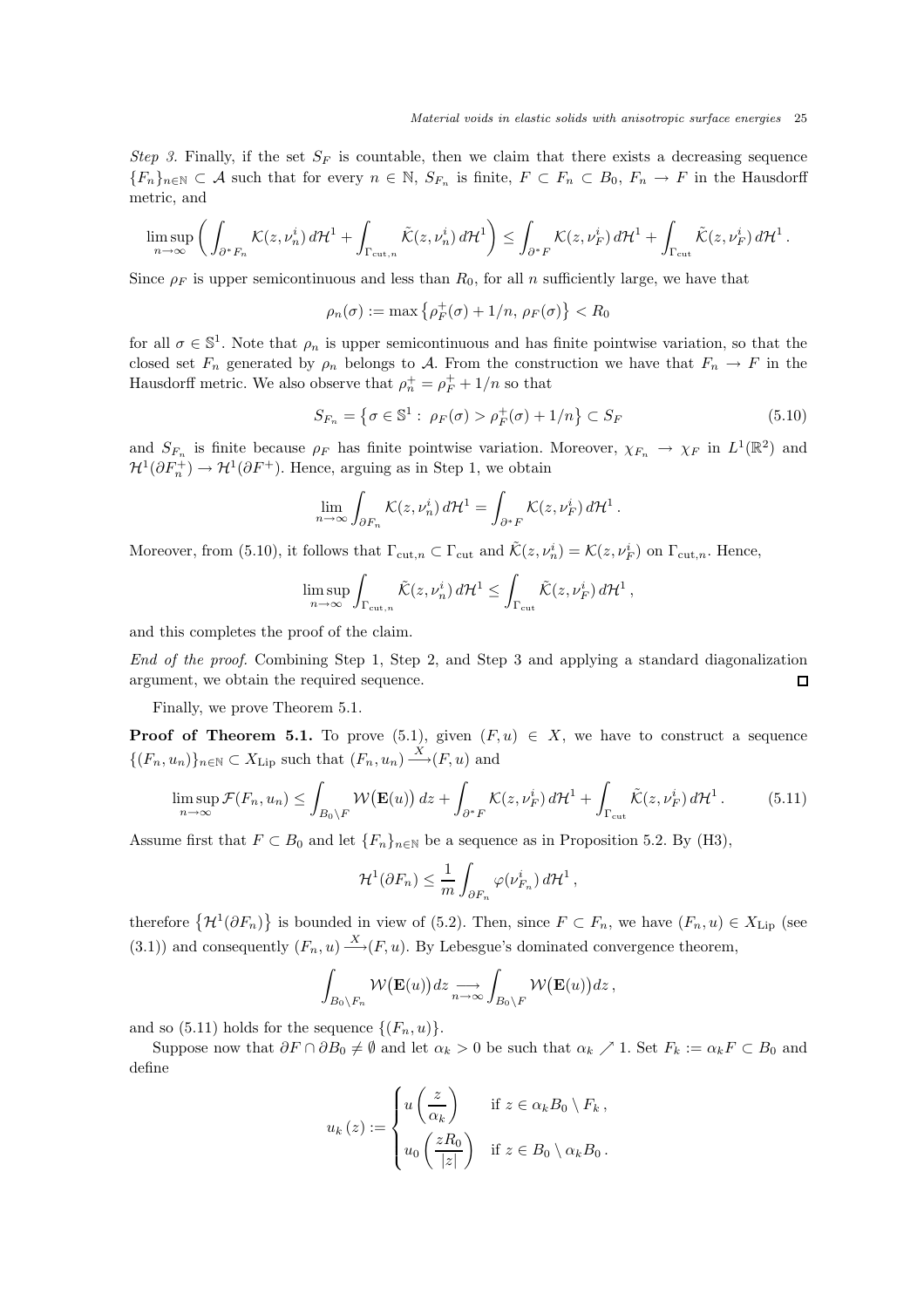Then, from the first part of the prood for every fixed k there exists a sequence  ${F_{k,n}}_{n\in\mathbb{N}}\subset\mathcal{A}_{\mathrm{Lip}}$ such that  $(F_{k,n}, u_k) \longrightarrow (F_k, u_k)$  and

$$
\limsup_{n\to\infty}\mathcal{F}(F_{k,n},u_k)\leq \int_{B_0\setminus F_k}\mathcal{W}\big(\mathbf{E}(u_k)\big)\,dz+\int_{\partial^* F_k}\mathcal{K}(z,\nu_{F_k}^i)\,d\mathcal{H}^1+\int_{(\Gamma_k)_{\rm cut}}\tilde{\mathcal{K}}(z,\nu_{F_k}^i)\,d\mathcal{H}^1\,.
$$

Letting  $k \to \infty$ , we obtain

$$
\limsup_{k \to \infty} \limsup_{n \to \infty} \mathcal{F}(F_{k,n}, u_k) \leq \int_{B_0 \setminus F} \mathcal{W}(\mathbf{E}(u)) dz + \int_{\partial^* F} \mathcal{K}(z, \nu_F^i) d\mathcal{H}^1 + \int_{\Gamma_{\rm cut}} \tilde{\mathcal{K}}(z, \nu_F^i) d\mathcal{H}^1,
$$

and so (5.11) follows by a standard diagonalization argument.

# 6. The exterior Wulff condition

We now start to investigate the regularity issue for solutions of (3.10). In the remaining of the paper we assume that

(H3)  $\varphi$  is convex.

Note that, (H3) implies that  $K(z, \nu) = \varphi(\nu)$  (see (3.5) and (3.6)) and thus by Theorem 3.2,

$$
\overline{\mathcal{F}}(F, u) = \int_{B_0 \setminus F} \mathcal{W}(\mathbf{E}(u)) dz + \int_{\partial^* F} \varphi(\nu_F^i) d\mathcal{H}^1 + \int_{\Gamma_{\text{cut}}} \left( \varphi(\nu_F^i) + \varphi(-\nu_F^i) \right) d\mathcal{H}^1.
$$

Given  $0 < d < \pi R_0^2$  and  $\ell > 0$ , we set

$$
\mathcal{F}_{\ell}(F, u) := \overline{\mathcal{F}}(F, u) + \ell ||F| - d|.
$$

As in [15], we shall prove that if  $\ell$  is sufficiently large the constrained minimization problem for  $\overline{\mathcal{F}}$  is equivalent to the unconstrained minimization problem for the penalized energy  $\mathcal{F}_{\ell}$ . The advantage of working with  $\mathcal{F}_{\ell}$  is that we are allowed more freedom in admissible variations.

**Proposition 6.1.** *Assume that* (*H1*)-(*H3*) *hold. There exists*  $\ell_0 > 0$  *such that for all*  $\ell \geq \ell_0$ , (*F, u*)  $\in$ X is a minimizer of the constrained problem (3.10) if and only if it is a minimizer in X of  $\mathcal{F}_{\ell}$ .

We start with a minimality property of line segments. To fix ideas in what follows a Lipschitz function  $\gamma : [a, b] \to \mathbb{R}^2$  is a *parametrization* of a curve if  $\gamma$  is injective,  $\gamma'(t) \neq 0$  for a.e.  $t \in [a, b]$ , and  $|\gamma'|$  is constant. With a slight abuse of notations we shall identify a parametrization  $\gamma$  with its image  $\gamma([a, b]).$ 

**Lemma 6.2.** Let  $\psi : \mathbb{R}^2 \to [0, +\infty)$  be a positively 1-homogenous convex function. Let  $z_1, z_2 \in \mathbb{R}^2$  be *two distinct points, and let*  $\gamma$ ,  $\chi : [0,1] \to \mathbb{R}^2$  *be parametrizations of curves such that*  $\gamma(0) = \chi(0) = z_1$ *and*  $\gamma(1) = \chi(1) = z_2$ *, with*  $\gamma([0, 1]) = [z_1, z_2]$ *. Then* 

$$
\int_{X} \psi(\nu_{\chi}) d\mathcal{H}^{1} \geq \int_{\gamma} \psi(\nu_{\gamma}) d\mathcal{H}^{1},
$$

*where*  $\nu_{\gamma} := \frac{(\gamma')^{\perp}}{|\gamma'|}$  $\frac{\gamma')^{\perp}}{|\gamma'|}$  and  $\nu_{\chi} := \frac{(\chi')^{\perp}}{|\chi'|}$  $\frac{\lambda}{|\chi'|}$ .

**Proof.** Let  $z_i = (x_i, y_i), i = 1, 2, \text{ and } \chi(t) = (\chi_1(t), \chi_2(t))$ . From Jensen's inequality and the homogeneity of  $\psi$ , we get

$$
\int_{\chi} \psi(\nu_{\chi}) d\mathcal{H}^{1} = \int_{0}^{1} \psi(-\chi_{2}'(t), \chi_{1}'(t)) dt
$$
\n
$$
\geq \psi \left( \int_{0}^{1} (-\chi_{2}'(t), \chi_{1}'(t)) dt \right) = \psi (y_{1} - y_{2}, x_{2} - x_{1}) = \int_{\gamma} \psi(\nu_{\gamma}) d\mathcal{H}^{1},
$$

which completes the proof.

 $\Box$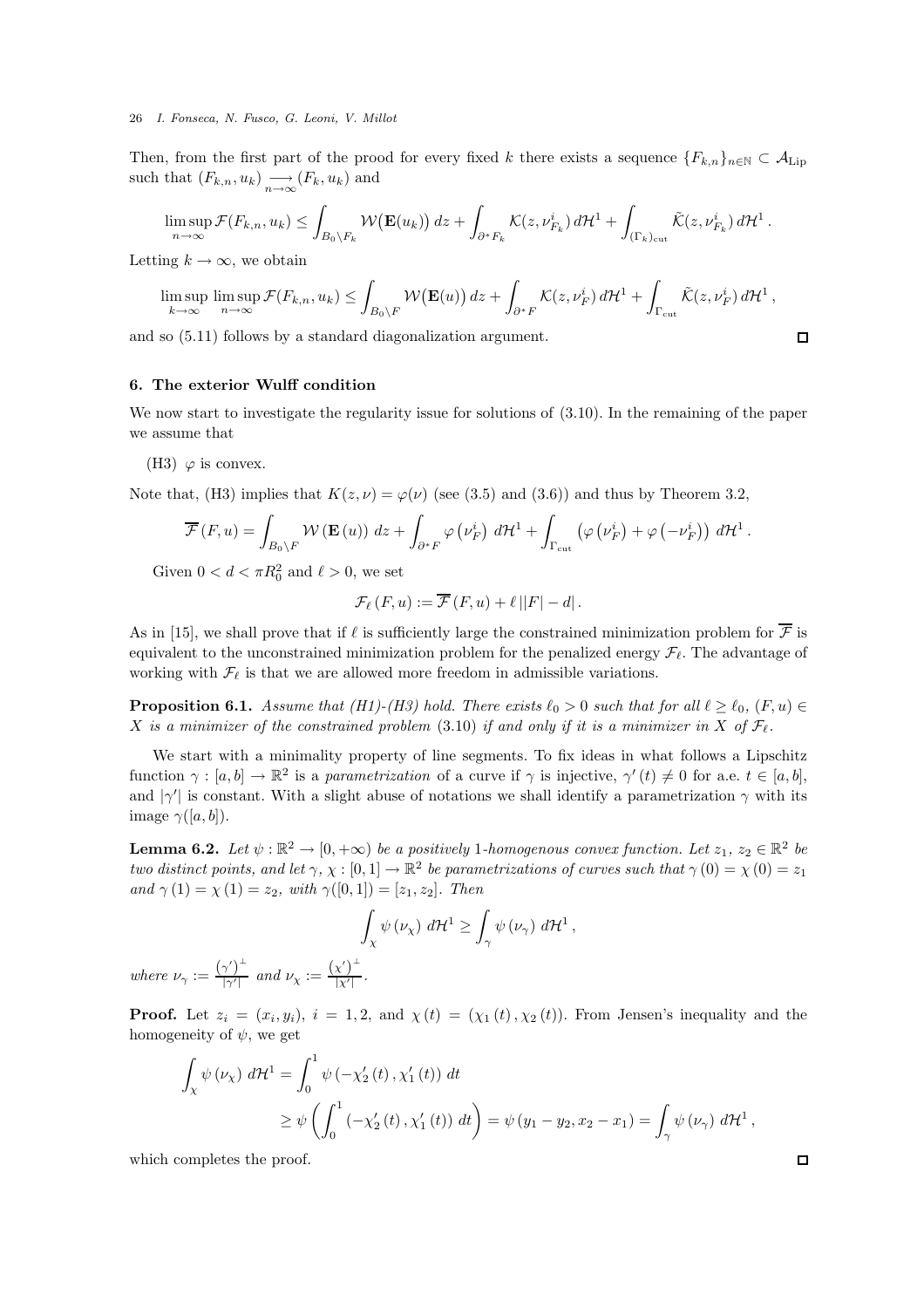**Proof of Proposition 6.1.** Let  $(F_{\ell}, u_{\ell})$  be a minimizer of  $\mathcal{F}_{\ell}$ . The existence of minimizers is guaranteed via an argument similar to the one used in the proof of Theorem 3.3. Then for every  $\ell > 0$ ,

$$
\mathcal{F}_{\ell}(F_{\ell}, u_{\ell}) \leq \mathcal{F}_{\ell}(F, u) = \overline{\mathcal{F}}(F, u) \leq \overline{\mathcal{F}}(\overline{B}_{R_d}, u_0) =: \Lambda,
$$

where  $\pi R_d^2 = d$ , and so by (H2),

$$
\ell||F_{\ell}| - d| \leq \Lambda, \quad \mathcal{H}^{1}(\partial F_{\ell}) \leq \frac{\Lambda}{m}.
$$
\n(6.1)

Thus, there exists  $\ell_1 > 0$  depending only on d and  $\Lambda$ , such that

$$
|F_{\ell}| > \frac{d}{2} \quad \text{and} \quad \left| \frac{d}{|F_{\ell}|} - 1 \right| < 1 \tag{6.2}
$$

for all  $\ell > \ell_1$ .

We claim that  $|F_{\ell}| = d$  for  $\ell$  large enough. Note that this being the case, then

$$
\overline{\mathcal{F}}(F, u) \leq \overline{\mathcal{F}}(F_{\ell}, u_{\ell}) = \mathcal{F}_{\ell}(F_{\ell}, u_{\ell}) \leq \mathcal{F}_{\ell}(F, u) = \overline{\mathcal{F}}(F, u) .
$$

*Step 1.* For  $\ell > \ell_1$ , assume first that  $|F_{\ell}| > d$ . Set

$$
\alpha := \left(\frac{d}{|F_{\ell}|}\right)^{\frac{1}{2}} < 1, \quad \widetilde{F}_{\ell} := \alpha F_{\ell} \in \mathcal{A},
$$

so that  $|\widetilde{F}_{\ell}| = d$ , and consider

$$
\widetilde{u}_{\ell}(w) := \begin{cases} u_{\ell}\left(\frac{w}{\alpha}\right) & \text{if } w \in \alpha B_0 \setminus \widetilde{F}_{\ell}, \\ u_0\left(\frac{wR_0}{|w|}\right) & \text{if } w \in B_0 \setminus \alpha B_0. \end{cases}
$$

Since  $\mathcal{J}(\widetilde{F}_{\ell}) = \alpha \mathcal{J}(F_{\ell}) < \mathcal{J}(F_{\ell})$ , we infer that

$$
\mathcal{F}_{\ell}(\widetilde{F}_{\ell},\widetilde{u}_{\ell}) - \mathcal{F}_{\ell}(F_{\ell},u_{\ell}) \leq \int_{B_{0} \setminus \alpha B_{0}} \mathcal{W}(\mathbf{E}(\widetilde{u}_{\ell})) \, dw + \int_{\alpha B_{0} \setminus \widetilde{F}_{\ell}} \mathcal{W}(\mathbf{E}(\widetilde{u}_{\ell})) \, dw - \int_{B_{0} \setminus F_{\ell}} \mathcal{W}(\mathbf{E}(u_{\ell})) \, dz - \ell(|F_{\ell}| - d) .
$$

Since the second and third integrals on the right-hand side are equal, recalling (6.2), we have, for some constant  $c_0 > 0$  depending only on d,  $u_0$ ,  $R_0$ ,  $\mathbb C$  and  $\varphi$ ,

$$
\mathcal{F}_{\ell}(\widetilde{F}_{\ell},\widetilde{u}_{\ell}) - \mathcal{F}_{\ell}(F_{\ell},u_{\ell}) \leq c_0 \left(1 - \frac{d}{|F_{\ell}|}\right) - \ell(|F_{\ell}| - d) \leq (|F_{\ell}| - d) \left(\frac{c_0}{d} - \ell\right) < 0
$$

provided  $\ell > \ell_2 := \max{\ell_1, c_0/d}$ . This contradicts the minimality of  $(F_\ell, u_\ell)$ , and thus  $|F_\ell| \leq d$  for all  $\ell > \ell_2$ .

*Step 2.* To conclude the proof assume by contradiction that there exist a sequence  $\ell_k > \ell_2, k = 3, 4, \ldots$ and a sequence of minimizers  $\{(F_{\ell_k}, u_{\ell_k})\}$  of  $\mathcal{F}_{\ell_k}$  such that  $\ell_k \to \infty$  and  $|F_{\ell_k}| < d$  for all  $k \geq 3$ . By Blaschke's Theorem (see Theorem 6.1 in [1]), (6.1) and Lemma 2.8, we may assume without loss of generality that the sets  $F_{\ell_k}$  converge for the Hausdorff metric to some  $F\in\mathcal{A}$  , with  $0<|F|=d<\pi R_0^2$ and that  $\rho_{F_{\ell_k}} \to \rho_F$  in  $L^1(\mathbb{S}^1)$ .

We now distinguish two different cases.

*Case 1:* Assume that there exists a point  $\sigma_0$  such that  $\rho_F$  is continuous at  $\sigma_0$  and  $0 < \rho_F(\sigma_0) < R_0$ . Fix  $0 < \varepsilon < R_0 - \rho_F(\sigma_0)$  and let  $\delta > 0$  be such that  $0 < \rho_F(\sigma) < R_0 - \varepsilon$  whenever  $|\sigma - \sigma_0| < \delta$ . By taking  $\varepsilon > 0$  smaller if necessary, we can assume that  $\varepsilon < \delta$ . By the Hausdorff convergence of  $\{F_{\ell_k}\}\$ to F there exists  $k_0$  such that  $\rho_{F_{\ell_k}}(\sigma) < R_0 - \varepsilon$  for all  $k \geq k_0$  and for all  $|\sigma - \sigma_0| < \varepsilon$ .

For such k's, define  $F_{\ell_k}$  by taking  $\rho_{\widetilde{F}_{\ell_k}}(\sigma) := \rho_{F_{\ell_k}}(\sigma)$  if  $|\sigma - \sigma_0| > \varepsilon$  and  $\rho_{\widetilde{F}_{\ell_k}}(\sigma) := \rho_{F_{\ell_k}}(\sigma) + \eta_k$  if  $|\sigma - \sigma_0| \leq \varepsilon$ , where  $\eta_k > 0$  is chosen such that  $|F_{\ell_k}| \leq d$  and  $\eta_k \to 0$ .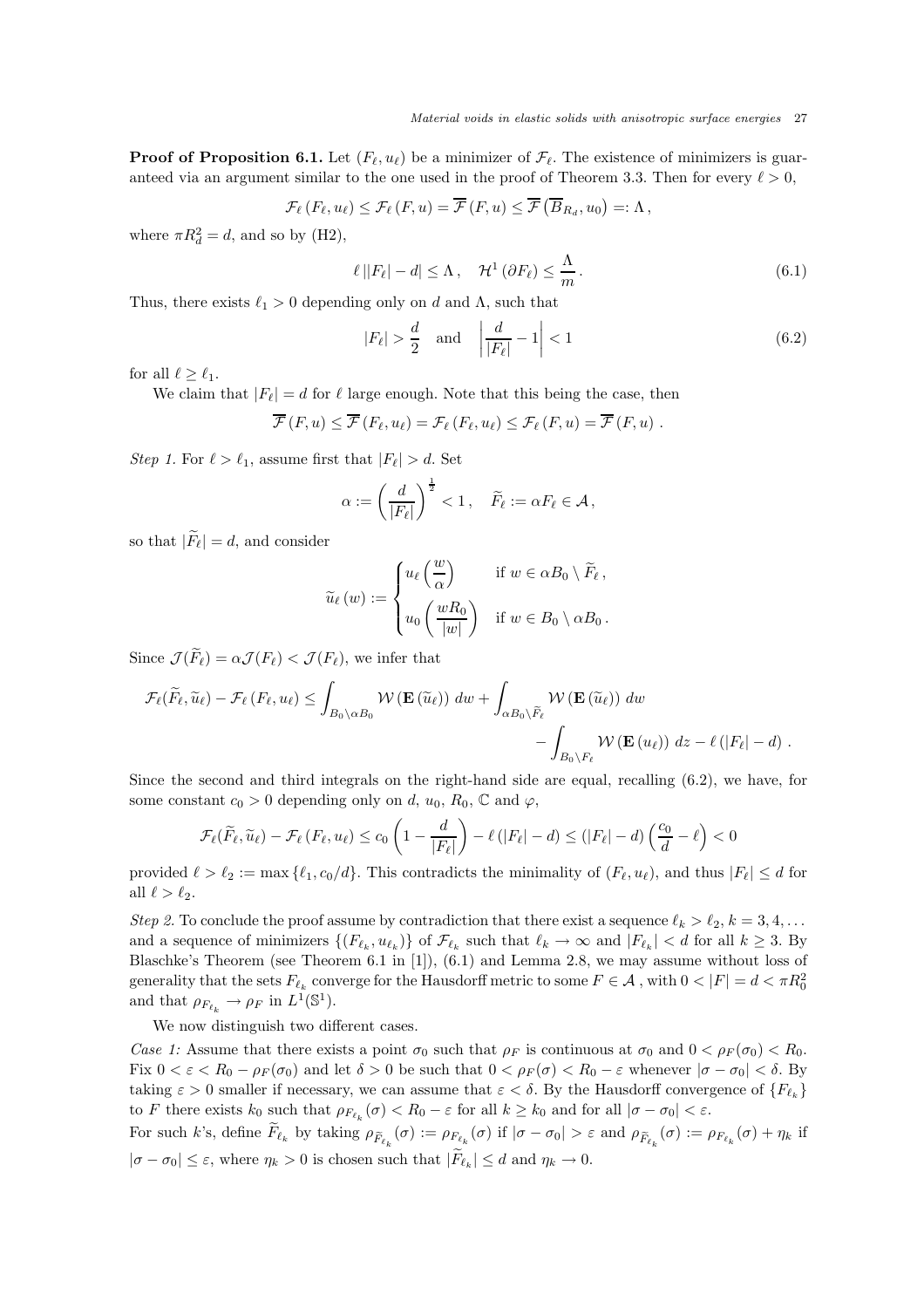Since we are adding two segments at  $\sigma_0 \pm \varepsilon$ , we have that

$$
\mathcal{F}_{\ell_k}(\widetilde{F}_{\ell_k}, u_{\ell_k}) - \mathcal{F}_{\ell_k}(F_{\ell_k}, u_{\ell_k}) \le c_0 \eta_k - \ell_k |\widetilde{F}_{\ell_k} \setminus F_{\ell_k}|
$$
  
=  $c_0 \eta_k - \frac{\ell_k}{2} \int_{\sigma_0 - \varepsilon}^{\sigma_0 + \varepsilon} (2\eta_k \rho_{F_{\ell_k}}(\sigma) + \eta_k^2) d\sigma \le \eta_k \left(c_0 - \ell_k \int_{\sigma_0 - \varepsilon}^{\sigma_0 + \varepsilon} \rho_{F_{\ell_k}}(\sigma) d\sigma\right),$ 

for a constant  $c_0 > 0$  independent of k. Since

$$
\int_{\sigma_0-\varepsilon}^{\sigma_0+\varepsilon} \rho_{F_{\ell_k}}(\sigma) d\sigma \underset{k\to\infty}{\longrightarrow} \int_{\sigma_0-\varepsilon}^{\sigma_0+\varepsilon} \rho_F(\sigma) d\sigma > 0,
$$

we conclude that  $\mathcal{F}_{\ell_k}(F_{\ell_k}, u_{\ell_k}) - \mathcal{F}_{\ell_k}(F_{\ell_k}, u_{\ell_k}) < 0$  for k sufficiently large, which contradicts again the minimality of  $(F_{\ell_k}, u_{\ell_k})$ .

*Case 2:* Assume that  $\rho_F$  only takes a.e. the two values 0 and  $R_0$ . Since  $\mathcal{H}^1(\partial F) < \infty$ , by Lemma 2.4,  $\rho_F$  has finite pointwise variation, and thus it is piecewice constant with finitely many jump points in  $\mathbb{S}^1$ . We claim that the sets  $F_{\ell_k}$ , and hence also F, are convex (note that this fact immediately rules out that  $d > \pi R_0^2/2$ ). In particular,  $F_{\ell_k}$  has a Lipschitz boundary.

We argue by contradiction, i.e., we assume that  $F_{\ell_k}$  is not convex. Then there exist two distinct points  $z_0, z_1 \in \partial F_{\ell_k}$  such that the segment  $[z_0, z_1]$  is not contained in  $F_{\ell_k}$  (observe that neither  $z_0$  nor  $z_1$  can be the origin and that  $z_0$  and  $z_1$  cannot be on the same ray from the origin). Moreover, using the upper semicontinuity of  $\rho_{F_{\ell_k}}$ , we can choose the points  $z_0$  and  $z_1$  in such a way that the open segment  $(z_0, z_1)$  is contained in  $\mathbb{R}^2 \setminus F_{\ell_k}$ . Then, the new domain  $\widetilde{F}_{\ell_k}$  obtained by the union of  $F_{\ell_k}$ and the closed triangle T of vertices  $\{0, z_0, z_1\}$  belongs to A and  $|F_{\ell_k}| > |F_{\ell_k}|$ . In addition, moving the points  $z_0$  and  $z_1$  on  $\partial F_{\ell_k}$  if necessary, we may always construct the set  $F_{\ell_k}$  in such a way that  $|F_{\ell_k}| \leq d$ . As in Remark 2.3, it can be shown that  $\partial F_{\ell_k} \cap T$  is a connected set. Hence (see Theorem 4.46 in [24]), there exists a curve  $\gamma \subset \partial F_{\ell_k} \cap T$  connecting  $z_0$  and  $z_1$ . By Lemma 6.2 we have that the resulting surface energy decreases, i.e.,  $\mathcal{J}(F_{\ell_k}) \leq \mathcal{J}(F_{\ell_k})$ . Therefore  $\mathcal{F}_{\ell_k}(F_{\ell_k}, u_{\ell_k}) < \mathcal{F}_{\ell_k}(F_{\ell_k}, u_{\ell_k})$ , which contradicts the minimality of  $(F_{\ell_k}, u_{\ell_k})$ , and thus proves the convexity of each  $F_{\ell_k}$ .

Since F is convex, as observed before we have necessarily that  $|F| = d \leq \pi R_0^2/2$ . Therefore, without loss of generality, we may assume that  $\rho_F(\sigma) = R_0$  if  $\sigma \in [\sigma_0, \sigma_1]$  and  $\rho_F(\sigma) \equiv 0$  elsewhere, for some  $\sigma_0 = \sigma(\theta_0)$ ,  $\sigma_1 = \sigma(\pi - \theta_0)$ , with  $0 \le \theta_0 < \pi/2$ . Then, setting  $z_0 = (0, y_0)$  for some  $y_0 > 0$ , by the Hausdorff convergence of  $F_{\ell_k}$  to F, there exists a ball  $B_{r_0}(z_0) \subset F \cap F_{\ell_k}$ , for all k large enough. By the convexity of F and  $F_{\ell_k}$ , we can consider the radial functions of the sets F and  $F_{\ell_k}$  with respect to z<sub>0</sub>, respectively denoted by  $\rho_{F,z_0}(\tau)$  and  $\rho_{F_{\ell_k},z_0}(\tau)$  where  $\tau \in \mathbb{S}^1$ . As before, we shall write for  $\theta \in \mathbb{R}$ ,  $\tau(\theta) := (\cos \theta, \sin \theta)$ . We construct the sets  $F_{\ell_k}$  as follows.

First observe that there exists  $\overline{\theta} \in (-\pi/2, \pi/2)$  such that, setting  $\tau_1 := \tau(\overline{\theta})$  and  $\tau_2 := \tau(\pi - \overline{\theta})$ ,  $z_0 + \rho_{F,z_0}(\tau)$   $\tau \in \partial B_0$  if and only if  $\tau \in [\tau_1, \tau_2]$ . Then, by the Hausdorff convergence of  $F_{\ell_k}$  to F, given  $\hat{\theta} \in (-\pi/2, \overline{\theta})$  and setting  $\tau_1' := \tau(\hat{\theta}), \tau_2' := \tau(\pi - \hat{\theta}),$  there exists  $\delta > 0$  such that for k large enough  $z_0 + \rho_{F_{\ell_k},z_0}(\tau)(1+\delta)\tau \in B_0$  whenever  $\tau \notin (\tau'_1,\tau'_2)$ . Then, for k large, choose  $0 < \delta_k < \delta$  such that

$$
\frac{1}{2} \int_{-\frac{\pi}{2}}^{\frac{3\pi}{2}} \rho_{F_{\ell_k},z_0}^2(\tau(\theta)) (1+\delta_k)^2 d\theta = d
$$

(i.e.,  $\delta_k \approx c(d - |F_{\ell_k}|)$ ). Next denote by  $\zeta$  the function defined on  $\mathbb{S}^1$  satisfying  $\zeta(\tau) := 0$  in  $(\tau'_1, \tau'_2)$ , and  $\zeta(\tau) := 1$  if  $\tau \notin (\tau'_1, \tau'_2)$ . Since the sets  $\{z = z_0 + r\tau : 0 \le r \le \rho_{F_{\ell_k}, z_0}(\tau)(1 + \delta_k), \tau \in \mathbb{S}^1\}$  are all convex, and thus starshaped with respect to the origin, it follows that the sets

$$
\widetilde{F}_{\ell_k} := \left\{ z = z_0 + r\tau : \ 0 \le r \le \rho_{\widetilde{F}_{\ell_k}, z_0}(\tau) := \rho_{F_{\ell_k}, z_0}(\tau) (1 + \delta_k \zeta(\tau)), \ \tau \in \mathbb{S}^1 \right\} \ ,
$$

which are not convex, are still starshaped with respect to the origin (see Figure 2). Moreover, from the definition and the choice of  $\delta_k$  and  $\zeta$ , it is clear that  $F_{\ell_k} \in \mathcal{A}, |F_{\ell_k}| \leq d, F_{\ell_k} \subset F_{\ell_k} \subset B_0$  for all k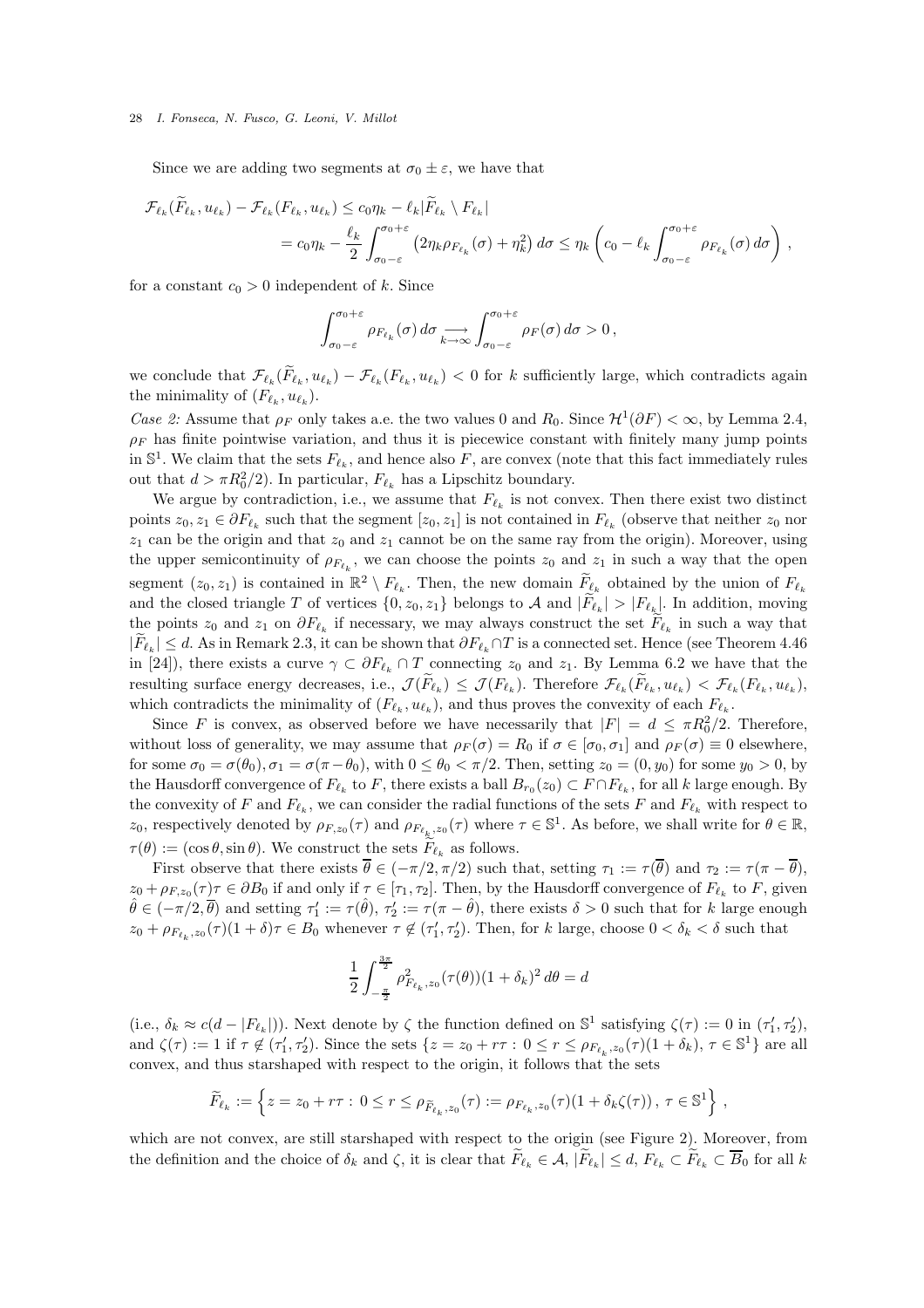Material voids in elastic solids with anisotropic surface energies 29



Fig. 2. The set  $\widetilde{F}_{\ell_k}$  is obtained by adding to  $F_{\ell_k}$  the region enclosed by the dotted curves .

large enough, and that  $\widetilde{F}_{\ell_k}$  has a Lipschitz boundary. Then straightforward computations yield

$$
\mathcal{F}_{\ell_k}(\widetilde{F}_{\ell_k}, u_{\ell_k}) - \mathcal{F}_{\ell_k}(F_{\ell_k}, u_{\ell_k}) \leq \int_{\partial \widetilde{F}_{\ell_k}} \varphi(\nu_{\widetilde{F}_{\ell_k}}^i) d\mathcal{H}^1 - \int_{\partial F_{\ell_k}} \varphi(\nu_{F_{\ell_k}}^i) d\mathcal{H}^1 - \ell_k |\widetilde{F}_{\ell_k} \setminus F_{\ell_k}|
$$
  

$$
\leq \delta_k \left( \varphi(-(\tau_1')^\perp) + \varphi((\tau_2')^\perp) \right) + \delta_k \int_{\partial F_{\ell_k} \cap \{z_0 + r\tau : \tau \notin (\tau_1', \tau_2')\}} \varphi(\nu_{F_{\ell_k}}^i) d\mathcal{H}^1
$$
  

$$
- \frac{\ell_k}{2} \int_{(-\frac{\pi}{2}, \frac{3\pi}{2}) \setminus (\hat{\theta}, \pi - \hat{\theta})} \rho_{F_{\ell_k}, z_0}^2(\tau(\theta)) (2\delta_k + \delta_k^2) d\theta.
$$

Recalling that  $\rho_{F_{\ell_k,z_0}}(\tau) \ge r_0$  for all  $\tau \in \mathbb{S}^1$ , from (6.1) we deduce that

$$
\mathcal{F}_{\ell_k}(\widetilde{F}_{\ell_k}, u_{\ell_k}) - \mathcal{F}_{\ell_k}(F_{\ell_k}, u_{\ell_k}) \le \delta_k \left[ \left( 2M + \Lambda \frac{M}{m} \right) - \ell_k r_0^2 (\pi + 2\hat{\theta}) \right] < 0
$$

whenever k is large enough. This contradicts again the minimality of  $(F_{\ell_k}, u_{\ell_k})$  and concludes the proof.  $\Box$ 

Next we prove that if  $(F, u)$  is a minimum for the penalized problem, then it satisfies an exterior Wulff shape condition, i.e., there exists  $\varrho_0 > 0$  such that for every  $z \in \partial F$  there exists a translation of  $\varrho_0 W$  contained in  $\mathbb{R}^2 \setminus F$  such that its boundary either touches  $\partial F$  only at z or it coincides with  $\partial F$  near z. We recall that, given a function  $\varphi : \mathbb{S}^1 \to (0, \infty)$ , the (open) *Wulff set* is defined by

$$
W := \{ w \in \mathbb{R}^2 : \varphi^{\circ}(w) < 1 \},\tag{6.3}
$$

.

where  $\varphi^{\circ}$  is the polar function of  $\varphi$ , i.e.,

$$
\varphi^{\circ}\left(w\right):=\max_{|z|=1}\frac{z\cdot w}{\varphi\left(z\right)}\,,\quad w\in\mathbb{R}^{2}
$$

It can be shown (see [14,17,34]) that up to translations, the Wulff set is the unique solution of the minimization problem

$$
\min\left\{\int_{\partial E} \varphi(\nu_E) \, d\mathcal{H}^1 : E \subset \mathbb{R}^2 \text{ has finite perimeter, } |E| = |W|\right\} =: c_W |W|^{\frac{1}{2}}.
$$
 (6.4)

We begin with an auxiliary result, which is of interest in itself.

**Proposition 6.3.** *There exists a constant*  $c_0 > 0$ , depending only on W, such that the following *holds.* Let  $F \in \mathcal{A}$  and let  $C := z_0 + \varrho_0 W$  with  $z_0 \in \mathbb{R}^2$  and  $\varrho_0 > 0$ , be such that  $0 \notin \partial C$ ,  $C \subset \mathbb{R}^2 \setminus F$ , *and*  $\partial C \cap \partial F$  *contains at least two points*  $P_1 = r_1 \sigma_1$ ,  $P_2 = r_2 \sigma_2$ , with  $r_1 > 0$ ,  $r_2 > 0$ , and  $\sigma_1 \neq \sigma_2$ . Let G to be the bounded component of  $A(\sigma_1, \sigma_2) \cap (\mathbb{R}^2 \setminus \overline{C})$  and let  $D := G \setminus F$ . Then,

$$
\int_{\partial^* D \setminus \partial C} \varphi(\nu_D) \, d\mathcal{H}^1 - \int_{\partial C \cap \partial^* D} \varphi(\nu_C) \, d\mathcal{H}^1 \ge \frac{c_0}{\varrho_0} |D| \;, \tag{6.5}
$$

*where*  $\nu_D$  *and*  $\nu_C$  *denote the exterior normals to* D *and* C, *respectively.*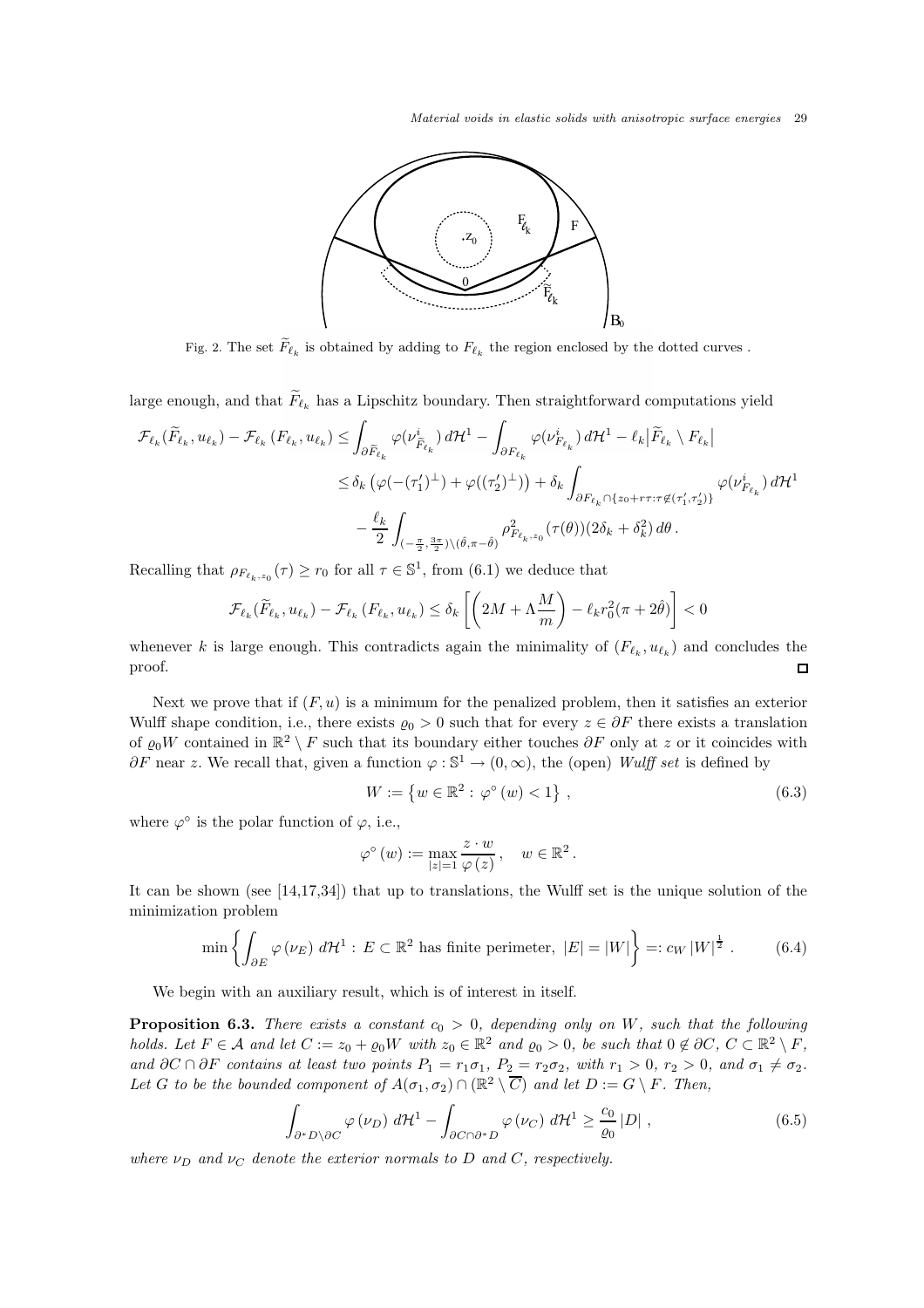

Fig. 3. In the above picture  $\rho_F^+ < \rho_0$  in  $(\sigma_1, \sigma_2)$ . D is enclosed by  $\partial C$  and  $\partial F^+$  and G is the shaded region.

**Proof.** By rescaling we may assume, without loss of generality, that  $\varrho_0 = 1$ , so that  $|C| = |W|$ . Consider a function  $\rho_0 : (\sigma_1, \sigma_2) \subset \mathbb{S}^1 \to \mathbb{R}_+$  such that  $\sigma \in (\sigma_1, \sigma_2) \mapsto \rho_0(\sigma)\sigma$  is a parametrization of  $\partial G \cap A(\sigma_1, \sigma_2)$ .

Since  $D = G \cap (\mathbb{R}^2 \setminus F)$  and by Lemma 2.4,  $\partial F^+ = \partial^* F = \partial^* (\mathbb{R}^2 \setminus F)$  (mod.  $\mathcal{H}^1$ ), using (2.1) we infer that

$$
\partial^* D = (\partial G \cap F^0) \cup (\partial F^+ \cap G^1) \cup (\partial G \cap \partial F^+ \cap \{\nu_G = \nu_F^i\}) \pmod{\mathcal{H}^1}.
$$
 (6.6)

In addition, setting  $r'_i := \min\{r\sigma_i : r\sigma_i \in \partial C\}$  for  $i = 1, 2$ , we have that, up to a set of vanishing  $\mathcal{H}^1$ -measure,

$$
\partial^* D \cap \{ r \sigma_1 : r \ge 0 \} = \{ r \sigma_1 : \rho_F(\sigma_1) \le r \le r'_1 \},
$$
  

$$
\partial^* D \cap \{ r \sigma_2 : r \ge 0 \} = \{ r \sigma_2 : \rho_F(\sigma_2) \le r \le r'_2 \}.
$$
  
(6.7)

*Step 1.* We assume, as in Figure 3, that  $\partial C \cap \partial F^+ \cap A(\sigma_1, \sigma_2) = \emptyset$ , i.e.,  $\rho_F^+(\sigma) < \rho_0(\sigma)$  for all  $\sigma \in (\sigma_1, \sigma_2).$ 

Assume first that

$$
\int_{\partial^* D \setminus \partial C} \varphi(\nu_D) \, d\mathcal{H}^1 \le 2 \int_{\partial W} \varphi(\nu_W) \, d\mathcal{H}^1. \tag{6.8}
$$

Then we have

$$
cw |C \cup D|^{\frac{1}{2}} \leq \int_{\partial^*(C \cup D)} \varphi(\nu_{C \cup D}) d\mathcal{H}^1 = \int_{\partial^* D \setminus \partial C} \varphi(\nu_D) d\mathcal{H}^1 + \int_{\partial C \setminus \partial^* D} \varphi(\nu_C) d\mathcal{H}^1
$$
  

$$
\leq 3 \int_{\partial W} \varphi(\nu_W) d\mathcal{H}^1 = 3c_W |W|^{\frac{1}{2}} = 3c_W |C|^{\frac{1}{2}},
$$

where in the first inequality and in the last equality we used (6.4), while in the first equality we applied  $(2.2)$  and  $(2.3)$  to the (disjoint) union of C and D, and the second inequality is a consequence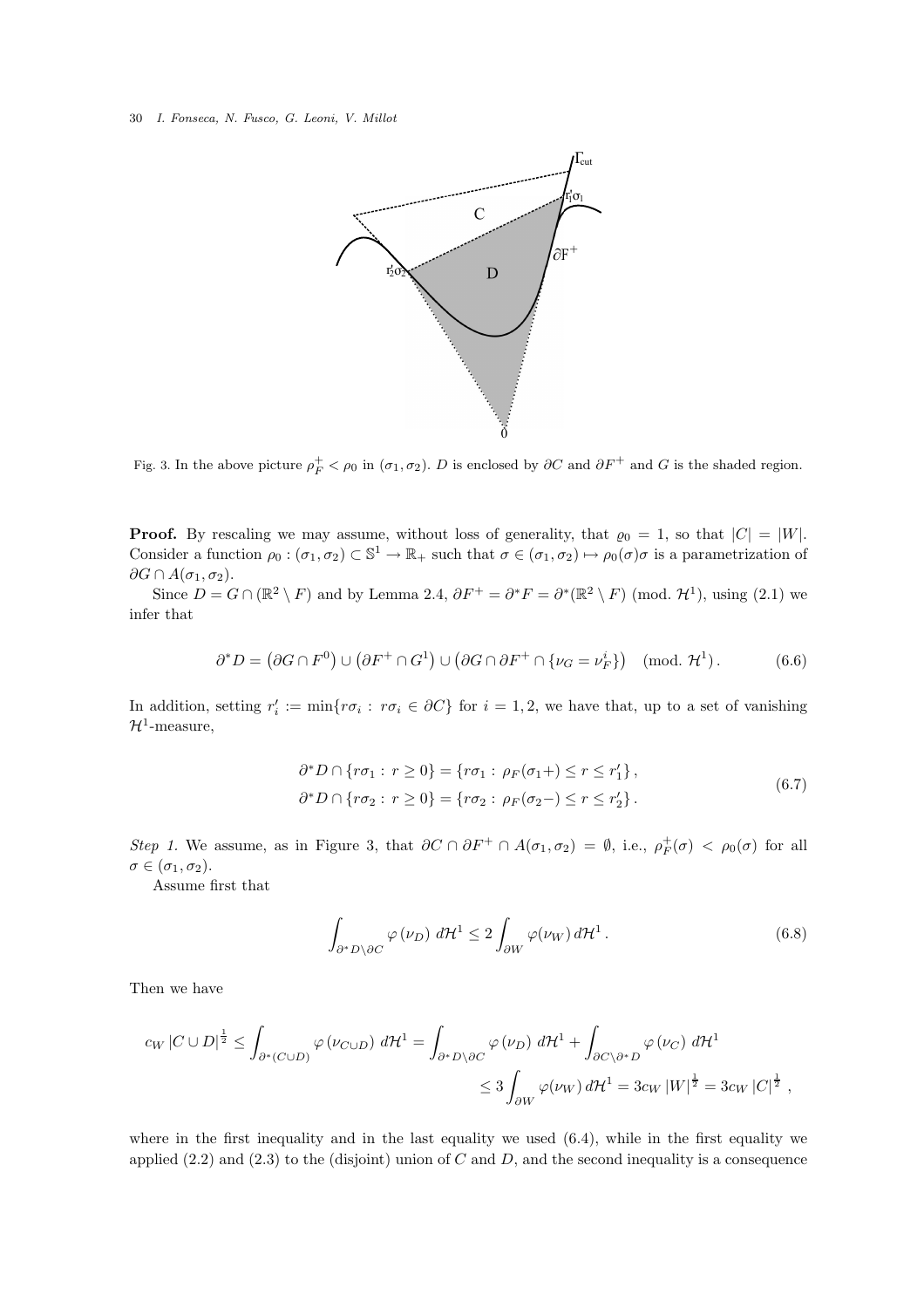Material voids in elastic solids with anisotropic surface energies 31

of (6.8). In turn, by (6.4),

$$
\int_{\partial^* D \setminus \partial C} \varphi(\nu_D) d\mathcal{H}^1 - \int_{\partial C \cap \partial^* D} \varphi(\nu_C) d\mathcal{H}^1
$$
\n
$$
= \int_{\partial^*(C \cup D)} \varphi(\nu_{C \cup D}) d\mathcal{H}^1 - \int_{\partial C \setminus \partial^* D} \varphi(\nu_C) d\mathcal{H}^1 - \int_{\partial C \cap \partial^* D} \varphi(\nu_C) d\mathcal{H}^1
$$
\n
$$
= \int_{\partial^*(C \cup D)} \varphi(\nu_{C \cup D}) d\mathcal{H}^1 - \int_{\partial C} \varphi(\nu_C) d\mathcal{H}^1
$$
\n
$$
\geq c_W |C \cup D|^{\frac{1}{2}} - c_W |C|^{\frac{1}{2}} \geq \frac{c_W |D|}{|C \cup D|^{\frac{1}{2}} + |C|^{\frac{1}{2}}} \geq \frac{c_W}{4|C|^{\frac{1}{2}}}|D|.
$$

This concludes the proof in this case.

If the opposite inequality to (6.8) holds, then

$$
\int_{\partial^* D \setminus \partial C} \varphi(\nu_D) \, d\mathcal{H}^1 - \int_{\partial C \cap \partial^* D} \varphi(\nu_C) \, d\mathcal{H}^1 \ge \frac{1}{2} \int_{\partial^* D \setminus \partial C} \varphi(\nu_D) \, d\mathcal{H}^1 \ge \frac{m}{2} \mathcal{H}^1 \left(\partial^* D \setminus \partial C\right). \tag{6.9}
$$

From (6.6), (6.7), and the assumption  $\rho_F^+ < \rho_0$  in  $(\sigma_1, \sigma_2)$ , we deduce that up to a set of  $\mathcal{H}^1$ -measure zero,

$$
\partial^* D \setminus \partial C = (\partial F^+ \cap A(\sigma_1, \sigma_2)) \cup \{r\sigma_1 : \rho_F(\sigma_1 +) \leq r \leq r_1'\} \cup \{r\sigma_2 : \rho_F(\sigma_2 -) \leq r \leq r_2'\}.
$$

Setting  $\bar{r} := \max\{r'_1, r'_2\}$  and  $r_0 := \text{dist}(\partial F^+ \cap A[\sigma_1, \sigma_2], 0)$ , it follows that

$$
\mathcal{H}^1(\partial^* D \setminus \partial C) \ge \bar{r} - r_0. \tag{6.10}
$$

Note that D is contained in the region inside  $A[\sigma_1, \sigma_2]$  bounded from above by the segment with endpoints  $r'_1 \sigma_1 \in \overline{C}$  and  $r'_2 \sigma_2 \in \overline{C}$  whose length is smaller than diam W, and from below by the open disc of radius  $r_0$ . Therefore, from  $(6.10)$  we get that

$$
|D| \le c(\bar{r} - r_0) \le c\mathcal{H}^1(\partial^* D \setminus \partial C),
$$

where the constant  $c > 0$  only depends on W, and in view of (6.9), we conclude (6.5).

*Step 2.* We now consider the general case. Since  $\rho_0 - \rho_F^+$  is a lower semicontinuous function, the set  $\{\rho_0 - \rho_F^+ > 0\} \cap (\sigma_1, \sigma_2)$  is open, therefore it can be written as the union of countably many open intervals  $(\sigma'_i, \sigma''_i)$ ,  $i \in J \subset \mathbb{N}$ . For each  $i \in J$ , the set  $D_i := D \cap A(\sigma'_i, \sigma''_i)$  satisfies the hypotheses of Step 1, and (6.5) follows observing that  $|D| = \sum_i |D_i|$  and that, by (6.6),  $\partial^* D$  coincides with the essentially disjoint union of the  $\partial^* D_i$ 's, up to a set of  $\mathcal{H}^1$ -measure zero.  $\Box$ 

**Proposition 6.4.** *Let*  $(F, u) \in X$  *be a minimizer for the penalized functional*  $\mathcal{F}_{\ell_0}$  *and let*  $0 < \varrho_0 < \frac{c_0}{\ell_0}$ *,* where  $c_0$  and  $\ell_0$  are the constants given in Propositions 6.3 and 6.1, respectively. If  $C := z_0 + \varrho_0 \tilde{W}$ *is contained in*  $\mathbb{R}^2 \setminus F$ , then  $\partial F \cap \partial C$  *is a connected closed arc (possibly empty).* 

**Proof.** If  $\partial F \cap \partial C$  is empty or contains just one point there is nothing to prove. Otherwise assume that  $\partial F \cap \partial C$  contains two distinct points  $P_1$  and  $P_2$ . We want to show that one of the two arcs on  $\partial C$ connecting  $P_1$  to  $P_2$  is contained in  $\partial F \cap \partial C$ . If one of the two points coincides with the origin, since C is convex and contained in  $\mathbb{R}^2 \setminus F$  and since F is starshaped with respect to 0, then the segment  $[P_1, P_2]$  is contained in  $\partial F \cap \partial C$ . A similar argument applies if  $P_1 = r_1 \sigma_1$ ,  $P_2 = r_2 \sigma_2$  with  $\sigma_1 = \sigma_2$ . Therefore, we may assume that  $r_1, r_2 > 0$  and  $\sigma_1 \neq \sigma_2$ . If  $0 \in \partial C$ , the union of the segments  $[P_1, 0]$ and [0, P<sub>2</sub>] is contained in  $\partial F \cap \partial C$  so that we may also assume that  $0 \notin \partial C$ .

Let  $D$  be as in Proposition 6.3. The proof will be concluded provided we show that the open set D is empty. Assume by contradiction that  $D \neq \emptyset$ , and set  $\widetilde{F} := F \cup \overline{D}$ . Then  $\widetilde{F} \in \mathcal{A}$  and

$$
\partial F \cap A(\sigma_1, \sigma_2) = \gamma \,,
$$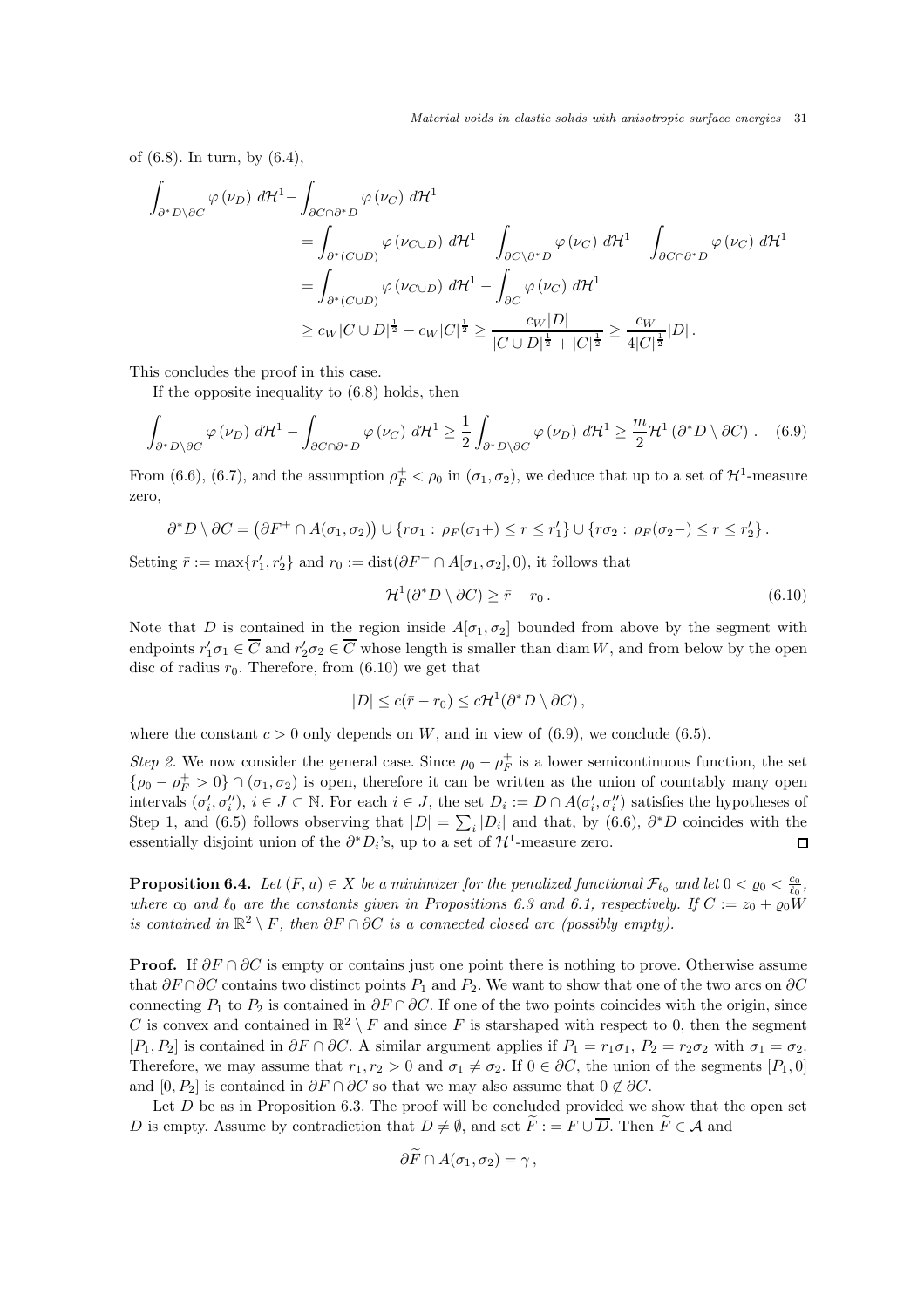where  $\gamma := \{r\sigma : r = \rho_0(\sigma), \sigma_1 < \sigma < \sigma_2\}$  with  $\rho_0$  is as in the proof of Proposition 6.3. By Lemma 2.4, Lemma 2.1 and (6.6), we obtain (see Figure 3 again)

$$
\partial^* F \cap A(\sigma_1, \sigma_2) = \partial F^+ \cap A(\sigma_1, \sigma_2) = ((\partial^* D \setminus \partial C) \cap A(\sigma_1, \sigma_2)) \cup (\partial^* F \cap \gamma) \quad (\text{mod. } \mathcal{H}^1)
$$

with a disjoint union on the right-hand side, and

$$
\gamma = ((\partial^* D \cap \partial C) \cap A(\sigma_1, \sigma_2)) \cup (\partial^* F \cap \gamma) \quad (\text{mod. } \mathcal{H}^1)
$$

with an  $\mathcal{H}^1$ -essentially disjoint union. Consequently,

$$
\int_{\partial^* F \cap A(\sigma_1, \sigma_2)} \varphi(\nu_F^i) d\mathcal{H}^1 - \int_{\partial^* \widetilde{F} \cap A(\sigma_1, \sigma_2)} \varphi(\nu_{\widetilde{F}}^i) d\mathcal{H}^1
$$
\n
$$
= \int_{(\partial^* D \setminus \partial C) \cap A(\sigma_1, \sigma_2)} \varphi(\nu_D) d\mathcal{H}^1 - \int_{\partial^* D \cap \partial C} \varphi(\nu_C) d\mathcal{H}^1, \quad (6.11)
$$

where we have used the fact that  $\partial C \cap \partial^* D = \partial C \cap \partial^* D \cap A(\sigma_1, \sigma_2)$  (mod.  $\mathcal{H}^1$ ), which is a consequence of (6.7).

Using (6.7) again and denoting by  $\widetilde{\Gamma}_{\text{cut}}$  the "cut part" of  $\partial \widetilde{F}$  (see (2.12)), we have for  $i = 1, 2$ ,

$$
\int_{\partial^* F \cap \{r\sigma_i : r \ge 0\}} \varphi(\nu_F^i) d\mathcal{H}^1 + \int_{\Gamma_{\text{cut}} \cap \{r\sigma_i : r \ge 0\}} \left( \varphi(\nu_F^i) + \varphi(-\nu_F^i) \right) d\mathcal{H}^1
$$
\n
$$
= \int_{\partial^* \widetilde{F} \cap \{r\sigma_i : r \ge 0\}} \varphi(\nu_F^i) d\mathcal{H}^1 + \int_{\widetilde{\Gamma}_{\text{cut}} \cap \{r\sigma_i : r \ge 0\}} \left( \varphi(\nu_F^i) + \varphi(-\nu_F^i) \right) d\mathcal{H}^1
$$
\n
$$
+ \int_{\partial^* D \cap \{r\sigma_i : r \ge 0\}} \varphi(\nu_D) d\mathcal{H}^1. \quad (6.12)
$$

Combining  $(6.11)$  and  $(6.12)$  we obtain

$$
\mathcal{J}(F) - \mathcal{J}(\widetilde{F}) \ge \int_{\partial^* D \setminus \partial C} \varphi(\nu_D) d\mathcal{H}^1 - \int_{\partial^* D \cap \partial C} \varphi(\nu_C) d\mathcal{H}^1
$$

with equality if  $\Gamma_{\text{cut}} \cap A(\sigma_1, \sigma_2) = \emptyset$ . In view of Proposition 6.3 we conclude that

$$
\mathcal{F}_{\ell_0}(F, u) - \mathcal{F}_{\ell_0}(\widetilde{F}, u) \ge \mathcal{J}(F) - \mathcal{J}(\widetilde{F}) - \ell_0 |\widetilde{F} \setminus F|
$$
  
\n
$$
\ge \int_{\partial^* D \setminus \partial C} \varphi(\nu_D) d\mathcal{H}^1 - \int_{\partial^* D \cap \partial C} \varphi(\nu_C) d\mathcal{H}^1 - \ell_0 |D| \ge \left(\frac{c_0}{\varrho_0} - \ell_0\right) |D| > 0,
$$

which contradicts the minimality of  $(F, u)$ . Therefore  $D = \emptyset$  and the proof is complete.

Theorem 6.5 (Uniform Exterior Wulff Condition). Let  $(F, u) \in X$  be a minimizer for the *penalized functional*  $\mathcal{F}_{\ell_0}$ . Then for all  $z \in \partial F$  there exists  $w \in \mathbb{R}^2$  such that  $w + \varrho_0 W \subset \mathbb{R}^2 \setminus F$  and  $z \in \partial (w + \rho_0 W)$ , where  $\rho_0$  is as in Proposition 6.4.

Proof. Set

$$
U := \bigcup \{ w + \varrho_0 W : w + \varrho_0 W \subset \mathbb{R}^2 \setminus F \} . \tag{6.13}
$$

Then  $U$  is an open set. To prove the statement, it suffices to show that

$$
U = \mathbb{R}^2 \setminus F. \tag{6.14}
$$

 $\Box$ 

Indeed, in this case  $\partial F = \partial U$ , and so if  $z \in \partial F$ , there exist sequences  $\{a_n\}$ ,  $\{w_n\} \subset \mathbb{R}^2$  such that  $a_n \in w_n + \varrho_0 W \subset U$  and  $a_n \to z$ . Then the sequence  $\{w_n\}$  is bounded, and so, up to a subsequence,  $w_n \to w$  for some  $w \in \mathbb{R}^2$ . Note that  $z \in w + \varrho_0 \overline{W}$ . We claim that  $w + \varrho_0 W \subset \mathbb{R}^2 \setminus F$ . To see this, assume that there exists  $\bar{w} \in F \cap (w + \rho_0 W)$  and let  $r > 0$  be such that  $B_r(\bar{w}) \subset w + \rho_0 W$ . Let n be so large that  $|w_n - w| < r/2$ . Then if  $\overline{z} \in B_{r/2}(\overline{w})$ , we have that  $\overline{z} - w_n + w \in B_r(\overline{w}) \subset w + \varrho_0 W$ , therefore  $\bar{z} - w_n \in \varrho_0 W$ , i.e.,  $\bar{z} \in w_n + \varrho_0 W$ , which shows that  $B_{r/2}(\bar{w}) \subset w_n + \varrho_0 W \subset \mathbb{R}^2 \setminus F$ . This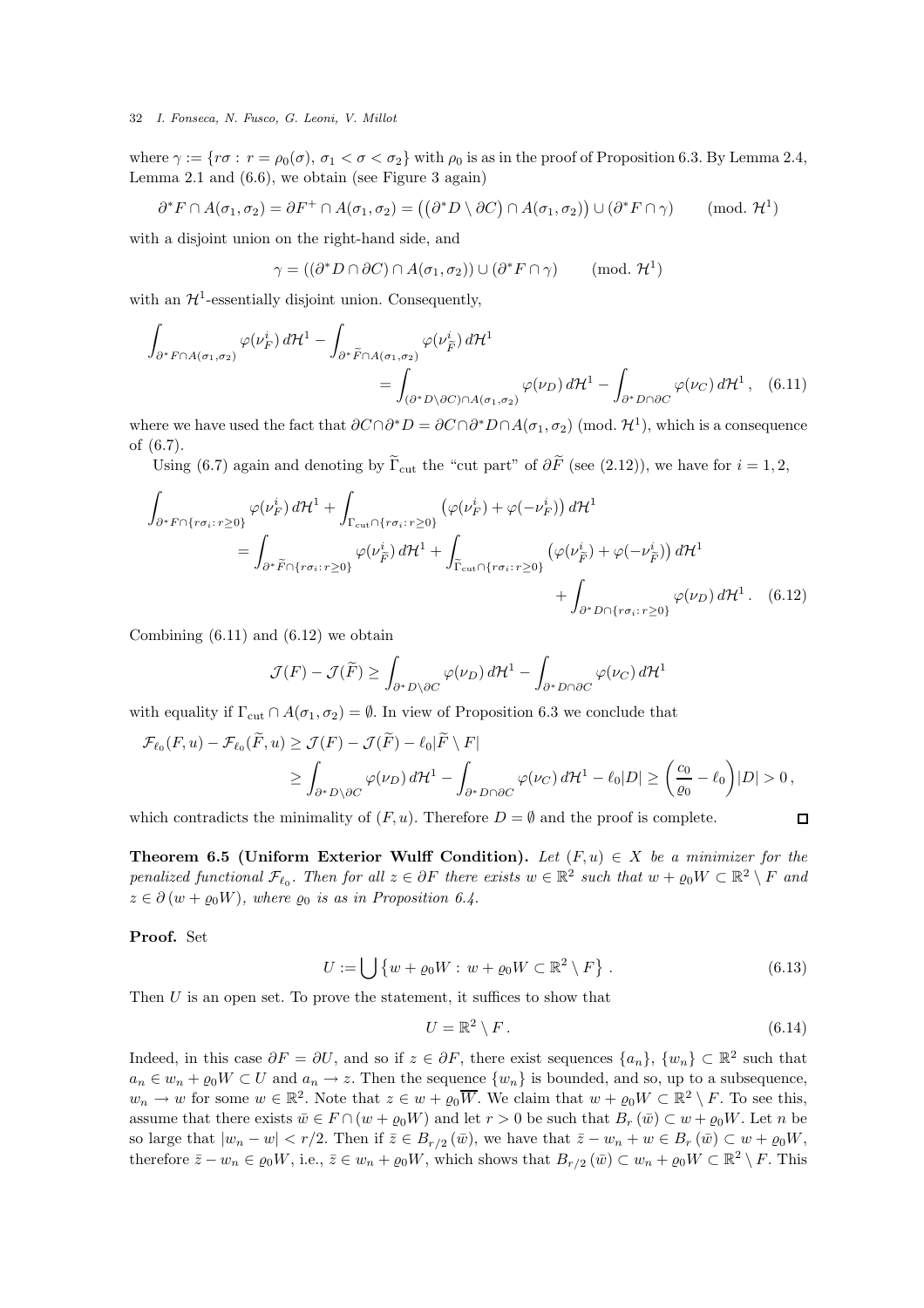

Fig. 4. The situation analyzed in Cases 3 and 4 of the proof of Theorem 6.5. Notice that in the left picture, the quantity s defined by (6.16) is negative, hence  $C''$  is obtained translating C first upward and then to the left.

contradicts the fact that  $\bar{w} \in F$ . Hence, the claim holds. Finally, using the facts that  $z \in w + \varrho_0 \overline{W} =$  $(w + \varrho_0 W) \cup \partial (w + \varrho_0 W), z \in \partial U$ , and  $w + \varrho_0 W \subset U$ , we conclude that  $z \in \partial (w + \varrho_0 W)$ .

The remaining of the proof is dedicated to prove that  $U = \mathbb{R}^2 \setminus F$ . Observe that, since  $\mathbb{R}^2 \setminus F$  is pathwise connected, this is equivalent to having  $\partial U \cap (\mathbb{R}^2 \setminus F) = \emptyset$ . We argue by contradiction and assume that there exists  $a \in \partial U \cap (\mathbb{R}^2 \setminus F)$ . Since  $a \in \partial U$  we may find two sequences  $\{w_n\}$  and  $\{a_n\}$ in  $\mathbb{R}^2$  such that  $a_n \in w_n + \varrho_0 W \subset \mathbb{R}^2 \setminus F$  and  $a_n \to a$ . Arguing as above, there exists  $w_0$  such that  $C := w_0 + \varrho_0 W \subset \mathbb{R}^2 \setminus F$  and  $a \in \partial C$ . Observe that  $\partial C \cap \partial F$  is nonempty, since otherwise we could slightly translate C in such a way that the resulting set C' would still be contained in  $\mathbb{R}^2 \setminus F$  and would contain a. By the definition of  $U$ , this would imply that a belongs to (the interior of)  $C'$  and C' is contained in U, and in turn that  $a \in U$ , which contradicts the fact that  $a \in \partial U$ . Hence, by Proposition 6.4,  $\partial C \cap \partial F$  is either a point or a connected arc.

Up to a rotation, we may assume that the projection of C on the (horizontal) x-axis is the interval  $(\alpha, \beta)$  with  $\alpha < 0 < \beta$ , and that C is contained in the (vertical) half line  $\{y > 0\}$ . This is obvious if  $0 \notin \partial C$ , but it can be easily shown to be true also when  $0 \in \partial C$ , by the convexity of C. Then there exist two functions  $f, g : [\alpha, \beta] \to [0, \infty)$ , with f convex and g concave such that

$$
C = \{(x, y) \in \mathbb{R}^2 : x \in (\alpha, \beta) , f(x) < y < g(x) \} .
$$

Since F is starshaped with respect to the origin,  $\partial F \cap \partial C$  is contained in the graph of f. Denote by  $z_0 = (x_0, f(x_0))$  and  $z_1 = (x_1, f(x_1))$  the left and right endpoints of  $\partial C \cap \partial F$ , respectively, and set

$$
\gamma := \{(x, f(x)) : x_0 \le x \le x_1\} . \tag{6.15}
$$

We now consider several cases:

*Case 1:*  $a = (x, g(x))$  for some  $x \in (\alpha, \beta)$ . In this case and as before, by slightly translating C upwards we would obtain a set  $C' := w + \varrho_0 W \subset \mathbb{R}^2 \setminus F$  containing a. This would contradict the fact that  $a \in \partial U$ .

*Case 2:*  $a = (\beta, y)$  for some  $y \in (f(\beta), g(\beta))$ , assuming that this interval is nonempty (the case  $a = (\alpha, y)$  with  $y \in (f(\alpha), g(\alpha))$  is analogous). In this case, to get a contradiction we first translate C slightly upwards thus obtaining a set C' with positive distance from  $\partial F$  and such that  $a \in \partial C'$ . Then we translate  $C'$  to the right to obtain a set  $C''$  that includes a in its interior and is contained in  $\mathbb{R}^2 \setminus F$ . This again contradicts the fact that  $a \in \partial U$ .

We are now left with the situation in which  $a = (\overline{x}, f(\overline{x}))$  for some  $\overline{x} \in [\alpha, \beta]$ . Since  $a \notin F$ , by (6.15), without loss of generality we may assume that  $\overline{x} < x_0$  (the case  $\overline{x} > x_1$  is analogous).

*Case 3:* Consider first the case in which f is not affine in the interval  $(\bar{x}, x_0)$  (see Figure 4). Then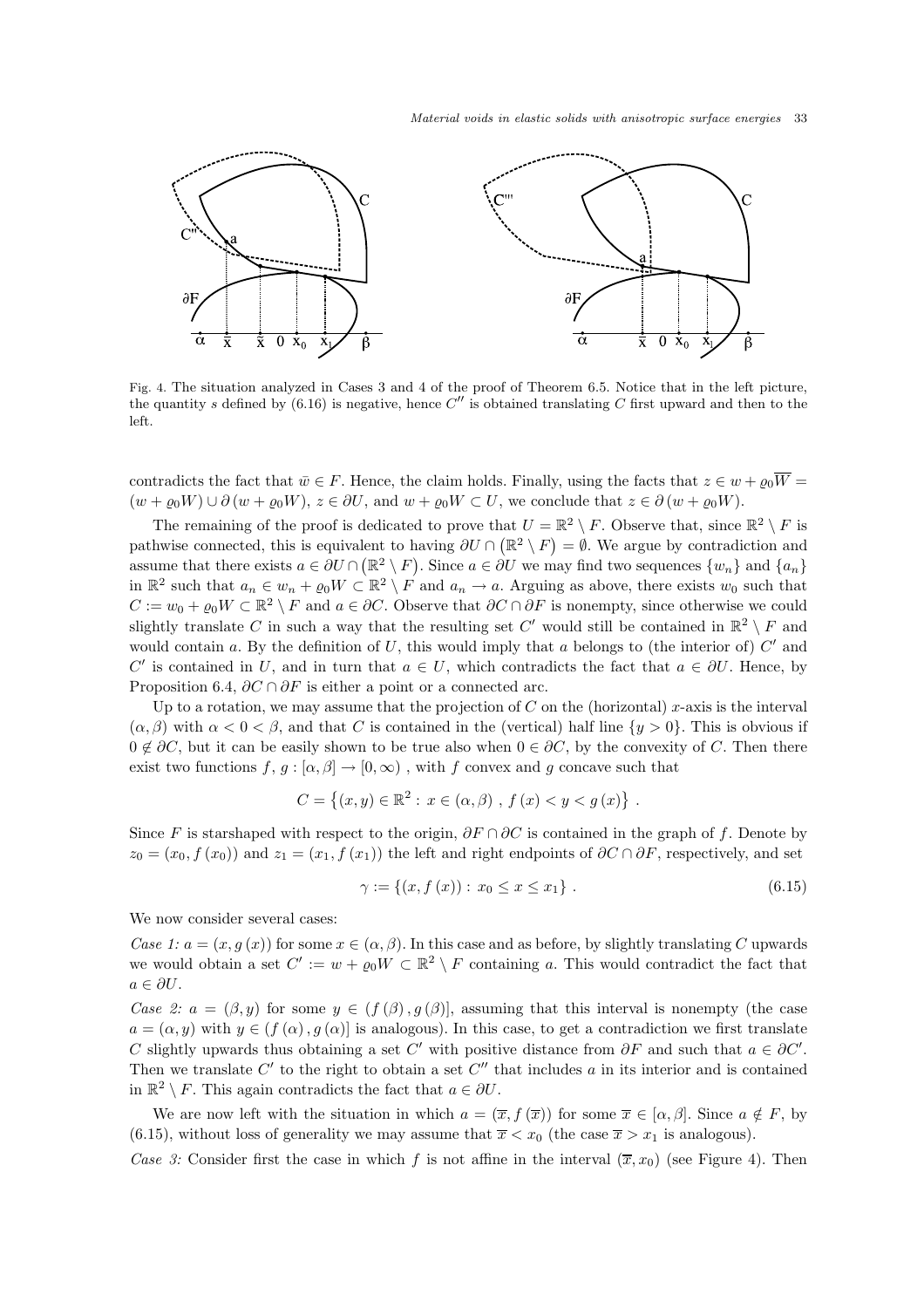there exists  $\widetilde{x} \in (\overline{x}, x_0)$  such that f is not affine in the interval  $(\overline{x}, \widetilde{x})$ . Note that the arc

$$
\gamma' := \{(x, f(x)) : \alpha \le x \le \tilde{x}\}
$$

lies at positive distance  $\delta_0 > 0$  from the boundary of F. Observe also that there exist  $s \in \mathbb{R}$  and  $0 < \delta_1 < \min\{\beta - \tilde{x}, \tilde{x} - \overline{x}\}\$  such that if  $0 < \delta < \delta_1$ , then

$$
\frac{f(\overline{x} + \delta) - f(\overline{x})}{\delta} < s < \min\left\{\frac{f(x + \delta) - f(x)}{\delta} : x \in [\widetilde{x} - \delta, \beta - \delta]\right\}.
$$
\n(6.16)

Therefore, if we choose

$$
0<\delta<\min\left\{\frac{\delta_0}{\sqrt{1+s^2}},\delta_1\right\}\,,
$$

we may first translate C in the vertical direction by the vector  $(0, -s\delta)$  to obtain  $C'$ , and then translate C' in the horizontal direction by  $(-\delta, 0)$  thus obtaining a new set  $C'' \subset \mathbb{R}^2 \setminus F$  containing a. Indeed, after these translations the points of  $\gamma'$  have been moved to a distance equal to  $\delta\sqrt{1+s^2} < \delta_0$ , hence in their final position they are still away from  $\partial F$ . Note also that after these translations the graph of f has been moved to the graph of the function  $\overline{f}$  :  $[\alpha - \delta, \beta - \delta] \rightarrow \mathbb{R}$  defined by  $\overline{f}(x) := f(x + \delta) - s\delta$ . By (6.16), it follows that  $\overline{f}(\overline{x}) < f(\overline{x})$ , hence  $a \in C''$ , provided that  $\delta$  is so small that  $f(\overline{x}) < q(\overline{x}+\delta) - s\delta$ . Indeed, if  $f(\overline{x}) < q(\overline{x})$ , this choice of  $\delta$  is obviously possible, otherwise, if  $\overline{x} = \alpha$  and  $g(\alpha) = f(\alpha)$ , this choice of  $\delta$  is possible if one chooses s satisfying  $f'_{+}(\alpha) < s < g'_{+}(\alpha)$ in addition to (6.16). Finally, we have that for every  $x \in [\tilde{x} - \delta, \beta - \delta], \overline{f}(x) > f(x)$ . Therefore we may conclude that  $C'' \subset \mathbb{R}^2 \setminus F$  and this is again a contradiction.

*Case 4:* Assume now that f is affine in some maximal interval  $(\overline{x}, x')$  where  $x_0 \le x' \le \beta$ , and let L be the line containing the graph of f above  $(\overline{x}, x')$ . In this case we can slide C in the left direction along L in such a way that the point  $(x', f(x'))$  has been moved to the point  $z_0$ . Note that this is possible because, while sliding C, the set  $\partial C \setminus \gamma$  cannot touch the boundary of F otherwise, by Proposition 6.4, there would be an arc in  $\partial C$  contained  $\partial F$  and containing a. Let C' be the resulting set. Note that now  $\partial C' \cap \partial F = \{z_0\}$ ,  $a \in \partial C'$ , and  $C' \subset \mathbb{R}^2 \setminus F$ . Therefore, with the same argument as before, we may slide also C' slightly to the left along L, thus getting a new set  $C'' \subset \mathbb{R}^2 \setminus F$  such that  $\partial C'' \cap \partial F = \emptyset$  and  $a \in \partial C''$ . Finally, by translating  $C''$  downward we obtain some set  $C''' \subset \mathbb{R}^2 \setminus F$ containing a. This contradiction concludes the proof.  $\Box$ 

### 7. Regularity in the polygonal case

Throughout this section we will assume that W is a polygon with internal angles greater than  $\pi/2$ , and we are going to prove that if  $(F, u)$  is a minimizer of the constrained problem  $(3.10)$ , then the boundary of F is the union of finitely many Lipschitz graphs. In particular, this will imply that the number of cut segments is at most finite. The essential tool used to prove this regularity result is the uniform exterior Wulff condition established in the previous section. As a first step, we show that this condition implies the existence of uniform exterior sectors at every point of  $\partial F$ , where the three exterior sectors at a point  $z_0 = r_0 \sigma(\theta_0)$  in  $\mathbb{R}^2 \setminus \{0\}$  determined by  $h > 0$  and  $\alpha \in (0, \pi]$  are defined by

$$
\mathcal{S}_{\alpha,h}^{+}(z_{0}) := z_{0} + \{ r\sigma(\theta) \in \mathbb{R}^{2} : \theta_{0} < \theta < \theta_{0} + \alpha, 0 < r < h \},\
$$
  

$$
\mathcal{S}_{\alpha,h}^{-}(z_{0}) := z_{0} + \{ r\sigma(\theta) \in \mathbb{R}^{2} : \theta_{0} - \alpha < \theta < \theta_{0}, 0 < r < h \},\
$$
  

$$
\mathcal{S}_{\alpha,h}(z_{0}) := z_{0} + \{ r\sigma(\theta) \in \mathbb{R}^{2} : \theta_{0} - \alpha < \theta < \theta_{0} + \alpha, 0 < r < h \}.
$$

Proposition 7.1. *Assume that the Wulff set* W *(see* (6.3)*) is a polygon with internal angles greater than*  $\frac{\pi}{2}$ *. Let*  $(F, u) \in X$  *be a minimizer for the penalized functional*  $\mathcal{F}_{\ell_0}$  (see Proposition 6.1). Then *there exist*  $\alpha > \frac{\pi}{2}$ ,  $\beta > 0$ , and  $h > 0$  *such that for all*  $z \in \partial F \setminus \{0\}$  *at least one of the three exterior* sectors  $S^+_{\alpha,h}(z)$ ,  $S^-_{\alpha,h}(z)$ ,  $S_{\beta,h}(z)$  *is contained in*  $\mathbb{R}^2 \setminus F$ *.*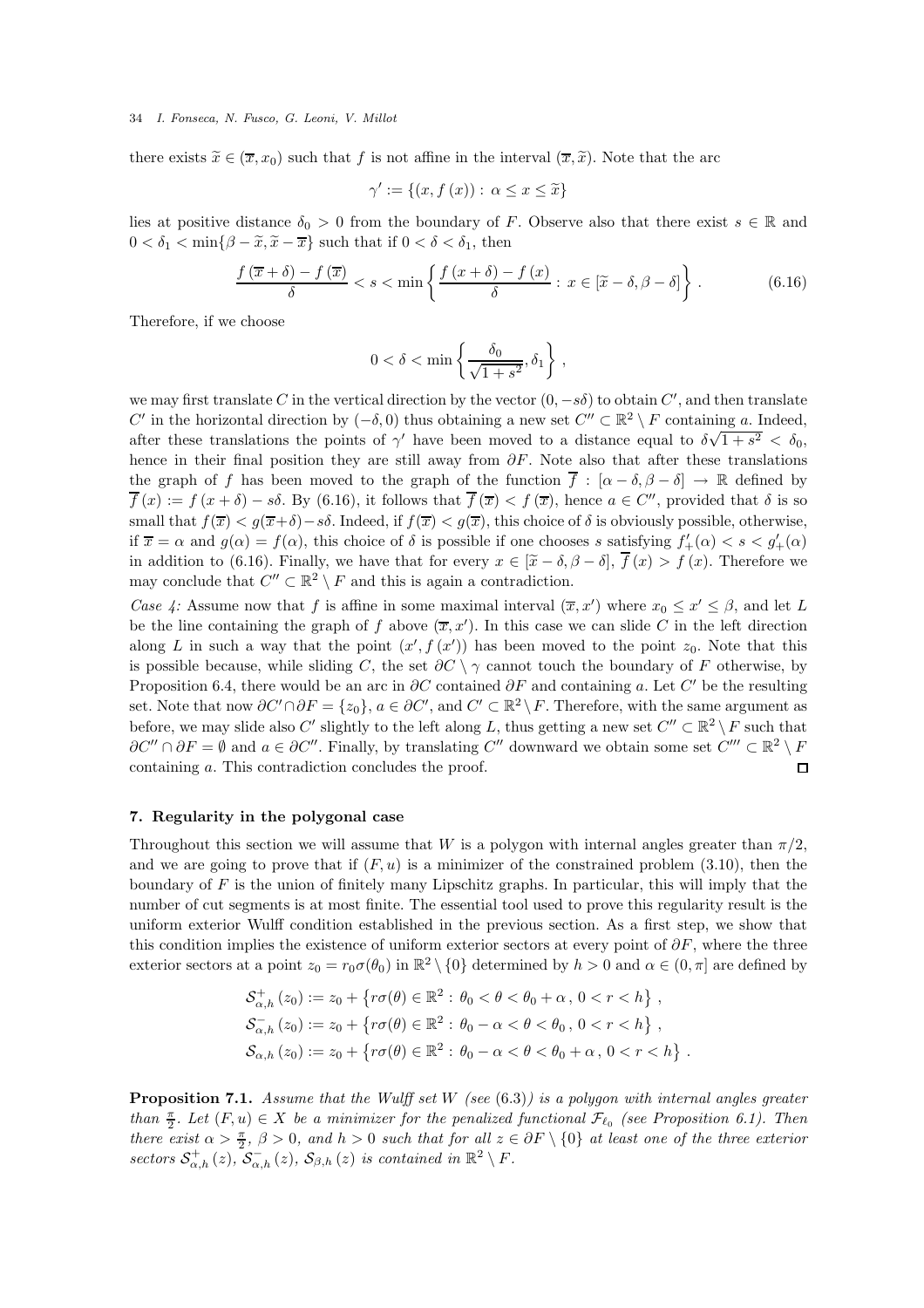$\Box$ 



Fig. 5. At every point  $z \in \partial F$  there exists an exterior sector with a radius and an angle uniformly bounded from below.

**Proof.** Let  $\alpha_0 > \frac{\pi}{2}$  be the minimum of the internal angles of W and  $\frac{\pi}{2} < \alpha_1 < \alpha_0$ . Let  $z \in \partial F \setminus \{0\}$ , and let  $C := w + \overline{\varrho}_0 W \subset \mathbb{R}^2 \setminus F$  be such that  $z \in \partial C$ , where  $\overline{\varrho}_0$  is as in Theorem 6.5. Without loss of generality we may assume that z lies on the positive y-axis so that  $z = (0, r)$  with  $r > 0$  (see Figure 5).

Consider first the case in which z is a vertex of C. If the y-axis lies to the left of C, then there exists an angle  $\alpha \geq \alpha_0$  greater than or equal to the internal angle of C at z such that  $\mathcal{S}_{\alpha,h_0}^-(z) \subset \mathbb{R}^2 \setminus F$ for  $h_0 := \varrho_0 s_W$ , where  $s_W$  denotes the length of the shortest side of W. Similarly,  $\mathcal{S}^{\pm}_{\alpha,h_0}(z) \subset \mathbb{R}^2 \setminus F$ if the y-axis lies to the right of  $C$ . It remains to consider the case in which the y-axis crosses the interior of C. In this case, either  $\mathcal{S}_{\alpha_0-\alpha_1,h_0}(z) \subset \mathbb{R}^2 \setminus F$  or at least one of the two sectors  $\mathcal{S}^+_{\alpha_1,h_0}(z)$ and  $S_{\alpha_1,h_0}^-(z)$  is contained in  $\mathbb{R}^2 \setminus F$ .

Next suppose that z belongs to one of the sides of  $C$ , which we denote by  $S$ . Let  $z'$  be the vertex on S closest to z (if z is the middle point of S then take any of the two). Then a triangle T with one vertex in z and two sides of length  $h_0/2$  departing from z and parallel to the two sides of C that intersect at  $z'$  is contained in C. Note that the angle of T at z is the same angle of C at  $z'$ , and so it is greater than or equal to  $\alpha_0$ . Since the y-axis crosses the interior of T, we may argue as before to conclude that either  $\mathcal{S}_{\alpha_0-\alpha_1,\frac{h_0}{2}}(z_0) \subset \mathbb{R}^2 \setminus F$  or at least one of the two sectors  $\mathcal{S}^+_{\alpha_1}$  $\frac{1}{\alpha_1, \frac{h_0}{2}}(z)$  and  $\mathcal{S}_\alpha^ \sum_{\alpha_1,\frac{h_0}{2}}^{\infty} (z)$  is contained in  $\mathbb{R}^2 \setminus F$ .

Hence, the proposition holds with  $\alpha := \alpha_1$ ,  $\beta := \alpha_0 - \alpha_1$ , and  $h := h_0/2$ .

Remark 7.2. In view of the uniformity of the size of the sectors, we can extend Proposition 7.1 to the case  $z = 0$  as follows. If 0 belongs to  $\partial F$ , then there exists  $\theta_0$  such that one of the three sectors  $\mathcal{S}^+_{\alpha,h,\theta_0}(0), \mathcal{S}^-_{\alpha,h,\theta_0}(0), \mathcal{S}_{\beta,h,\theta_0}(0)$  is contained in  $\mathbb{R}^2 \setminus F$ , where

$$
\mathcal{S}_{\alpha,h,\theta_0}^+(0):=\left\{r\sigma(\theta)\in\mathbb{R}^2:\,\theta_0<\theta<\theta_0+\alpha\,,\,0
$$

and the two other sectors are defined similarly. Indeed, consider a sequence  $\{z_n\} \subset \partial F \setminus \{0\}$  converging to 0. Applying Proposition 7.1 to each  $z_n$ , we find that for every n at least one of the three exterior sectors  $S_{\alpha,h}^+(z_n)$ ,  $S_{\alpha,h}^-(z_n)$ ,  $S_{\beta,h}(z_n)$  is contained in  $\mathbb{R}^2 \setminus F$ . Therefore, there exists a subsequence (not relabeled) such that, say,  $S_{\alpha,h}^+(z_n)$  is contained in  $\mathbb{R}^2 \setminus F$  for every n. Moreover, we can assume that  $z_n/|z_n| \to \sigma(\theta_0)$  for some  $\theta_0 \in [0, 2\pi)$ . We claim that  $\mathcal{S}_{\alpha, h, \theta_0}^+(0)$  is contained in  $\mathbb{R}^2 \setminus F$ . If not, then there would exist  $w \in \mathcal{S}^+_{\alpha,h,\theta_0}(0) \cap F$ . Since  $\mathcal{S}^+_{\alpha,h,\theta_0}(0)$  is open, then for n large enough  $w \in \mathcal{S}^+_{\alpha,h}(z_n)$ , which is a contradiction.

**Remark 7.3.** If W is a polygon with internal angles greater than or equal to  $\frac{\pi}{2}$ , denote by  $(L_1, L'_1), \ldots, (L_k, L'_k)$  the pairs of adjacent sides of W forming an internal angle of  $\frac{\pi}{2}$  and denote by  $(\sigma_1, \sigma'_1), \ldots, (\sigma_k, \sigma'_k)$  their corresponding directions (observe that, by the convexity of W, k can be at most 4). If  $[\sigma', \sigma'']$  does not contain any of the directions  $\sigma_i$ ,  $\sigma'_i$ ,  $i = 1, \ldots, k$ , then the conclusion of the previous proposition holds for all  $z \in \partial F \cap A(\sigma', \sigma'')$  (with parameters  $\alpha$ ,  $\beta$  and h depending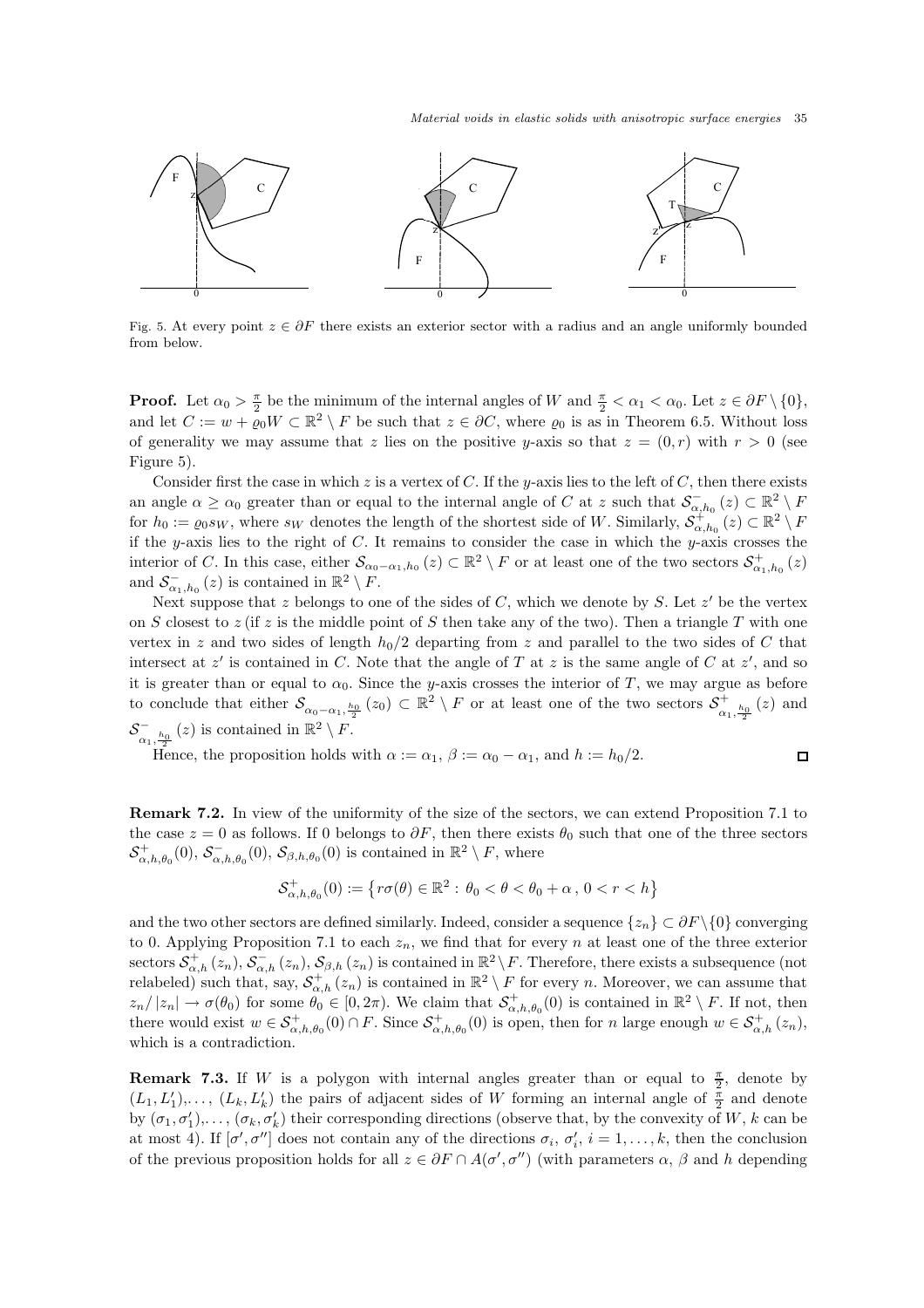on  $\sigma'$  and  $\sigma''$ ). It also holds for  $z = 0$ , provided that there exists a sequence  $z_n \in \partial F \cap A(\sigma', \sigma'')$ converging to 0.

The following lemma will also be used in the next section.

**Lemma 7.4.** Let  $F \in \mathcal{A}$  and let  $z \in \partial F^+ \setminus \{0\}$  (see (2.8)). Assume that there exist  $\delta > 0$ ,  $\nu \in \mathbb{S}^1$ ,  $\text{and } \eta > 0 \text{ such that for every } z' \in \partial F \cap B_{\delta}(z) \text{ and for every } v' \in \mathbb{S}^1_-\text{ satisfying } v \cdot v' \geq \eta, \text{ the segment } v' \in \mathbb{S}^1_-\text{ satisfying } v \cdot v' \geq \eta.$  $\{z'+t\nu': 0 < t < 2\delta\}$  *is contained in*  $\mathbb{R}^2 \setminus F$ *. Then there exist*  $\overline{\delta}_1, \overline{\delta}_2 \in (0, \delta)$  *such that* 

$$
\partial F \cap \left\{z + t_1\nu^\perp + t_2\nu : \, -\overline{\delta}_i < t_i < \overline{\delta}_i\right\}
$$

*is the graph of a Lipschitz function.*

**Proof.** *Step 1*. Let  $L_1$  be the line through z orthogonal to  $\nu$  oriented in the direction  $-\nu^{\perp}$ , and let  $L_2$  be the line through z oriented in the direction  $\nu$ . We claim that the set  $\partial F \cap B_\delta(z)$  is contained in the graph of a Lipschitz function defined on  $L_1$  in an open neighborhood of z. Let  $\Pi$  and  $\Pi^{\perp}$  be the projection of  $\mathbb{R}^2$  onto  $L_1$  and  $L_2$ , respectively.

Let  $z_1, z_2 \in \partial F \cap B_\delta(z)$  and, without loss of generality, assume that  $\Pi^{\perp}(z_2) \ge \Pi^{\perp}(z_1)$ . Let  $S := z_1 + \{rv : r \ge 0\}$ , and consider the two half-lines  $S_1$  and  $S_2$  with endpoint  $z_1$  and forming on both sides of S an angle of arccos  $\eta$ . By assumption, the open sector of radius 2 $\delta$  with center at  $z_1$ , bounded by the half-lines  $S_1$  and  $S_2$ , and intersecting S, is contained in  $\mathbb{R}^2 \setminus F$ . Hence, since  $z_2 \in \partial F$ , we have that  $z_2$  does not belong to this sector, and so

$$
\left|\Pi^{\perp}\left(z_{2}\right)-\Pi^{\perp}\left(z_{1}\right)\right| \leq m\left|\Pi\left(z_{2}\right)-\Pi\left(z_{1}\right)\right|,
$$

where  $m := \tan(\frac{\pi}{2} - \arccos\eta)$ . Note that this inequality implies that if  $z_1, z_2 \in \partial F \cap B_\delta(z)$  and  $\Pi(z_1) = \Pi(z_2)$ , then  $z_1 = z_2$ . Therefore, setting  $P := \Pi(\partial F \cap B_{\delta}(z))$ , it follows that  $\Pi_{|\partial F \cap B_{\delta}(z)}$  is one-to-one, and the function  $f: P \to L_2$ , defined by  $f(w) := \Pi^{\perp} \left( \left( \Pi_{\partial F \cap B_{\delta}(z)} \right)^{-1}(w) \right)$ , is Lipschitz continuous with Lipschitz constant less than or equal to m.

*Step 2.* To complete the proof it suffices to show that P contains an open neighborhood of z in  $L_1$ . Write  $z = r\sigma_0$  with  $r > 0$ , and assume without loss of generality that  $\rho_F^+(\sigma_0) = \rho_F(\sigma_0)$ . Take  $\delta > 0$ so small that  $0 < \delta < r$ , and in such a way that if  $A(\sigma_1, \sigma_2)$  is the smallest sector containing  $B_{\delta}(z)$ , then  $\rho_F^-(\sigma) > r/2$  for all  $\sigma \in [\sigma_1, \sigma_2]$ . As in the proof of Lemma 2.2, we have that  $\partial F \cap A[\sigma_1, \sigma_0]$  is a compact connected set. Consequently (see Theorem 4.46 in [24]), there exists a curve  $\gamma_1$  contained in  $\partial F \cap A[\sigma_1, \sigma_0]$  connecting  $\rho_F(\sigma_1)\sigma_1$  to z. Similarly, there exists a curve  $\gamma_2$  contained in  $\partial F \cap A[\sigma_0, \sigma_2]$ connecting  $\rho_F(\sigma_2)\sigma_2$  to z. Observe that the two curves  $\gamma_1$  and  $\gamma_2$  intersect only at the point z. By Step 1, we deduce that  $\Pi(\gamma_1 \cap B_\delta(z))$  contains a left or right open neighborhood  $N_1$  of z in  $L_1$ , while  $\Pi(\gamma_2 \cap B_\delta(z))$  contains an opposite side open neighborhood  $N_2$ . We conclude that  $N_1 \cup N_2$  is a neighborhood of z in  $L_1$ . a neighborhood of  $z$  in  $L_1$ .

Remark 7.5. Arguing as in the previous proof, one can also show a one sided version of the lemma. More precisely, let  $z = r\sigma_0$ , for some  $\sigma_0 \in \mathbb{S}^1$ ,  $r \ge 0$ . Assume that there exist  $\delta > 0$ ,  $\nu \in \mathbb{S}^1$ , and  $\eta > 0$ such that for every  $z' \in \overline{\partial F \cap A(\sigma_0, \sigma_0 + \delta)}$  and for every  $\nu' \in \mathbb{S}^1$  satisfying  $\nu \cdot \nu' \geq \eta$ , the segment

$$
\{z' + t\nu' : 0 < t < \delta\}
$$

is contained in  $\mathbb{R}^2 \setminus F$ . Then there exists  $0 < \overline{\delta} < \delta$  such that  $\partial F \cap A(\sigma_0, \sigma_0 + \overline{\delta})$  is the graph of a Lipschitz function.

We are now in position to prove the regularity of  $\partial F$ .

**Theorem 7.6.** Assume that the Wulff set W is a polygon with internal angles greater than  $\frac{\pi}{2}$ . Let  $(F, u) \in X$  *be a minimizer for the penalized functional*  $\mathcal{F}_{\ell_0}$ . Then  $\partial F$  *is the union of finitely many Lipschitz graphs. Precisely, ∂F contains finitely many cut segments, i.e.,* S<sub>F</sub> *is finite, and there exists a finite set*  $\Gamma_{\text{sing}} \subset \partial F^+$  *such that:*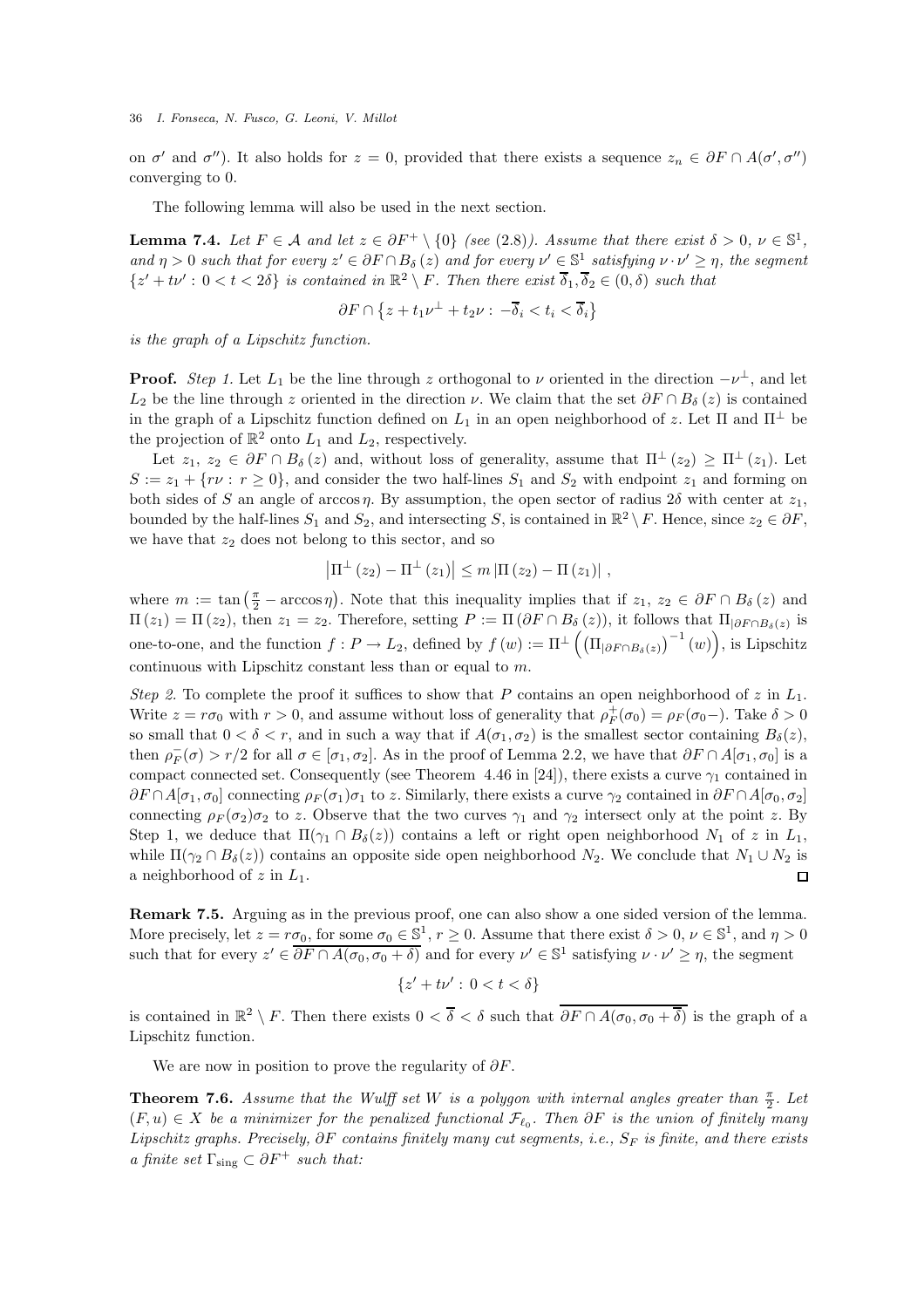- *(i)* if  $z \in \partial F^+ \setminus \Gamma_{sing}$ , then there exists a neighborhood  $\mathcal{N}(z)$  of z such that  $\partial F \cap \mathcal{N}(z)$  is the graph *of a Lipschitz function;*
- $(iii)$  if  $z = r_0 \sigma_0 \in \Gamma_{sing} \setminus \{0\}$ , then there exists a neighborhood  $\mathcal{N}(z)$  of z such that  $(\partial F \cap \mathcal{N}(z)) \setminus \Gamma_{\text{cut}}$ *is the union of two graphs of Lipschitz functions intersecting only at* z*;*
- *(iii)* if  $0 \in \Gamma_{sing}$ , then there exists a neighborhood  $\mathcal{N}_0$  of 0 *such that*  $\partial F \cap \mathcal{N}_0$  *is the union of at most six graphs of Lipschitz functions intersecting only at* 0*.*

**Proof.** Let  $\alpha > \frac{\pi}{2}$ ,  $\beta > 0$ , and  $h > 0$  be as in Proposition 7.1. Then we can write

$$
\partial F \setminus \{0\} = \Gamma^+ \cup \Gamma^- \cup \Gamma^0 \,,
$$

where

$$
\Gamma^+ := \left\{ z \in \partial F \setminus \{0\} : \mathcal{S}_{\alpha,h}^+ (z) \subset \mathbb{R}^2 \setminus F \right\},\
$$
  

$$
\Gamma^- := \left\{ z \in \partial F \setminus \{0\} : \mathcal{S}_{\alpha,h}^- (z) \subset \mathbb{R}^2 \setminus F \right\},\
$$
  

$$
\Gamma^0 := \left\{ z \in \partial F \setminus \{0\} : \mathcal{S}_{\beta,h} (z) \subset \mathbb{R}^2 \setminus F \right\}.
$$

*Step 1.* Let  $z \in \partial F^+$  and assume that  $z \neq 0$ . We now consider all possible cases.

*Case 1:* Either  $z \in \Gamma^+ \setminus (\Gamma^- \cup \Gamma^0)$  or  $z \in \Gamma^- \setminus (\Gamma^+ \cup \Gamma^0)$ . We only consider the first case, since the other one is analogous. We claim that there exists  $\delta > 0$  such that  $\partial F \cap B_{\delta}(z) \subset \Gamma^{+}$ . Indeed, if this were not true, then there would exist a sequence  $\{z_n\} \subset \Gamma^- \cup \Gamma^0$  converging to z, i.e., for infinitely many n's either  $\mathcal{S}_{\alpha,h}^{-}(z_n) \subset \mathbb{R}^2 \setminus F$  or  $\mathcal{S}_{\beta,h}(z_n) \subset \mathbb{R}^2 \setminus F$ . Passing to the limit, either  $\mathcal{S}_{\alpha,h}^{-}(z) \subset \mathbb{R}^2 \setminus F$ or  $S_{\beta,h}(z) \subset \mathbb{R}^2 \setminus F$ , which contradicts the fact that  $z \in \Gamma^+ \setminus (\Gamma^- \cup \Gamma^0)$ . Let  $\nu \in \mathbb{S}^1$  be the unit vector parallel to the vector that bisects the sector  $S^+_{\alpha,h}(z)$  and points towards  $\mathbb{R}^2 \setminus F$ . By taking  $\delta$ smaller if necessary, the assumptions of Lemma 7.4 are satisfied in  $\partial F \cap B_\delta(z)$  for some  $\eta > 0$ . Hence  $\partial F \cap \mathcal{N}(z)$  is the graph of a Lipschitz function for some open neighborhood  $\mathcal{N}(z)$  of z.

*Case 2:* Either  $z \in (\Gamma^+ \cap \Gamma^0) \setminus \Gamma^-$  or  $z \in (\Gamma^- \cap \Gamma^0) \setminus \Gamma^+$ . Again, we only consider the first case, since the other is analogous. The same continuity argument as before shows that there exists  $\delta > 0$  such that  $\partial F \cap B_{\delta}(z) \subset \Gamma^+ \cup \Gamma^0$ . Therefore at each point  $z' \in \partial F \cap B_{\delta}(z)$  we have  $\mathcal{S}_{\beta',h}^+(z') \subset \mathbb{R}^2 \setminus F$ with  $\beta' := \min \{\beta, \alpha\}$ . Then we can argue as in the previous case to conclude that  $\partial F \cap \mathcal{N}(z)$  is the graph of a Lipschitz function for some open neighborhood  $\mathcal{N}(z)$  of z.

*Case 3:*  $z \in \Gamma^0 \setminus (\Gamma^+ \cup \Gamma^-)$ . Still by a continuity argument there exists  $\delta > 0$  such that  $\partial F \cap B_\delta (z) \subset$  $\Gamma^0 \setminus (\Gamma^+ \cup \Gamma^-)$ . The conclusion then follows as in Case 1.

*Case 4:* Assume that  $z = r\sigma(\theta) \in \Gamma^+ \cap \Gamma^-$ . Since  $z \in \partial F^+$  we have  $r = (\rho_F^*)^+(\theta)$ . We shall prove that there exists a neighborhood  $\mathcal{N}(z)$  of z such  $(\partial F \cap \mathcal{N}(z)) \setminus \{r' \sigma(\theta) : r < r' \le \rho_F^*(\theta) \}$  is the union of two Lipschitz graphs intersecting only at z.

First we show that  $\Gamma^+ \cap \Gamma^- \cap \partial F^+$  contains at most finitely many points. Indeed, assume that  $z_0 = r_0 \sigma(\theta_0)$  and  $z_1 = r_1 \sigma(\theta_1)$  are two distinct points in  $\Gamma^+ \cap \Gamma^- \cap \partial F^+$ . We claim that  $|z_0 - z_1| \geq h$ or  $|\theta_0 - \theta_1| \ge \min\{2\alpha - \pi, \frac{\pi}{4}\}\$  from which the conclusion follows. To prove the claim, assume that  $|z_0 - z_1| < h$  and  $|\theta_0 - \theta_1| < \min\{2\alpha - \pi, \frac{\pi}{4}\}\$ . Observe that  $z_i$  does not belong to  $\mathcal{S}^+_{\alpha,h}(z_j) \cup \mathcal{S}^-_{\alpha,h}(z_j)$ if  $i \neq j$ , and  $\sigma(\theta_0) \neq \sigma(\theta_1)$  since  $z_0, z_1 \notin \Gamma_{\text{cut}}$ . Consider the triangle of vertices 0,  $z_1$  and  $z_0$ . Setting  $\kappa$  to be the interior angle of this triangle at  $z_1$ , we have that  $\kappa > \pi - \alpha$ . Consequently,  $z_0 \in \mathcal{S}_{\alpha,h}^+(z_1) \cup \mathcal{S}_{\alpha,h}^-(z_1) \subset \mathbb{R}^2 \setminus F$ , which is impossible.

Assume first that  $(\rho_F^*)^-(\theta) = (\rho_F^*)^+(\theta)$ . If there were a sequence  $z_n = r_n \sigma(\theta_n) \in \Gamma^+$  converging to z counterclockwise, we would have for n sufficiently large  $|\theta_n - \theta| < \min\{2\alpha - \pi, \frac{\pi}{4}\}\$ and thus we would conclude, arguing as in the proof of the previous claim, that  $z \in S^+_{\alpha,h}(z_n)$ , which is impossible. Therefore, there exists  $\varepsilon > 0$  such that  $\partial F \cap A \left[ \sigma(\theta - \varepsilon), \sigma(\theta) \right] \subset \Gamma^{-} \cup \Gamma^{0}$ . Arguing as in the previous cases and using Remark 7.5, we conclude that  $\overline{\partial F \cap A(\sigma(\theta - \varepsilon), \sigma(\theta))}$  is the graph of a Lipschitz function for  $\varepsilon$  sufficiently small. A similar argument shows that  $\partial F \cap A(\sigma(\theta), \sigma(\theta + \varepsilon'))$  is the graph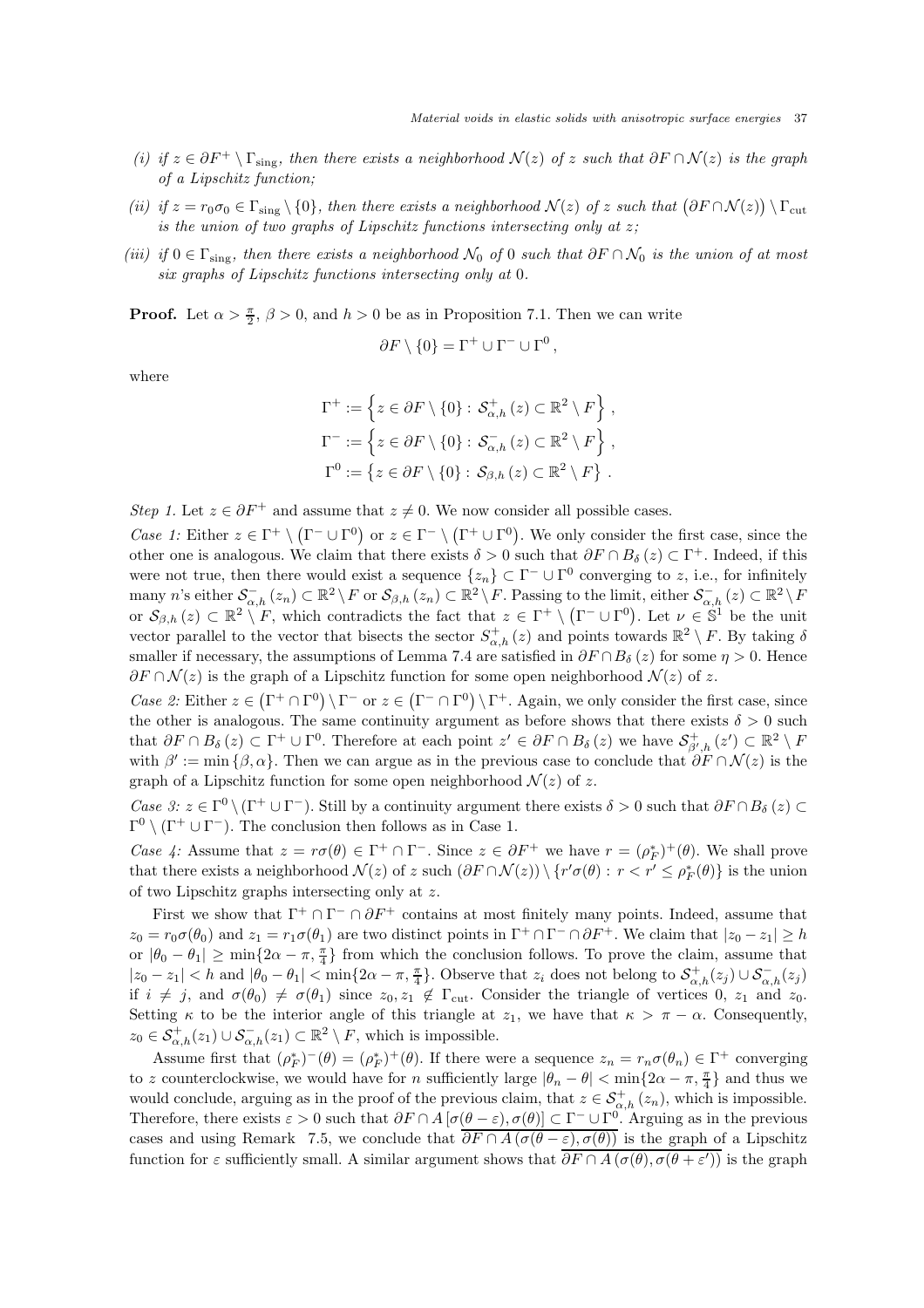of a Lipschitz function for a suitable small  $\varepsilon' > 0$ . In conclusion,

$$
(\partial F \cap A [\sigma(\theta - \varepsilon), \sigma(\theta + \varepsilon')]) \setminus \{r' \sigma(\theta) : r < r' \le \rho_F^*(\theta)\}\
$$

is the union of two Lipschitz graphs intersecting only at z.

Finally, if  $(\rho_F^*)^-(\theta) < (\rho_F^*)^+(\theta)$ , we assume without loss of generality that  $(\rho_F^*)^+(\theta) = \rho_F(\sigma(\theta) -)$ . Reasoning as in the case  $(\rho_F^*)^-(\theta) = (\rho_F^*)^+(\theta)$ , we deduce that  $\overline{\partial F} \cap A(\sigma(\theta - \varepsilon), \sigma(\theta))$  is the graph of a Lipschitz function, while the jump segment gives the second graph.

*Step 2.* Assume that  $0 \in \partial F$ , i.e.,  $\rho_F^-(\sigma) = 0$  for some  $\sigma \in \mathbb{S}^1$ . We claim that the open set  $\{\sigma \in \mathbb{S}^1 :$  $\rho_F^-(\sigma) > 0$ } has at most three connected components. Indeed, let  $(\sigma_0, \sigma_1)$  be a connected component. Then  $\rho_F^-(\sigma_1) = 0$ . Let  $\{r_n\}$  be a sequence of positive numbers converging to 0. Then the points  $z_n = r_n \sigma_1$  are all contained in  $\mathbb{R}^2 \setminus F$  and, by (6.13) and (6.14), there exist  $C_n = w_n + \varrho_0 W \subset \mathbb{R}^2 \setminus F$ such that  $z_n \in \overline{C}_n$ . Arguing as in the proof of Theorem 6.5, letting  $n \to \infty$  we conclude that there exists  $C = w + \varrho_0 W \subset \mathbb{R}^2 \setminus F$  such that  $0 \in \partial C$  and the half line  $\{r\sigma_1 : r \geq 0\}$  crosses  $\overline{C}$ . Since  $C_n \subset \mathbb{R}^2 \setminus F$  for every n, we also derive that there exists  $\sigma_2 > \sigma_1$  such that  $A(\sigma_1, \sigma_2) \subset \mathbb{R}^2 \setminus F$  and the angle between  $\sigma_1$  and  $\sigma_2$  is greater than  $\pi/2$ . In particular,  $\rho_F^-(\sigma) = 0$  for every  $\sigma \in [\sigma_1, \sigma_2]$ . Therefore the distance on  $\mathbb{S}^1$  between two connected component of  $\{\sigma \in S^1 : \rho_F^-(\sigma) > 0\}$  is greater than  $\pi/2$ , which proves the claim.

Now let  $(\sigma(\theta_0), \sigma(\theta_1))$  be one of the connected components of  $\{\rho^-_F(\sigma) > 0\}$ . Note that  $\rho^+_F(\sigma(\theta_0)) =$  $\rho_F(\sigma(\theta_0)+\rho)$  and  $\rho_F^+(\sigma(\theta_1)) = \rho_F(\sigma(\theta_1)-\rho)$  since  $\rho_F(\sigma(\theta_0)-\rho) = \rho_F(\sigma(\theta_1)+\rho) = 0$ . Arguing as in Remark 7.2 we have that at least one of the three sectors  $S^+_{\alpha,h,\theta_0}(0)$ ,  $S_{\beta,h,\theta_0}(0)$ ,  $S^-_{\alpha,h,\theta_0}(0)$  is contained in  $\mathbb{R}^2 \setminus F$ . But since the first two intersect F, we conclude that  $\mathcal{S}_{\alpha,h,\theta_0}^-(0) \subset \mathbb{R}^2 \setminus F$ . If  $\rho_F^+(\sigma(\theta_0)) = 0$ , arguing as in the proof of Case 1 in the previous step, we get that there exists  $\varepsilon > 0$  such that  $S_{\alpha,h}^{-}(z) \subset \mathbb{R}^2 \setminus F$  for all  $z \in \partial F \cap A[\sigma(\theta_0), \sigma(\theta_0 + \varepsilon)]$ . Therefore, by Remark 7.5, we conclude that  $\overline{\partial F \cap A(\sigma(\theta_0), \sigma(\theta_0 + \varepsilon))}$  is the graph of a Lipschitz function, for  $\varepsilon$  sufficiently small. On the other hand, from the exterior Wulff condition and the fact that the interior angles of  $W$  are greater than  $\frac{\pi}{2}$ , we have that  $\sigma(\theta_0) \notin S_F$ , and thus  $\partial F \cap A [\sigma(\theta_0), \sigma(\theta_0 + \varepsilon)]$  is the graph of a Lipschitz function. If  $\rho_F^+(\sigma(\theta_0)) > 0$ , then the segment from 0 to  $\rho_F^+(\sigma(\theta_0))\sigma(\theta_0)$  provides the desired graph. A similar argument applies at the angle  $\theta_1$ , thus providing another Lipschitz graph intersecting the previous one only at 0.

*Step 3.* It remains to prove that the set  $S_F$  is finite. Let  $\sigma \in S_F$  and assume that  $\rho_F^+(\sigma) > 0$ . Since  $\sigma \in S_F$ ,  $\partial F$  does not coincide with the graph of a Lipschitz function in any neighborhood of  $\rho_F^+(\sigma)\sigma$ . In view of Step 1, we then have  $\rho_F^+(\sigma)\sigma \in \Gamma^+ \cap \Gamma^- \cap \partial F^+$ , and thus  $\{\sigma \in S_F : \rho_F^+(\sigma) > 0\}$  is finite thanks to Case 4 of Step 1.

Next by Step 2 we have that the interior of  $\{\sigma \in \mathbb{S}^1 : \rho_F^+(\sigma) = 0\}$  is the union of at most finitely many open arcs. Consider one such open arc  $(\sigma_0, \sigma_1)$ , and observe that  $\sigma_0$  and  $\sigma_1$  do not belong to  $S_F$  again by Step 2. Then assume that there exist  $\sigma_2, \sigma_3 \in S_F \cap (\sigma_0, \sigma_1)$ . Arguing as in Step 2, we derive that the angle between the  $\sigma_i$ 's,  $i = 0, 1, 2, 3$ , are larger than  $\pi/2$ . Consequently, the set  $(\sigma_0, \sigma_1)$ contains at most two elements in  $S_F$ , and the proof is complete.  $\Box$ 

**Remark 7.7.** From the proof of the previous theorem it is clear that  $\Gamma_{sing}$  is precisely given by the finite set  $\Gamma^+ \cap \Gamma^- \cap \partial F^+$  to which one has to add the origin if more than one Lipschitz graph departs from there.

**Remark 7.8.** If W is a polygon with internal angles greater than or equal to  $\frac{\pi}{2}$ , the conclusions of the previous theorem hold for  $\partial F \cap A(\sigma', \sigma'')$  whenever  $[\sigma', \sigma'']$  does not contain any of the angles  $\sigma_i$ ,  $\sigma'_i$ ,  $i = 1, \ldots, k$  considered in Remark 7.3.

### 8. Regularity in the strictly convex case

Throughout this section we assume that  $\varphi$  satisfies (H2) and that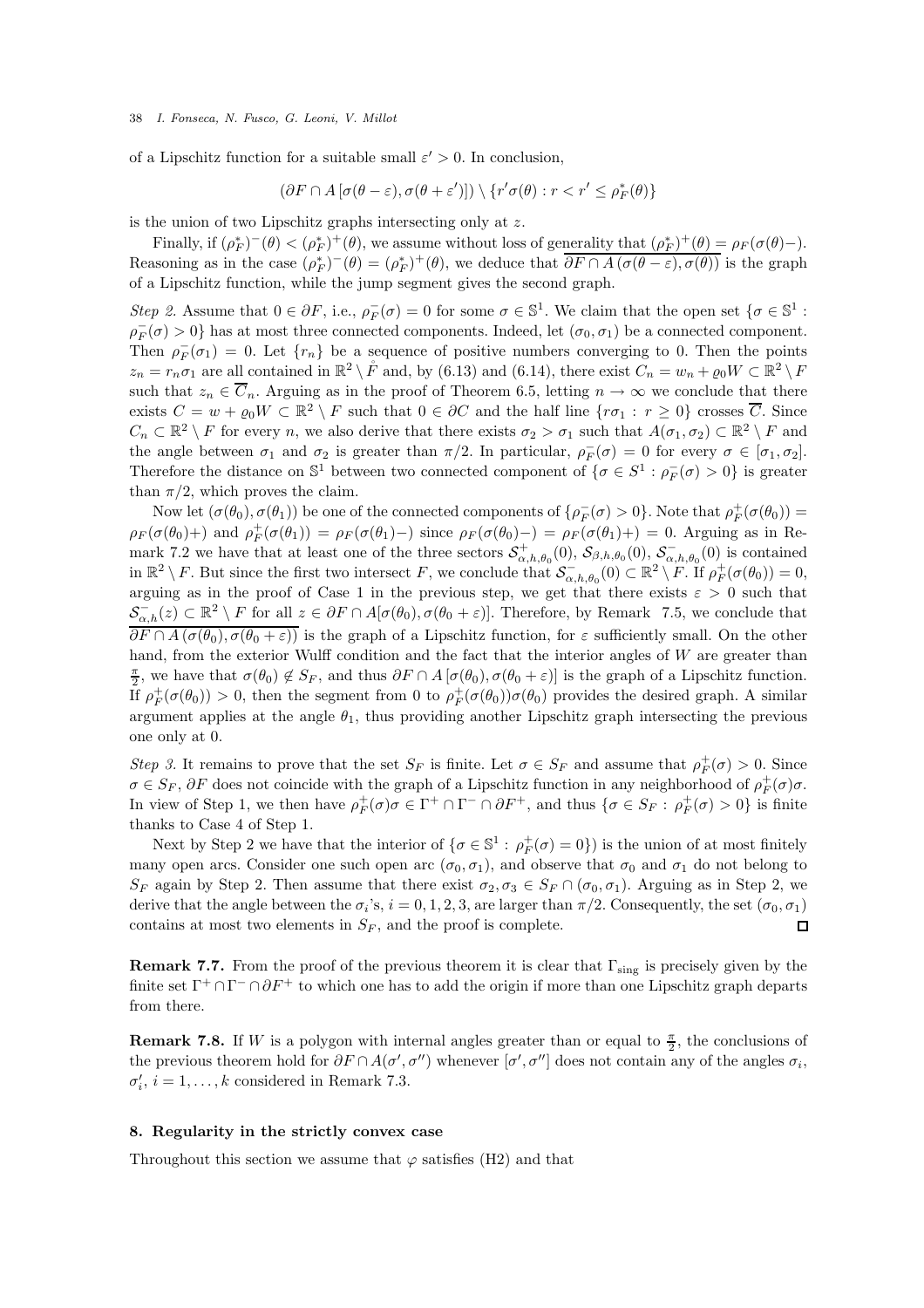(H3)' the sublevel set  $\{\varphi \leq 1\}$  is strictly convex.

We emphasize that, under assumptions (H2) and (H3)', the function  $\varphi$  is convex (see Proposition 8.1 below), and thus the results of Section 6 do hold. We shall prove that if  $(F, u) \in X$  is a minimizer for the penalized functional  $\mathcal{F}_{\ell_0}$ , then, apart from a finite singular set,  $\partial F \setminus \{0\}$  is a  $C<sup>1</sup>$ -manifold. Moreover, the singular set may possibly contain the origin, from which at most two Lipschitz branches of  $\partial F$  may depart.

We begin with some auxiliary results. The next one will be proved in the appendix.

**Proposition 8.1.** Assume that  $\varphi$  satisfies (H2) and (H3)'. Then  $\varphi$  is convex and there exists a *modulus of continuity*  $\omega : [0, 2] \rightarrow [0, \infty)$  *such that* 

$$
\varphi(a) + \varphi(b) \ge \varphi(a+b) + \min\{|a|, |b|\} \omega\left(1 - \frac{a}{|a|} \cdot \frac{b}{|b|}\right)
$$

*for all*  $a, b \in \mathbb{R}^2 \setminus \{0\}.$ 

**Proposition 8.2.** Assume that  $\varphi$  satisfies (H2) and (H3)'. Then W is a  $C^1$  open set.

**Proof.** By Theorem 3.7.3 in [38] (see also Proposition 3.3(2) in [26]), W has a unique tangent line at any point of its boundary. Fix  $z \in \partial W$ . Then, in a neighborhood of z, the boundary of W is a graph over the tangent line at  $z$  of a convex function  $f$  that is differentiable at every point. By well-known properties of convex functions, it follows that  $f$  is actually of class  $C^1$ .  $\Box$ 

**Lemma 8.3.** Let  $\varphi$  satisfy (H2) and (H3)'. For every  $0 < \varepsilon < 1$  there exists  $\delta_0 > 0$  such that for  $every \ z \in \partial W \ and \ \nu \in \mathbb{S}^1 \ satisfying \ \nu \cdot \nu_W(z) > \varepsilon, \ the \ point \ z - \delta \nu \ belongs \ to \ W \ for \ all \ 0 < \delta \leq \delta_0.$ 

**Proof.** Since  $\partial W$  is a compact set, it is enough to show that for every  $z_0 \in \partial W$  and  $0 < \varepsilon < 1$  there exist a neighborhood of  $z_0$  and  $\delta = \delta(\varepsilon, z_0) > 0$  such that the statement holds in this neighborhood. Up to a translation and a rotation, we may assume that  $z_0 = 0$  and that there exist a neighborhood U of the origin and a nonnegative convex function  $f \in C^1([-a,a])$  for some  $a > 0$  such that  $f(0) = f'(0) = 0$  and

$$
\begin{aligned} \partial W \cap U &= \{ (x, f(x)) : x \in (-a, a) \} \;, \\ W \cap U & \supset \{ (x, y) : x \in (-a, a) \;, \; f(x) < y < \eta \} \end{aligned} \tag{8.1}
$$

for some  $\eta > 0$ .

Let  $0 < \delta < \min(\frac{a}{2}, \frac{\eta}{2})$  be such that if  $|x| < 2\delta$ , then  $|f'(x)| < \frac{\varepsilon}{2}$  and  $|f(x)| < \frac{\eta}{2}$ . Fix  $x_0 \in (-\delta, \delta)$ and  $\nu \in \mathbb{S}^1$  satisfying  $\nu \cdot \nu_W(x_0, f(x_0)) > \varepsilon$ , or, equivalently,

$$
\nu_1 f'(x_0) - \nu_2 > \varepsilon \sqrt{1 + |f'(x_0)|^2},
$$

where  $\nu = (\nu_1, \nu_2)$ . Then for all  $x \in (-2\delta, 2\delta)$  we have

$$
\nu_1 f'(x) - \nu_2 = \nu_1 f'(x_0) - \nu_2 + \nu_1 (f'(x) - f'(x_0)) > \varepsilon \sqrt{1 + |f'(x_0)|^2} - \varepsilon > 0. \tag{8.2}
$$

We claim that

$$
f(x_0 - \delta \nu_1) < f(x_0) - \delta \nu_2 < \eta \,,
$$

The second inequality is satisfied by the choice of  $\delta$ . To prove the first inequality, we use (8.2) and the convexity of  $f$ , thus getting

$$
f(x_0) - f(x_0 - \delta \nu_1) \ge f'(x_0 - \delta \nu_1) \delta \nu_1 > \delta \nu_2.
$$

Thus the claim holds, and so by (8.1) we have  $(x_0, f(x_0)) - \delta \nu \in W$ . This concludes the proof.  $\Box$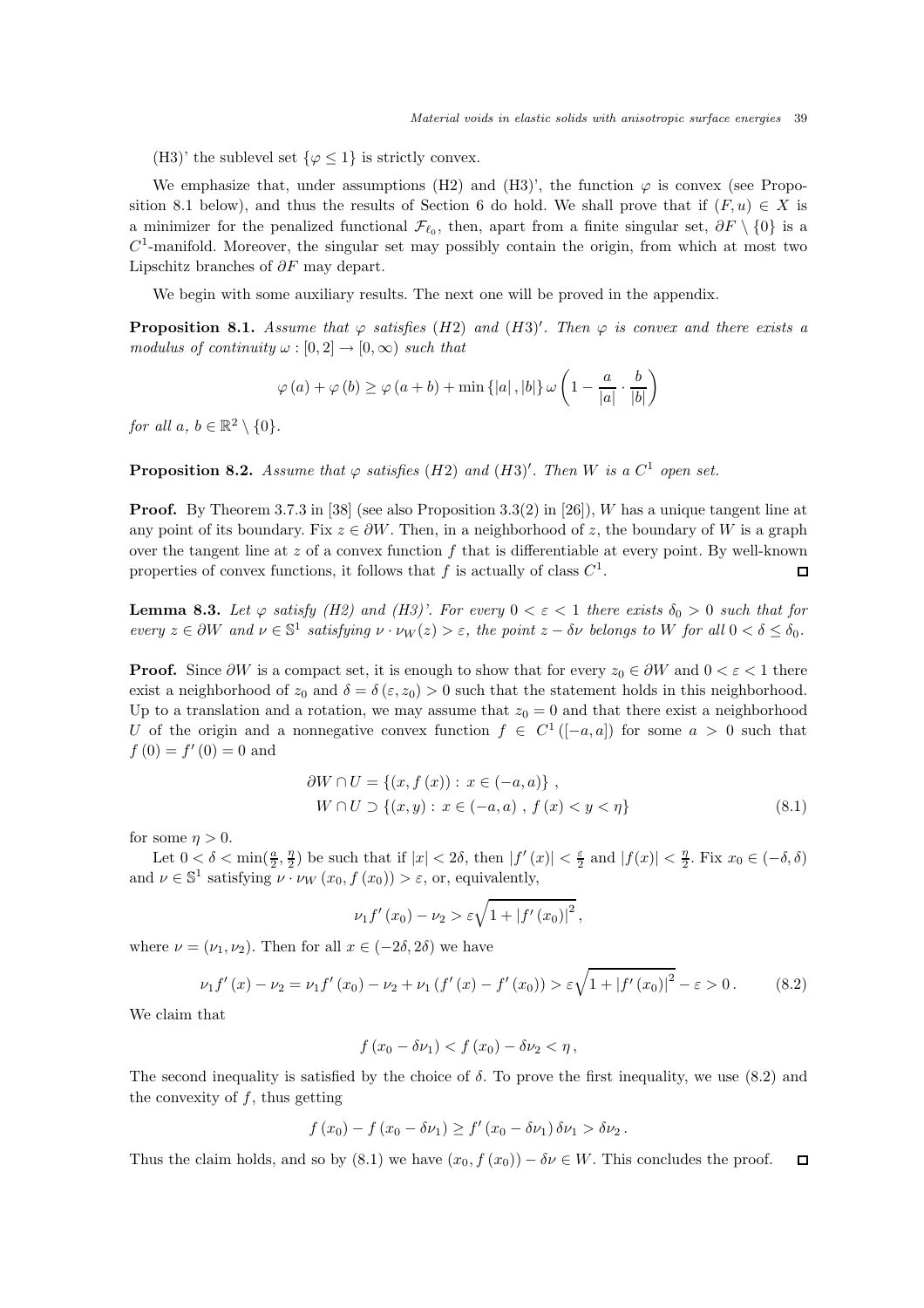In the next proposition we study cuts segments. The additional hypothesis  $(H3)'$  will allow us to obtain a result stronger than the one obtained in Proposition 7.1 for the polygonal case.

**Proposition 8.4.** Let  $\varphi$  *satisfy (H2)* and *(H3)'.* Let  $(F, u) \in X$  be a minimizer for the penalized *functional*  $\mathcal{F}_{\ell_0}$  *and let*  $\sigma \in S_F$  *and*  $z = r\sigma \in \partial F$  *be such that*  $\rho_F^+(\sigma) \leq r \leq \rho_F(\sigma)$ *. Then there exist*  $C = w + \varrho_0 W$ ,  $C' = w' + \varrho_0 W$ , where  $\varrho_0$  *is given in Theorem 6.5, such that*  $C, C' \subset \mathbb{R}^2 \setminus F$ ,  $z \in \partial C \cap \partial C', \nu_C(z) \cdot \sigma = 0, \nu_{C'}(z) \cdot \sigma = 0 \text{ and } \nu_{C'}(z) = -\nu_C(z).$ 

**Proof.** Without loss of generality, we may assume that  $\rho_F^+(\sigma) < r < \rho_F(\sigma)$ . The cases  $r \in$  $\left\{ \rho_{F}^{+}(\sigma),\rho_{F}(\sigma)\right\}$  follow by a continuity argument.

Let  $\{\sigma_n\}$  is a sequence converging to  $\sigma$ , with  $\sigma_n < \sigma$ , so that for n large  $z_n = r\sigma_n \notin F$ . Arguing as in the first part of the proof of Theorem 6.5, there exist  $C_n = w_n + \varrho_0 W \subset \mathbb{R}^2 \setminus F$  such that  $z_n \in C_n$ and  $C_n$  converges in the Hausdorff metric to some  $C = w + \varrho_0 W \subset \mathbb{R}^2 \setminus F$  with  $z \in \partial C$ . Since C is of class  $C^1$ , we have that  $\nu_C(z) \cdot \sigma = 0$ . We claim that  $\nu_C(z) = \sigma^{\perp}$ . Indeed, if  $\nu_C(z) = -\sigma^{\perp}$ , then for  $t > 0$  sufficiently small, the point  $w_* := z + t\sigma^{\perp}$  belongs to C and, writing  $w_* = r_*\sigma_*,$  we may assume that  $\rho_F^+(\sigma) < r_* < \rho_F(\sigma)$ . Note that  $\sigma_* > \sigma$ . By Hausdorff convergence,  $w \in C_n$  for all n sufficiently large, and since  $C_n$  is convex, the segment  $S_n$  of endpoints  $w_*$  and  $z_n$  is contained in  $C_n$ . Using the facts that  $\sigma_n < \sigma < \sigma_*$  and that  $\rho_F^+(\sigma) < r$ ,  $r_* < \rho_F(\sigma)$ , it follows that  $S_n$  intersects the segment  $\{r'\sigma: \rho_F^+(\sigma) < r' < \rho_F(\sigma)\}\subset F$ . This contradicts the fact that  $C_n$  is contained in  $\mathbb{R}^2 \setminus F$ and proves the claim.

In a similar way, considering  $\{\sigma_n\}$  converging to  $\sigma$ , with  $\sigma_n > \sigma$ , we prove that there exists  $C' = w' + \varrho_0 W \subset \mathbb{R}^2 \setminus F$  such that  $z \in \partial C'$  and  $\nu_{C'}(z) = -\sigma^{\perp}$ .  $\Box$ 

**Definition 8.5 (Cusp points).** Given  $(F, u) \in X$  and  $\sigma \in \mathbb{S}^1$ , a point  $z = r\sigma \in \partial F^+$  is called a *cusp point* if there exist  $C = w + \varrho_0 W \subset \mathbb{R}^2 \setminus F$ ,  $C' = w' + \varrho_0 W \subset \mathbb{R}^2 \setminus F$  such that  $z \in \partial C \cap \partial C'$ and  $\nu_C(z) \cdot \sigma = \nu_{C'}(z) \cdot \sigma = 0$  and  $\nu_C(z) = -\nu'_C(z)$ , where  $\varrho_0$  is as in Theorem 6.5. The set of cusp points in  $\partial F^+$  is denoted by  $\Gamma_{\text{cusp}}$ .

**Remark 8.6.** In view of Proposition 8.4, if  $\sigma \in S_F$  then  $\rho_F^+(\sigma)\sigma \in \Gamma_{\text{cusp}}$ . Moreover, we note that the origin cannot be a cusp point. Indeed, if 0 were a cusp point, since the sets  $C$  and  $C'$  given in Definition 8.5 are  $C^1$  and F is starshaped, it would follow that F lies in the line through 0 in the direction  $\sigma$ . This would contradict the fact that  $|F| > 0$ . In particular, by Proposition 8.4 the origin cannot be the endpoint of a cut segment, i.e., if  $\rho_F^+(\sigma) = 0$  then  $\rho_F(\sigma) = 0$ .

Next we show that at every point of  $\partial F^+$  there exist left and right (classical) tangent vectors according to the counterclockwise orientation, and that the number of cusp points is finite.

**Proposition 8.7.** Let  $\varphi$  *satisfy* (H2) and (H3)'. Let  $(F, u) \in X$  be a minimizer for the penalized  $\mathit{functional}\ \mathcal{F}_{\ell_0},\ \mathit{and\ let}\ z\ \mathit{be}\ a\ point\ on\ \partial F^+.$ 

- *(i)* If  $z = r\sigma \in \Gamma_{\text{cusp}}$ , then  $\partial F^+$  has a left tangent at z equal to  $\sigma$ , and a right tangent equal to  $-\sigma$ .
- *(ii)* If  $z \in \partial F^+ \setminus (\Gamma_{\text{cusp}} \cup \Gamma_{\text{jump}})$  and  $z \neq 0$ , then  $\partial F$  has a left and right tangent at z, while if  $z = 0$ *then there exist at most two tangents forming an angle of at least*  $\pi$ .

*Moreover,* ∂F *contains only finitely many cut segments and finitely many cusp points, i.e., the sets*  $S_F$  *and*  $\Gamma_{\text{cusp}}$  *are finite.* 

**Proof.** *(i)*. Let  $z \in \partial F^+$  be a cusp point and let C and C' be given as in Definition 8.5. By Remark 8.6,  $z \neq 0$ . Thus, up to a rotation, we may assume that  $z = (0, y)$  with  $y > 0$  and that  $\nu_C(z) = (-1, 0)$ . Without loss of generality, we may also assume that

$$
\lim_{\sigma' \to \sigma^-} \rho_F(\sigma') = \rho_F^+(\sigma) \tag{8.3}
$$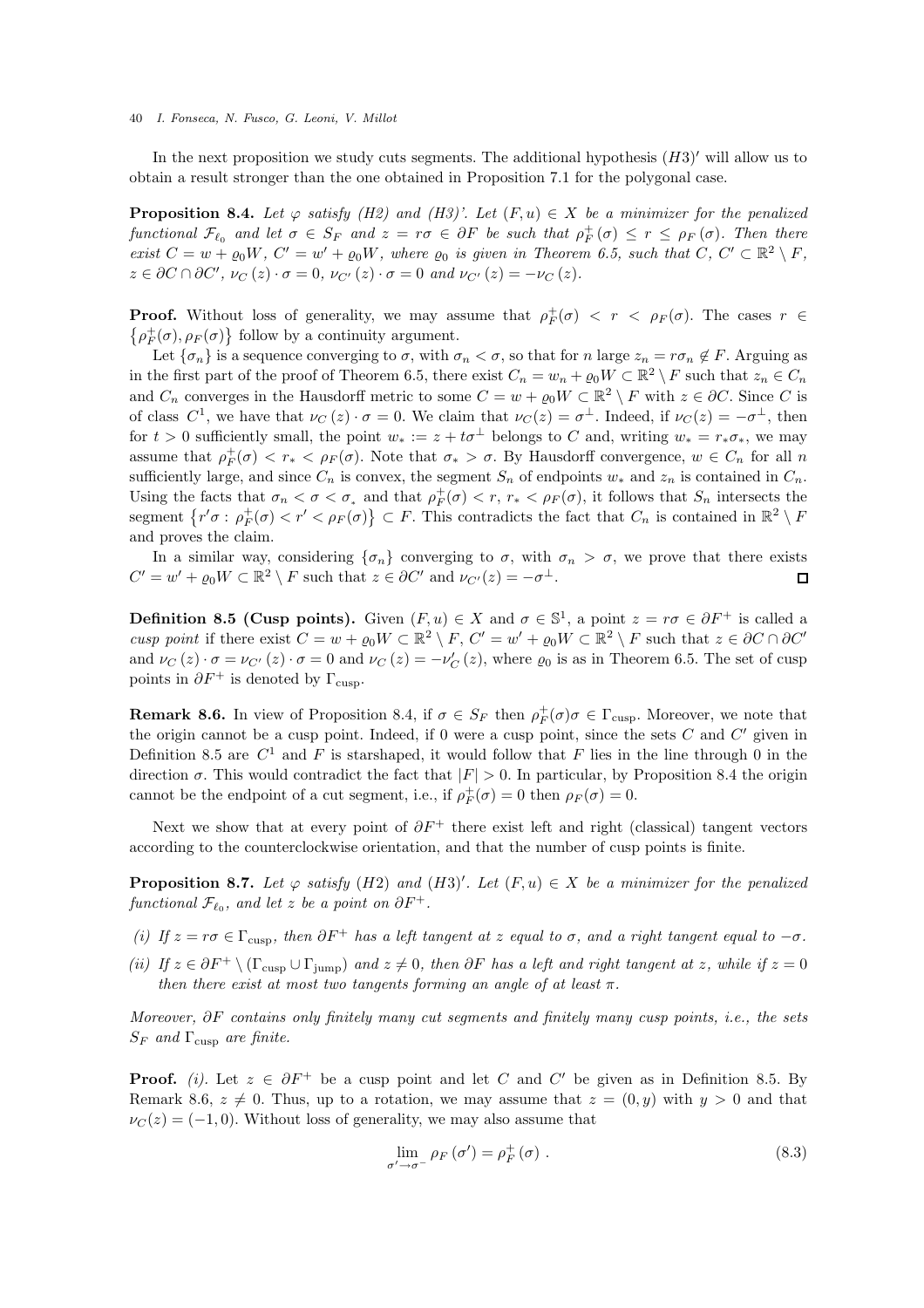Take a sequence  $\{z_n\} \subset \partial F$  converging to z from the left (i.e., counterclockwise). Hence, if  $z_n =$  $(x_n, y_n)$ , then  $x_n > 0$  and  $y_n < y$ . Since C is  $C^1$ , the segment joining  $z_n$  and z intersects  $\partial C$  at some point  $w_n = (x'_n, y'_n)$ , with  $0 < x'_n < x_n$  and  $y_n < y'_n < y$ . Then

$$
\frac{z - z_n}{|z - z_n|} = \frac{z - w_n}{|z - w_n|} \to (0, 1) = \sigma.
$$

Thus,  $\partial F^+$  has the left tangent  $\sigma$  at z. If  $\rho_F^-(\sigma) = \rho_F^+(\sigma)$ , a similar argument shows that the right tangent at z is  $-\sigma$ . If instead  $\rho_F^-(\sigma) < \rho_F^+(\sigma)$ , then  $\sigma$  is a jump direction and the right tangent is again  $-\sigma$ .

(*ii*). Assume first that  $z \neq 0$  and, without loss of generality, that  $z = \rho_F^+(\sigma) \sigma$ ,  $\sigma = (0, 1)$  and that (8.3) holds. We argue by contradiction and assume that  $\partial F$  does not admit a right tangent at z. Then there exist  $0 < \alpha < \beta < \pi$  such that, denoting by M and L the two half-lines

$$
M := z + \{ r' \sigma(\pi/2 - \alpha) : r' \ge 0 \}, \qquad L := z + \{ r' \sigma(\pi/2 - \beta) : r' \ge 0 \},
$$

there exist two sequences  $\{z'_n\}, \{z_n\} \subset \partial F$  converging to z such that

$$
\frac{z_n'-z}{|z_n'-z|} \to \sigma(\pi/2-\alpha)\,, \quad \frac{z_n-z}{|z_n-z|} \to \sigma(\pi/2-\beta)\,.
$$

By replacing  $\alpha$  and  $\beta$  with  $0 < \alpha < \alpha' < \beta' < \beta < \pi$ , if necessary, and using the fact that  $\partial F$  is pathwise connected (see Lemma 2.2), without loss of generality, we may assume that  $z'_n \in \partial F \cap M$  and  $z_n \in \partial F \cap L$ , so that  $\frac{z'_n - z}{|z'_n - z|} = \sigma(\pi/2 - \alpha)$  and  $\frac{z_n - z}{|z_n - z|} = \sigma(\pi/2 - \beta)$ . Denote by  $\tau_L := \sigma(\pi/2 - \beta)$  the tangential direction of  $\hat{L}$ . We claim that there exists  $C := w + \varrho_0 W \subset \mathbb{R}^2 \setminus F$  such that  $z \in \partial C \cap \partial F$ and  $\nu_C(z) = -\tau_L^{\perp}$ .

To prove the claim we argue as follows. For every n, let  $C_n := w_n + \varrho_0 W \subset \mathbb{R}^2 \setminus F$  be such that  $z_n \in \partial C_n$ . Up to a subsequence,  $\{C_n\}$  converges in the Hausdorff metric to some  $C = w + \rho_0 W$  such that  $z \in \partial C$ . Fix  $\varepsilon \in (0,1)$ . If  $\nu_{C_n}(z_n) \cdot \tau_L > \varepsilon$ , then by Lemma 8.3,  $z = z_n - |z - z_n|\tau_L \in C_n$  whenever  $|z_n-z| < \delta$ , which is impossible. If  $\nu_{C_n}(z_n) \cdot \tau_L < -\varepsilon$ , then by Lemma 8.3,  $z_m = z_n + |z_m - z_n|\tau_L \in C_n$ whenever  $|z - z_n| < |z - z_m| < \delta$ , which is again impossible. Therefore,  $|\nu_{C_n}(z_n) \cdot \tau_L| \leq \varepsilon$  for all n large enough. Since W is  $C^1$ , we have  $\nu_{C_n}(z_n) \to \nu_C(z)$  as  $n \to \infty$ , and consequently  $\nu_C(z) \cdot \tau_L = 0$ by the arbitrariness of  $\varepsilon$ . On the other hand, since  $0 < \beta < \pi$ , Lemma 8.3 and the starshapedness of F with respect to 0 imply that  $\nu_C(z) = -\tau_L^{\perp}$ .

From this last equality, since  $0 < \alpha < \beta < \pi$ , setting  $\tau_M := \sigma(\pi/2 - \alpha)$ , we have that  $\nu_C(z) \cdot \tau_M <$  $-\varepsilon$  for some  $\varepsilon > 0$ . Therefore, by Lemma 8.3,  $z_n' = z + |z_n' - z|\tau_M \in C$  whenever  $|z - z_n'| < \delta$  which is impossible. This shows that  $\alpha$  must coincide with  $\beta$ , and so there exists a unique tangent line to the left of z.

To prove the existence of a unique tangent line to the right of  $z$ , as before there are two possible cases. If  $\rho_F^-(\sigma) = \rho_F^+(\sigma)$ , we can repeat the argument just used above. If  $\rho_F^-(\sigma) < \rho_F^+(\sigma)$ , then the existence of a unique tangent line at z from the right is trivial since in a small right neighborhood of z,  $\partial F$  is a segment contained in the segment  $[\rho_F^-(\sigma)\,\sigma,z]$ .

If  $z = 0$ , i.e.,  $\rho_F^-(\sigma) = 0$  for some  $\sigma \in \mathbb{S}^1$ , we argue as in the Step 2 of the proof of Theorem 7.6 to prove that the open set  $\{\sigma \in \mathbb{S}^1 : \rho_F^-(\sigma) > 0\}$  has exactly one connected component. Indeed, setting  $(\sigma_0, \sigma_1)$  to be such a connected component, there exists  $C = w + \varrho_0 W \subset \mathbb{R}^2 \setminus F$  such that  $0 \in \partial C$  and C belongs to the right of the direction  $\sigma_1$ . As consequence, there exists  $\sigma_2 > \sigma_1$  such that  $A(\sigma_1, \sigma_2) \subset \mathbb{R}^2 \setminus F$ , and since C is of class  $C^1$ , the angle between  $\sigma_1$  and  $\sigma_2$  is greater than or equal to  $\pi$ . Therefore the distance on  $\mathbb{S}^1$  between two connected components of  $\{\sigma \in \mathbb{S}^1 : \rho_F^-(\sigma) > 0\}$ is greater than or equal to  $\pi$  and the conclusion follows, i.e.,  $\{\sigma \in \mathbb{S}^1 : \rho_F^-(\sigma) > 0\} = (\sigma_0, \sigma_1)$ . Then, the two vectors  $\sigma_0$  and  $-\sigma_1$  are the two required tangents.

To prove the last part of the statement, we argue again by contradiction and we assume first that there exist infinitely many cusps. Let  $z_n = r_n \sigma_n \in \Gamma_{\text{cusp}}$  converging to some point  $z \in \partial F^+$ ,  $\sigma_n \to \sigma$  with, say,  $\sigma_n < \sigma$ , and let  $\{C_n\}$ ,  $\{C'_n\} \subset \mathbb{R}^2 \setminus F$  be translated sequences of  $\varrho_0 W$  such that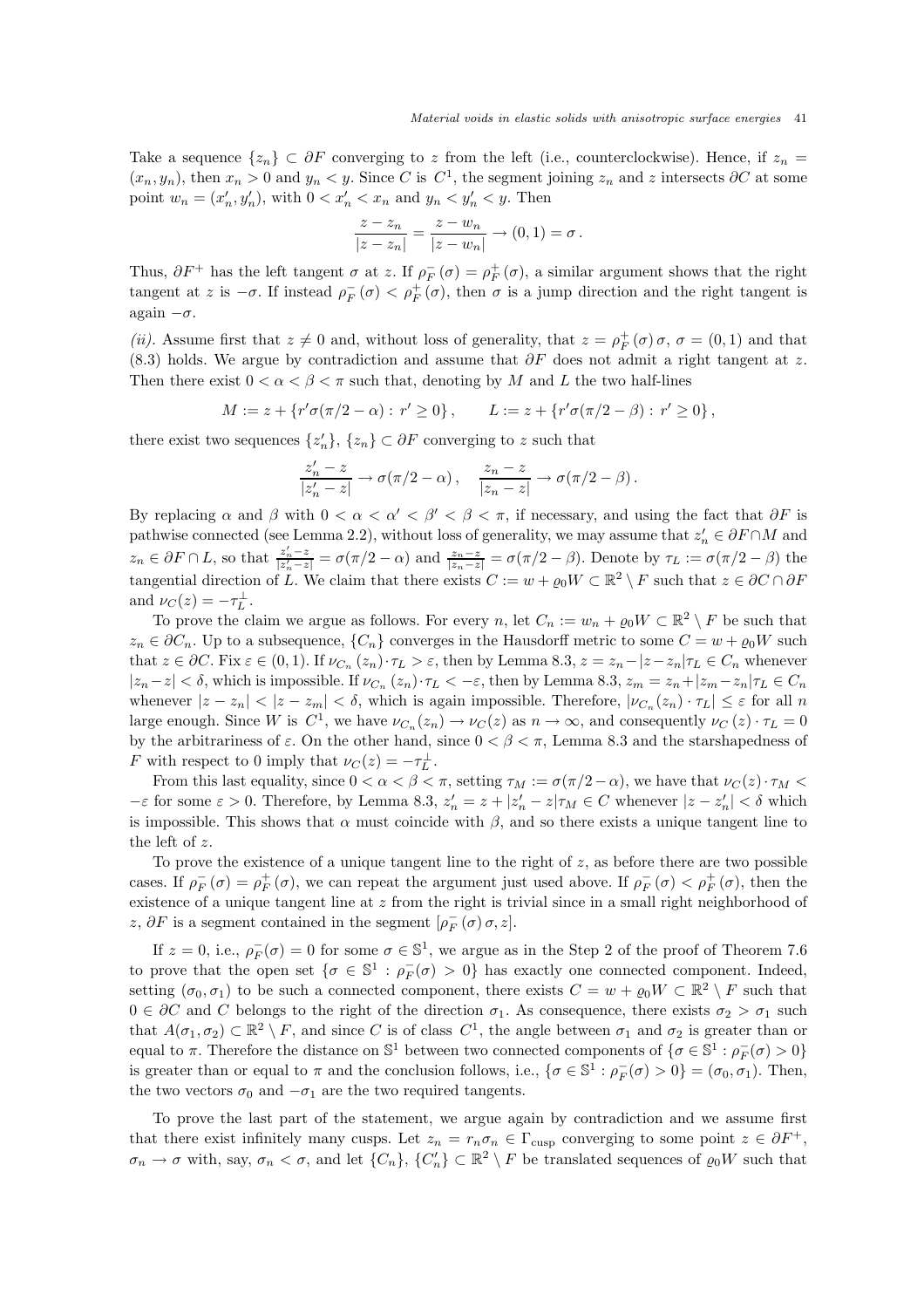$z_n \in \partial C_n \cap \partial C'_n$ ,  $\nu_{C_n}(z_n) = -\sigma_n^{\perp}$  and  $\nu_{C'_n}(z_n) = \sigma_n^{\perp}$ . Passing to the limit, we conclude that there exist  $C, C' \subset \mathbb{R}^2 \setminus F$ , translations of  $\varrho_0 W$ , such that  $z \in \partial C \cap \partial C'$ ,  $\nu_C(z) = -\sigma^{\perp}$  and  $\nu_{C'}(z) = \sigma^{\perp}$ , i.e.,  $z \in \Gamma_{\text{cusp}}$ . In particular  $z \neq 0$  by Remark 8.6 so that  $z = |z|\sigma$ . The same argument used in part *(i)* shows that  $\frac{z-z_n}{|z-z_n|} \to \sigma$ . On the other hand,  $\{r\sigma : r \geq 0\} \cap C_n \neq \emptyset$  whenever *n* is large enough, and consequently  $|z| \leq \inf\{r : r\sigma \in C_n\}$ . Then arguing as in part *(i)*, we deduce that  $\frac{z-z_n}{|z-z_n|} \to -\sigma$ which is a contradiction.

Finally, by Remark 8.6, for any  $\sigma \in S_F$  we have  $\rho_F^+(\sigma)\sigma \in \Gamma_{\text{cusp}}$ , and thus  $S_F$  is finite, i.e.,  $\partial F$ contains finitely many cut segments.  $\Box$ 

We now state the main regularity result for  $\partial F$ .

**Theorem 8.8.** Let  $\varphi$  satisfy (H2) and (H3)'. Let  $(F, u) \in X$  be a minimizer for the penalized *functional*  $\mathcal{F}_{\ell_0}$  *and*  $z_0 \in \partial F^+$ *.* 

- *(i) If*  $z_0 \notin \Gamma_{\text{cusp}}$  *and*  $z_0 \neq 0$ *, there exists a neighborhood*  $\mathcal{N}(z_0)$  *of*  $z_0$  *such that*  $\partial F \cap \mathcal{N}(z_0)$  *coincides with the graph of a Lipschitz function.*
- *(ii) If* 0 ∈ ∂F*, there exists a neighborhood* N *of* 0 *such that* ∂F ∩ N *is the union of at most two graphs of Lipschitz functions intersecting only at* 0*.*
- *(iii)* If  $z_0 = r_0 \sigma_0 \in \Gamma_{\text{cusp}}$ , there exist  $\delta > 0$  and two Lipschitz functions  $h, g : (r_0 \delta, r_0] \to \mathbb{R}$  satisfying  $g \le 0 \le h$ ,  $h(r_0) = g(r_0) = 0$ ,  $h(r) > g(r)$  for  $r \in (r_0 - \delta, r_0)$  and  $h'_{-}(r_0) = g'_{-}(r_0) = 0$ , and *such that*

$$
\{r\sigma_0 + g(r)\sigma_0^{\perp} : r \in (r_0 - \delta, r_0] \} \cup \{r\sigma_0 + h(r)\sigma_0^{\perp} : r \in (r_0 - \delta, r_0] \}
$$

*coincides with*  $\partial F \setminus \Gamma_{\text{cut}}$  *in an open neighborhood of*  $z_0$ *.* 

**Proof.** *(i)*. Given  $z = r\sigma \in \partial F$ ,  $r > 0$ , we observe that the set

$$
N(z) := \{ \nu_C(z) : C = w + \varrho_0 W \subset \mathbb{R}^2 \setminus F, z \in \partial C \}
$$

is closed in  $\mathbb{S}^1$ . Note also that if  $\nu \in N(z)$ , then  $\nu \cdot \sigma \leq 0$ . Indeed, if  $\nu \cdot \sigma > 0$ , then let  $C = w + \varrho_0 W \subset$  $\mathbb{R}^2 \setminus F$  be such that  $z \in \partial C$  and  $\nu_{C'}(z) = \nu$ . By Lemma 8.3 we obtain that for some small  $\delta > 0$  the point  $z - \delta \sigma$  lies inside C, which is impossible.

Fix  $z_0 = r_0 \sigma_0 \in \partial F^+ \setminus \Gamma_{\text{cusp}}$  with  $z_0 \neq 0$ , and let  $\nu_-(z_0)$  and  $\nu_+(z_0)$  denote the smallest and largest element in  $N(z_0)$ , respectively. Note that since  $z_0$  is not a cusp point, the distance in  $\mathbb{S}^1$ between  $\nu_-(z_0)$  and  $\nu_+(z_0)$  is strictly smaller than  $\pi$  and that  $N(z_0)$  is contained in the smallest arc in  $\mathbb{S}^1$  with endpoints  $\nu_-(z_0)$  and  $\nu_+(z_0)$ .

Let  $I = (\nu_1, \nu_2)$  be an open arc in  $\mathbb{S}^1$  containing  $\nu_-(z_0)$  and  $\nu_+(z_0)$  with  $\mathcal{H}^1(I) < \pi$ . We observe that there exists  $\delta > 0$  such that if  $|z - z_0| < \delta$ ,  $z \in \partial F$ , then for all  $\nu \in N(z)$  we have that  $\nu \in I$ . Indeed, if not then there would exist  $\{z_n\} \subset \partial F$  converging to  $z_0$  and  $\nu_n \in N(z_n) \setminus I$ . But then, up to a sequence,  $\{\nu_n\}$  would converge to some  $\nu \in N(z_0) \setminus I$ , which is impossible.

Let  $\overline{\nu}$  be the midpoint of I (see Figure 6). Then the angle  $\alpha := \widehat{\nu_1 \nu} = \widehat{\overline{\nu} \nu_2}$  is strictly smaller than  $\frac{\pi}{2}$ . Set  $\eta := 1 - \frac{1}{8} \cos^2 \alpha \in (0, 1)$ . We claim that there exists  $0 < \overline{\delta} < \delta$  such that if  $\nu \in \mathbb{S}^1$ satisfies  $\nu \cdot \overline{\nu} \ge \eta$ , then  $\{z - t\nu : 0 < t < \overline{\delta}\} \subset \mathbb{R}^2 \setminus F$  for all  $z \in \partial F \cap B_{\overline{\delta}}(z_0)$ . Note that if the claim holds, then by Lemma 7.4 (applied to  $-\overline{\nu}$  and  $-\nu$  in place of  $\nu$  and  $\nu'$  in the lemma) we conclude that  $\partial F \cap \mathcal{N}(z_0)$  is the graph of a Lipschitz function for some neighborhood  $\mathcal{N}(z_0)$  of  $z_0$ . The claim follows from Lemma 8.3, provided we show that for any such  $\nu$  and  $z$  we have  $\nu \cdot \nu_C(z) > \frac{1}{2} \cos \alpha$ . To see this, note that  $\nu_C(z) \in I$ , since  $N(z) \subset I$ , and so

$$
\nu \cdot \nu_C(z) = \overline{\nu} \cdot \nu_C(z) + (\nu - \overline{\nu}) \cdot \nu_C(z) > \cos \alpha - |\nu - \overline{\nu}|.
$$

In turn,  $|\nu - \overline{\nu}|^2 = 2(1 - \nu \cdot \overline{\nu}) \le 2(1 - \eta) = \frac{1}{4}\cos^2\alpha$ . Therefore,  $\nu \cdot \nu_C(z) > \frac{1}{2}\cos\alpha$ .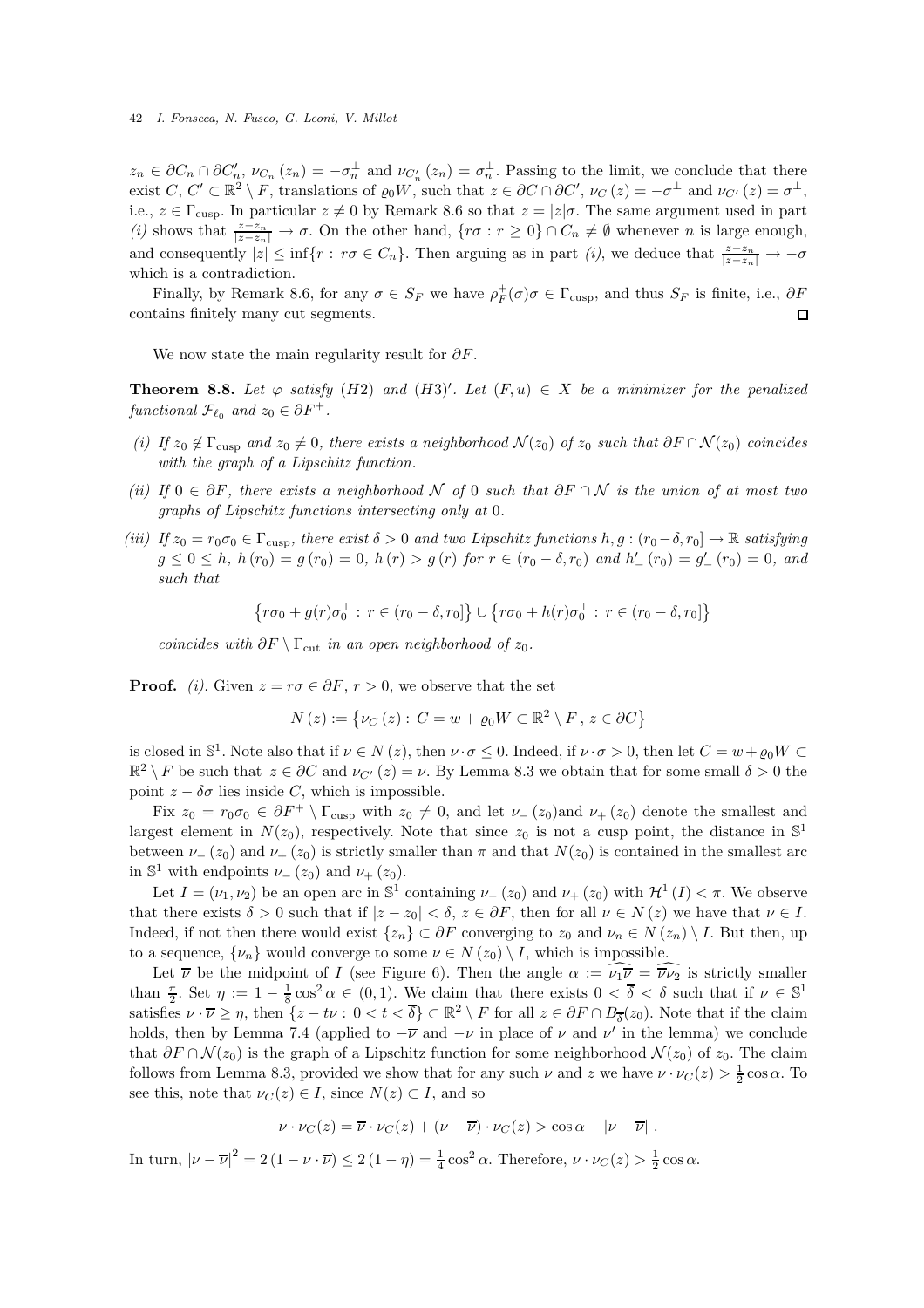Material voids in elastic solids with anisotropic surface energies 43



Fig. 6.  $\nu$ <sub>-</sub> and  $\nu$ <sub>+</sub> are the endpoints of  $N(z_0)$ .

(*ii*). Assume that  $0 \in \partial F$ . Then from the proof of Proposition 8.7 we know that the set  $\{\rho_F^-(\sigma) > 0\}$ has just one connected component  $(\sigma(\theta'), \sigma(\theta''))$ , with  $0 < \theta'' - \theta' \leq \pi$ . If  $(\rho_F^*) + (\theta') = 0$  set

$$
N_{\theta'}(0) := \left\{\nu = \lim_{n \to \infty} \nu_n : \nu_n \in N(z_n), \ z_n = r_n \sigma(\theta_n) \in \partial F \setminus \{0\}, \ r_n \to 0^+, \ \theta_n \to \theta'\right\}.
$$

Arguing as in the proof of (i) (use  $N_{\theta'}(0)$  in place of  $N(z_0)$  and apply Remark 7.5 instead of Lemma 7.4), we conclude that there exists  $\varepsilon > 0$  such that  $\partial F \cap A(\sigma(\theta'), \sigma(\theta' + \varepsilon))$  is the graph of a Lipschitz function. The case  $(\rho_F^*)^+(\theta') > 0$  is trivial.

A similar argument shows the existence of another Lipschitz graph departing from 0 and contained in some sector  $A[\sigma(\theta'' - \varepsilon), \sigma(\theta'')]$ . Then the conclusion follows from Remark 8.6 which excludes the possibility of cut segments starting from the origin.

(*iii*). Assume first that  $\rho_F^-(\sigma_0) = \rho_F^+(\sigma_0)$ . Observe that, since  $z_0$  a cusp point,  $\nu_-(z_0) = -\sigma_0^{\perp}$  and  $\nu_{+}(z_0) = \sigma_0^{\perp}$  form an angle equal to  $\pi$  and thus we cannot argue as before. Fix an open arc I in  $\mathbb{S}^1$  containing  $\nu_-(z_0)$  with  $\mathcal{H}^1(I) < \pi$ , and note that there exists a right neighborhood of  $z_0$ (according to the counterclockwise orientation) such that for all  $z \in \partial F$  in this neighborhood and for all  $\nu \in N(z)$ , we have  $\nu \in I$ . Indeed, from Proposition 8.7 it follows that if  $\{z_n\} \subset \partial F$  converges to  $z_0$  from the right and  $\nu_n \in N(z_n)$ , then  $\nu_n \to \nu_-(z_0)$ . The same argument used in part *(i)* (with the one-sided version of Lemma 7.4 given in Remark 7.5) shows that there exists  $\sigma_1 > \sigma_0$  such that  $\partial F \cap A(\sigma_0, \sigma_1)$  coincides in a neighborhood of  $z_0$  with the graph of a Lipschitz function h defined in  $\{\tau\sigma_0 : r \in [r_0 - \delta, r_0]\}\$ . Similarly, there exists  $\sigma_2 < \sigma_0$  such that  $\overline{\partial F \cap A(\sigma_2, \sigma_0)}$  coincides in a neighborhood of  $z_0$  with the graph of a Lipschitz function g. The fact that  $h'_{-}(r_0) = g'_{-}(r_0)$  is again an immediate consequence of Proposition 8.7.

Finally if  $\rho_F^-(\sigma_0) < \rho_F^+(\sigma_0)$  the proof is even simpler since one of two Lipschitz graphs now coincides with the jump segment with endpoints  $\rho_F^-(\sigma_0)\sigma_0$  and  $\rho_F^+(\sigma_0)\sigma_0$ .  $\Box$ 

In the remainder of this paper we assume that  $W$  is the bulk energy density of a linearly isotropic material, i.e.,

$$
W(\mathbf{E}) = \frac{1}{2}\lambda \left[\text{tr}(\mathbf{E})\right]^2 + \mu \,\text{tr}\left(\mathbf{E}^2\right) ,
$$

where  $\lambda$  and  $\mu$  are the (constant) Lamé moduli with

$$
\mu>0\,,\quad \mu+\lambda>0\,.
$$

The proof of following theorem is similar to the one of Theorem 3.12 in [15] and thus we omit it. Note that Step 5 in that theorem is not needed in our case.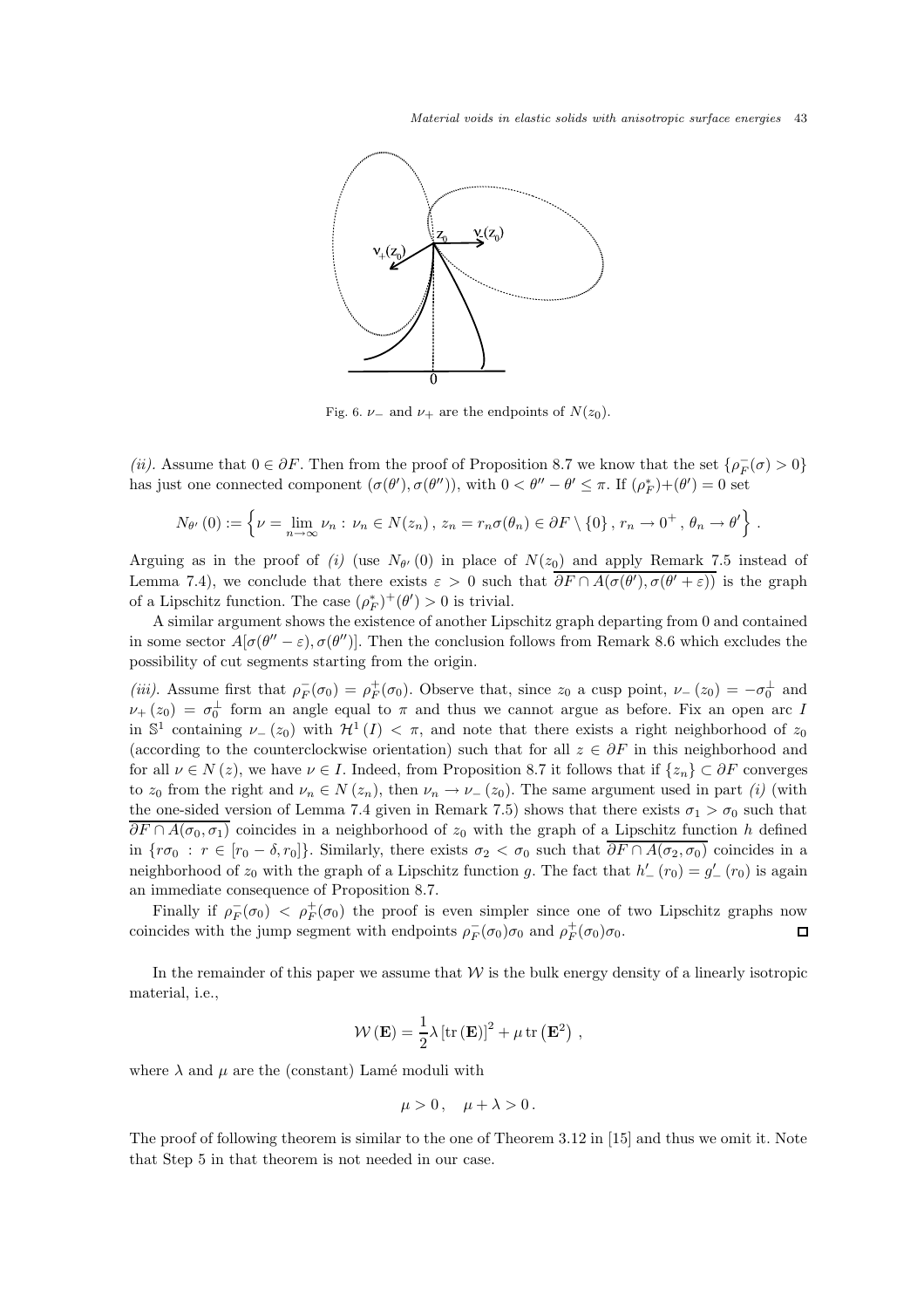

Fig. 7. The construction of  $\widetilde{F}$  in the proof of Theorem 8.10.

**Theorem 8.9 (Blow-Up).** Let  $\varphi$  satisfy (H2) and (H3)'. Let  $(F, u) \in X$  be a minimizer for the *penalized functional*  $\mathcal{F}_{\ell_0}$ . Assume that  $z_0 \in \partial F \cap B_0 \setminus (\Gamma_{\text{cut}} \cup \Gamma_{\text{cusp}})$ . Then there exist a constant  $c > 0$ , *a radius*  $r_0$  *and an exponent*  $\frac{1}{2} < \alpha < 1$  *such that* 

$$
\int_{B_r(z_0)\backslash F} |\nabla u|^2 dz \leq c r^{2\alpha} \tag{8.4}
$$

*for all*  $0 < r < r_0$ *.* 

From Theorem 8.9 we now obtain an improved regularity of  $\partial F$  near its regular points.

**Theorem 8.10.** Let  $\varphi$  satisfy  $(H2)$  and  $(H3)'$ . Let  $(F, u) \in X$  be a minimizer for the penalized *functional*  $\mathcal{F}_{\ell_0}$ . Assume that  $z_0 \in \partial F \cap B_0 \setminus (\Gamma_{\text{cut}} \cup \Gamma_{\text{cusp}})$  and  $z_0 \neq 0$ . Then  $\partial F$  *coincides in a* neighborhood of  $z_0$  with the graph of a function of class  $C^1$ .

**Proof.** By Theorem 8.8 there exists an open neighborhood N of  $z_0$  such that  $\partial F \cap N$  is the graph of a Lipschitz function with Lipschitz constant L. Fix  $r_1 > 0$  such that  $B_{r_1}(z_0) \subset B_0 \cap N$ . By a standard extension argument we may extend u in  $B_{r_1}(z_0)$  to a function  $\tilde{u}$  in such a way that for all  $0 < r < r_1$ ,

$$
\int_{B_r(z_0)} |\nabla \widetilde{u}|^2 dz \le c(L) \int_{B_r(z_0)\backslash F} |\nabla u|^2 dz,
$$
\n(8.5)

where the constant  $c(L)$  is independent of r and only depends on L. We also recall that by Proposition 8.7,  $\partial F$  admits a left and a right tangent vector at  $z_0$ , respectively  $\tau_l$  and  $\tau_r$ . To fix the ideas, we assume without loss of generality that  $z_0 = (x_0, 0)$  with  $x_0 > 0$ . Then  $\tau_l = \sigma(\theta_l)$  and  $\tau_r = \sigma(\theta_r)$ for some  $\theta_l, \theta_r \in [0, \pi]$ . From the exterior Wulff condition and the fact that W is  $C^1$ , we infer that  $\theta_l \leq \theta_r$ . Moreover, since  $\partial F$  is a Lipschitz graph in a neighborhood of  $z_0$ , we have  $\theta_r - \theta_l < \pi$ . Now we assume by contradiction that the two tangents are distinct, i.e.,  $\theta := \theta_r - \theta_l > 0$  (see Figure 7).

For  $r > 0$  (sufficiently small)  $\partial F \cap \partial B_r(z_0)$  contains exactly two points, say,  $z'_r$ ,  $z''_r$ . Let  $\gamma'_r$ ,  $\gamma''_r$  be the open curves on  $\partial F \cap B_r(z_0)$  with endpoints  $z'_r$  and  $z_0$ , and  $z''_r$  and  $z_0$ , respectively. Denote by  $S_r$ the open segment  $(z'_r, z''_r)$ , and  $\alpha_r$  the angle  $\widehat{z'_r z_0 z''_r}$ , which is converging to  $\pi - \theta$  as  $r \to 0^+$ . Define a competing set  $\overline{F}$  such that

$$
\partial \widetilde{F} \setminus B_r(z_0) = \partial F \setminus (\gamma'_r \cup \gamma''_r) , \quad \partial \widetilde{F} \cap B_r(z_0) = S_r . \tag{8.6}
$$

Note that the assumption  $z_0 \neq 0$  is necessary for  $\tilde{F}$  to be starshaped with respect to the origin. One may easily check that  $\tilde{F} \in \mathcal{A}$ . Let  $\nu_r$  denote the normal to  $S_r$  interior to the triangle of vertices  $z'_r$ ,  $z_0$ and  $z''_r$ , and let  $\nu'_r$ , respectively  $\nu''_r$ , be the normal to the segment  $[z'_r, z_0]$ , respectively  $[z''_r, z_0]$ , pointing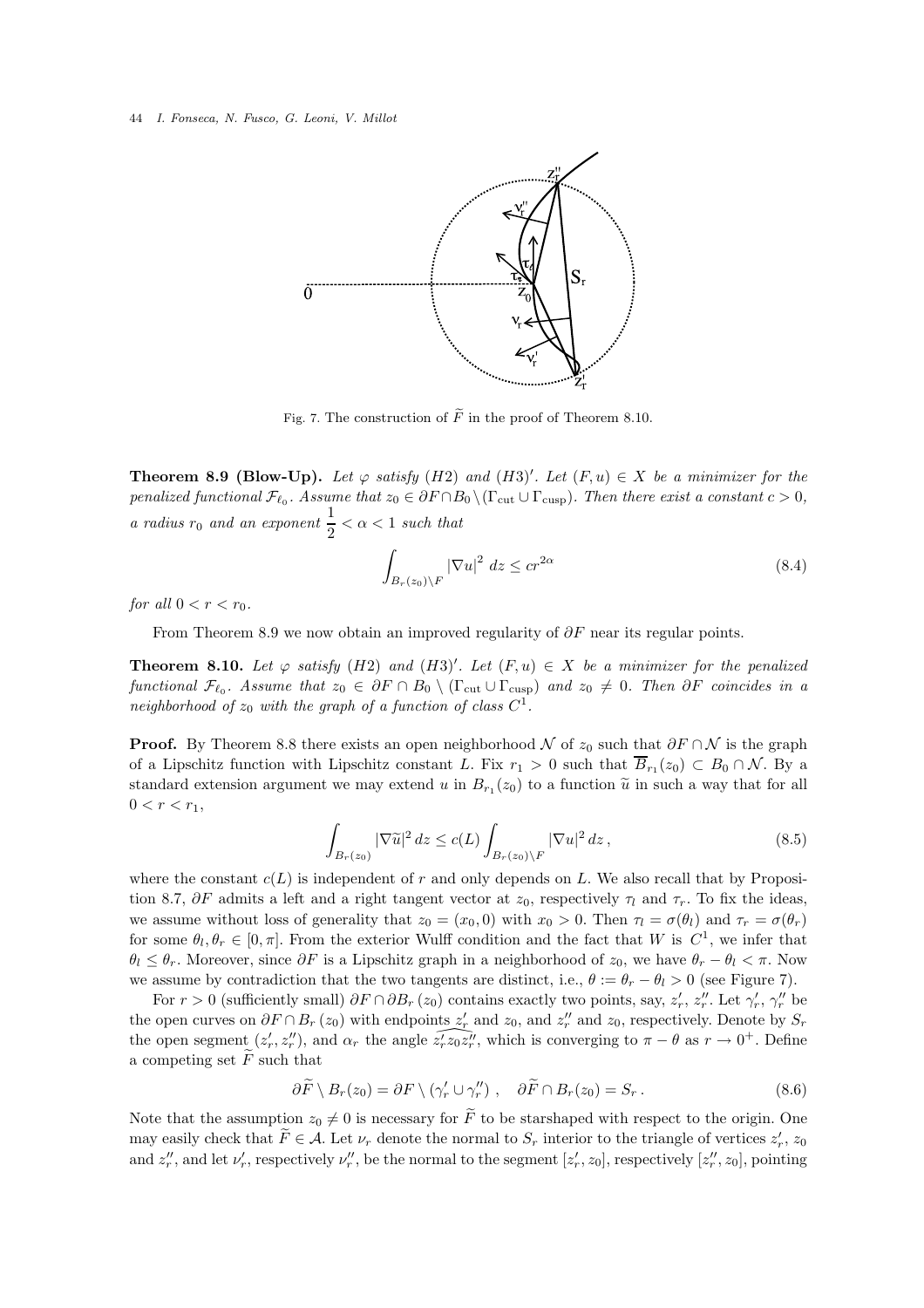toward the exterior of the same triangle. We observe that  $|z'_r - z_0| \nu'_r + |z''_r - z_0| \nu''_r = |z'_r - z''_r| \nu_r$ . Then, using Lemma 6.2, Proposition 8.1, Theorem 8.9, and (8.5), we have

$$
\mathcal{F}_{\ell_0}(F, u) - \mathcal{F}_{\ell_0}(\widetilde{F}, \widetilde{u}) \ge \int_{\gamma'_r \cup \gamma''_r} \varphi(\nu'_F) d\mathcal{H}^1 - |z'_r - z''_r| \varphi(\nu_r) - \ell_0 |\widetilde{F}\Delta F| - c \int_{B_r(z_0)} |\nabla \widetilde{u}|^2 dz
$$
  
\n
$$
\ge |z'_r - z_0| \varphi(\nu'_r) + |z''_r - z_0| \varphi(\nu''_r) - |z'_r - z''_r| \varphi(\nu_r)
$$
  
\n
$$
- \pi \ell_0 r^2 - c \int_{B_r(z_0) \backslash F} |\nabla u|^2 dz
$$
  
\n
$$
\ge r\omega (1 - \nu'_r \cdot \nu''_r) - \pi \ell_0 r^2 - cr^{2\alpha}
$$

for a constant  $c > 0$  independent of r. Since  $\alpha > \frac{1}{2}$  and  $\nu'_r \cdot \nu''_r \to \cos \theta < 1$  as  $r \to 0^+$ , for r sufficiently small we have  $\mathcal{F}_{\ell_0}(F, u) - \mathcal{F}_{\ell_0}(F, \tilde{u}) > 0$ , which is a contradiction to the minimality of  $(F, u)$ . This contradiction proves the existence of a unique tangent line.

Since  $\partial W$  is  $C^1$ , using the exterior Wulff condition we infer that there exists a unique  $C =$  $w + \varrho_0 W \subset \mathbb{R}^2 \setminus F$  such that  $z_0 \in \partial C$  and  $\nu_C(z_0) = -\nu_F(z_0)$ . Then the continuity of  $\nu_F(z_0)$  in a neighborhood of  $z_0$  easily follows.  $\Box$ 

We now show that under a stronger assumption on  $\varphi$ , the regularity of  $\partial F$  can be further improved. Note that condition (8.7) below implies (H3)', and a function  $\varphi$  satisfying (8.7) is said to be *elliptic*.

**Theorem 8.11.** *Assume that for all*  $a \in \mathbb{R}^2$ ,

$$
\varphi(a) = \varepsilon |a| + \psi(a) , \qquad (8.7)
$$

*where*  $\varepsilon > 0$  *and*  $\psi$  *is a nonnegative positively* 1*-homogenous convex function. Let*  $(F, u) \in X$  *be a minimizer for the penalized functional*  $\mathcal{F}_{\ell_0}$ . Assume that  $z_0 \in \partial F \cap B_0 \setminus (\Gamma_{\text{cut}} \cup \Gamma_{\text{cusp}})$  and  $z_0 \neq 0$ . Then  $\partial F$  *coincides in a neighborhood of*  $z_0$  *with the graph of a function of class*  $C^{1,\alpha}$  *for every*  $0 < \alpha < \frac{1}{2}$ *.* 

**Proof.** By Theorem 8.10 we have that  $\partial F$  coincides in a neighborhood of  $z_0$  with the graph of a  $C^1$ function. Hence (8.4) holds in a stronger form, see Theorem 3.16 in [15], namely for every  $\beta \in (\frac{1}{2}, 1)$ there exist a neighborhood  $U \subset B_0 \setminus \{0\}$  of  $z_0$ , and two constants  $c_0 > 0$ ,  $r_0 > 0$  such that for every  $z \in \partial F \cap U$  and for every  $0 < r < r_0$ ,

$$
\int_{B_r(z)\setminus F} |\nabla u|^2 \, dw \le c_0 r^{2\beta} \,. \tag{8.8}
$$

Since  $\partial F \cap U$  is a graph of a  $C^1$ -function, we can find  $0 < r'_0 < r_0$  and extend as in the proof of Theorem 8.10 the function u to a function  $\tilde{u}$  defined in an open neighborhood  $U' \subset\subset U$  of  $z_0$  in such a way that for all  $z \in \partial F \cap U'$  and all  $0 < r < r'_0$ ,

$$
\int_{B_r(z)} |\nabla \widetilde{u}|^2 \, dw \le c(L) \int_{B_r(z)\backslash F} |\nabla u|^2 \, dw \tag{8.9}
$$

for some constants  $c(L) > 0$  independent of z and r. Moreover, by taking  $r'_0$  smaller if necessary, we may assume that  $\partial F$  crosses  $\partial B(z, r)$  at exactly two points for all  $z \in \partial F \cap U'$  and all  $0 < r < r'_0$ .

Fix  $z \in \partial F \cap U'$ , and for every  $0 < r < r'_0$  let  $z'_r$ ,  $z''_r$  be the two points in  $\partial F \cap \partial B(z,r)$ . Then let  $\gamma'_r$ ,  $\gamma''_r$  be the two arcs of endpoints  $z'_r$  and z, and  $z''_r$  and z respectively, such that  $\gamma'_r \cup$  $\gamma''_r = \partial F \cap B(z,r)$ . Define  $\tilde{F}$  as in (8.6) and let  $\nu'_r$ ,  $\nu''_r$  be the normals to the segments  $(z'_r, z)$  and  $(z''_r, z)$  respectively, pointing toward the exterior of the triangle of vertices  $z'_r$ ,  $z_0$  and  $z''_r$ . Then, using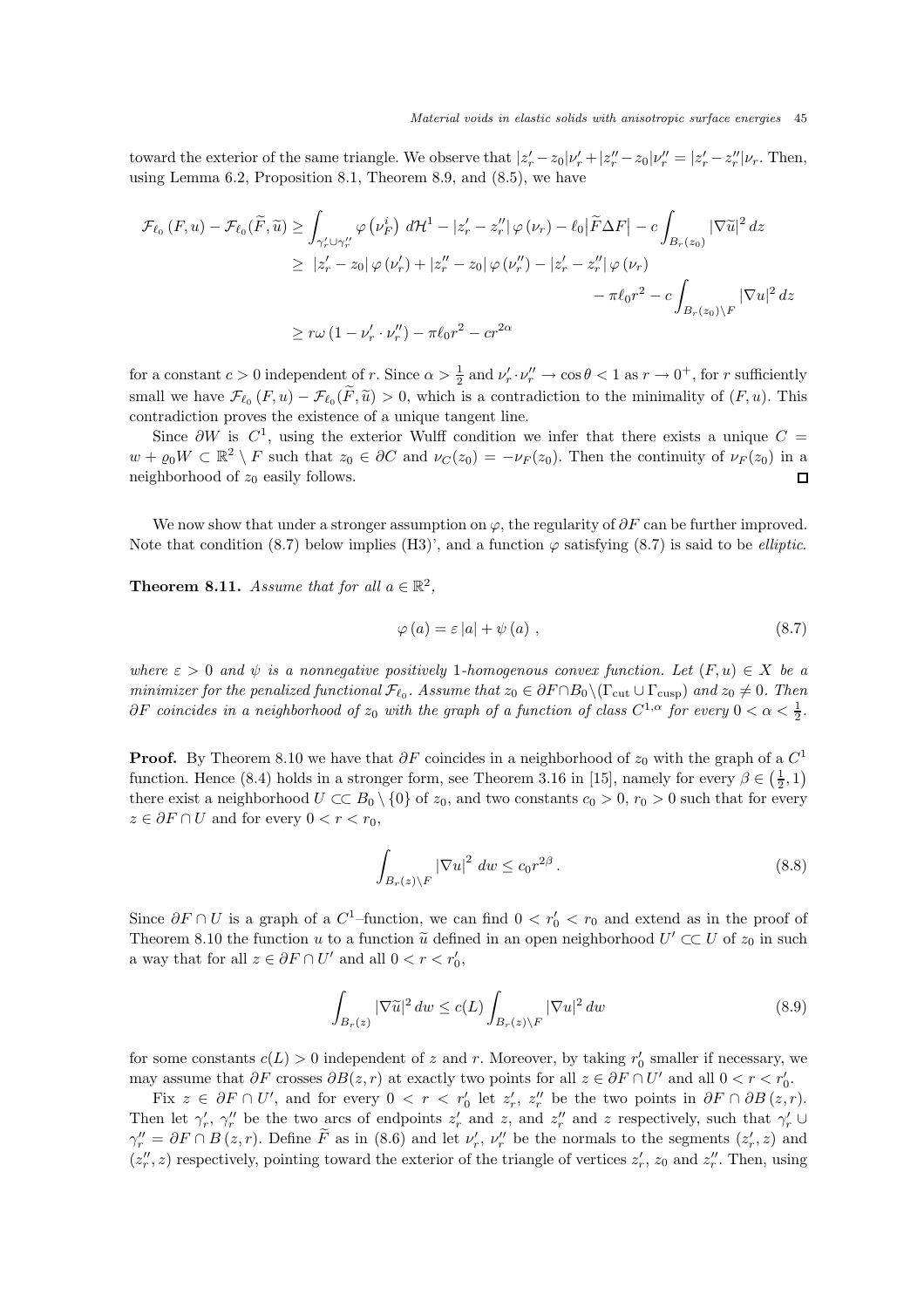Lemma 6.2, Proposition 8.1,  $(8.8)$  and  $(8.9)$ , we estimate

$$
0 \geq \mathcal{F}_{\ell_0}(F, u) - \mathcal{F}_{\ell_0}(\widetilde{F}, \widetilde{u}) \geq \int_{\gamma'_r \cup \gamma''_r} \varphi(\nu'_F) d\mathcal{H}^1 - |z'_r - z| \varphi(\nu'_r) - |z''_r - z| \varphi(\nu''_r)
$$
  

$$
- \ell_0 |\widetilde{F}\Delta F| - c \int_{B_r(z)} |\nabla \widetilde{u}|^2 dw
$$
  

$$
\geq \varepsilon \mathcal{H}^1(\gamma'_r \cup \gamma''_r) - 2\varepsilon r + \int_{\gamma'_r \cup \gamma''_r} \psi(\nu'_F) d\mathcal{H}^1 - |z'_r - z| \psi(\nu'_r)
$$
  

$$
- |z''_r - z| \psi(\nu''_r) - \pi \ell_0 r^2 - c \int_{B_r(z)\backslash F} |\nabla u|^2 dw
$$
  

$$
\geq \varepsilon \mathcal{H}^1(\gamma'_r \cup \gamma''_r) - 2\varepsilon r - \pi \ell_0 r^2 - c r^{2\beta}
$$

for a constant  $c > 0$  independent of z and r. Hence  $\mathcal{H}^1(\partial F \cap B_r(z)) - 2r \leq Cr^{2\beta}$  for r sufficiently small uniformly in  $z \in U'$ . By Proposition 6.4 in [5] and the proof of Theorem 6.1 in [5], this fact implies that  $\partial F \cap U'$  is of class  $C^{1,\alpha}$  with  $\alpha = \beta - \frac{1}{2}$ .  $\Box$ 

### 9. Appendix

Let us consider

$$
f(\theta, p, q) := \Phi(\sigma(\theta), p, q),
$$

where  $\Phi$  is the function defined in (3.4), and note that the biconjugate  $f^{**}(\theta, p, \cdot)$  of  $f(\theta, p, \cdot)$  coincides with

$$
f^{**}(\theta, p, q) = \overline{\Phi}(\sigma(\theta), p, q) , \qquad (9.1)
$$

where  $\overline{\Phi}$  is given by (3.5).

Observe that if  $F \in \mathcal{A}_{\text{Lip}}$ , then

$$
\int_{\partial F} \varphi(\nu_F^i) d\mathcal{H}^1 = \int_0^{2\pi} f(\theta, \rho_F(\theta), \rho'_F(\theta)) d\theta,
$$

where we have used Lemma 2.5, the area formula, and the 1-homogeneity of  $\varphi$ .

**Lemma 9.1.** *Let*  $\varphi$  *satisfy* (*H2*)*. Then for all* ( $\theta_0$ ,  $p_0$ ) *and for all*  $\varepsilon > 0$  *there exists*  $\delta > 0$  *such that* 

 $|f^{**}(\theta, p, q) - f^{**}(\theta_0, p_0, q)| \leq \varepsilon (1 + |q|)$ 

*for all*  $(\theta, p)$  *with*  $|\theta - \theta_0| < \delta$  *and*  $|p - p_0| < \delta$  *and all*  $q \in \mathbb{R}$ *.* 

f

**Proof.** Since  $f^{**}(\theta, p, \cdot)$  coincides with the convex envelope of  $f(\theta, p, \cdot)$ , we have

 $f^{**}(\theta, p, q) = \inf \{ \lambda f(\theta, p, q_1) + (1 - \lambda) f(\theta, p, q_2) : \lambda \in [0, 1], q_1, q_2 \in \mathbb{R}, \lambda q_1 + (1 - \lambda) q_2 = q \}$ . Fix  $(\theta_0, p_0)$  and  $\varepsilon > 0$ , and let  $q \in \mathbb{R}$ . Find  $\lambda \in [0, 1]$ ,  $q_1, q_2 \in \mathbb{R}$  such that  $\lambda q_1 + (1 - \lambda) q_2 = q$  and

$$
f^{**}(\theta_0, p_0, q) \ge \lambda f(\theta_0, p_0, q_1) + (1 - \lambda) f(\theta_0, p_0, q_2) - \frac{\varepsilon}{2}.
$$
\n(9.2)

By (H2) we have

$$
m(\lambda |q_1| + (1 - \lambda) |q_2|) - \frac{\varepsilon}{2} \le f^{**}(\theta_0, p_0, q) \le f(\theta_0, p_0, q) \le M(|p_0| + |q|).
$$
 (9.3)

From (9.2) and (9.3) we obtain, writing  $\sigma$  and  $\sigma_0$  instead of  $\sigma(\theta)$ ,  $\sigma(\theta_0)$ , and setting  $L = \text{Lip }\varphi$ ,

$$
f^{**}(\theta, p, q) - f^{**}(\theta_0, p_0, q) \leq \lambda f(\theta, p, q_1) + (1 - \lambda) f(\theta, p, q_2) - \lambda f(\theta_0, p_0, q_1)
$$
  

$$
- (1 - \lambda) f(\theta_0, p_0, q_2) + \frac{\varepsilon}{2}
$$
  

$$
\leq L (|p\sigma - p_0\sigma_0| + (\lambda |q_1| + (1 - \lambda) |q_2|) |\sigma^{\perp} - \sigma_0^{\perp}|) + \frac{\varepsilon}{2}
$$
  

$$
\leq L (|p\sigma - p_0\sigma_0| + \frac{M}{m} (|p_0| + |q|) |\sigma^{\perp} - \sigma_0^{\perp}| + \frac{\varepsilon}{2m}) + \frac{\varepsilon}{2}.
$$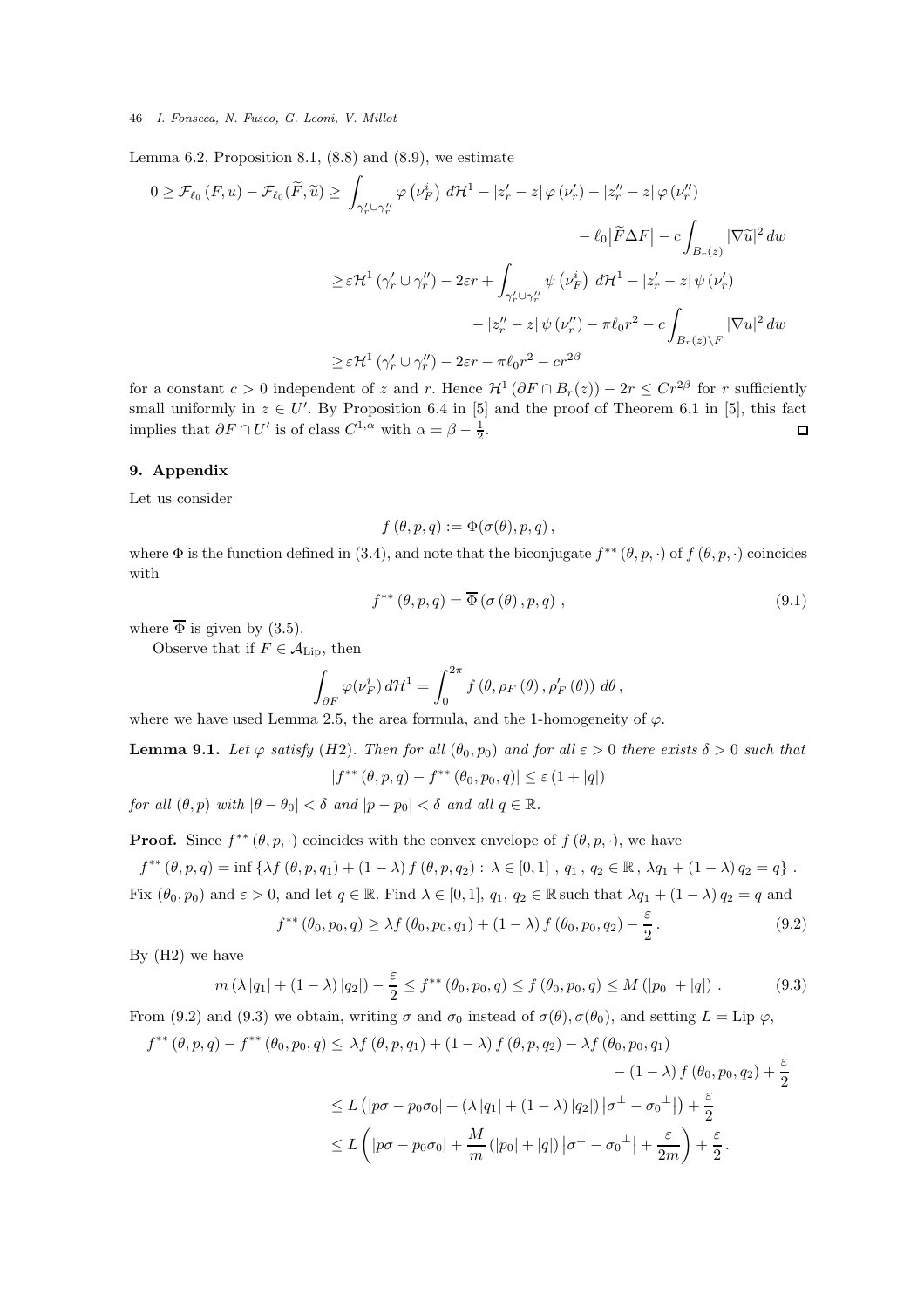Then the result follows by taking  $\delta$  sufficiently small and by interchanging the roles of  $(\theta, p, q)$  and  $(\theta_0, p_0, q).$  $\Box$ 

**Theorem 9.2.** Let  $\varphi$  be a Lipschitz continuous function satisfying (H2). Then for every nonnegative 2π*-periodic Lipschitz function* ρ*,*

$$
\int_0^{2\pi} f^{**}(\theta, \rho(\theta), \rho'(\theta)) d\theta = \inf \left\{ \liminf_{n \to \infty} \int_0^{2\pi} f(\theta, \rho_n(\theta), \rho'_n(\theta)) d\theta : \rho_n \in W^{1, \infty}(\mathbb{R}),
$$
  

$$
\rho_n \ge 0, \rho_n \text{ is } 2\pi\text{-periodic, } \rho_n \stackrel{*}{\to} \rho \text{ in } W^{1, \infty}(\mathbb{R}) \right\}. \tag{9.4}
$$

**Proof.** Note that since  $\rho \ge 0$  and  $f(\theta, 0, 0) = 0$ , by a truncation argument, the infimum on the right hand side of (9.4) coincides with the one obtained by removing the constraint  $\rho_n \geq 0$ . Thus, the representation (9.4) follows directly from Theorem 3.8 in [25].  $\Box$ 

We conclude with the proof of Proposition 8.1.

**Proof of Proposition 8.1.** Since the set  $K := \{ \varphi \leq 1 \}$  is strictly convex, and  $\varphi$  is positively 1-homogeneous, for any  $a, b \in \mathbb{R}^2 \setminus \{0\}$  with  $a \neq b$ , the point

$$
\frac{a+b}{\varphi(a)+\varphi(b)}=\frac{\varphi(a)}{\varphi(a)+\varphi(b)}\frac{a}{\varphi(a)}+\frac{\varphi(b)}{\varphi(a)+\varphi(b)}\frac{b}{\varphi(b)}
$$

belongs to the interior of K unless  $b = ta$  for some  $t > 0$ . Hence, still by homogeneity,

$$
\varphi(a+b) < \varphi(a) + \varphi(b) \tag{9.5}
$$

for  $a, b \in \mathbb{R}^2$  unless  $a = 0$  or  $b = ta$  for some  $t \geq 0$ . In this later case, the inequality above is an equality, and the convexity of  $\varphi$  follows.

Since  $\varphi$  satisfies (9.5), a compactness argument shows that for any  $\varepsilon > 0$  there exists  $\delta > 0$  such that if  $a, b \in \mathbb{R}^2$  are such that  $\varphi(a) = \varphi(b) = 1$  and  $\varphi(a - b) \ge \varepsilon$ , then

$$
\varphi\left(\frac{a+b}{2}\right) < 1 - \delta \, .
$$

Hence there exists a modulus of continuity  $\omega_1 : [0, 2] \to [0, \infty)$  such that if  $\varphi(a) = \varphi(b) = 1$  then

$$
\varphi(a) + \varphi(b) \ge \varphi(a+b) + \omega_1(\varphi(a-b)).
$$

Fix  $\lambda \in [0, \frac{1}{2}]$ . The previous inequality and the convexity of  $\varphi$  yield

$$
\varphi(\lambda a + (1 - \lambda) b) = \varphi\left((1 - 2\lambda) b + 2\lambda \frac{a + b}{2}\right) \le (1 - 2\lambda) \varphi(b) + \lambda \varphi(a + b)
$$
  
 
$$
\le (1 - 2\lambda) \varphi(b) + \lambda (\varphi(a) + \varphi(b)) - \lambda \omega_1 (\varphi(a - b)) = 1 - \lambda \omega_1 (\varphi(a - b)).
$$

Similarly, for  $\lambda \in \left[\frac{1}{2}, 1\right]$  we get

$$
\varphi(\lambda a + (1 - \lambda) b) \leq 1 - (1 - \lambda) \omega_1 (\varphi(a - b)) .
$$

From the last two inequalities we infer that if  $\varphi(a) = \varphi(b) = 1$  and  $\lambda \in [0, 1]$ , then

$$
\lambda \varphi(a) + (1 - \lambda) \varphi(b) = 1 \ge \varphi(\lambda a + (1 - \lambda) b) + \min \{\lambda, 1 - \lambda\} \omega_1 (\varphi(a - b)).
$$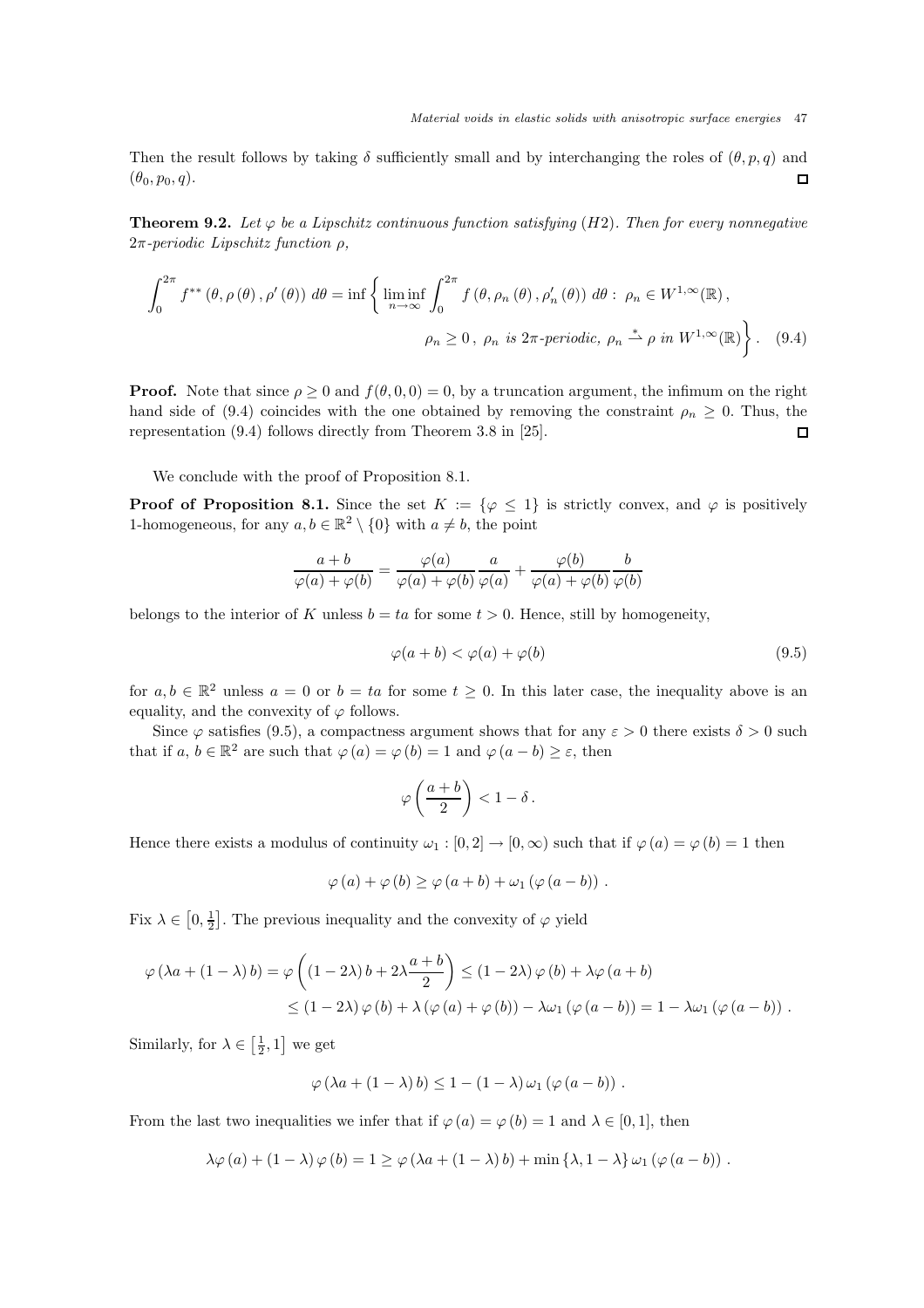Now let  $a, b \in \mathbb{R}^2 \setminus \{0\}$ . By the previous inequality and (H2), setting  $\lambda = \frac{\varphi(a)}{\varphi(a) + \varphi(b)}$  we derive that

$$
\varphi(a) + \varphi(b) = (\varphi(a) + \varphi(b)) \left( \lambda \varphi \left( \frac{a}{\varphi(a)} \right) + (1 - \lambda) \varphi \left( \frac{b}{\varphi(b)} \right) \right)
$$
  
\n
$$
\geq (\varphi(a) + \varphi(b)) \left( \varphi \left( \frac{a+b}{\varphi(a) + \varphi(b)} \right) + \min \{ \lambda, 1 - \lambda \} \omega_1 \left( \varphi \left( \frac{a}{\varphi(a)} - \frac{b}{\varphi(b)} \right) \right) \right)
$$
  
\n
$$
= \varphi(a+b) + \min \{ \varphi(a), \varphi(b) \} \omega_1 \left( \varphi \left( \frac{a}{\varphi(a)} - \frac{b}{\varphi(b)} \right) \right)
$$
  
\n
$$
\geq \varphi(a+b) + m \min \{ |a|, |b| \} \omega_1 \left( m \left| \frac{a}{\varphi(a)} - \frac{b}{\varphi(b)} \right| \right) .
$$

To conclude it remains to show that for every  $\varepsilon > 0$  there exists  $\delta > 0$  such that if  $\left| \frac{a}{\varphi(a)} - \frac{b}{\varphi(b)} \right|$  $\Big| \geq \varepsilon$ , then  $1 - \frac{a}{|a|} \cdot \frac{b}{|b|} \ge \delta$ . We argue by contrdiction assuming that this is not true. Then there exist  $\varepsilon > 0$ and  $a_n, b_n \in \mathbb{R}^2 \setminus \{0\}$  such that  $\left| \frac{a_n}{\varphi(a_n)} - \frac{b_n}{\varphi(b_n)} \right|$  $\Big| \geq \varepsilon, \frac{a_n}{|a_n|} \cdot \frac{b_n}{|b_n|} \to 1, \frac{a_n}{\varphi(a_n)} \to a, \frac{b_n}{\varphi(b_n)} \to b.$  Hence,  $\varphi(a) = \varphi(b) = 1, |a - b| \ge \varepsilon$ , and  $\frac{a_n}{|a_n|} \cdot \frac{b_n}{|b_n|} \to \frac{a}{|a|} \cdot \frac{b}{|b|} = 1$ . The last condition implies that  $a = tb$  for some  $t > 0$ . But since  $\varphi(a) = \varphi(b) = 1$ , we have that  $t = 1$ , which contradicts the fact  $|a - b| \ge \varepsilon$ .

Acknowledgments. The authors thank the Center for Nonlinear Analysis (NSF Grants No. DMS-0405343 and DMS-0635983) and SISSA for their support during the preparation of this paper. The research of I. Fonseca was partially funded by the National Science Foundation under Grants No. DMS-0401763 and DMS-0905778 and that of G. Leoni under Grants No. DMS-0708039 and DMS-1007989. I. Fonseca and G. Leoni also acknowledge support of the National Science Foundation under the PIRE Grant No. OISE-0967140. The research of N. Fusco was partially supported by the ERC Advanced Grant 2008 No. 226234. The research of V. Millot was partially supported by the Agence Nationale de la Recherche under Grant ANR-10-JCJC 0106. The authors would like to thank D.Spector for useful conversations on the subject of Proposition 8.1.

### References

- [1] L. Ambrosio, N. Fusco, D. Pallara: *Functions of bounded variations and free discontinuity problems*, Oxford Mathematical Monographs, The Clarendon Press, Oxford University Press, New York, 2000.
- [2] L. Ambrosio, M. Novaga, E. Paolini: Some regularity results for minimal crystals. A tribute to J. L. Lions. *ESAIM Control Optim. Calc. Var.* 8 (2002), 69–103 (electronic).
- [3] R.J. Asaro, W.A. Tiller: *Interface morphology development during stress corrosion cracking: Part I. Via surface diffusion,* Metallurgical and Materials Transactions B 72 (1972), 1789–1796.
- [4] A. Braides, A. Chambolle, M. Solci: *A relaxation result for energies defined on pairs set-function and applications*, ESAIM Control Optim. Calc. Var. 13 (2007), 717–734.
- [5] A. BONNET: On the regularity of edges in image segmentation, Ann. Inst. H. Poincaré Anal. Non Linéaire 13 (1996), 485–528.
- [6] E. BONNETIER, A. CHAMBOLLE: *Computing the equilibrium configurations of epitaxially strained crystalline films,* SIAM J. Appl. Math. 62 (2002), 1093–1121.
- [7] A. Chambolle, C.J. Larsen: C∞*–regularity of the free boundary for a two-dimensional optimal compliance problem*, Calc. Var. Partial Differential Equations 18 (2003), 77–94.
- [8] A. Chambolle, M. Solci: *Interaction of a bulk and a surface energy with a geometrical constraint*, SIAM J. Math. Anal. 39, 77–102 (2007).
- [9] J. Colin: *On the Surface Stability of a Spherical Void Embedded in a Stressed Matrix*, Journal of Applied Mechanics-Transactions of the ASME 74 (2007), 8–12.
- [10] G. Dal Maso: *Integral representation on* BV(Ω) *of* Γ*-limits of variational integrals*, Manuscripta Math. 30 (1979/80), 387–416.
- [11] K.J. Falconer: *The geometry of fractal sets*, Cambridge Tracts in Mathematics, 85. Cambridge University Press, Cambridge, 1986.
- [12] H. Federer: *Geometric measure theory*, Die Grundlehren der mathematischen Wissenschaften, Band 153 Springer-Verlag New York Inc., New York 1969.